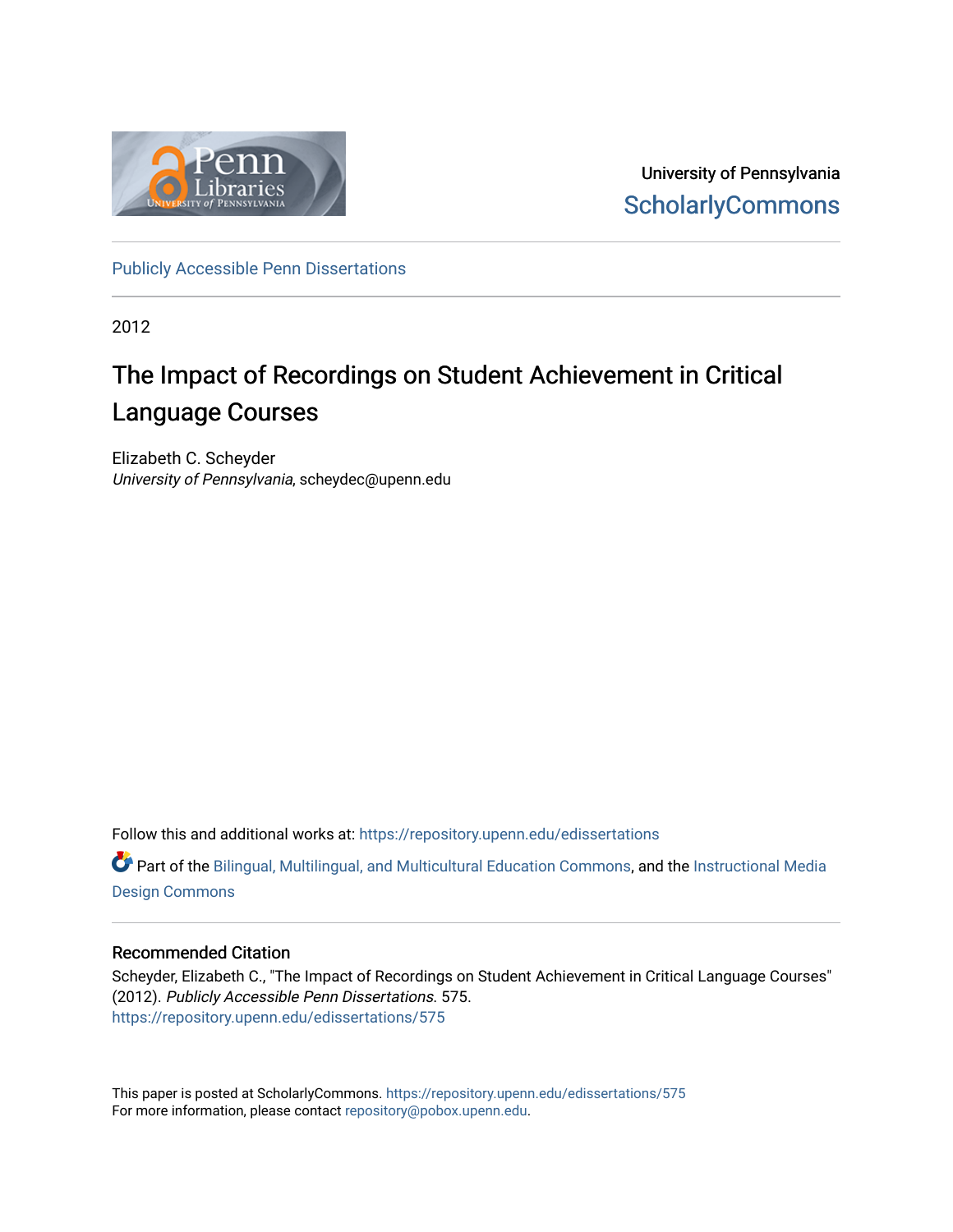### The Impact of Recordings on Student Achievement in Critical Language Courses

#### **Abstract**

This study investigates the relationship between the use of classroom recordings and student achievement in critical foreign languages. Recording classrooms has become popular in recent years with the advent of digital media and inexpensive devices to play such files. It is now easy to create audio recordings of face-to-face classes and post them online. To date, however, there has been little empirical study of the role that these recordings play in students' achievement.

The study involved instructors who were each teaching two identical sections of a Chinese course, and asked them to use a portable audio recorder to capture all of the discussion in both sections. Only the Treatment section's students had the recordings posted online, making the other section a Control group.

The research questions for this investigation were: (1a) If classroom recordings are made available to students, do they use them? (1b) If so, what are their reasons for using the recordings? (2a) Do students perceive that the availability of classroom recordings leads to increased achievement? (2b) Are the perceived benefits of the recordings related to reasons for using them? (2c) What is the relationship between the availability of classroom recordings and benefits of courses perceived by students? (3a) Does the availability of classroom recordings improve student achievement, as measured by student grades from courses with and without access to recordings? (3b) What is the relationship between students' use of the recordings and their actual achievement in their courses?

Students' grades were examined and their perceptions of their achievement were surveyed. The data were analyzed with respect to students' reported use of the recordings, reasons for using them and perceived benefits from using the recordings. Comparisons were made between the Treatment and Control group students.

Findings revealed that a majority of the students in the Treatment sections used the recordings. There was consensus on some of the reasons for using the recordings and some of the benefits of using them. Further analysis of the data showed that the availability of recordings had a significant positive impact on students' grades in two of the three classes studied.

### Degree Type

Dissertation

Degree Name Doctor of Philosophy (PhD)

Graduate Group Education

First Advisor

Teresa P. Pica

### Keywords

Classroom recordings, Educational technology, Foreign language instruction, Language instruction, Second language learning, Teaching methods

### Subject Categories

Bilingual, Multilingual, and Multicultural Education | Education | Instructional Media Design

This dissertation is available at ScholarlyCommons:<https://repository.upenn.edu/edissertations/575>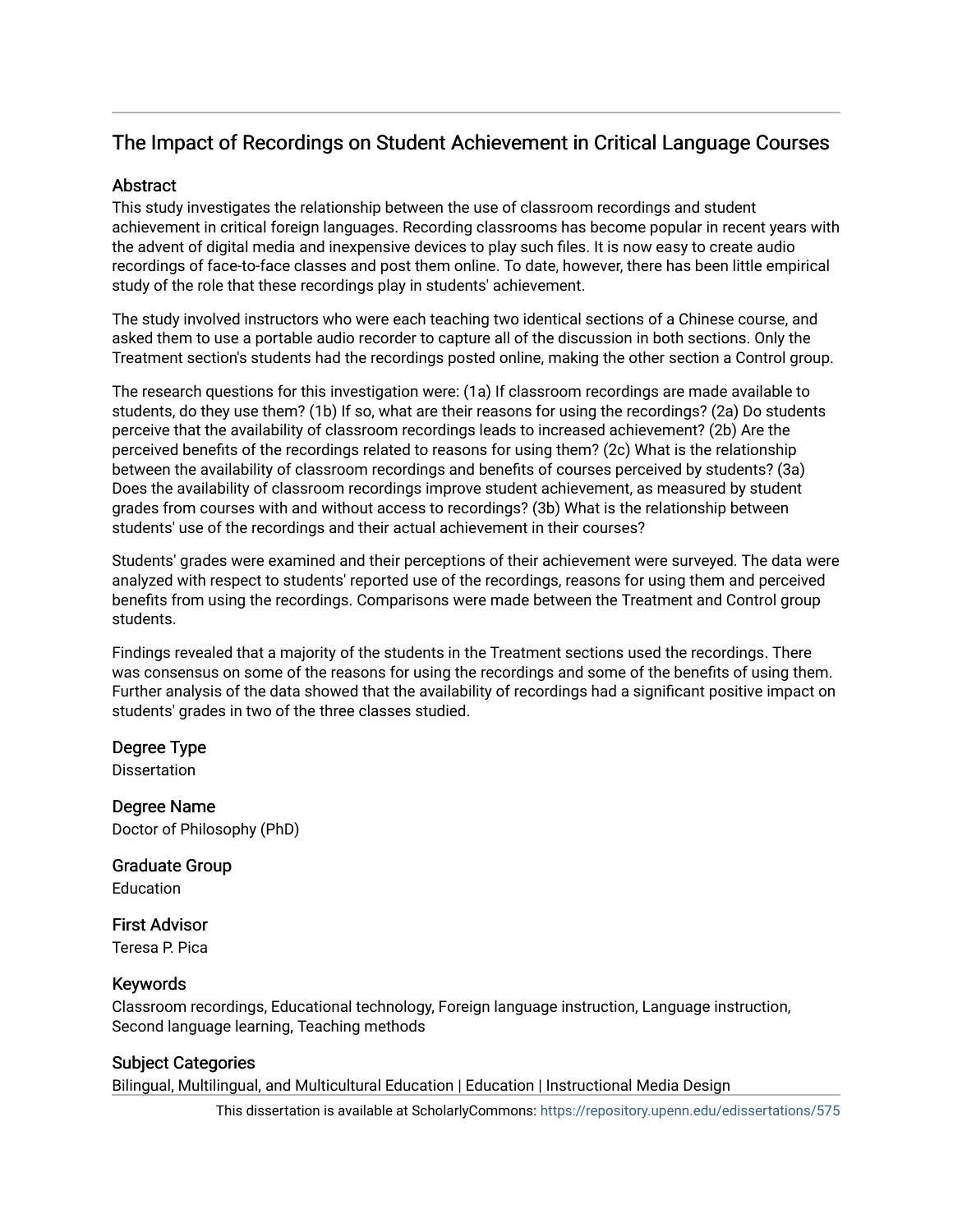#### THE IMPACT OF RECORDINGS ON STUDENT ACHIEVEMENT IN

#### CRITICAL LANGUAGE COURSES

Elizabeth C. Scheyder

#### A DISSERTATION

in

#### Education

Presented to the Faculties of the University of Pennsylvania

in

Partial Fulfillment of the Requirements for the

Degree of Doctor of Philosophy

2012

Supervisor of Dissertation:

Teresa P. Pica, Professor of Education

Graduate Group Chair:

Stanton E. F. Wortham, Professor of Education

Dissertation Committee:

Teresa P. Pica, Professor of Education

Yuko Goto Butler, Associate Professor of Education

Christina E. Frei, Adjunct Associate Professor of Education

Jay C. Treat, Adjunct Associate Professor of Religious Studies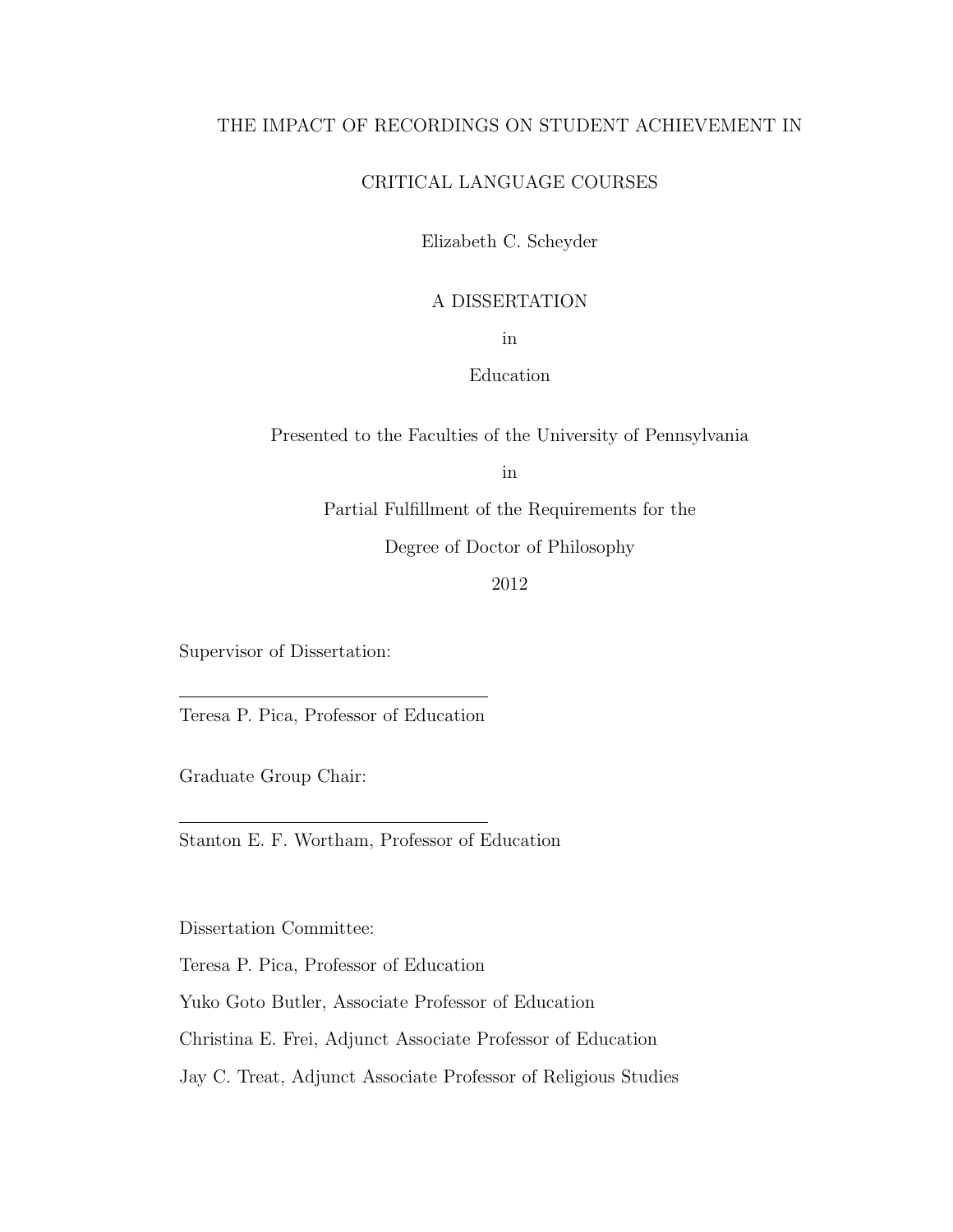### THE IMPACT OF RECORDINGS ON STUDENT ACHIEVEMENT IN CRITICAL LANGUAGE COURSES

### COPYRIGHT

2012

Elizabeth Clark Scheyder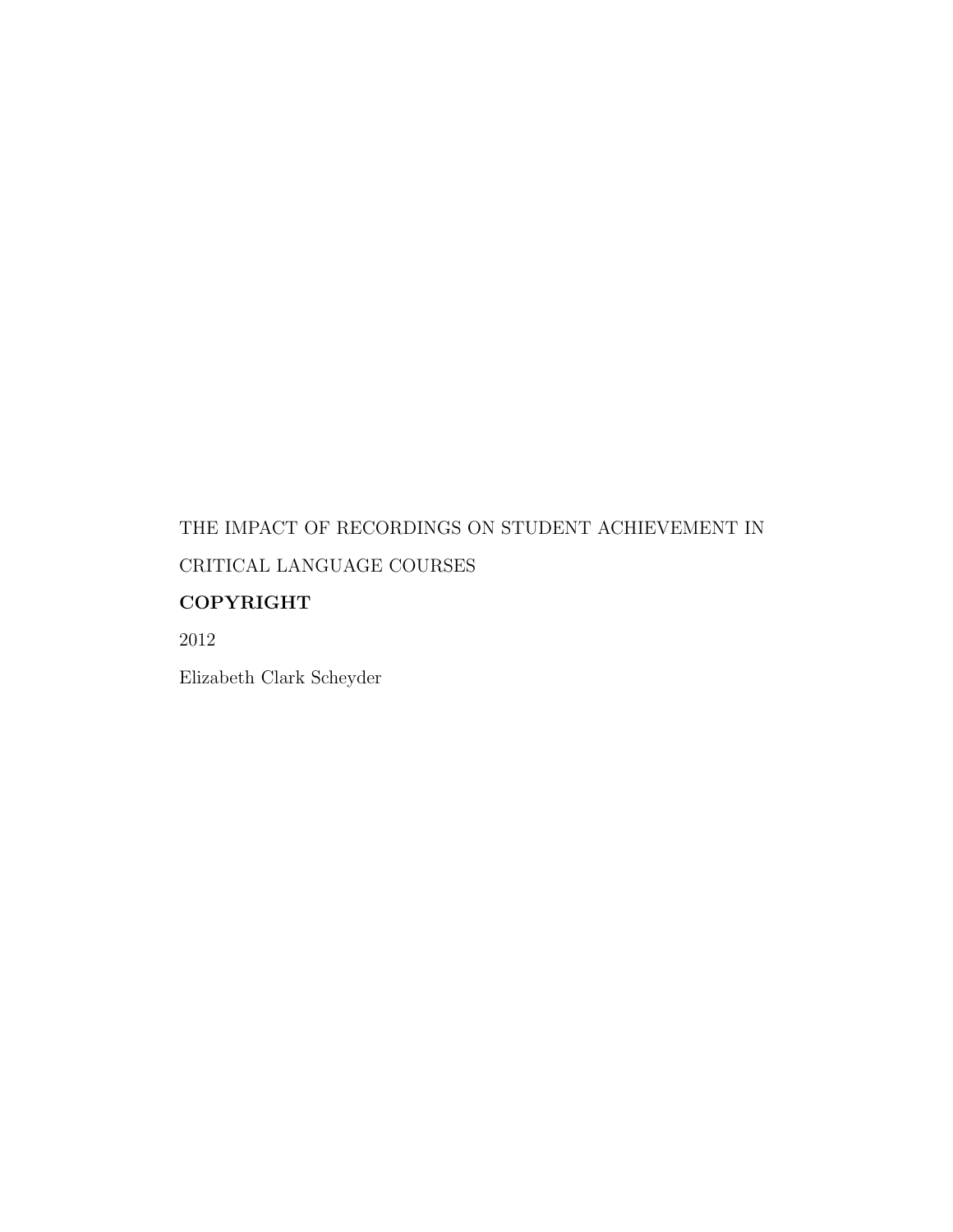To RFS

for all of his love and support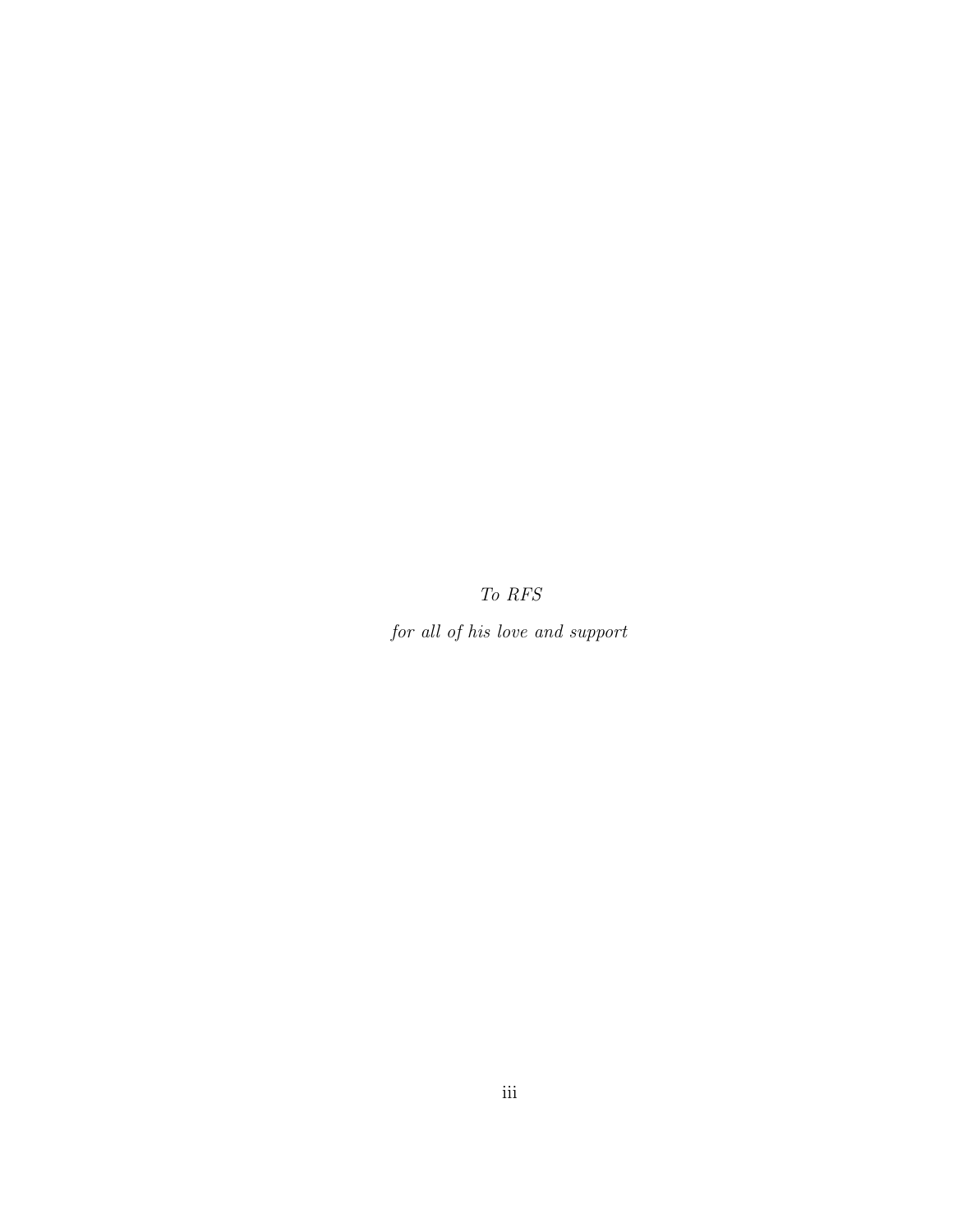### Acknowledgements

The acknowledgements for any "mature" student's dissertation are bound to be long, given the years that it has taken to reach that point, and this is no exception. Sadly, my first acknowledgment must be posthumous recognition of my late advisor, Dr. Teresa Pica, who passed away shortly after this dissertation was defended, but before the final text could be submitted. Tere provided advice and mentoring to me from the time I first considered applying to the University of Pennsylvania's M.S.Ed. in TESOL program, in 1997, and she was instrumental in encouraging me to continue toward the Ph.D. Although she once teased me that I had to finish the Ph.D. before she retired, I doubt that anyone believed that she would willingly leave her beloved students. Nor did I ever dream that I would have the rueful honor of being Tere's last doctoral student to finish. Thank you, Tere.

I also would like to thank the other members of my committee, each of whom has been so extremely helpful in his or her unique way. Dr. Yuko Goto Butler has been instrumental in shepherding this dissertation through the process, especially in the last weeks. Dr. Christina Frei has provided cheerful encouragement and helpful suggestions throughout the long processes of planning, researching and writing, and has given me great insight into how this work may benefit language teachers. Dr. Jay Treat has been a friend and colleague since I first returned to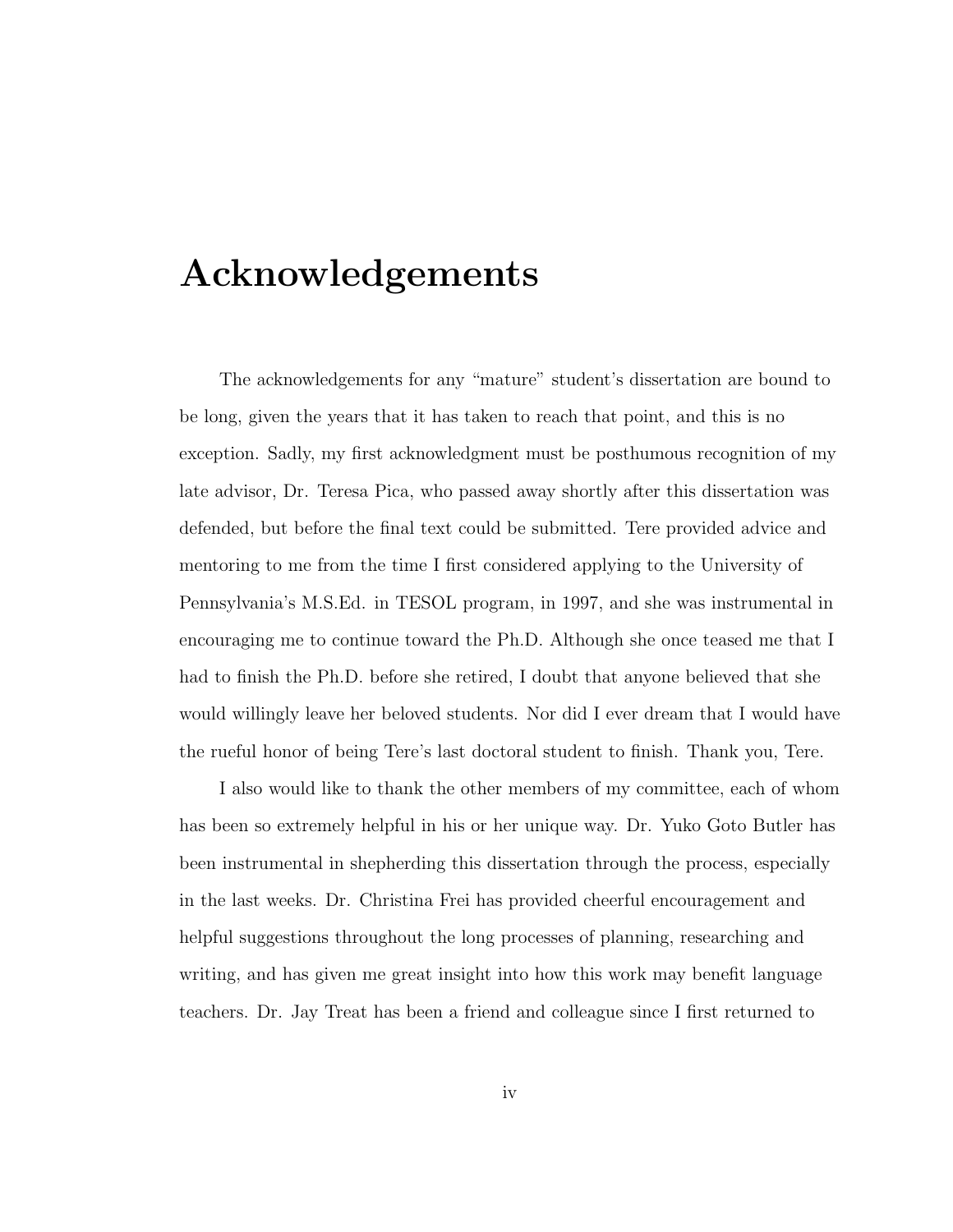the University of Pennsylvania as an employee, several years after completing my undergraduate work there, and he has been most gracious in joining my committee shortly before the defense and providing many helpful suggestions on the text.

Dr. Max Mintz gave me my intellectual start when he was my advisor in Systems Science and Engineering as an undergraduate at Penn. More than any individual fact that he ever presented, he taught me how to think, gave me the framework to continue to learn for the rest of my life, and inspired me to do just that. He has continued to be my mentor for all of my adult life, and I thank him for it. Those T-shirts that appeared a few years ago proclaiming, "Everything I really need to know I learned from Max Mintz" weren't far off.

This dissertation would not have been possible without the help of several faculty members in the Chinese Language Program at Penn, and I thank all of them. Dr. Mien-hwa Chiang, Chinese Program Coordinator, provided suggestions and encouragement throughout a pilot test of recording technologies and during the research for this dissertation. Dr. Maiheng Dietrich and Dr. Chih-jen Lee were also both tremendously helpful, and I owe a great deal to them both.

Although she may not remember who I am, I would like to thank Dr. Janet Theophano, who was an advisor in Penn's College of General Studies when I walked in for open advising one day in early 1997, to talk about options for using my tuition benefits as an employee at Penn. After I explained my background - in engineering - and interests, she suggested that I might like teaching English to speakers of other languages, which was radically different from anything I had considered, but which she thought was a good fit for me. That was the only time I ever met her, but she was certainly right - little did she know how good a fit it would prove to be, or how far I would pursue the topic!

v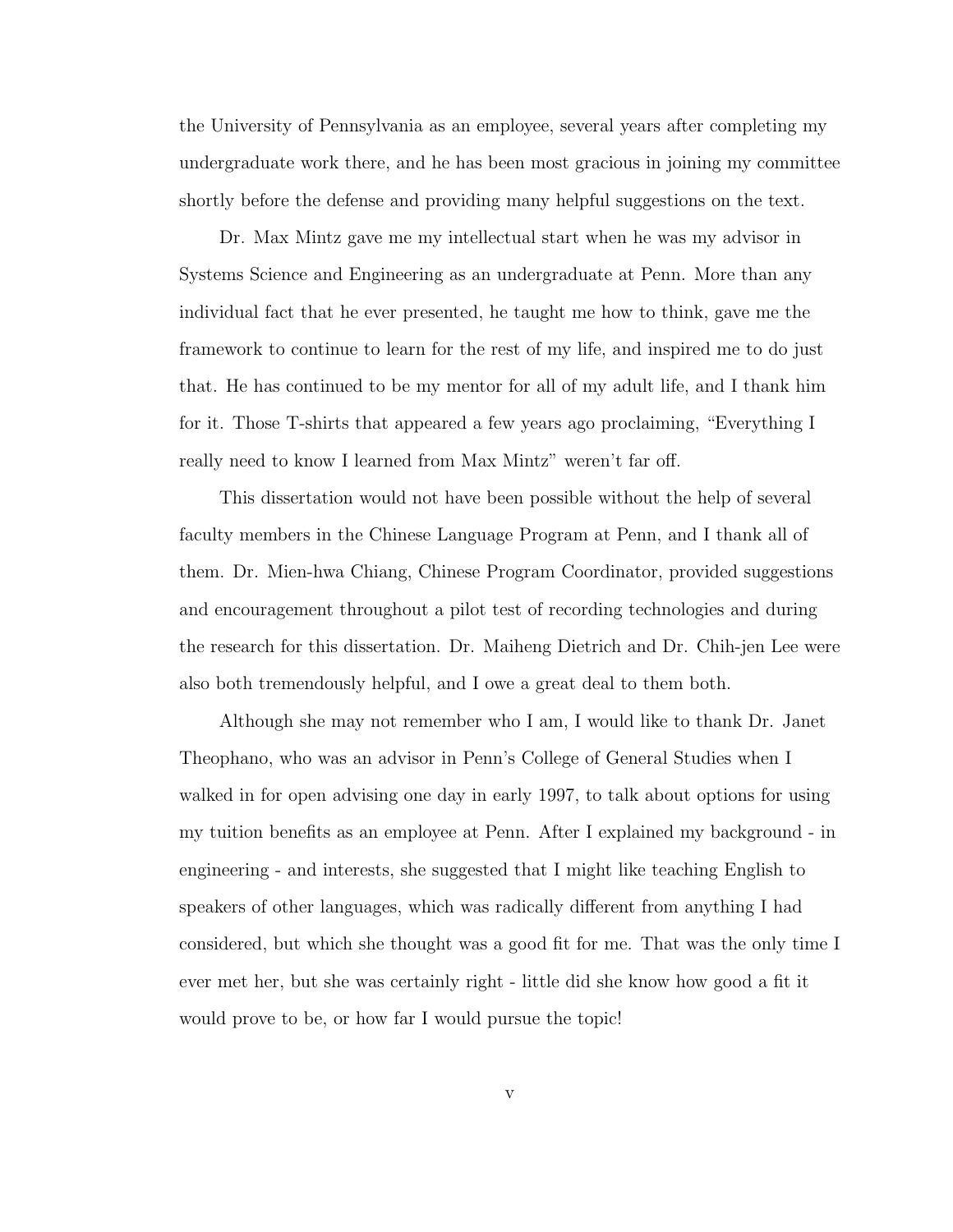As a full-time employee at Penn who has pursued graduate studies part-time, I must also thank my supervisor, John MacDermott, and my colleagues in the School of Arts and Science Computing division for their flexibility in making it possible for me to take classes. Several people at Penn, too many to recount individually, provided suggestions along the way for the technical aspects of this research, and I thank them all.

It goes without saying that I would not have been able to complete this dissertation without the support and encouragement of my family. My husband deserves great thanks for being tirelessly patient as I took courses, did homework, and wrote this dissertation. My aunt and uncle have been supportive of anything I ever wanted to do, and I thank them for it. My late parents provided me with the background and confidence to succeed, and I remember them fondly. If only my father could have known that Penn would produce a second generation of doctorates in our family, where he was the first of his line to even go to college. Thank you.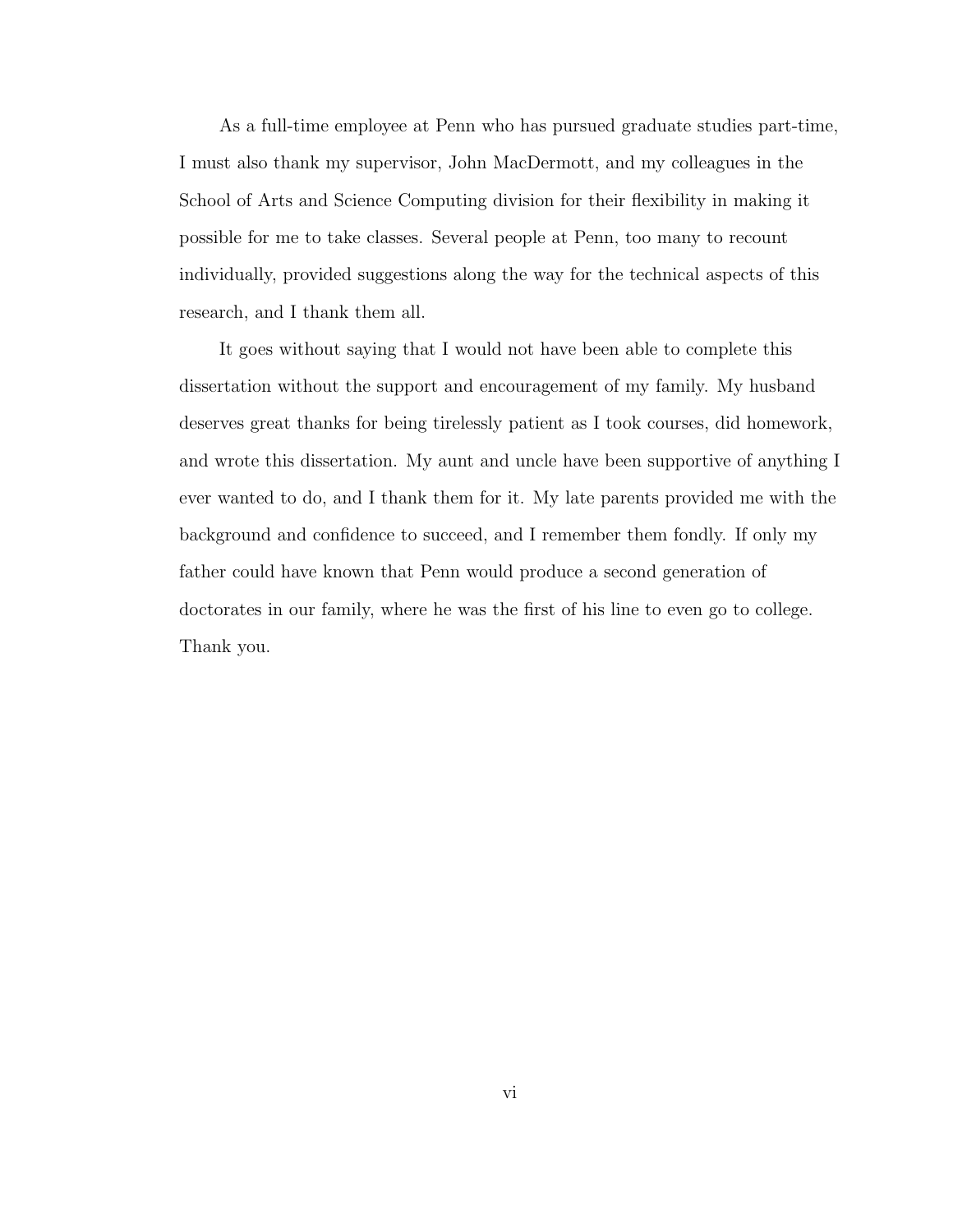#### ABSTRACT

### THE IMPACT OF RECORDINGS ON STUDENT ACHIEVEMENT IN CRITICAL LANGUAGE COURSES

Elizabeth C. Scheyder

Teresa P. Pica

This study investigates the relationship between the use of classroom recordings and student achievement in critical foreign languages. Recording classrooms has become popular in recent years with the advent of digital media and inexpensive devices to play such files. It is now easy to create audio recordings of face-to-face classes and post them online. To date, however, there has been little empirical study of the role that these recordings play in students' achievement.

The study involved instructors who were each teaching two identical sections of a Chinese course, and asked them to use a portable audio recorder to capture all of the discussion in both sections. Only the Treatment section's students had the recordings posted online, making the other section a Control group.

The research questions for this investigation were: (1a) If classroom recordings are made available to students, do they use them? (1b) If so, what are their reasons for using the recordings? (2a) Do students perceive that the availability of classroom recordings leads to increased achievement? (2b) Are the perceived benefits of the recordings related to reasons for using them? (2c) What is the relationship between the availability of classroom recordings and benefits of courses perceived by students? (3a) Does the availability of classroom recordings improve student achievement, as measured by student grades from courses with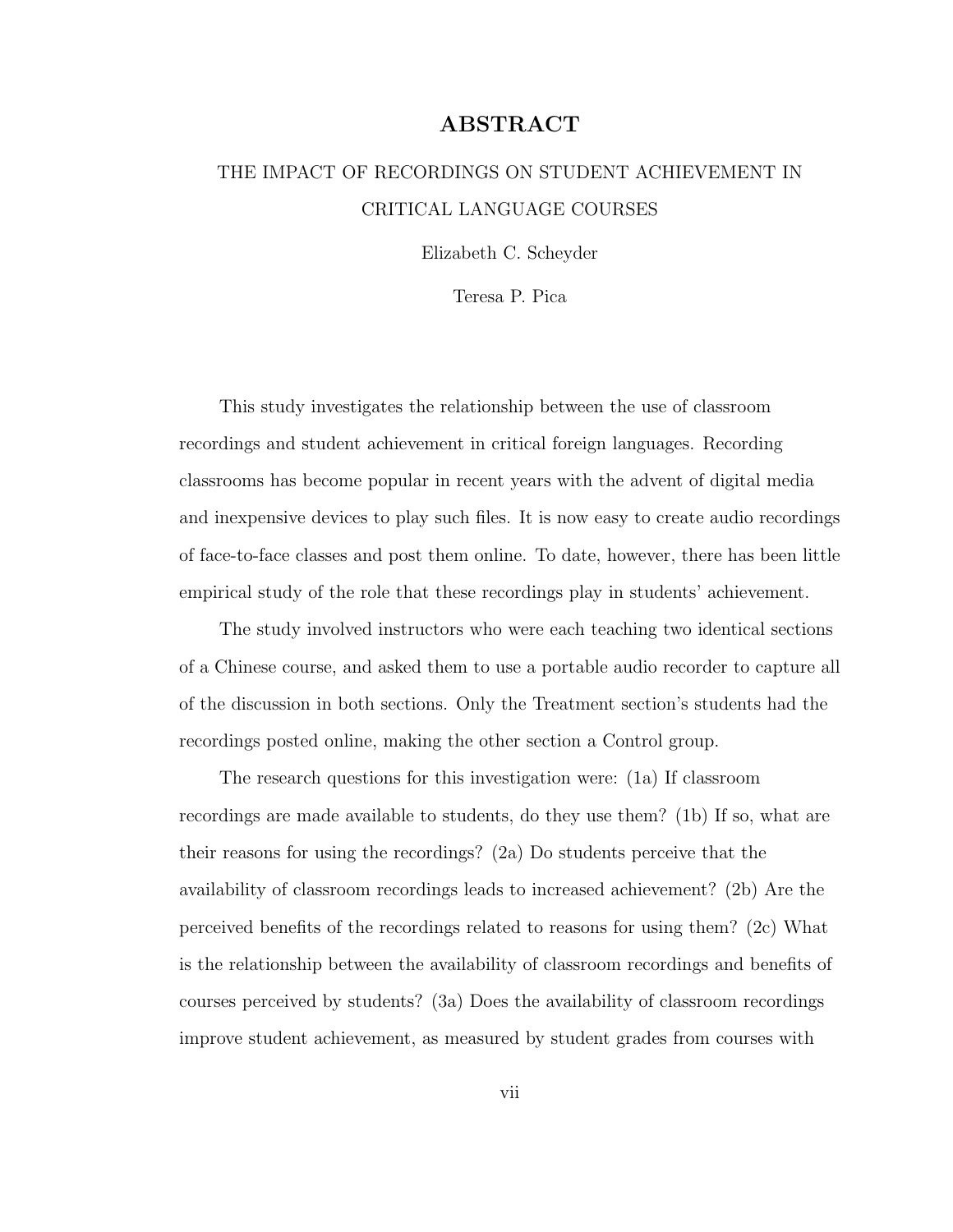and without access to recordings? (3b) What is the relationship between students' use of the recordings and their actual achievement in their courses?

Students' grades were examined and their perceptions of their achievement were surveyed. The data were analyzed with respect to students' reported use of the recordings, reasons for using them and perceived benefits from using the recordings. Comparisons were made between the Treatment and Control group students.

Findings revealed that a majority of the students in the Treatment sections used the recordings. There was consensus on some of the reasons for using the recordings and some of the benefits of using them. Further analysis of the data showed that the availability of recordings had a significant positive impact on students' grades in two of the three classes studied.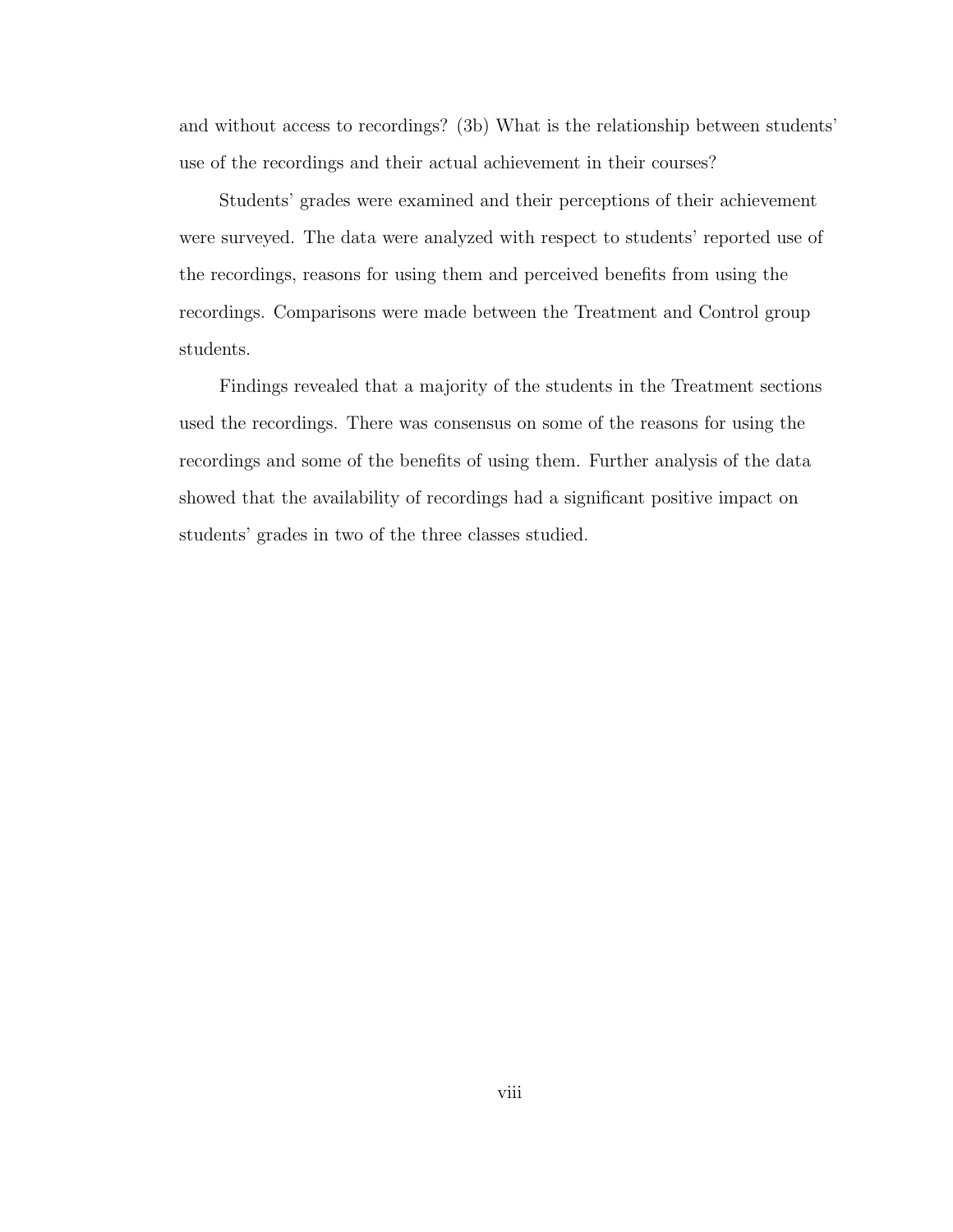### **Contents**

|   | Acknowledgements                                                    | iv             |
|---|---------------------------------------------------------------------|----------------|
|   | Abstract                                                            | vii            |
|   | Contents                                                            | ix             |
|   | List of Tables                                                      | xii            |
|   | List of Figures                                                     | xiv            |
| 1 | Student Achievement and Classroom Language Learning                 | $\mathbf{1}$   |
|   |                                                                     | $\overline{2}$ |
|   |                                                                     | 2              |
|   | Classroom Language Learning and Instruction                         | $\overline{4}$ |
|   |                                                                     | 6              |
|   | Students' Perceptions of Their Achievement in General Courses       | $\overline{7}$ |
|   | Students' Perceptions of Their Achievement in Foreign Languages     | -8             |
|   | Relationship between Students' Perceptions of their Achievement and |                |
|   |                                                                     | - 9            |
|   |                                                                     | 10             |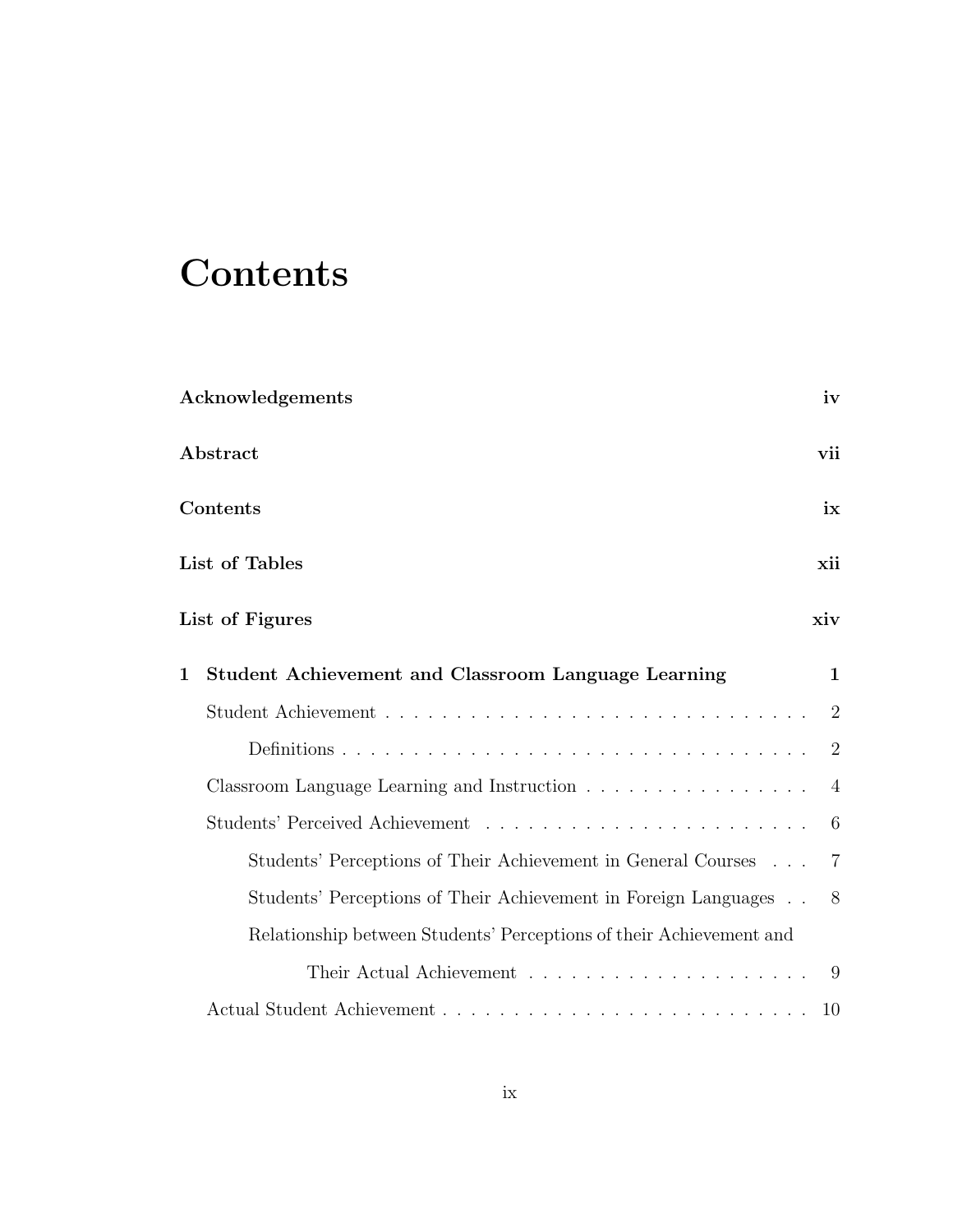|          | Grades as a Measure of Actual Student Achievement 10       |               |
|----------|------------------------------------------------------------|---------------|
| $\bf{2}$ | Recording Classes as a Tool for Student Achievement        | 13            |
|          |                                                            | <sup>15</sup> |
|          |                                                            | -15           |
|          |                                                            | -20           |
|          |                                                            | 21            |
|          | Benefits of Recordings of Foreign Language Classes 24      |               |
| 3        | <b>Critical Foreign Languages</b>                          | 27            |
|          |                                                            | 31            |
| 4        | Methodology                                                | 34            |
|          |                                                            | 34            |
|          |                                                            | 36            |
|          |                                                            | 39            |
|          |                                                            | 43            |
|          |                                                            | 45            |
|          |                                                            | 46            |
|          |                                                            | 47            |
|          |                                                            |               |
|          | Preliminary Interviews with Language Learners and Teachers | 48            |
|          |                                                            | 52            |
|          |                                                            | 53            |
|          |                                                            | 54            |
| 5        | Results                                                    | 57            |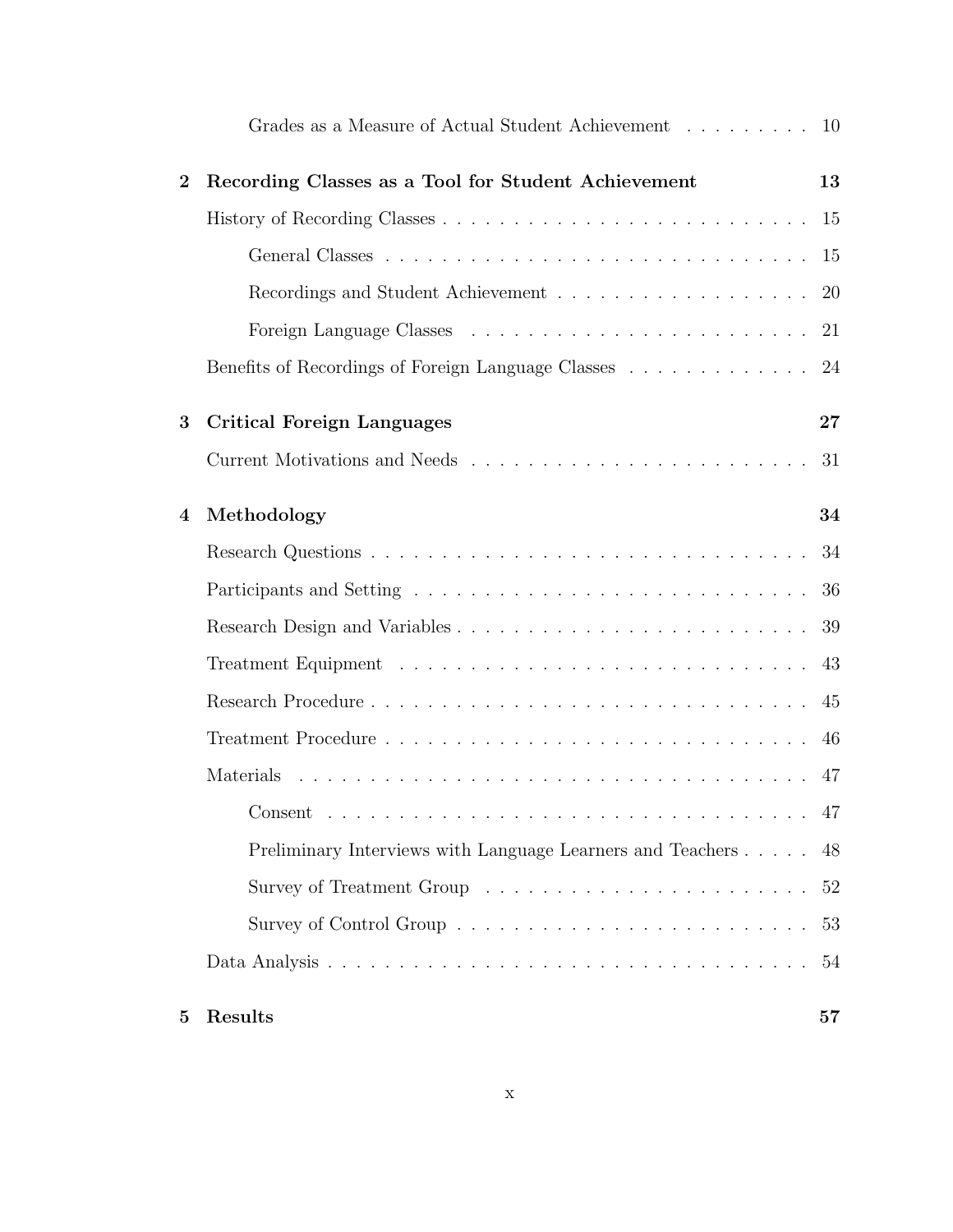| 6 Discussion | 74 |
|--------------|----|
|              |    |
|              |    |
|              |    |

### Appendices

| Appendix A: Portable Recorder Instructions 80 |  |
|-----------------------------------------------|--|
|                                               |  |
|                                               |  |
|                                               |  |
| Appendix E: Survey for the Treatment Group 88 |  |
| Appendix F: Survey for the Control Group 93   |  |
|                                               |  |

### References 95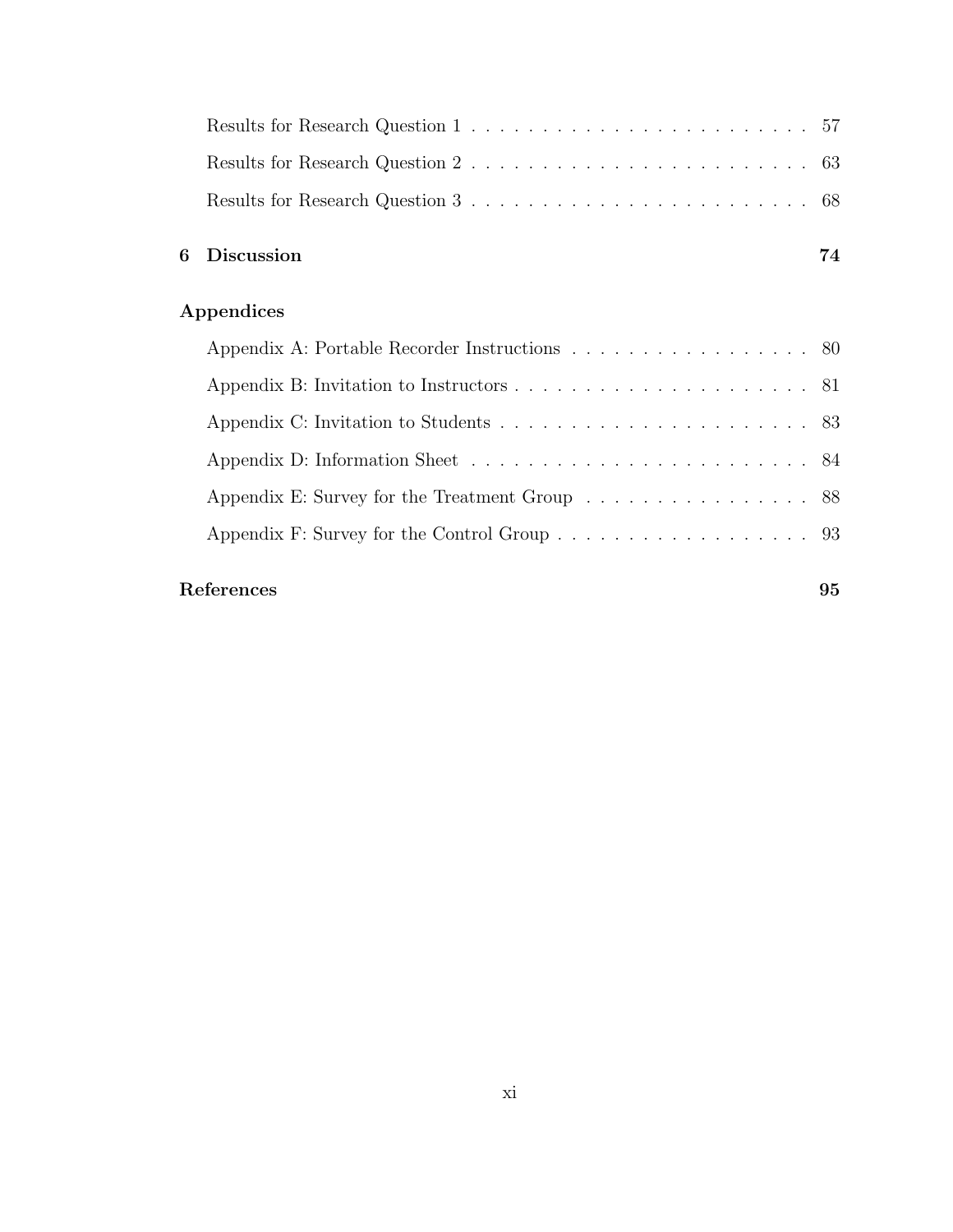### List of Tables

| 1.1     | Does Classroom Instruction Lead to Language Acquisition? $\ldots \ldots$ 6   |        |
|---------|------------------------------------------------------------------------------|--------|
| $3.1\,$ | Enrollments in Supercritical Foreign Languages                               | 32     |
| 4.1     |                                                                              | 38     |
| 4.2     |                                                                              | 45     |
| 4.3     |                                                                              | 48     |
| 4.4     | Summary of Statistical Analyses of Data                                      | $55\,$ |
| 5.1     | Students' Reported USE of the Recordings                                     | 58     |
| 5.2     | Students' Reasons for Not Using the Recordings                               | 59     |
| 5.3     | Students' REASONS for Using the Recordings                                   | 60     |
| 5.4     | GRADES vs. USE for "Study for Final" as a $REASON \dots \dots$               | 61     |
| $5.5\,$ | GRADES vs. USE for "Study for Test" as a REASON $\ldots \ldots$ 62           |        |
| 5.6     | GRADES vs. USE for "Missed Class" as a $REASON \dots \dots \dots$            | 62     |
| 5.7     | GRADES vs. USE for "Didn't Catch Something" as a REASON $\ldots$             | 62     |
| 5.8     | Ways that students thought the recordings helped them $\dots \dots \dots$ 64 |        |
| 5.9     | Frequency of ACHIEVE in relation to each REASON for using record-            |        |
|         | .<br>ings                                                                    | 66     |
|         | 5.10 Frequency of USE of recordings in relation to measures of ACHIEVE       | 67     |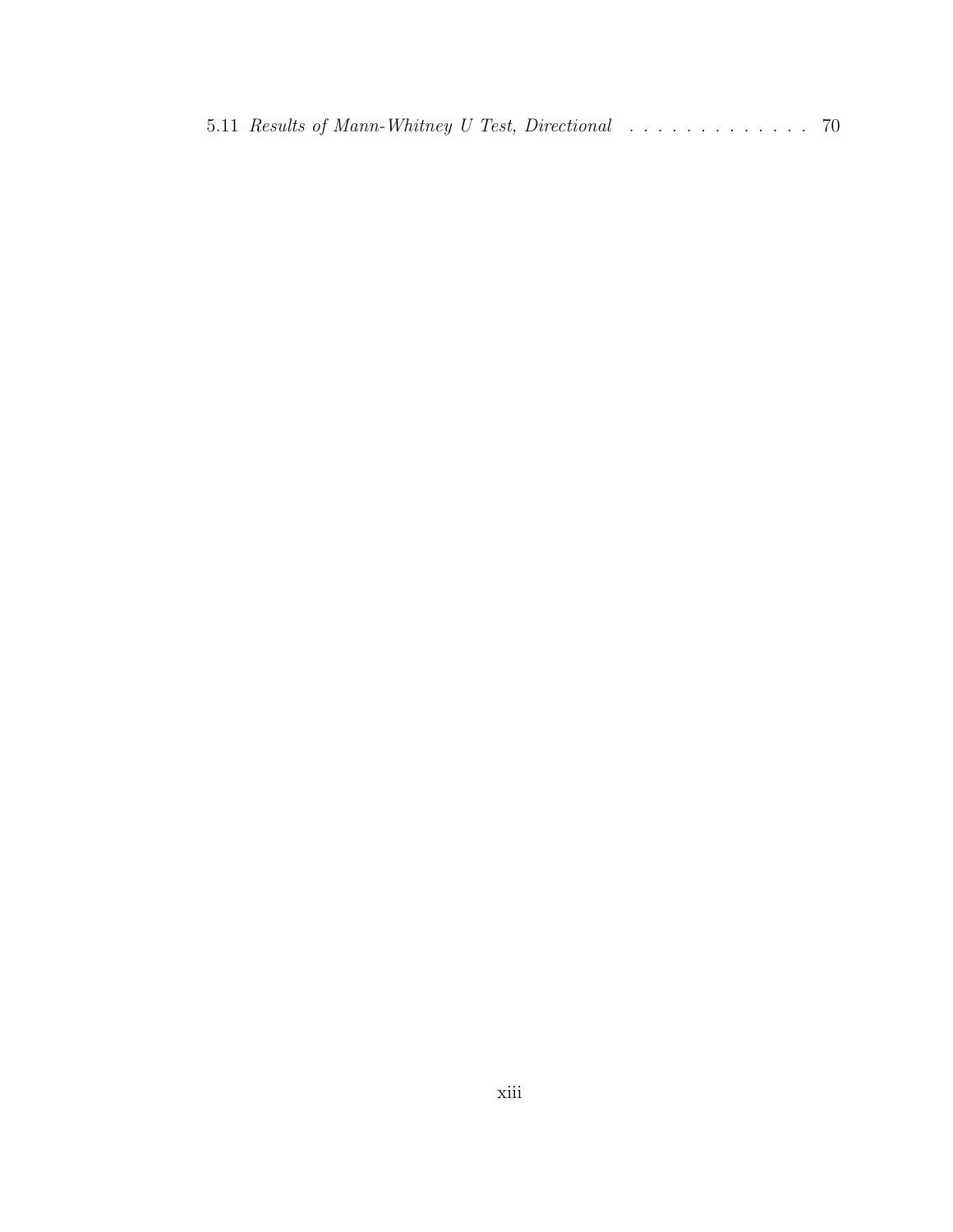## List of Figures

| 5.1 Paired histograms showing distributions of GRADES 69 |  |  |  |  |  |
|----------------------------------------------------------|--|--|--|--|--|
|                                                          |  |  |  |  |  |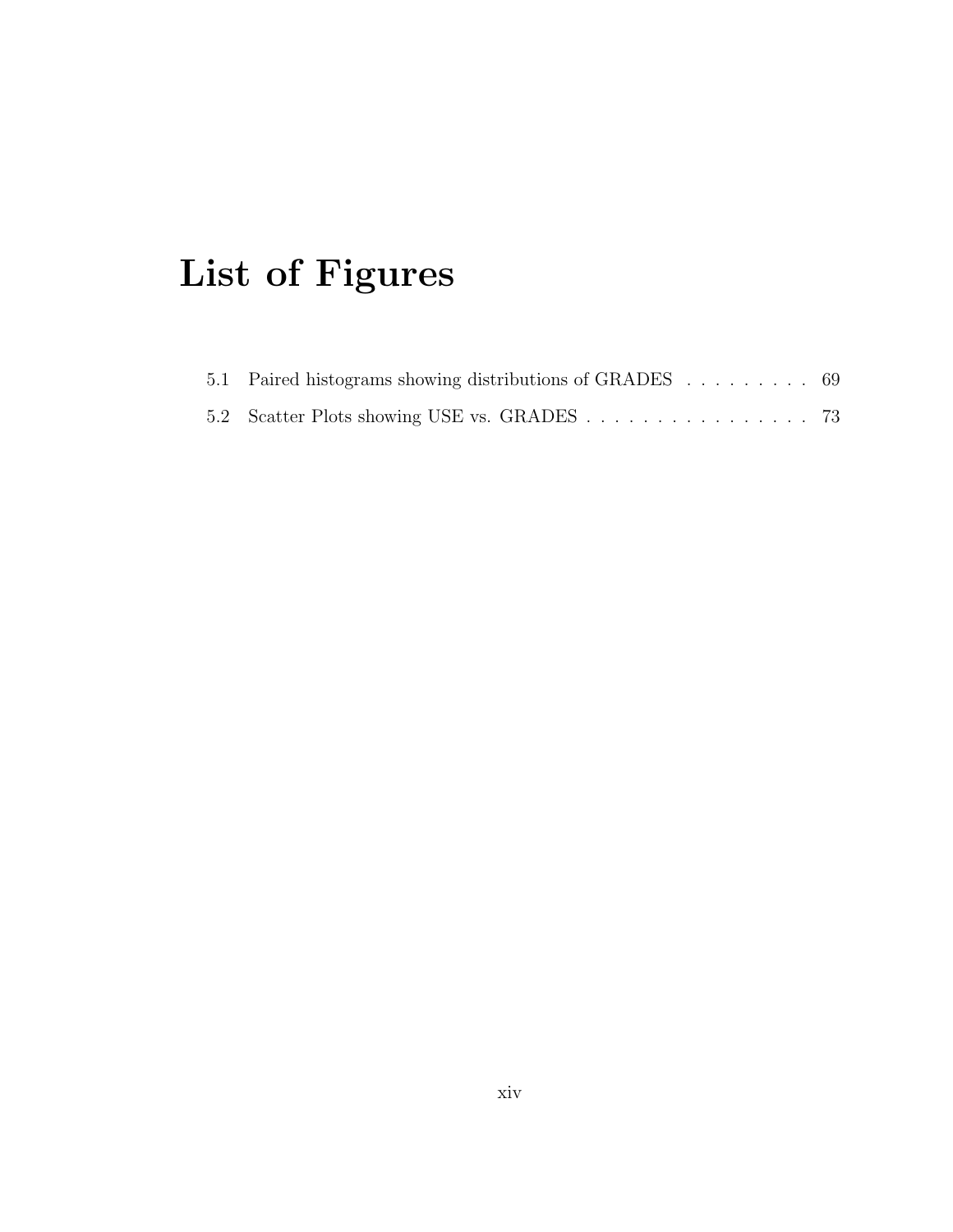### Chapter 1

## Student Achievement and Classroom Language Learning

All over the world, thousands of hours of classroom meetings are being recorded every semester, but we really know very little about whether these recordings help students achieve better academic success than students achieve in classes that are not recorded. As will be detailed in Chapter 2, students have had access to recordings of classes at some institutions for more than 30 years, and it is assumed that they are a useful tool for them, but to date there has been almost no research to provide evidence that the recordings help students. Given the paucity of research in this area in general, it is not surprising that foreign language classrooms have not been included in any studies published to date. This dissertation study begins to fill that gap in the research by considering the impact of recordings on student achievement in critical foreign language classrooms in particular.

To place the research to date (or lack of it) in context, this chapter provides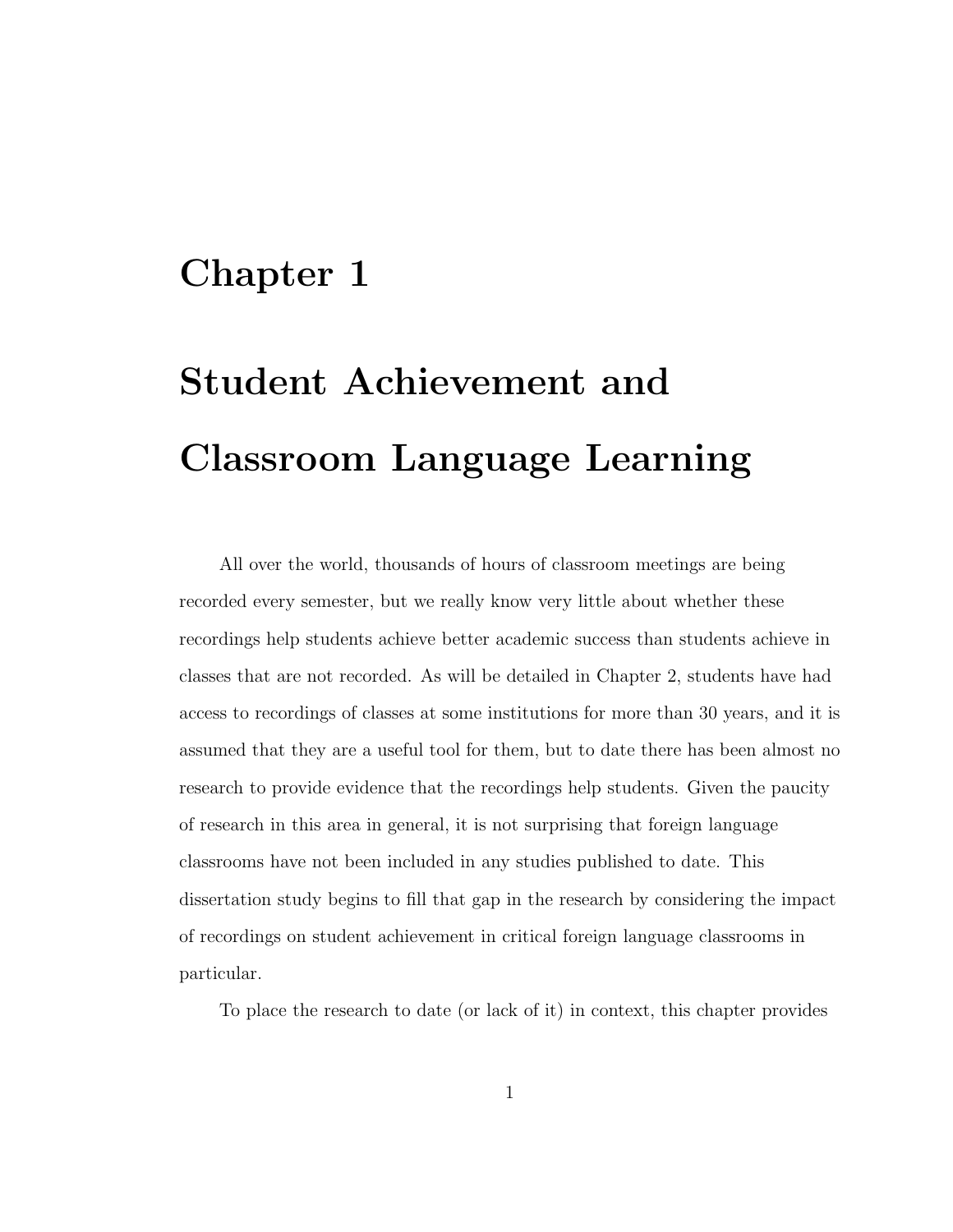background on classroom language learning and achievement as they relate to this study and details the research to date on student perceptions of their own achievement and the use of grades as a measure of achievement. Chapter 2 will review the history of recording classes, including both general classes and foreign language classes, and will consider the early motivations for providing recordings to students. Chapter 3 will outline the evolution of the concept of critical foreign languages and will detail the current motivations and needs for improved student achievement in these languages. Chapter 4 will describe the research questions that provided the basis for this study and will delineate the methodology that was used to address them. The results of the research will be presented in Chapter 5, followed by discussion of these results in Chapter 6.

### Student Achievement

### **Definitions**

To begin, we must consider what we mean by "student achievement" in foreign language classrooms. It is just one aspect of classroom language learning, a vast field of research with many debated issues (cf. Chaudron, 1988; R. Ellis, 1990; Freed, 1991) that are beyond the scope of this study. In this research, we are considering student achievement in two ways: as the student's perception of his or her own learning in the course, as measured by survey responses, and as the student's actual achievement in the course, as measured by his or her final grade. Each measure of achievement is described below.

We defined categories of perceived student achievement as just the aspects of language learning that were identified in preliminary interviews with graduate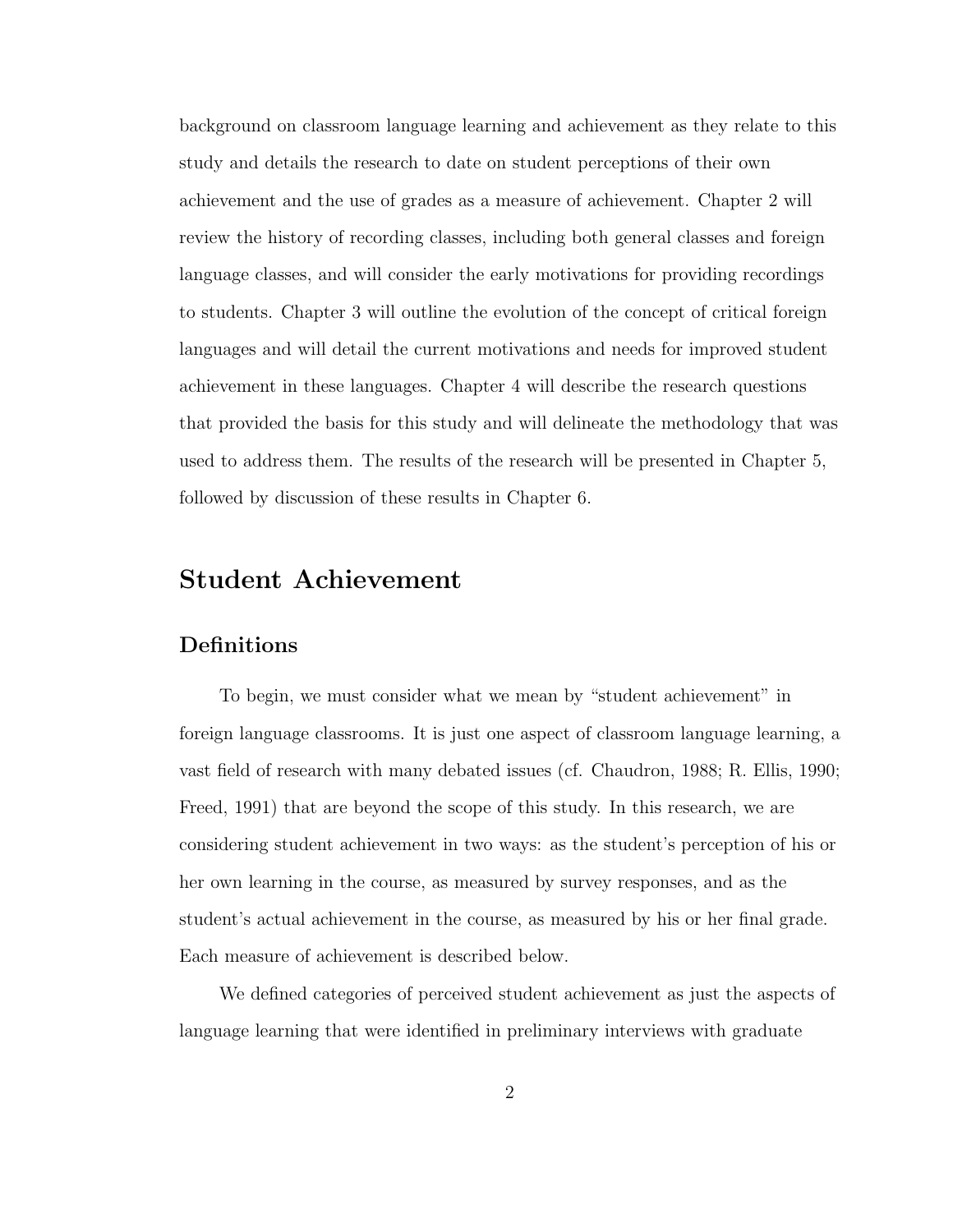student language learners when we asked them what they had learned to do in a foreign language that made them feel that they had achieved something in that language. This could include aspects of pronunciation, conjugation, aural or reading comprehension, writing, or anything else that was commonly mentioned by the graduate student foreign language learners, but it is not intended to be an exhaustive study of all aspects of classroom language learning in the typical linguistic terms. After turning the items elicited in these preliminary interviews into multiple-choice responses, students in the study were asked to complete a survey where they checked off the items that they thought they learned to do in this Chinese course.

Students' actual language learning was defined as their final grade in the course, on a scale of  $A+$  to  $F$ , corresponding to 4.0 to 0.0 points. While this may not be a perfect indicator of students' actual language learning, it is an accepted measure of their performance in the course, as will be considered in more detail in the sections below.

In the full linguistic sense of the term, classroom language learning encompasses second language acquisition (SLA), foreign language acquisition (FLA) and language learning, which are usually described in linguistic terms, by evaluating a specific feature and its development over time, possibly with a particular instruction or research treatment. This study will not gather the type of data that would allow us to measure any particular feature of the students' language learning, but rather it will try to determine whether classroom recordings have an impact on students' perceived achievement in critical foreign language courses, as defined by their self-reported learning in categories established in advance by other foreign language learners who were surveyed.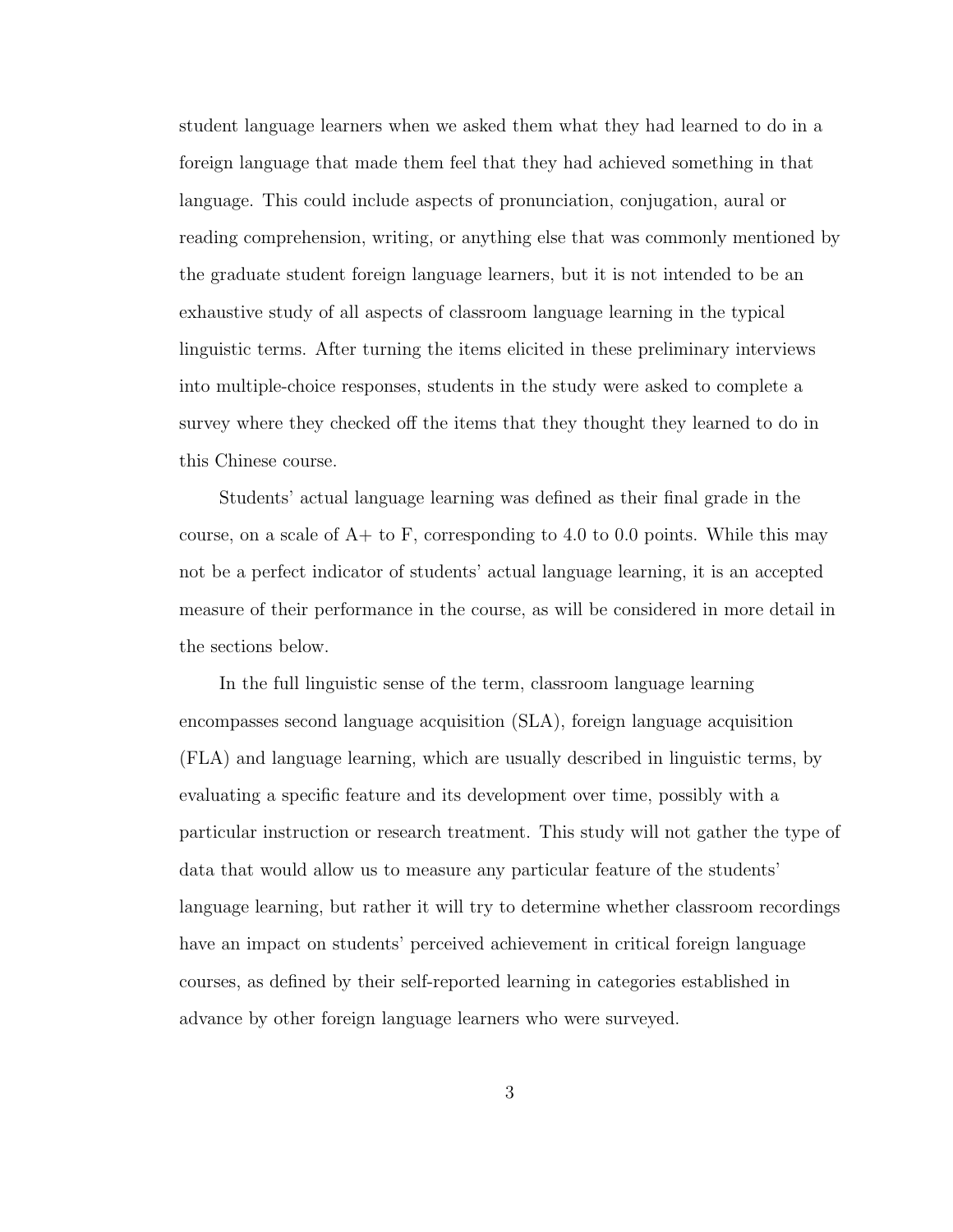This will be descriptive research, grounded in the role of intervention in the learning process, performed in ordinary classrooms at the researcher's university, not in experimental classrooms. The recordings are a new intervention in foreign language classrooms, and although we can make them available at relatively low costs, we have no evidence to indicate whether they contribute to student achievement or not. By focusing on student achievement rather than a specific feature of a specific foreign language, we are looking for results about this intervention that may be generalizable to all critical foreign languages. Nevertheless, we will consider what previous researchers have found about the role of instruction in FLA, particularly as it pertains to the classroom. This chapter will provide a brief survey of the field, highlighting some of the areas most relevant to our topic.

### Classroom Language Learning and Instruction

Forty years ago, during the relatively early days of SLA research, doubt was expressed about whether classroom instruction did any good. For example, Upshur's (1968) study of a group of English as a Second Language (ESL) adults in Michigan found that there were "no significant effects [in their ESL progress] attributable to the amount of instruction they received" (as cited in Krashen, 1982, p. 36). Mason (1971) studied ESL university students in Hawaii, some of whom took an intensive ESL program in addition to a regular academic program taught in English, and others who postponed the ESL course and took only the academic program, and concluded that "at least for many intermediate to advanced foreign students . . . intensive EFL [English as a Foreign Language] work may be a waste of time" (p. 197).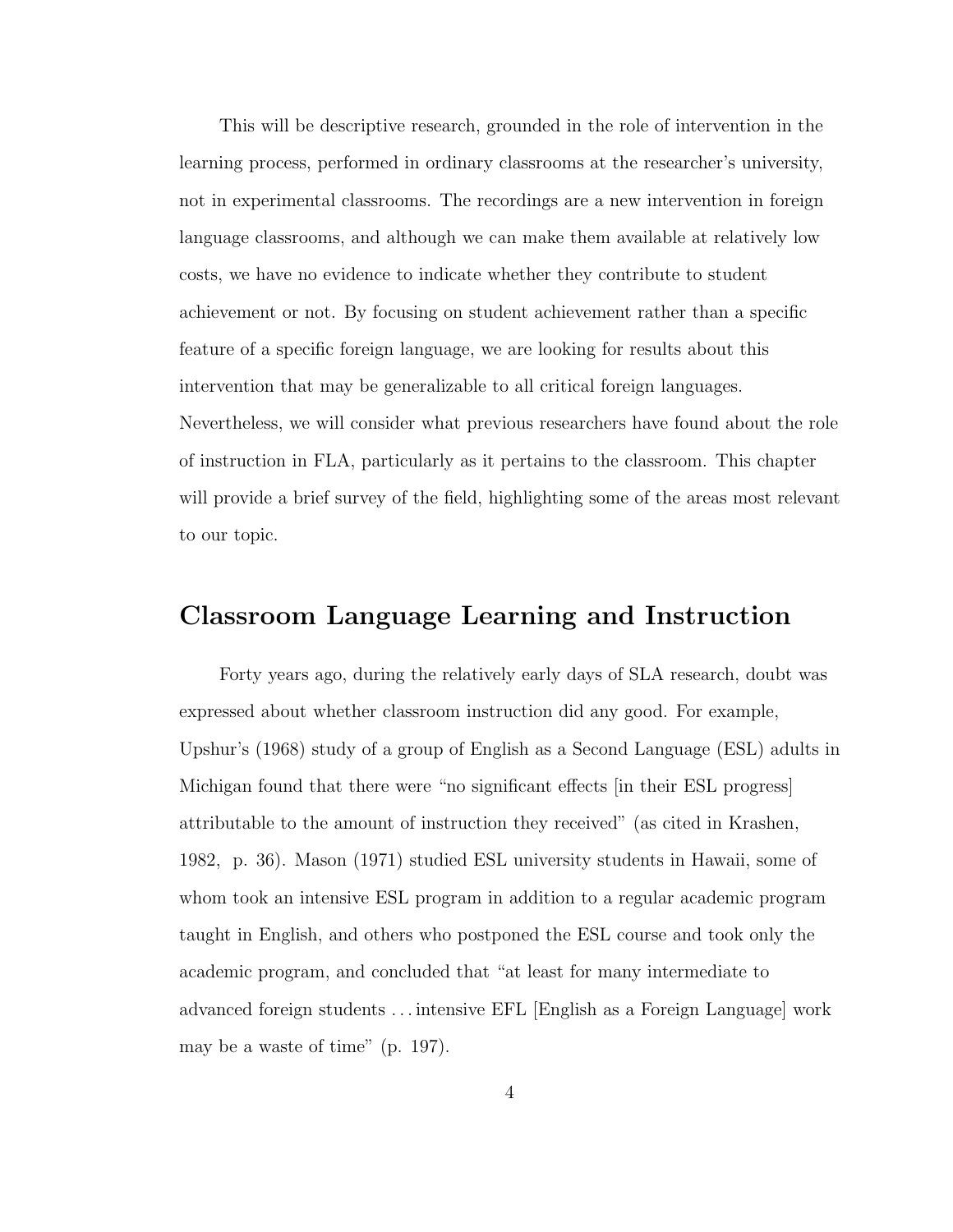By the 1980s, however, the tide of research began to change, as summarized in Table 1.1. Pica (1983) had found methodological problems with both Upshur's (1968) and Mason's (1971) studies because "neither researcher . . . addressed the possibility that their subjects who were not attending ESL classes nonetheless had consulted English grammar books and textbooks for information about the language and its rules" (p. 111), which would provide further exposure to the language, making the studies inconclusive. Krashen (1982) similarly noted that the students in Upshur's and Mason's studies "had a rich source of comprehensible input outside the classroom, and in both cases they were advanced enough to be able to utilize it" (p. 37). He then went even further, saying that Upshur's and Mason's studies, contrary to the conclusions of their authors, show that "language teaching certainly can help" (p. 37), insofar as it simply provides input for the student. As an intervention in critical foreign language learning that gives the students an opportunity to review exactly what was said during class, the classroom recordings in this study can be seen as a source of instruction for the students, which means that they may be helpful for the students' acquisition of the language.

Long (1983) also carefully reexamined the results of Upshur (1968), Mason (1971) and 10 other studies. He found that "there is considerable evidence to indicate that second language (SL) instruction does make a difference [in SLA]" (p. 374) and that "Instruction appears to be especially useful in the early stages of SLA and/or in acquisition-poor environments, but neither of these conditions is necessary for its effects to show up" (pp. 379-380). Long describes an acquisition-poor environment as "one in which little or no comprehensible input is available outside the classroom" (p. 376), which would be true for American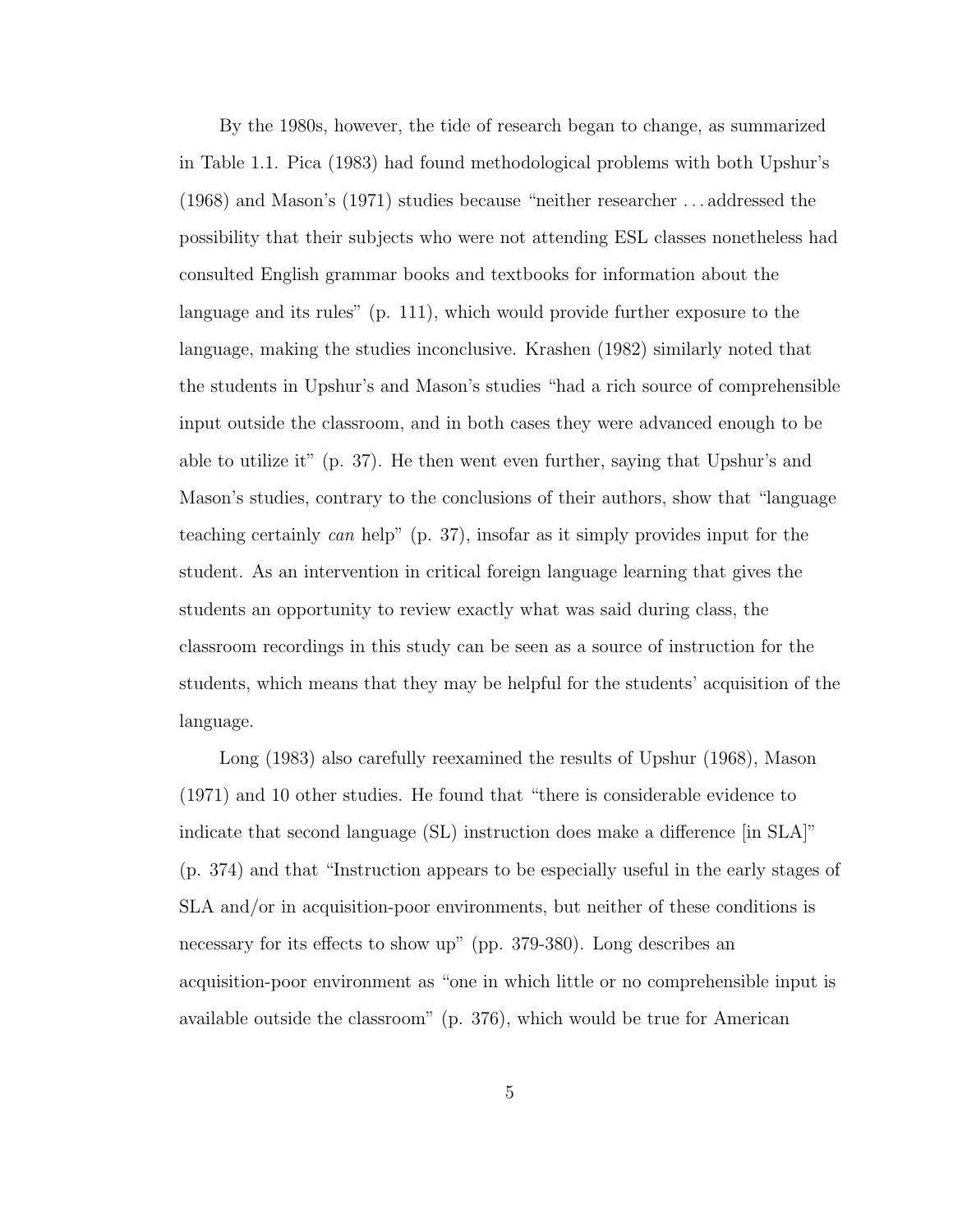| No                                | Yes                                                                                                                   |
|-----------------------------------|-----------------------------------------------------------------------------------------------------------------------|
| Upshur $(1968)$<br>Mason $(1971)$ | Pica (1983) Review - Problems with studies'<br>methodology, so inconclusive<br>Krashen (1982) At least provides Input |
|                                   | Long (1983) Review - Especially useful in early<br>SLA and/or acquisition-poor environments                           |
|                                   | Doughty $&$ Williams (1998) Focus on Form<br>engages cognitive processing and leads to SLA                            |
|                                   | Norris & Ortega (2001) Review - Yes, but up to<br>18\% due to maturation or test practice effects                     |

Table 1.1: Does Classroom Instruction Lead to Language Acquisition?

college students studying a critical foreign language in the United States, so our students may be in a position for instruction to be especially useful.

Based on these findings, we have reason to believe that the second language instruction that the students participating in this study receive, both in the live class and in the recordings of the live class, has at least some hope of leading to second language learning for them, and consequently to increasing their perceived and actual achievement in their foreign language classes.

### Students' Perceived Achievement

If we are going to ask the students in this study to report their perceived achievements in the course, we must consider whether this can be considered an actual indicator of their learning. This section will summarize the research on this topic, by first considering students' perceptions of their achievement in general courses, and then looking at work on students' perception of their achievement in foreign language courses.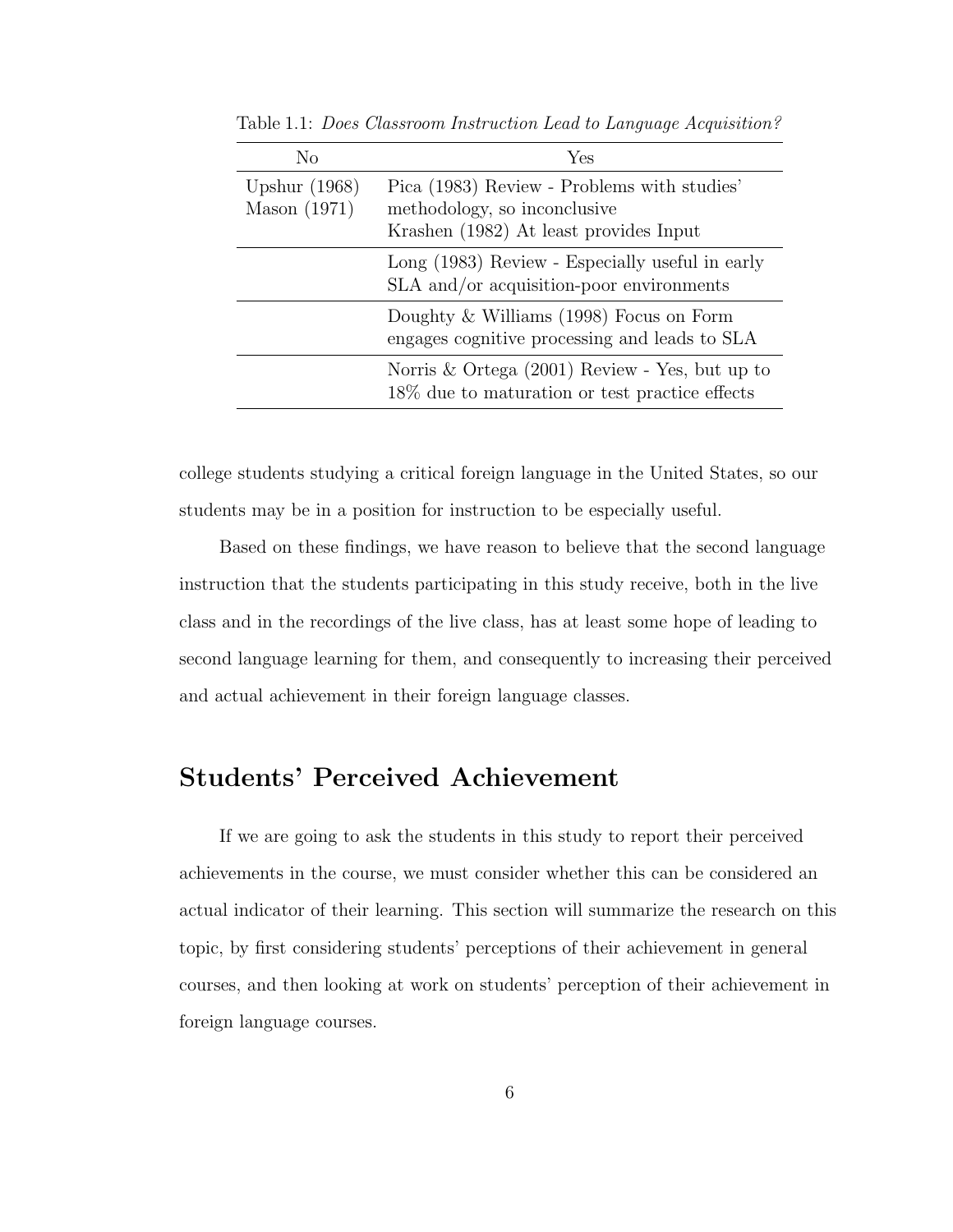### Students' Perceptions of Their Achievement in General Courses

When we surveyed the students to ask them about their perceived language learning, we asked them to review a list of things that they might have learned to do in the language, and check off those that they felt the class helped them to do, which was asking them to do a sort of self-assessment. Boud and Falchikov (1989) provide a good introduction to the reliability of students' self-assessments with an overview of 29 different studies of the topic conducted from 1932 to 1988 across a wide range of subjects at the college level. They conclude that "17 studies report overrating [of their learning by the students], 12 underrating. However, there are on balance more studies with methodological flaws in the former group and so there is no clear overall tendency to be identified" (p. 539). (Note that, in these cases of non-language courses, "achievement" and "learning" are often used interchangeably.) Ten years later, Dochy, Segers and Sluijsmans (1999) reviewed 63 studies of self-assessment, peer-assessment and co-assessment, very few of which were in common with Boud and Falchikov (1989), and conclude that "there is much evidence which supports the view that students' contributions to assessment can be consistent with the assessment of staff, and of other students" (p. 347).

Reports of single studies in various fields have shown varying degrees of correlation between students' perceptions of their own learning and their instructors' evaluation of their learning. For example, Stefani's (1994) study of 80 students' self-assessment on a single laboratory report in an undergraduate course in the UK on biochemical techniques showed high correlation between the marks assigned by the instructors (known as tutors in the UK) and the marks assigned by the students themselves. Stefani interprets this to mean that "use of the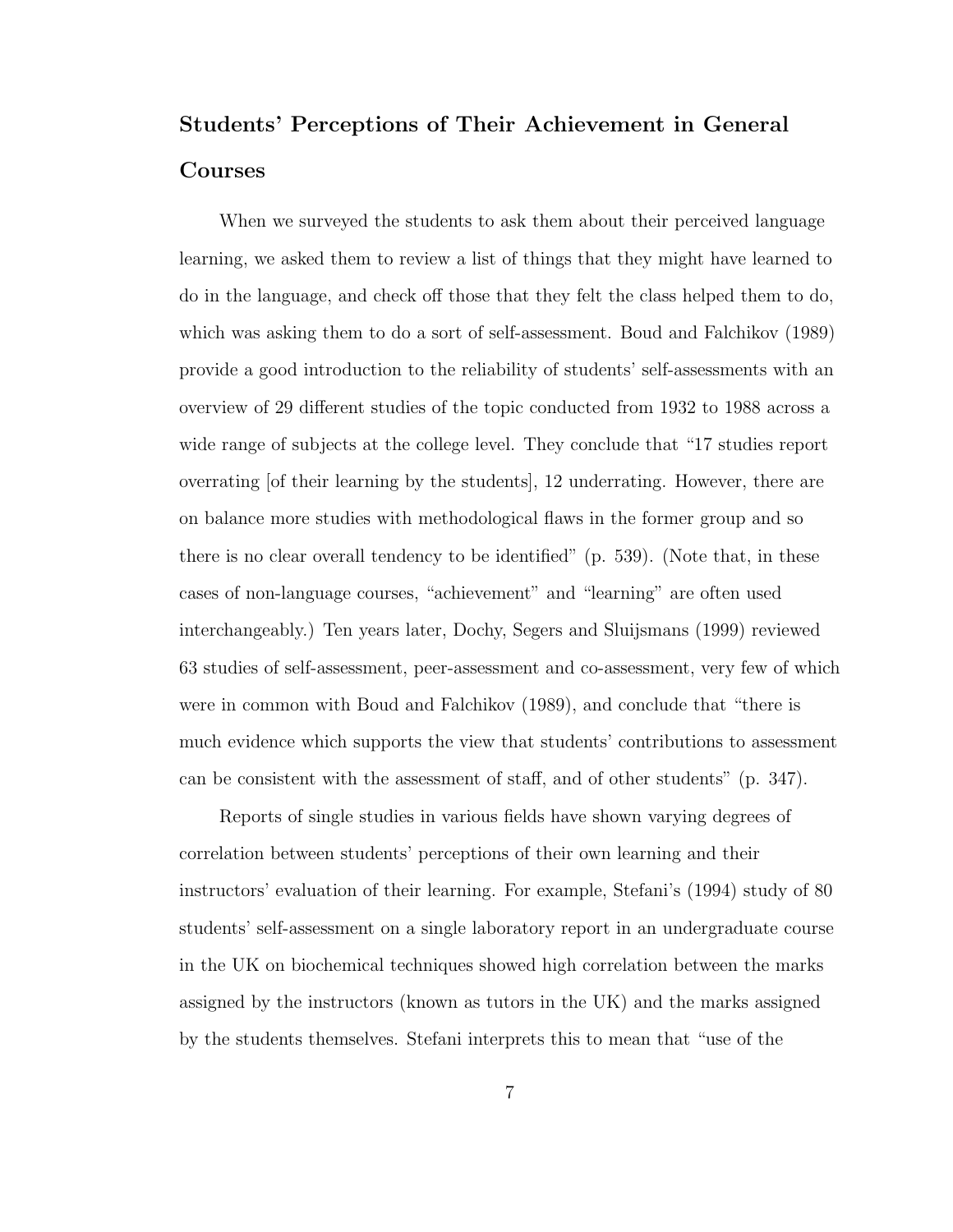student marks in place of tutor marks would result in a similar ordering of individual performance with only the slightest tendency towards undermarking, particularly with high achievers, but no corresponding overmarking with low achievers" (p. 71). On the other hand, gender differences appeared in a study by Lind et al. (2002), which found that female third-year medical students underestimated their performance on a multi-faceted assessment, while their male peers overestimated their performance on the same assessment.

Although it is not within the scope of this study, there is increasing interest in training students in self-assessment and "seeing the student as an active person who shares responsibility, reflects, collaborates and conducts a continuous dialogue with the teacher" (Dochy et al., 1999, p. 331). This is seen as a goal of instruction because, "to become independent and autonomous, learners must first develop the capacity for self-assessment or self-evaluation" (Stefani, 1998, p. 345).

### Students' Perceptions of Their Achievement in Foreign Languages

Students in foreign language classes, however, often over-estimate their achievement in these foreign languages, and according to Gascoigne and Robinson (2001), "less-skilled language students tend to be less skilled at assessing their progress in the language both overall and in terms of individual skills" (p. 118). Assessing progress is very similar to perceiving achievement in the way we have defined it. In the same vein, Blue (1994) notes that when students think that their teachers may see the self-assessment, the students may not be honest about their own perceived limitations, because "it would not do for teachers to form a lower impression [of the student] than necessary" (p. 31), which the students fear might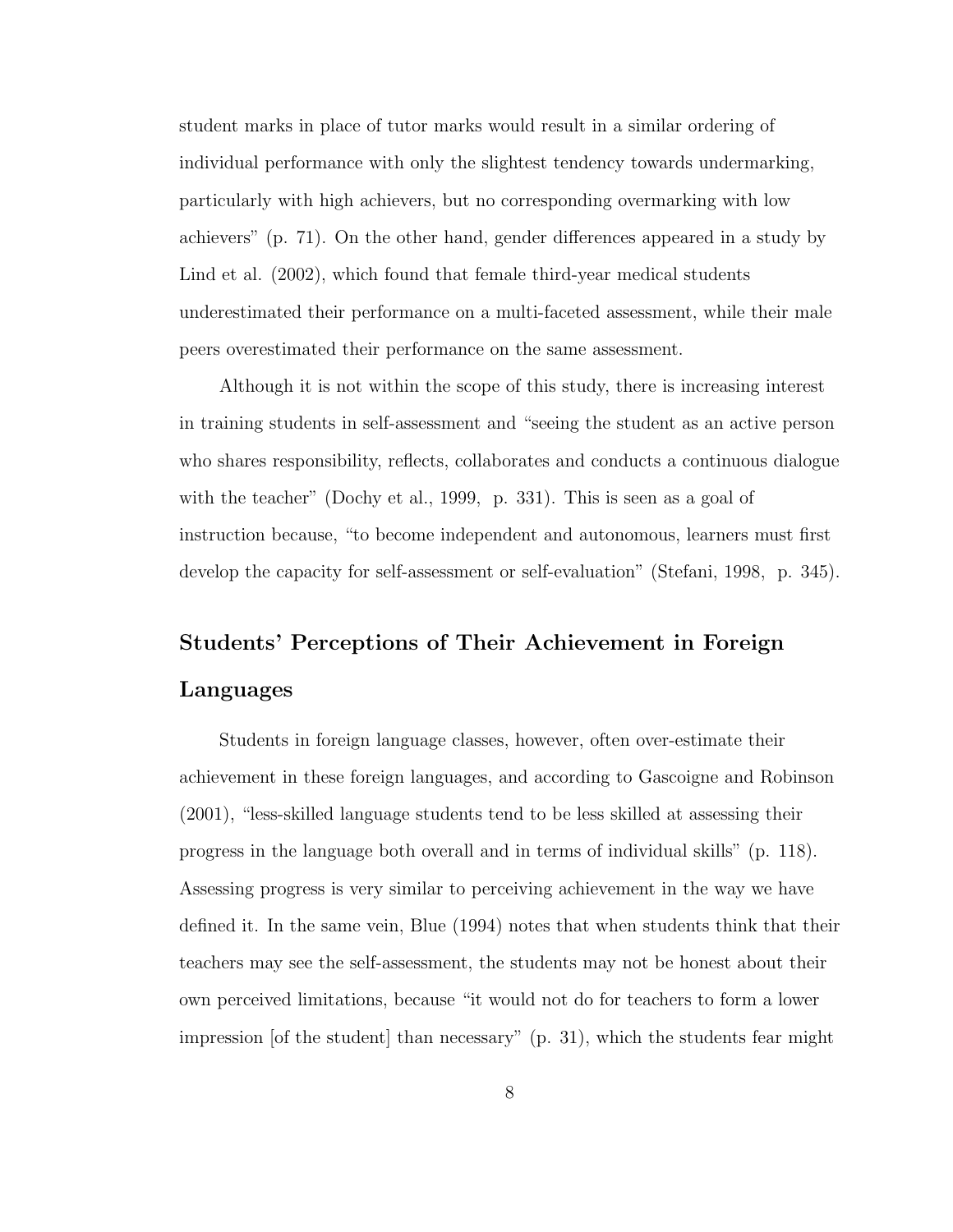happen if they admit a weakness that the teacher had not noticed. Daley, Onwuegbuzie and Bailey (1999) found similar results when asking students to assess their foreign language abilities in general, reporting that "most students appear to have inaccurate perceptions of their foreign language abilities, with nearly half of them over-estimating" (p. 8) their own abilities.

Moritz (1996) also cautions us that foreign language (FL) learning "self-assessments not only entail evaluation of one's own language proficiency; but involve judgment of the linguistic abilities of other people as well" (p. 15), as students will often describe their own abilities in terms of the they way they perceive the abilities of their peers or idealized native speakers. Since the students' knowledge of these others is limited, and since FL students presumably do not live in a population of native speakers of the FL, this comparison may confound the accuracy of their self-assessments.

### Relationship between Students' Perceptions of their Achievement and Their Actual Achievement

Although the studies cited above indicate that students' perceptions of their own achievement in critical foreign language courses, as measured by self-assessments, may be higher than their actual achievement, we will assume that any inflation of perceived achievements is common to all of the students, so it will not impact the results when comparing the perceived achievements from two different sections of the same course. Further, we will be comparing the students' perceived achievements separately from their actual achievements, since it is not a purpose of this research to evaluate the absolute accuracy of students' perceived achievements. De Saint Léger (2009) calls students' perceptions of their language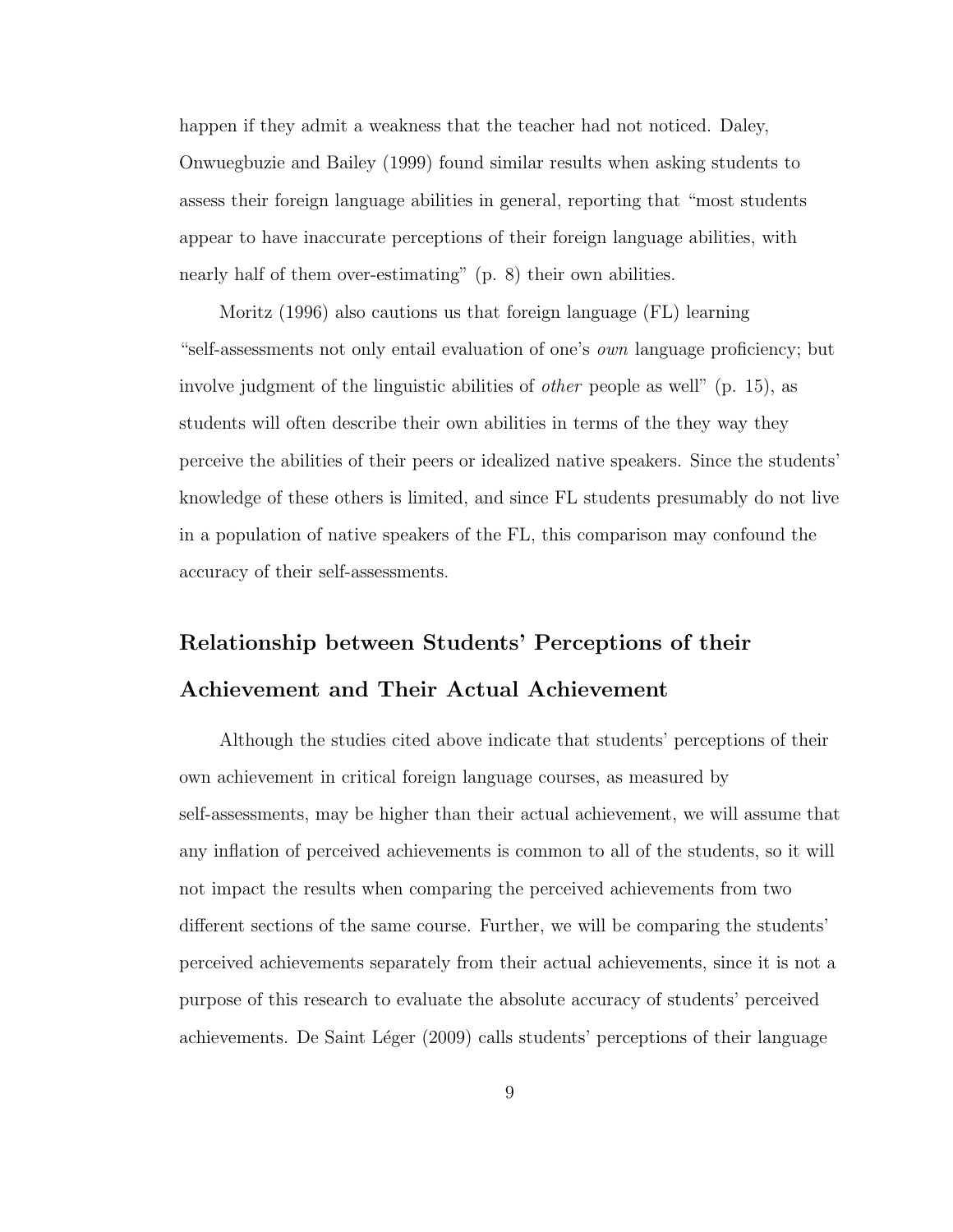proficiency "a fluctuating and situated variable" (p. 169), referring to changes over the course of a semester and dependent on the primary course topic when the self-assessment was conducted. Although we only asked the students for their perceptions of their achievement once, this was be done after the course had ended and the students were told that their self-assessments would be kept confidential, and would not be shown to the instructors, so we hope to have a more circumspect response than we would have had if the self-assessment was done at a point in the middle of the semester. This gives us some confidence that students' perceived achievements are at least proportional to their actual achievements.

### Actual Student Achievement

For this study, we wanted to measure more than just students' self-reported perceptions of their achievement in the courses. We also wanted to measure their actual learning in the critical foreign language, so that we would have some way of comparing the actual learning between the Treatment and the Control groups. Because this study was conducted in actual classrooms, rather than in experimental settings, we did not want to administer any pre- and post-teaching tests, nor did we feel that this would be beneficial, since we were not examining the development of any specific features of language over time. Instead, we chose to use the final grade assigned to each student by the instructor of the course.

#### Grades as a Measure of Actual Student Achievement

There has been considerable debate about the value of grades as a measure of student achievement over the past several decades, but most of this has focused on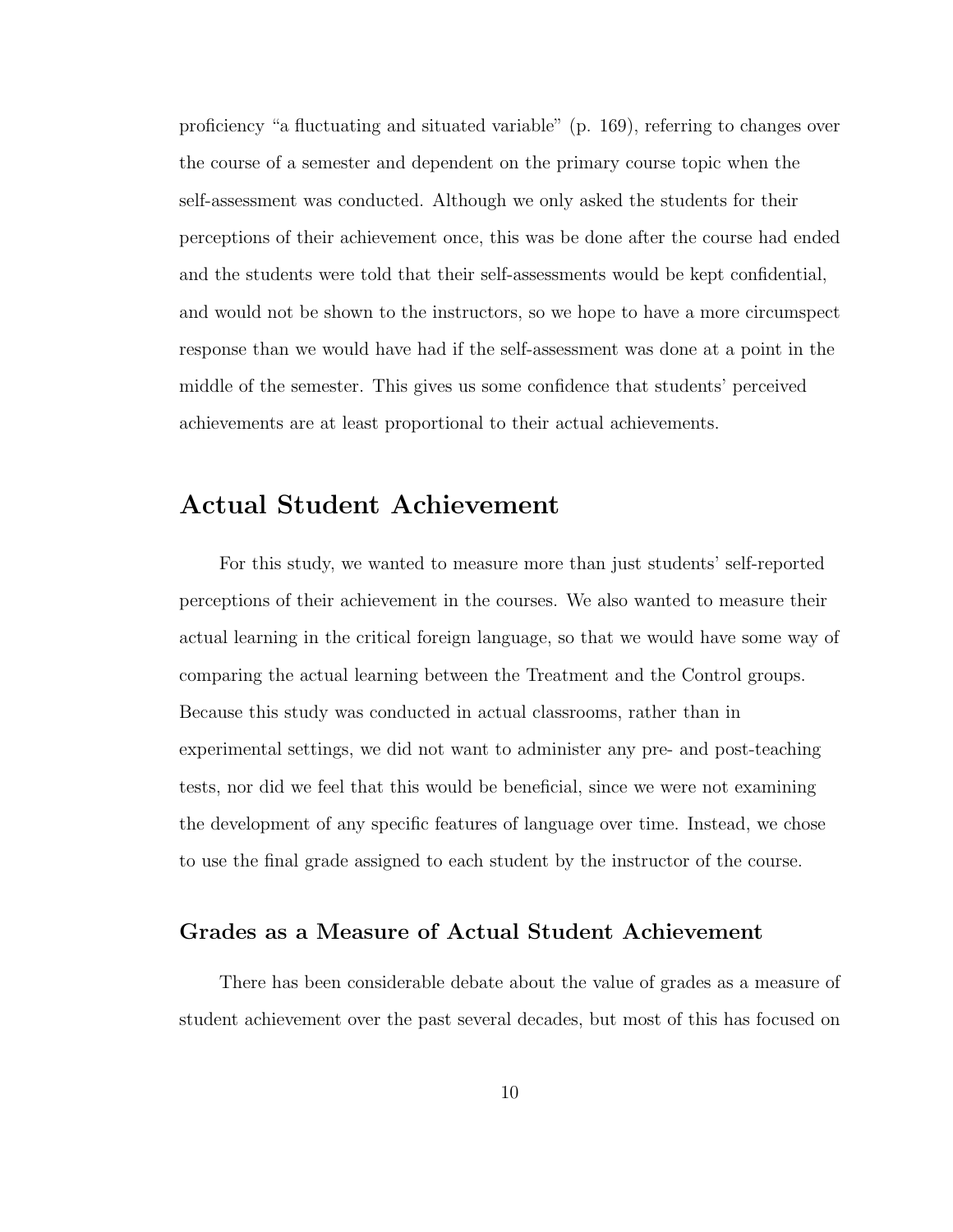the K-12 classroom (cf. Goldman, 1985; Kirshenbaum, 1973; Kohn, 1999; Madgic, 1988; Malehorn, 1994). There has been some research on college grades, or on grades at all levels including college. Among these studies, authors who argue against the value and validity of the standard A-through-F form of grades say that they are "context-dependent phenomena subject to an enormous number of identifiable factors [whose] exactness must be very much in doubt" (Milton, Pollio, & Eison, 1986, p. 216). More specifically, their detractors have said that grades at all ages are often influenced by student behavior or misbehavior (Hills, 1991), and at the college level they are "confounded by variables such as attendance, writing skills, participation, student preparation, and perceived motivation" (Gorham, 1988), so they are not a pure reflection of student achievement in the subject.

Another line of inquiry has shown that there has been grade inflation in general over the past 50 years (cf. Cushman, 2003; Etzioni, 1975; Wongsurawat, 2009), and that grades are influenced by social pressures outside the classroom, such as during the Vietnam Conflict, when good grades were necessary to avoid being drafted for potentially life-threatening military service (Birnbaum, 1977), further impugning the value of grades as a valid measure of student achievement. Although our study looks at student grades, they will only be used as a measure of comparative achievement, not as an absolute indicator, so grade inflation will not be an issue.

On the other hand, those who support the value of grades as a measure of student achievement argue that they represent "an effort to put back together, to synthesize, the separate judgments that have been made about a student's work" that uniquely characterize a student's performance "on the whole" in a given course (Feldmesser, 1971, p. 2). Further, (in Arrington, Modisette, & McKeachie,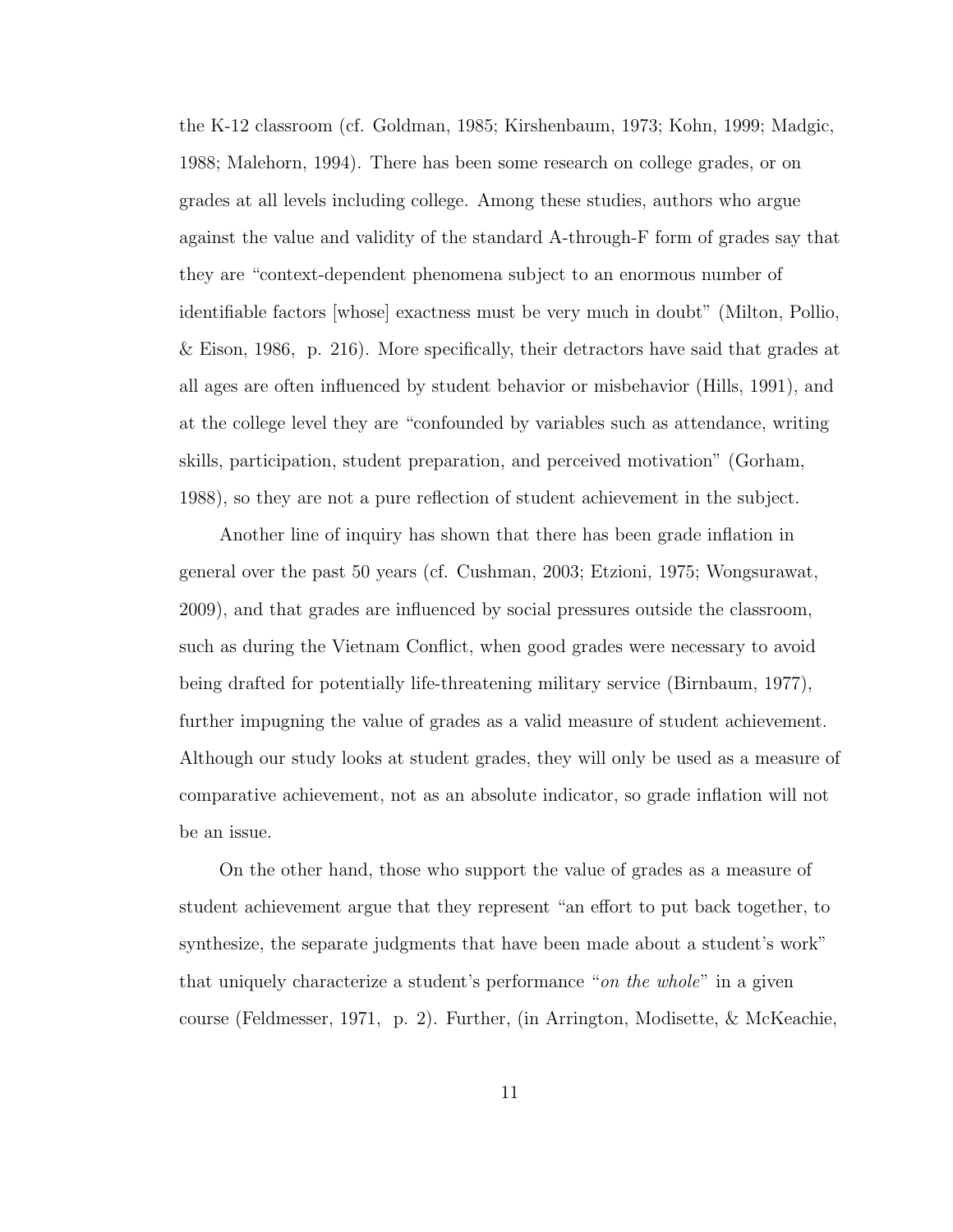1977) McKeachie argues that, while grades may be a commodity because they can be exchanged for admission to graduate schools or employment with corporations, "the value of grades as commodities depends upon the information provided by them" (p. 56), concluding that "mastery grading is a useful way of evaluating student performance" (p. 56). There are even those who argue that grades are simply not necessary for good teaching or student learning (Frisbie & Waltman, 1992). Nevertheless, with a few exceptions such as Evergreen State College in Washington (Evergreen State College, n.d.) and New College of Florida (New College of Florida, n.d.), grades remain a part of the current academic process in the undergraduate programs at most colleges and universities in the United States.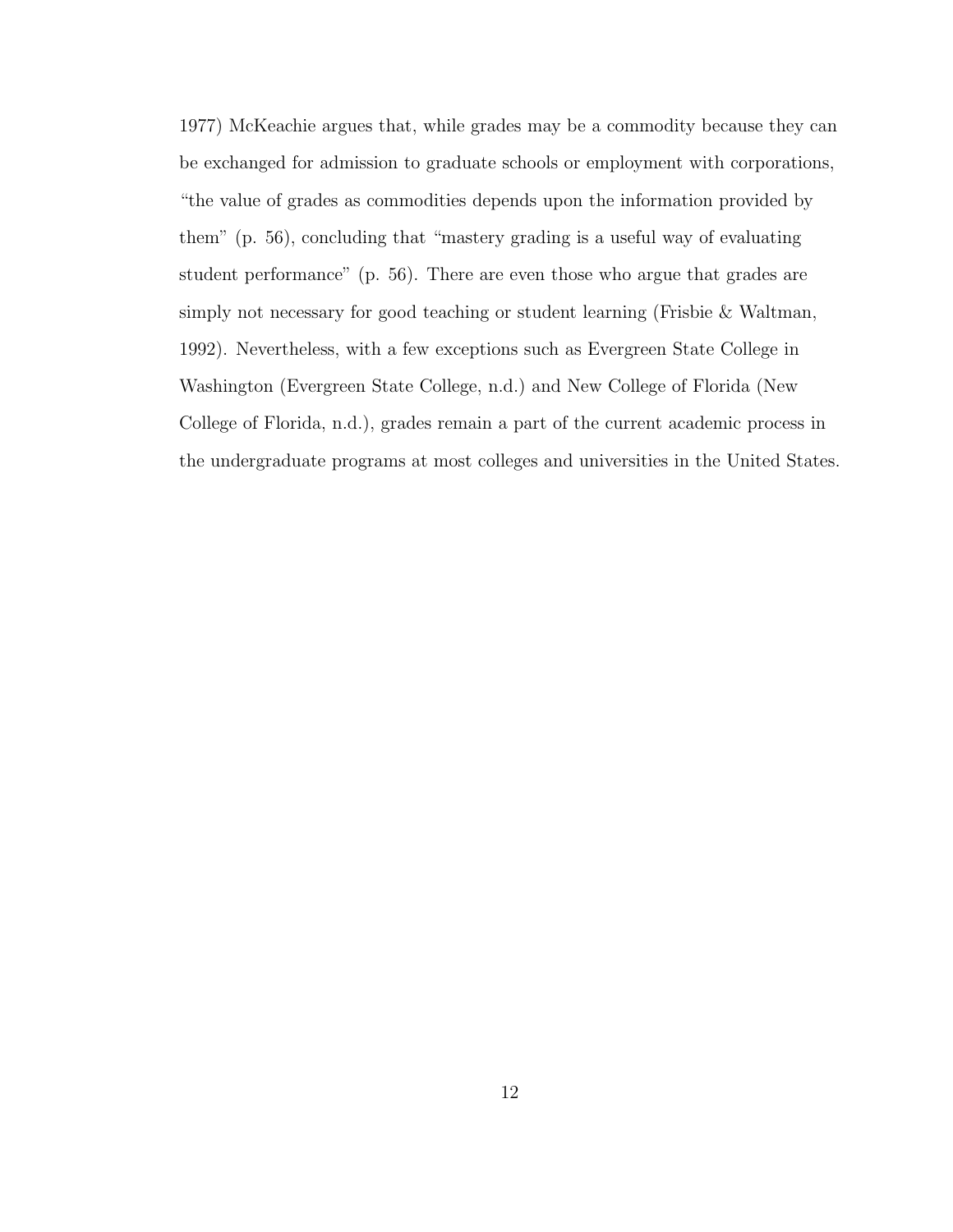### Chapter 2

# Recording Classes as a Tool for Student Achievement

Recently, there has been considerable interest in digital media in academic settings, and particularly in "podcasting", where face-to-face class sessions are recorded and made available to students over the web for later review. A study with classes in a variety of different disciplines at the researcher's university by the researcher and her colleagues (Scheyder & MacDermott, 2007) showed that students liked having the recordings available over the web and a majority of students thought that they were "useful in helping [them] learn", although the definition of learning was not explored in this pilot study. These findings were consistent with Traphagan's (2005) conclusions, where he found that making video recordings of class lectures available to students on-demand was perceived by students as a positive learning tool. But neither study addressed whether the recordings provided any actual help to students in their achievement, and neither addressed FL learning, which is consistent with almost all of the research done to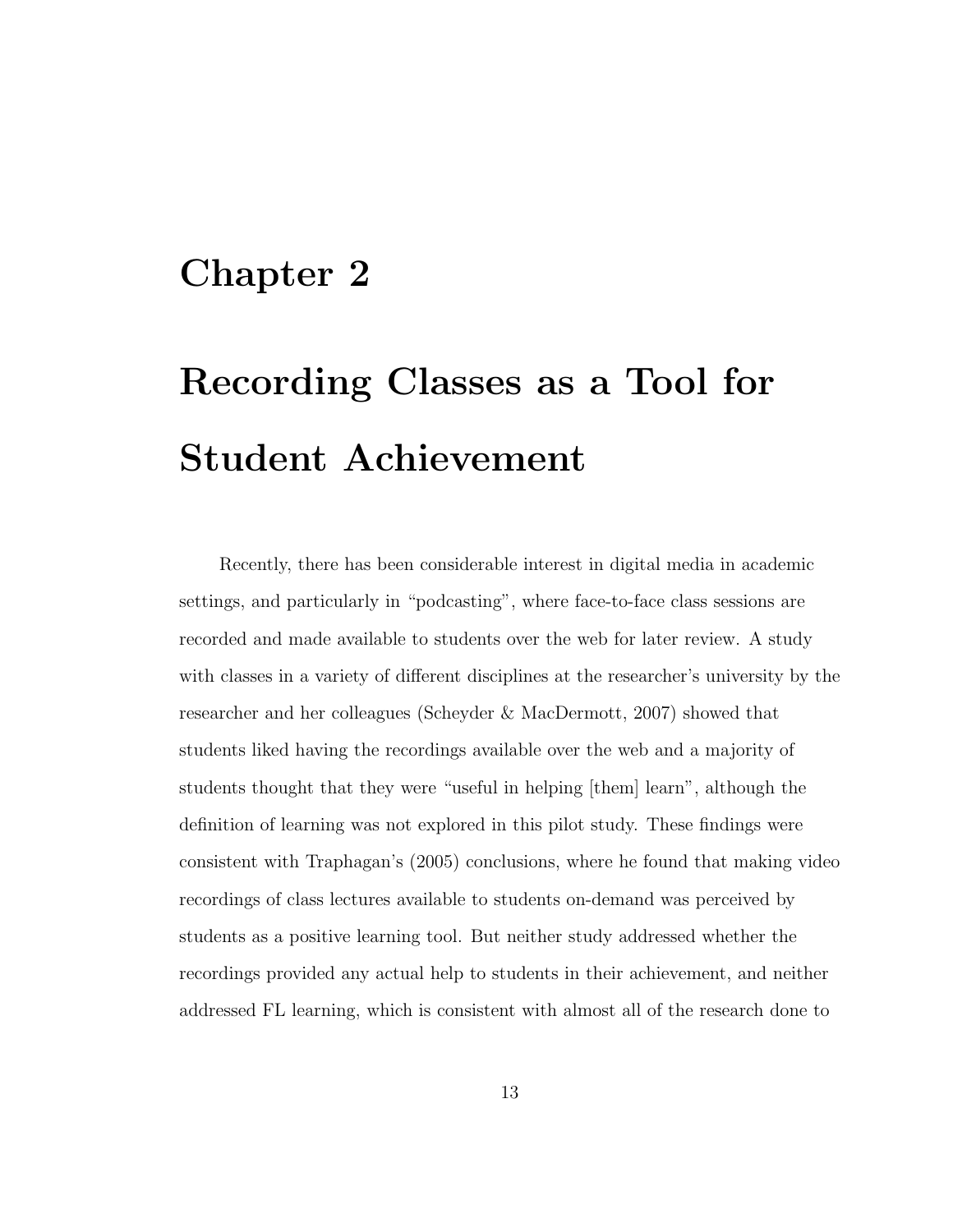date in the field (cf. Belanger, 2005; Brittain, Glowacki, Ittersum, & Johnson, 2006; Gay, 2005; McNeill et al., 2007; Simpson, 2006). This descriptive study attempts to address this gap in the research by considering the application of classroom recordings only to languages considered "critical", to see if they make a difference in student achievement in this particular area, i.e. critical foreign language learning. As will be described in more detail in Chapter 3, languages such as Chinese and Farsi are considered critical because speakers are needed by the U.S. military for strategic purposes, but are in short supply (Ford, 2009).

There are also a wide variety of ways to record classrooms. The system used by Traphagan (2005) was very expensive and sophisticated, and captured a "lecturing instructor in digital video while integrating and synchronizing any visual (e.g., PowerPoint slides and videos) and audio materials with the lecture video" (p.18), and likely cost tens of thousands of dollars per classroom to install. The pilot study at the researcher's university in 2007 included a variety of more cost-effective technologies, but it only focused on basic issues such as system scalability and students' opinions of the recordings. For this study, we use only the simplest and least expensive tool from those in the pilot study at the researcher's university - an Edirol R-09 portable digital audio recorder that costs less than \$250 (B&H Photo Video, n.d.) - because it would be a cost-effective way to obtain professional-quality recordings and expand the use of these recordings to more classrooms if the results warranted it. Although other digital recorders may be even less expensive, advice from colleagues at the researcher's university indicated that the resulting recordings from cheaper devices may not be of good enough quality to be understandable (S. Zamechek, personal communication, October 14, 2009).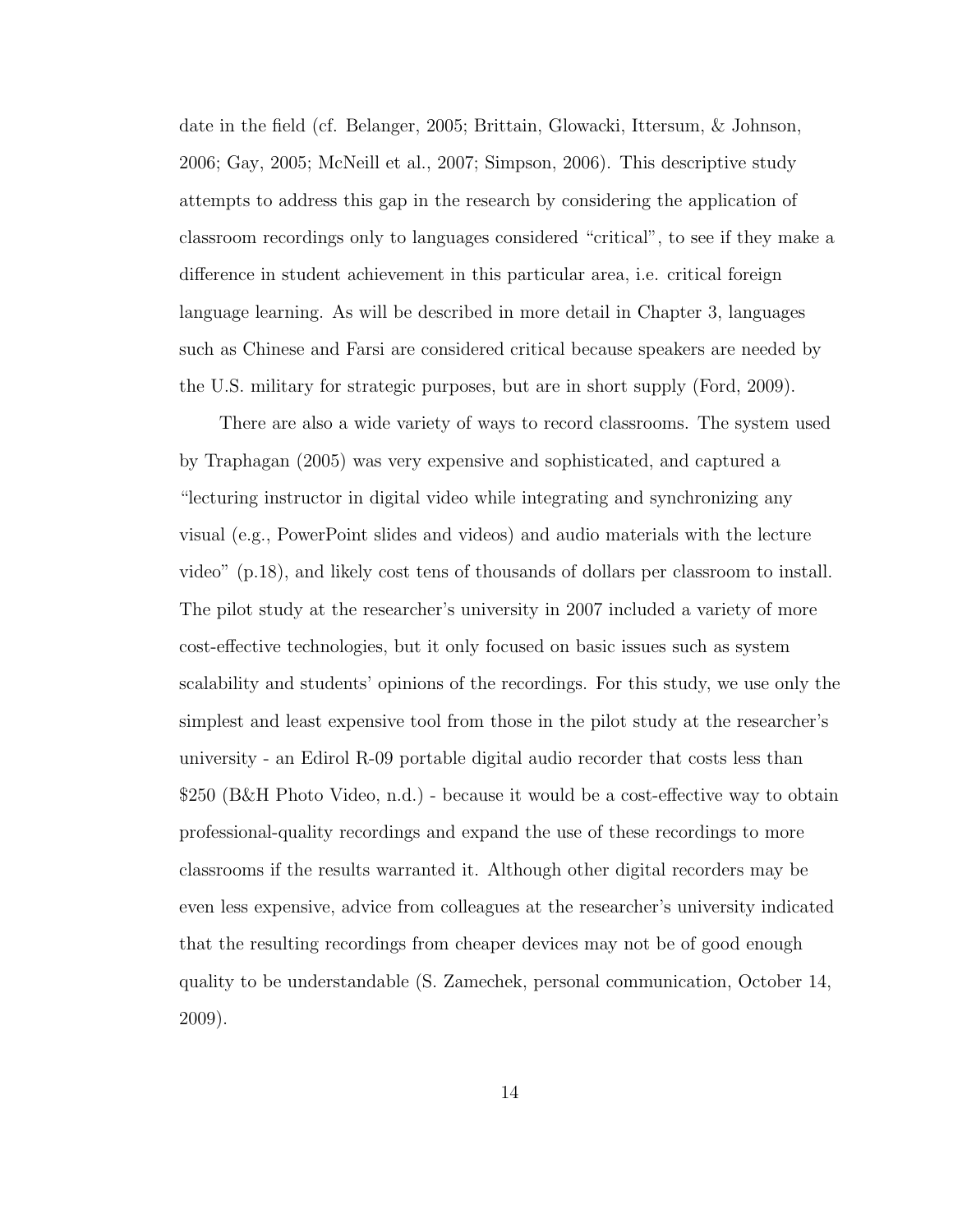A foreign language that has been identified as "critical" by the U.S. government is the focus because this is where such treatments would be most valued. Chinese is one such language, and the instructors in the Chinese Language Program at the researcher's university offer enough sections of the same course every semester to make a study practical. They were very gracious about helping with the 2007 pilot test mentioned above, and they were willing to participate in this dissertation research.

### History of Recording Classes

### General Classes

More than 75 years ago, Greene and Betts (1933) investigated systems for recording students' speech. Although these recordings would only be used by researchers studying the language produced, their requirements for a recording system were very similar to those used in the 2007 pilot study at the researcher's university and in the present research:

In the first place, the apparatus must furnish a record so clear and understandable that a perfect transcription of the record could be made and proofread. In the second place, the apparatus must be portable. . . . In the third place, it must produce a continuous and a complete record. In the fourth place, it must be possible for the equipment to be used in the classroom without introducing any unduly artificial conditions. . . . Finally, the apparatus must be reasonably cheap to build and economical to operate. (Greene & Betts, 1933, p.755)

Since equipment meeting these requirements was not commercially available at the time of Greene and Betts' work in 1933, they concluded that it had to be specially built for the purpose!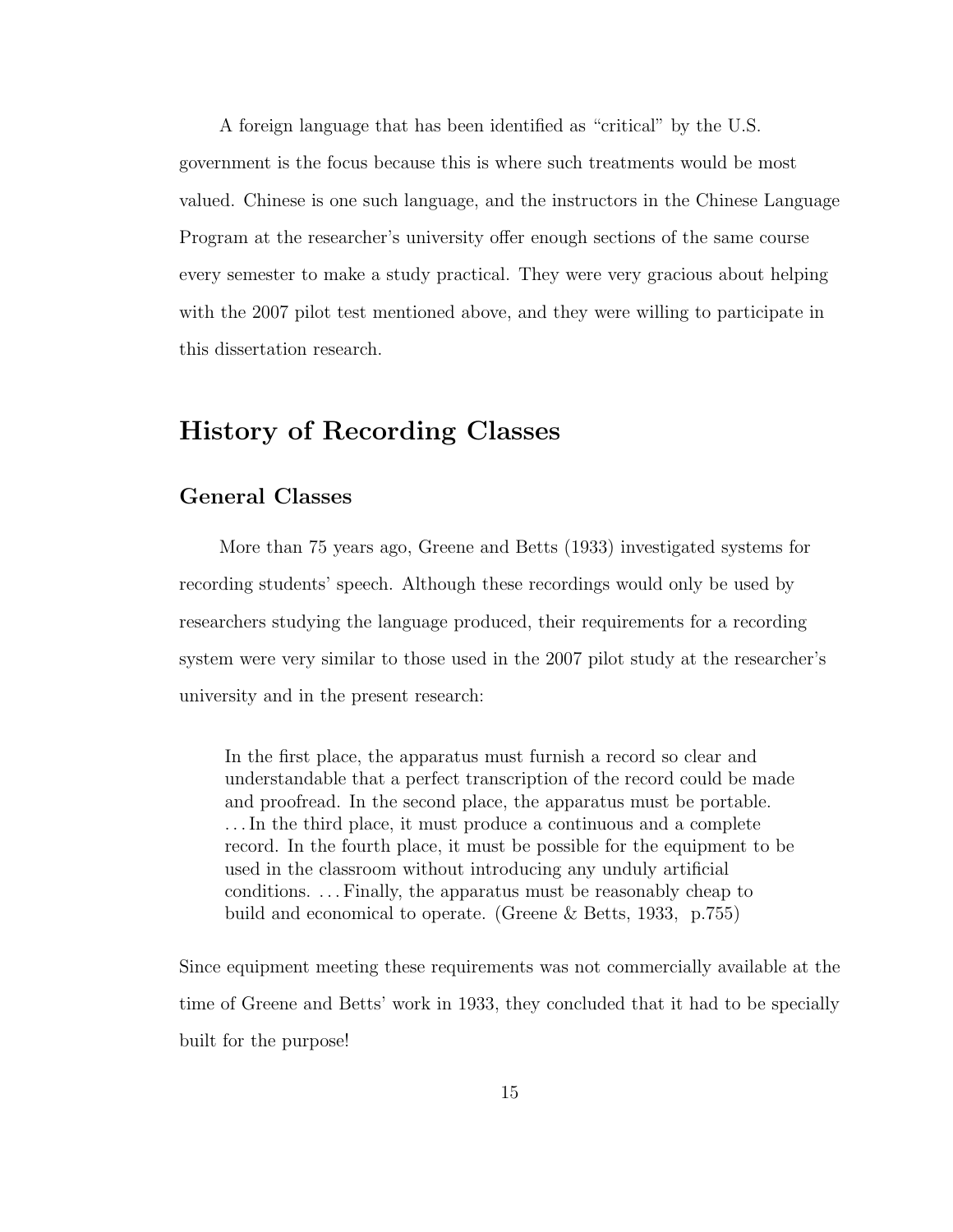Less than a decade later, Shane (1940) provided lists of suggested audio-visual equipment for general classrooms, to encourage schools to implement these technologies. These included equipment for recording the students and the teacher, but the items to do this were expensive and unusual, involving a sound recorder and "blanks for instantaneous recording - acetate blanks are best" (p. 425). Shane made it clear however, that the purpose of the sound recorder was to stimulate "interest in phonograph and radio through pupil activity", not to allow students to review a teacher's lessons or reflect on their own contributions. It is also worth noting that these sound recorders cost up to \$550 in 1940, which is more than three-quarters of the price of a new Hudson Six automobile for that model year (Hudson Motor Car Company, 1939) and almost twice the price of the Edirol R-09 portable recorders used in this study in 2010 (B&H Photo Video, n.d.).

The use of recording technologies was further encouraged by Title VII of The National Defense Education Act of 1958 (NDEA), which provided "Federal funds to support research in the use of the new media in education" (Norberg, 1961, p. A5). The NDEA was passed in the wake of the launch of the Sputnik Earth-orbiting satellite by the Soviet Union on October 5, 1957 (Jorden, 1957), a feat which left the United States anxious to increase the emphasis on science and technology in education (National Defense Education Act, Pub. L. No. 85-864, 1958).

Phonographs and records as well as reel-to-reel tape recorders and players (Lare, 1959, p. 448) allowed the wide distribution of audio recordings during this era, but they still only provided pre-recorded materials for students to use, not recordings of the students themselves and their teacher. When Royal Philips Electronics introduced the first commercially successful compact audio cassette in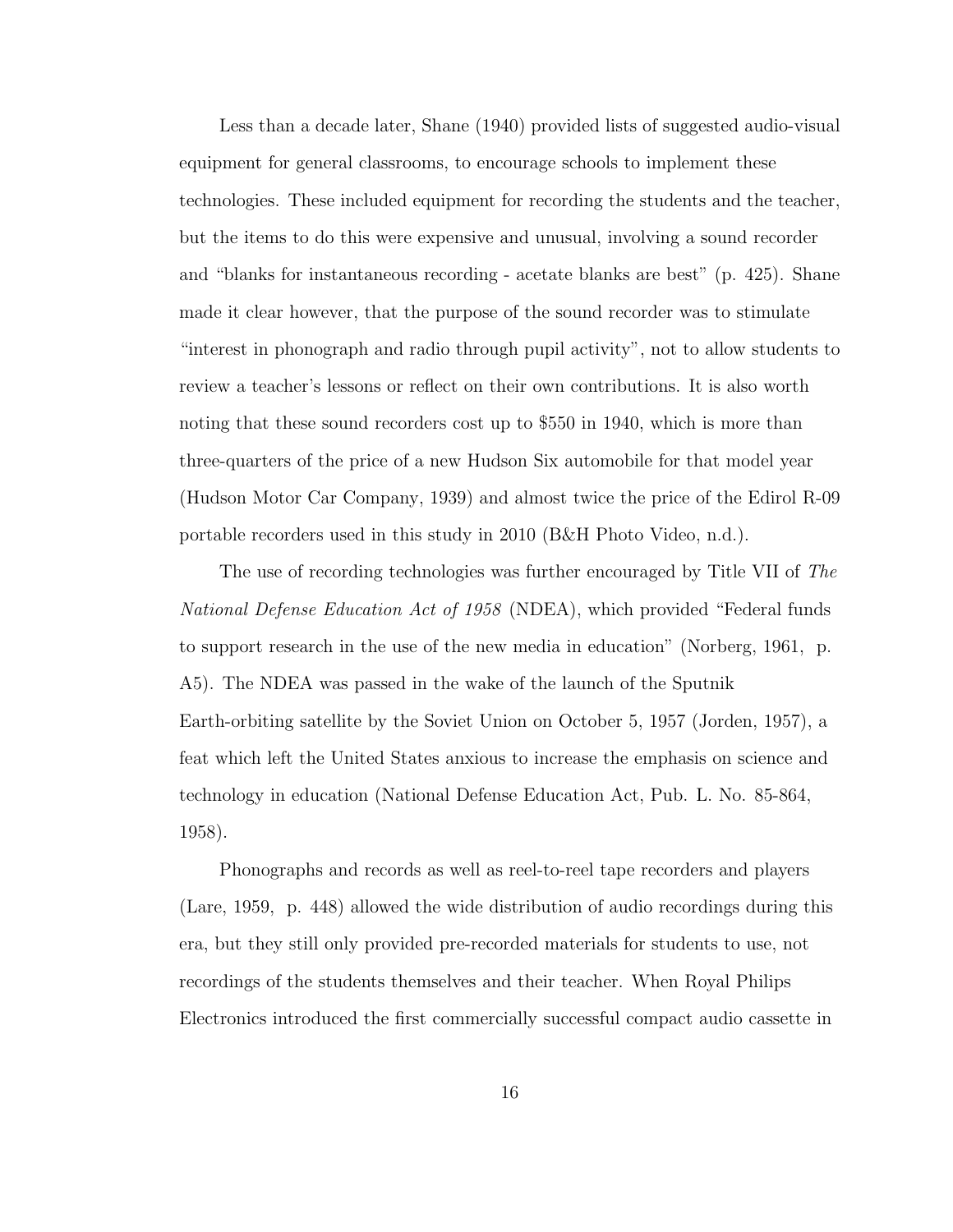1963, equipment that could both play and record audio became much less expensive and easier to transport (Clark, 1999). Teachers at all levels began to use pre-recorded cassettes to bring this "new media" into the classroom.

It took more than fifteen years for the recording side of this technology to be widely used in classrooms, and in 1980, Purdue University was one of the first colleges to begin to record audio of face-to-face lectures and make them available on cassette for students to borrow from the library (Gay, 2005). Other universities began to implement this technology, too, and by the late 1980s the the researcher's university had a recording system in a few classrooms (R. Carmichael, personal communication, November 17, 2010). Part of the drive for such systems may have been the desire to accommodate students with disabilities or students who had missed class due to illness, but this quickly became an instance of universal design, where a modification that is made to assist those with a disability is also useful to many other people. The classic example of universal design is the curb cuts in sidewalks at corners, which are installed to assist those in wheelchairs, but are also useful to people with strollers, shopping carts and other rolling equipment (Hesse, 1995). Similarly, the recordings made at the request of a professor in History, English, Biology or any other subject for the benefit of students with disabilities or with illnesses that require them to miss class would also be of use to students who wanted to review. But none of the institutions where classrooms have been recorded for years have reported how often students actually accessed the recordings, which leads to our first research question: If classroom recordings in critical foreign language courses are made available to students, do they use them? We also attempted to learn more about why the students use the recordings, as will be justified in Chapter 5, by making this a multipart question: If so, what are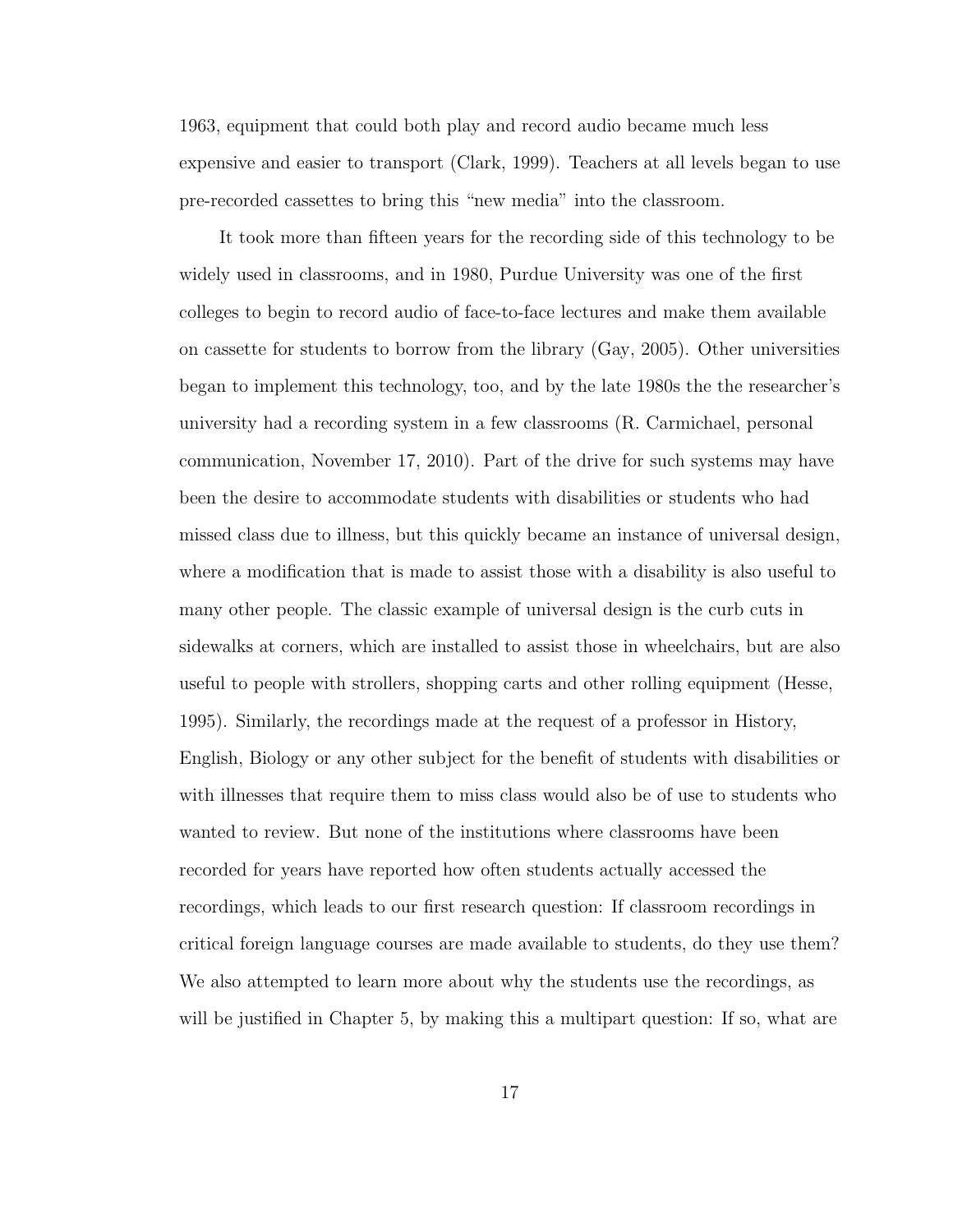their reasons for using the recordings?

In a highly-publicized Duke University project in 2004, where every freshman was given an Apple iPod portable digital media player (Kaplan, 2004), the devices were pre-loaded with information to help freshmen become acclimated to campus (Menzies, 2004). After that, it was up to the students and their professors to decide what to load on the devices, but administrators expected them to be used both for pre-recorded supplementary course content and for recording lectures. Ultimately, sixteen courses in nine different subjects used the iPods "to record lectures and classroom interactions" (Belanger, 2005, p. 7). The project at Duke found that "although some data were gathered to support the value of recording lectures, the extent to which having access to lecture recordings improves student performance . . . remains unknown", and the iPods did not provide sufficient recording quality for more than small-group discussions (pp. 6-7). It is the high-profile nature of some of these projects, none of which address impacts on student performance, that has led the researcher to wonder if recordings are being made available to students because the students demand them as the latest "tech craze", because they provide good publicity for the school, because they have become routine after more than 30 years, or because they have a real effect on student achievement.

It wasn't until the advent of podcasting in 2004 that the process could be simplified, eliminating the labor-intensive step of duplicating cassette tapes made from classroom-wide recordings. Podcasting is a term coined by Ben Hammersley (2004) to refer to making digital audio recordings available online, either to the public or to paid subscribers or an otherwise restricted group of users. This made it possible for recordings of face-to-face classes to be created by the universities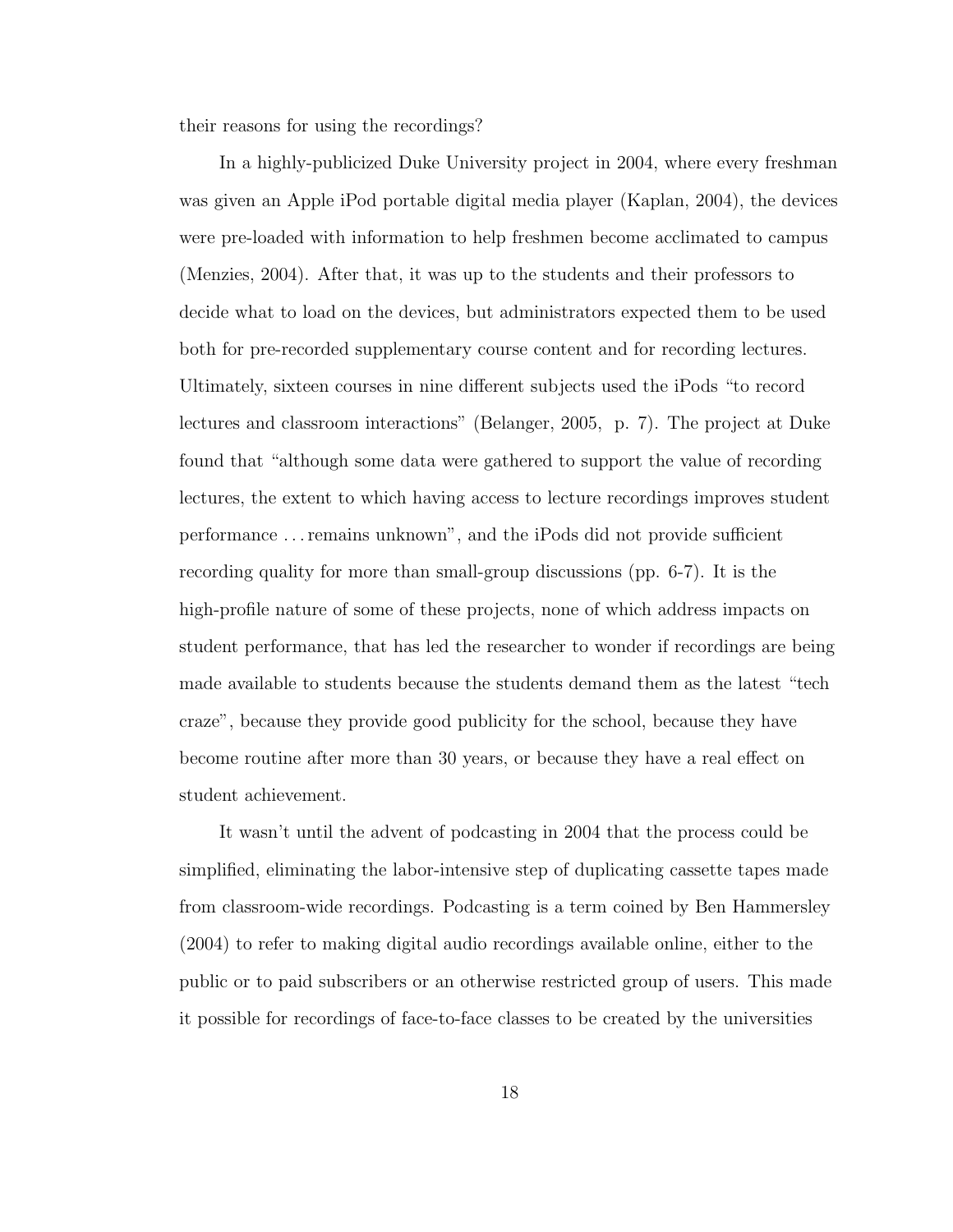(using more sophisticated recording equipment than an iPod) and quickly posted online for access by any student in the class, without the need to borrow cassettes from the library. By 2005, Purdue University, the University of California at Berkeley and the University of Texas at Austin were among the first universities to podcast lectures (Gay, 2005; Read, 2006; Traphagan, 2005) and Pick-a-Prof was even beginning to sell recordings of lectures to students at a few universities (Carnevale, 2005). Early in 2006, Apple Computer, whose iPod digital music player is the eponym for "podcasting", announced the iTunes U service, where universities could post recordings on servers owned by Apple, and students could access the materials on any computer using the free iTunes software (Young, 2006). Although any type of recording can be posted on iTunes U, the intent was that recorded lectures would be posted there, either just for students or for the public at large.<sup>1</sup>

Unfortunately, as with the Duke project, the studies that accompanied these introductions of technology focused on student satisfaction more than on student achievement. Traphagan's results were typical of the group when he reported that students at Austin "perceived webcasts to be a helpful learning tool for succeeding in class, but the impacts of webcasts on their performances in terms of grades and test scores [was] not clear" (2005, p. 7).

Later projects gathered more data, such as one at the University of Michigan School of Dentistry where 72.7% of respondents in the study of dental students reported that access to recordings of lectures positively affected their exam grades (Brittain et al., 2006, p. 27). Projects like this have continued to spread to new

<sup>&</sup>lt;sup>1</sup>The the researcher's university has had a presence on iTunes U since 2007, but only publiclyaccessible content is stored there, not recordings of academic courses, which the university requires to be restricted to students in that particular course.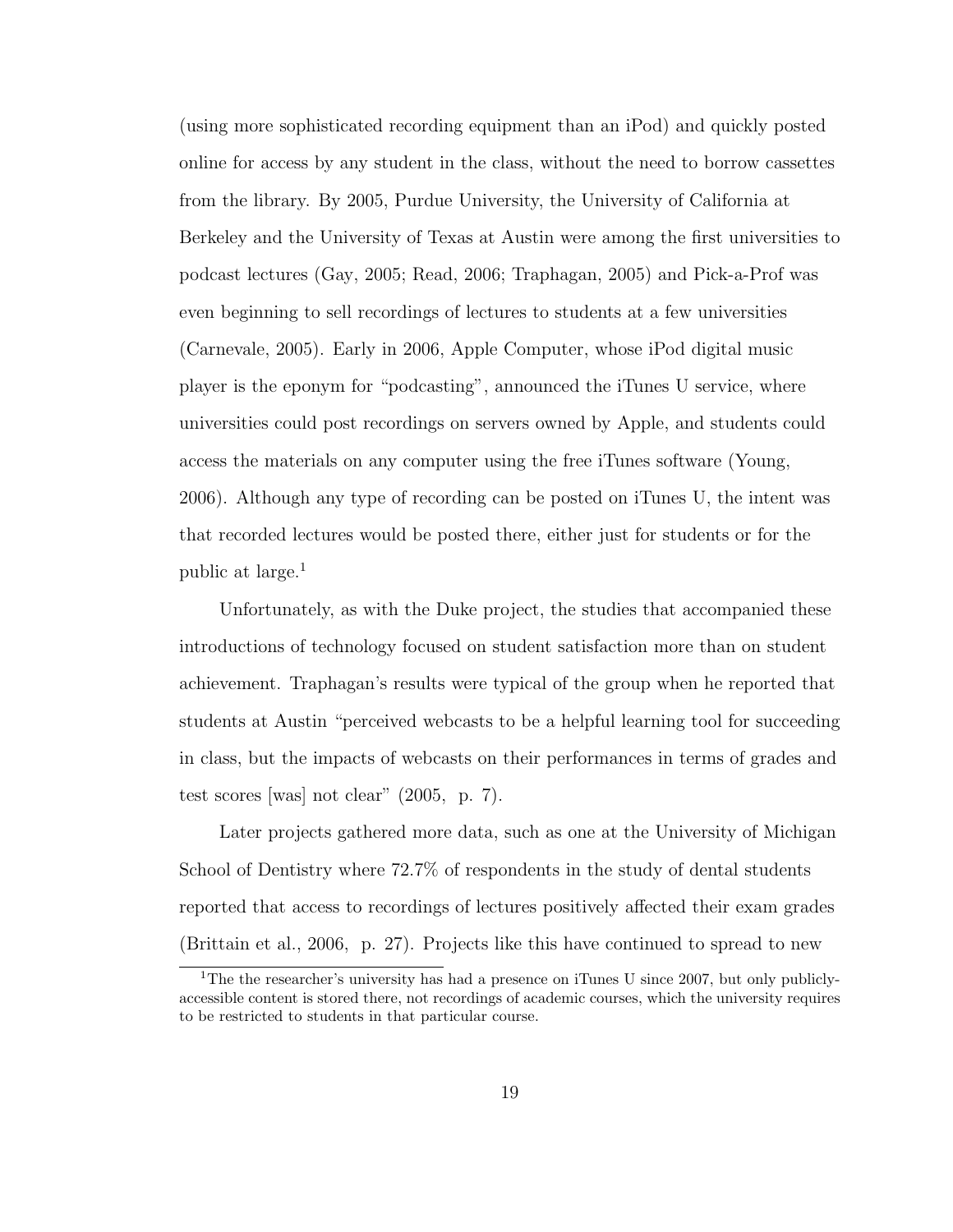universities and new departments within universities, and recent work shows that the idea of recording educational encounters is spreading to other situations with success. A 2010 study in Scotland used portable audio recorders to tape patients' informed consent consultation with a cardiologist in the days before surgery, then gave the patient the tape, and found that the recordings "imparted significant benefit to the patients' degree of knowledge" (Mishra, Mathias, Millar, Nagrajan, & Murday, 2010, p. 386).

### Recordings and Student Achievement

Unfortunately, very few studies have carefully assessed the effects on student achievement when simple audio recordings of university lectures are provided to students in face-to-face classes. Simpson (2006) studied graduate students at the University at Buffalo - State University of New York who were given access to a video and audio recording of class lectures. Although there was no control group of students in the same course who did not have access to recordings, Simpson found that

student response to the query, 'Overall, how much do you feel you have learned in this course?' was not significantly different from past cohorts who completed the same course without the benefit of asynchronous access. However, the introduction of asynchronous access appears associated with an increase in student assessment of the instructor's effectiveness, as well as their overall rating of the course. (p. 532)

Another large study across multiple universities in Australia (Gosper et al., 2007, 2008; McNeill et al., 2007; Phillips et al., 2007) provided undergraduate and graduate students in a variety of disciplines with video and audio recordings of their lectures over the Internet, which they call web-based lecture technologies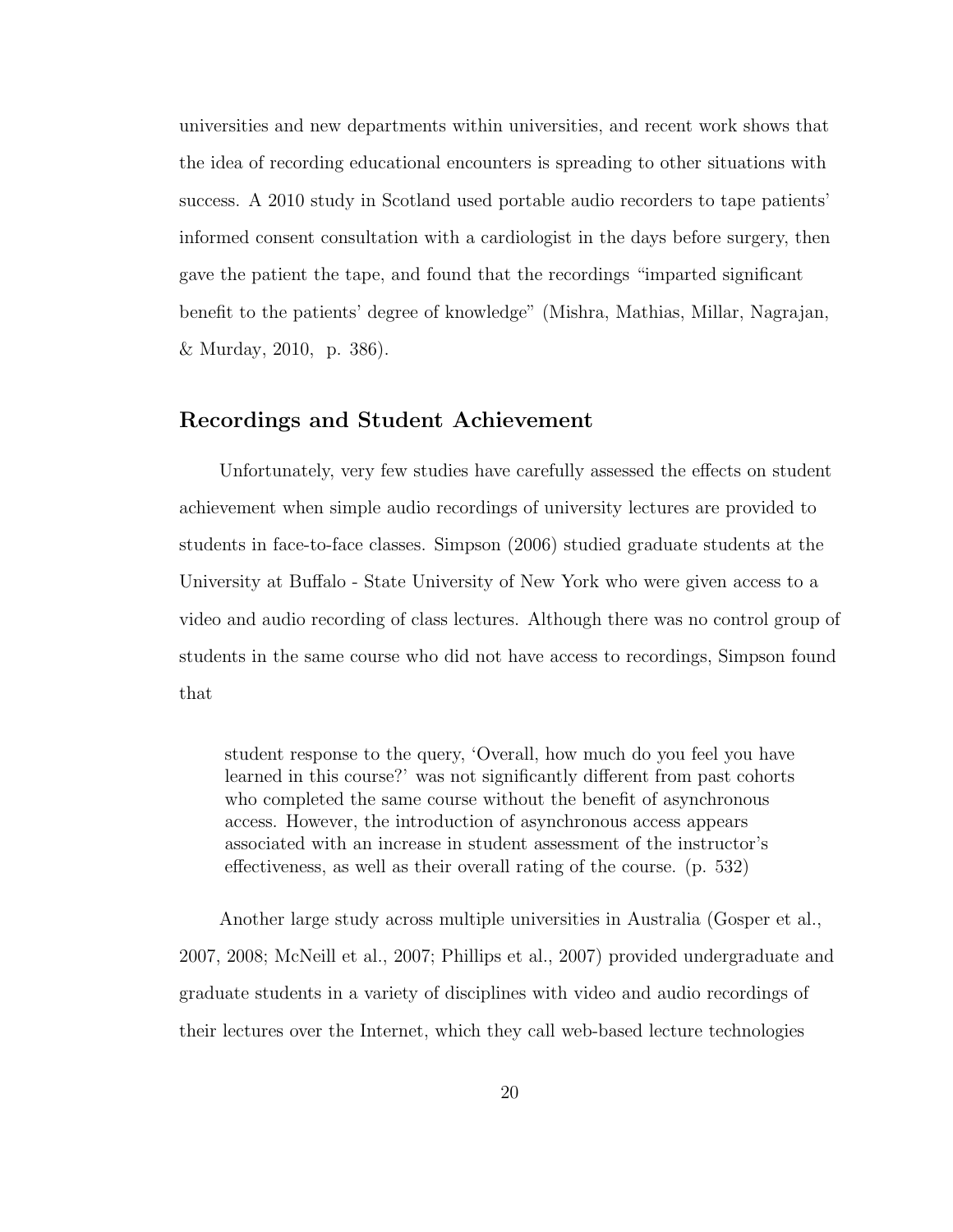(WBLT). Again, there was no control group of students who did not have access to recordings, but Gosper et al. reported that "66.7% of respondents indicated that using WBLT either helped them in a significant or a moderate way to achieve better results" and "four in every five (79.9%) respondents indicated that WBLT had made it easier for them to learn in either a significant or a moderate way" (2007, p. 2). We have investigated whether the students in our study report similar impressions with our second research question: Do students perceive that the availability of classroom recordings leads to increased achievement? We will probe the details of this issue by making this a multi-part question, where the second part of the question is: Are the perceived benefits of using the recordings related to the students reasons for using them? The third part of the question seeks to identify correlations in this data by asking: What is the relationship between the availability of classroom recordings and benefits of courses perceived by students?

#### Foreign Language Classes

Foreign language instruction has kept up with new technologies all along, and Hocking (1964) wrote that college language laboratories using pre-recorded language samples delivered to students via headphones were installed as early as 1904, but these systems provided only playback, with no recording done by the students. In 1924, the technology for recording had advanced, and Ohio State University installed one of the first language laboratories that allowed students to listen to prompts and record their responses (pp. 11-13). Systems like this were widely advertised in the 1930s, but they remained very expensive, and companies such as the "Speak-O-Phone Recording Studios of New York offered its recording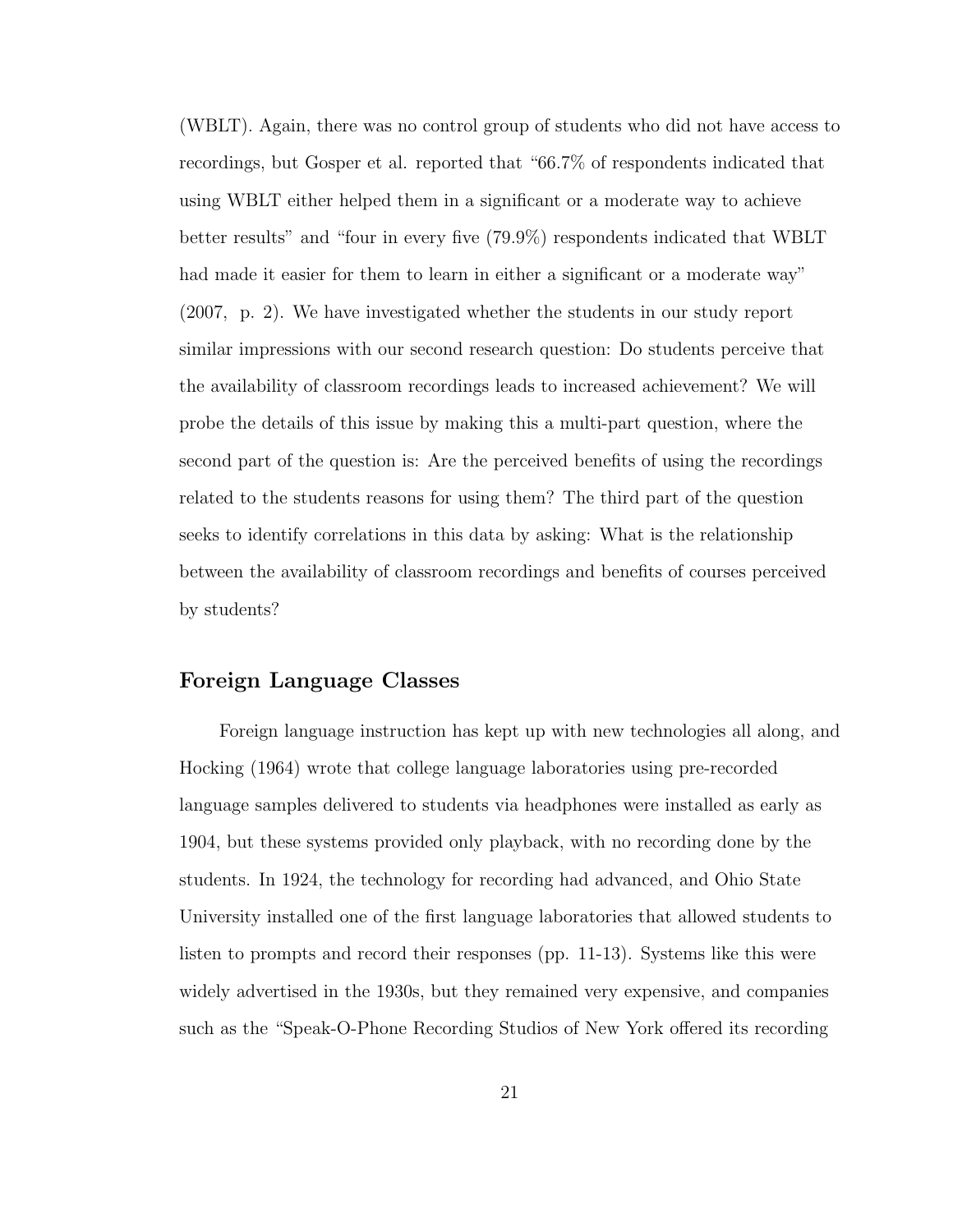unit for \$475" (p. 12). Still, these were for use by students on their own, not for recording face-to-face classes.

The popularization of the compact audio cassette in the mid-1960s made it economical and convenient to play audio recordings in all types of lecture and seminar-style classes, including foreign language classes, but although these devices could also make recordings, there is no evidence that this technology was ever widely used to record entire language classes. However, compact audio cassettes allowed the college language laboratory to evolve by the mid-1960s to a more cost-efficient model where an individual student could listen to a prompt and then record and play back his or her own response on cassette, repeating this sequence and re-recording the response until satisfied with the result (Hutchinson, 1963; Chomei & Houlihan, 1968). While earlier disc and cylinder recorders could only be recorded once, cassette tape recordings could be erased and re-recorded easily, further improving the economics of this model. It is important to note, however, that this was still only a recording of a single student, not a recording of a face-to-face class.

Nevertheless, when the recording of face-to-face lectures began at places like Purdue University in 1980 (Gay, 2005), the recordings were almost exclusively of classes with a single professor lecturing to a classroom for the entire period, with little or no interaction. This delivery model, known colloquially in universities as a "sage on a stage" (King, 1993, p. 30), effectively eliminates foreign language classes from the recordings, since they meet in smaller groups and involve interaction between the instructor and students. This may be because it was perceived that the lecture delivered by the "sage" was the most important type of content to be captured, because it was difficult to capture the voices of students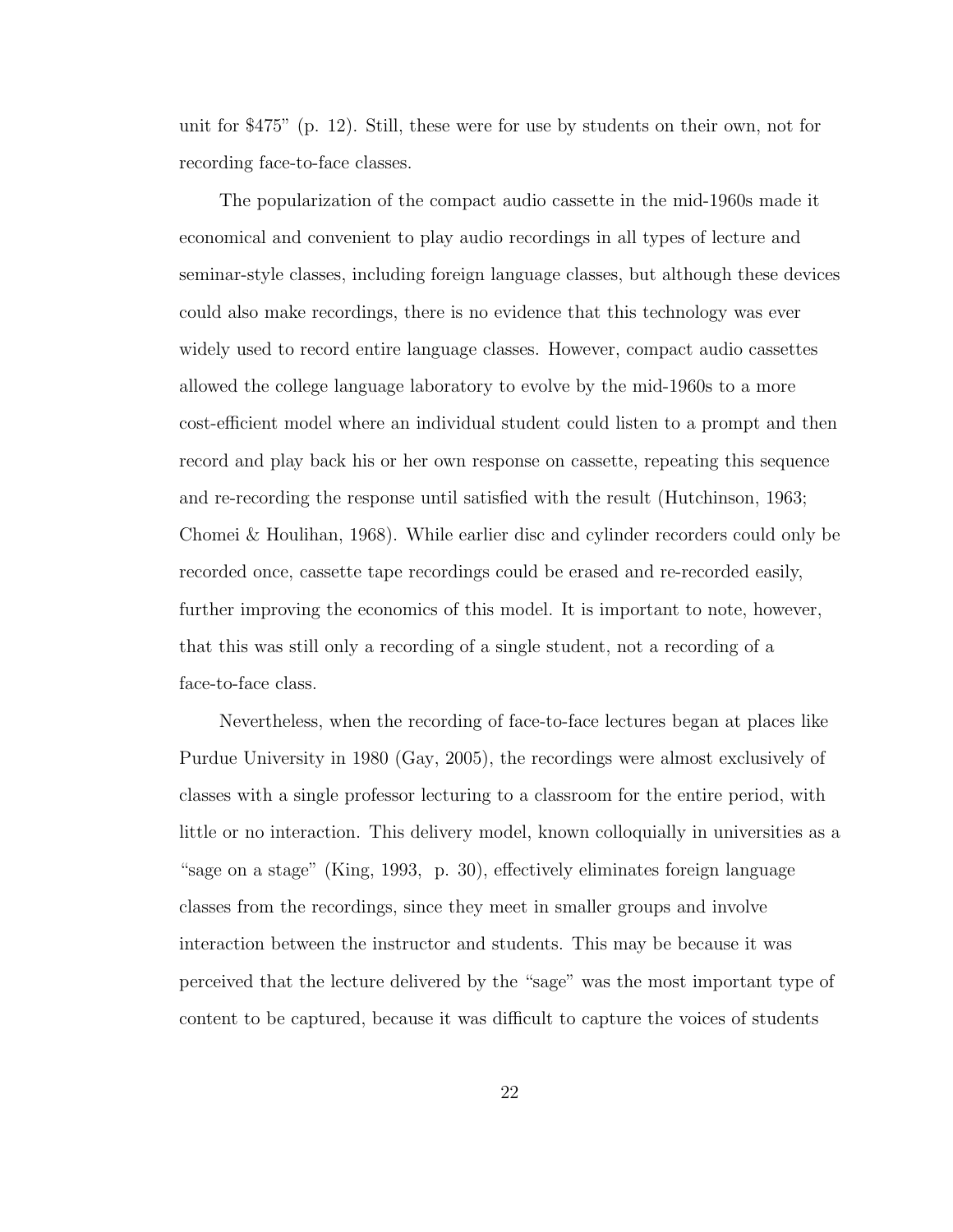responding, or even because privacy concerns made recordings that captured student voices more difficult to distribute securely.

Even when students could take class recording literally into their own hands with iPods in the 2004 Duke project, it seems that they did not widely use them to record language classes. Instructors distributed "language materials such as songs, news broadcasts, and poems" (Belanger, 2005, p. 15). Students reported that they recorded lectures to be able to review material and "to be able to listen to difficult portions several times" (p. 7), but these seem to be non-language "sage on a stage" lectures. The only recording of interaction that was mentioned was for students who recorded peer comments on their work instead of making written notes about it (p. 8), which also apparently was not in language classes.

Considering the fact that lecture recording is state-of-the-art in instructional technology for face-to-face classes and that McNeill et al. (2007) found in the multi-university study in Australia that students were "keen on listening to the discussion amongst the attending students" (p. 272), it is surprising that Duke University did not include foreign languages in the variety of classes that were recorded, nor did students at Duke report using their iPods to record foreign language classes (Belanger, 2005). Further, in view of the fact that a variety of studies cited above have shown that providing recordings of face-to-face classes to students improves achievement, the lack of research on recording foreign language classes is a gap in the literature that the present research hopes to begin to fill. We also have attempted to address the question that no one has asked yet with our third research question, which is also in two parts: Does the availability of classroom recordings in critical foreign language courses improve student achievement, as measured by student grades from courses with and without access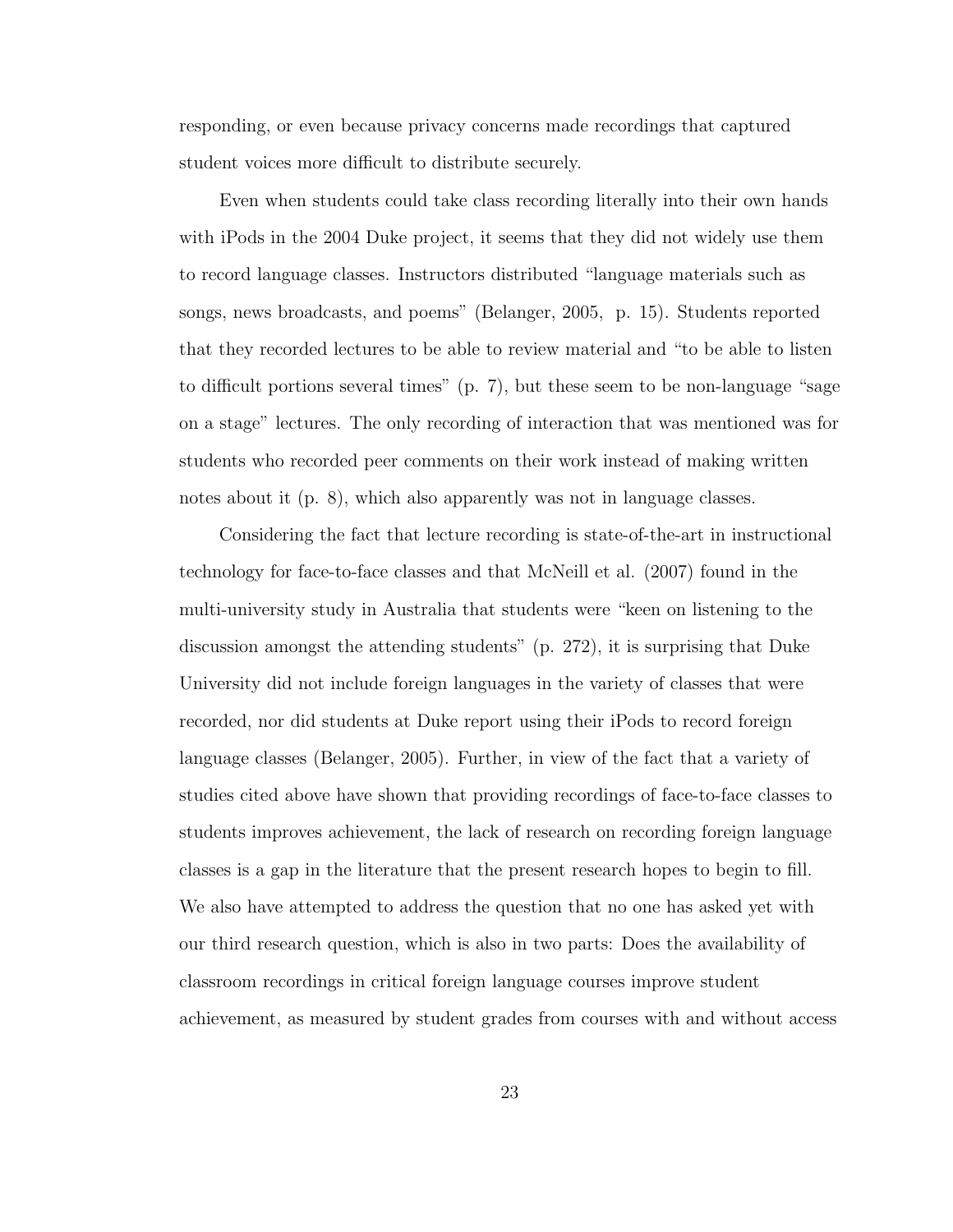to recordings? What is the relationship between students use of the recordings and their actual achievement in their courses?

# Benefits of Recordings of Foreign Language Classes

Although it is not the intent of this study to analyze or attempt to control all of the methods used by the teachers conducting the foreign language classes that will be recorded, it is worth considering what benefit the students may gain from having access to these recordings. Because this is a study of a simple recording of a face-to-face class that the students presumably attended, we are not considering any of the issues associated with traditional computer-assisted language learning (CALL) activities, where learning materials are created to be delivered via software only. On the other hand, a recording of all of the talk in a classroom will presumably capture all of the techniques that a good teacher uses, and make them available for the students to review. Naturally, this assumes that we accept that formal instruction in a second language is helpful, which has not been without question in the field, as was discussed in more detail in the previous chapter, but which can be summarized by a statement in Long's (1983) paper, *Does second* language instruction make a difference? A review of research, which he answered with a "not-so-tentative 'Yes'" (p. 380).

Despite the lack of research to date on recording foreign language classes, which the present study hopes to address, we are encouraged by research that has shown the benefits of providing recordings to students in other types of classes. For example at Duke, Belanger (2005) reported that students benefited from using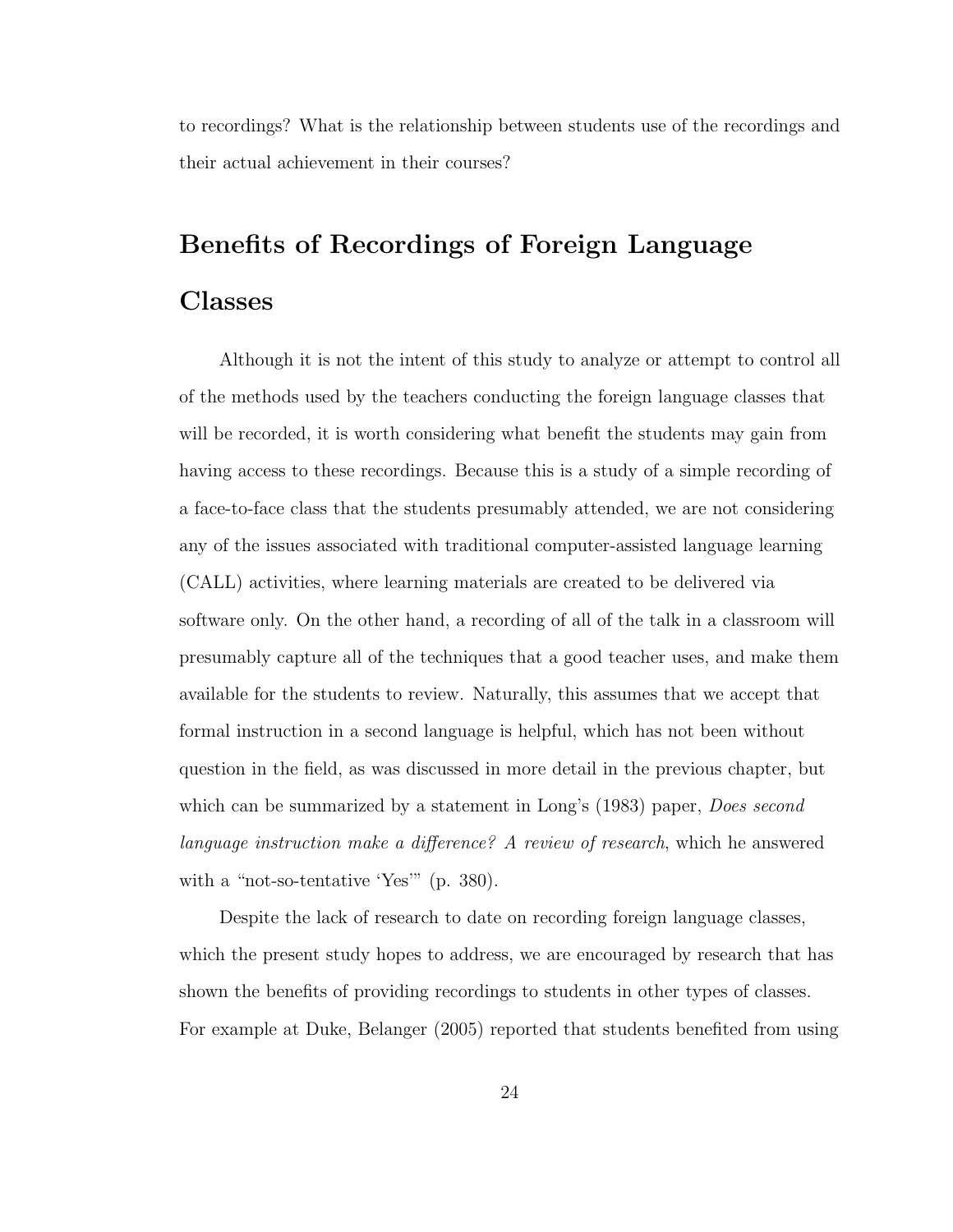class recordings "to emphasize listening and participation. . . . to review for exams or to make up missed classes . . . [and] to record and share verbal feedback on essays and other assignments" (p. 6). These benefits were echoed by students at Purdue (Gay, 2005), who have had access to cassette tapes of lectures for many years, and more recently have access to digital recordings of classes. There, students praised the recordings' usefulness for "reviewing what I might have missed while I was taking down notes" and for "review[ing] a lecture, if I didn't quite understand it in class" (p. 16), which would seem to be particularly salient for students in a foreign language class.

Additionally, although the recordings in this study will be made in classes where attendance is mandatory, and thus will be a supplement to face-to-face teaching, some of the benefits realized by students who only have access to pre-recorded lectures may also be conferred, which Griffin, Mitchell and Thompson (2009) summarized as

- Place: students have the flexibility to learn in a location of their own choosing provided there is a computer available;
- Pace: students can learn at their own desired speed and do not have to keep up with the lecturer;
- Peace: students can choose the time in which they learn picking moments of peace and quiet most appropriate for learning, and
- 'Process': students can choose the means by which they learn, selecting the learning process most suitable for themselves. (p. 537)

Ellis (2008) reiterates similar benefits cited in a variety of studies as well as one that is subtly different in ways that may be salient to foreign language students: "knowing that the lecture is available for multiple viewings . . . [the students take notes] which record their own responses to and syntheses of the presented material" (p. 12), rather than scrambling to write down every word that is said.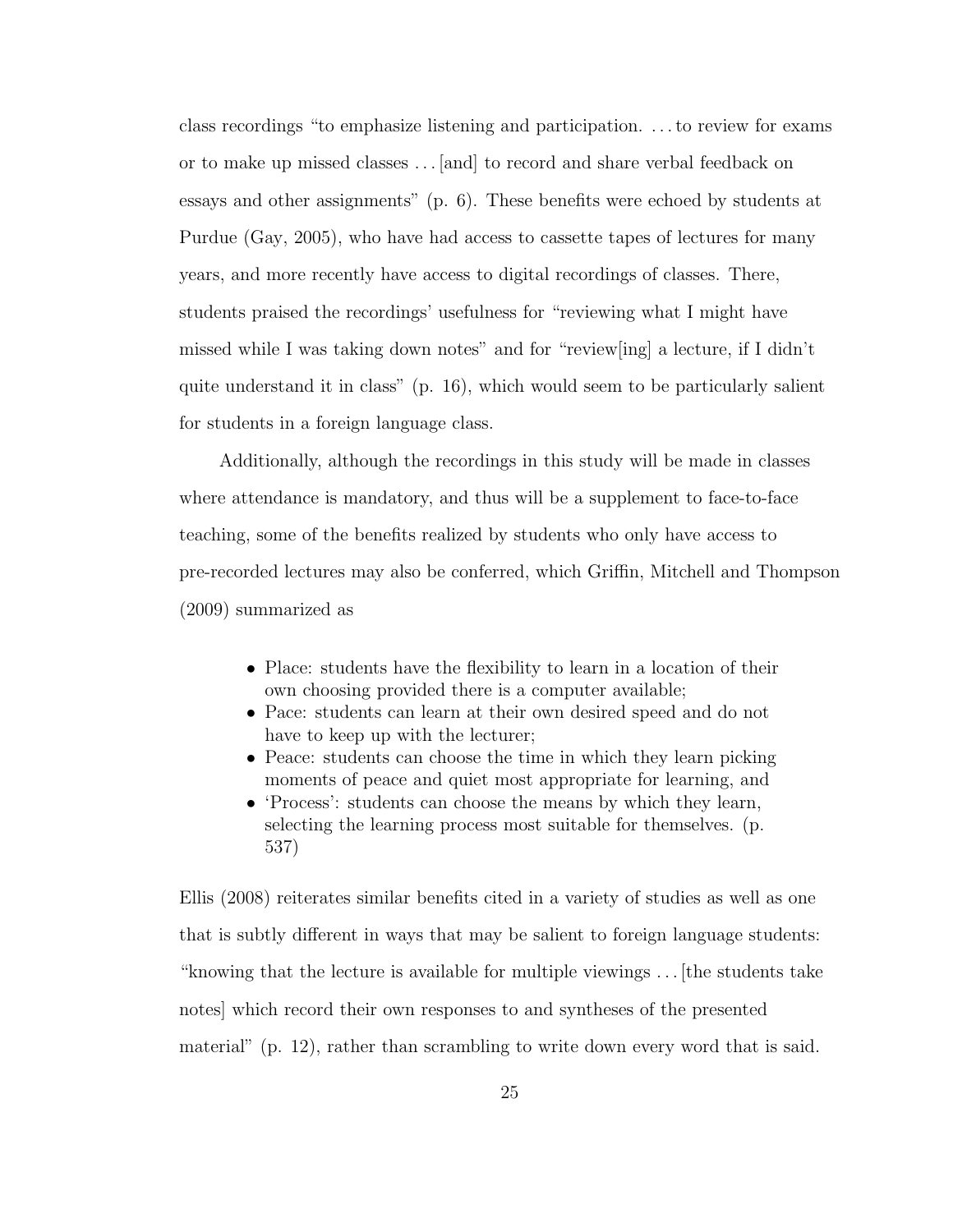In the foreign language classroom, this may allow students to reflect on what is being discussed and spend more time processing the information during class.

Finally, it is of particular interest that Simpson (2006) studied the use of recordings in a classroom of mixed native speakers of English and English as a Second Language (ESL) students and found that "ESL students were markedly heavier users of the [recorded lecture] system and reported most enthusiastically on its benefits" (p. 527). Simpson's ESL students particularly praised the recordings because they allowed them to "clarify some concepts I do not understand the first time" and ""pause'...to check the [sic] word I do not know immediately" (p. 534). It can be argued that all of the learners in a foreign language class are second language speakers of that language, so the additional benefits to ESL students in Simpon's study also may be benefits to the students in this research.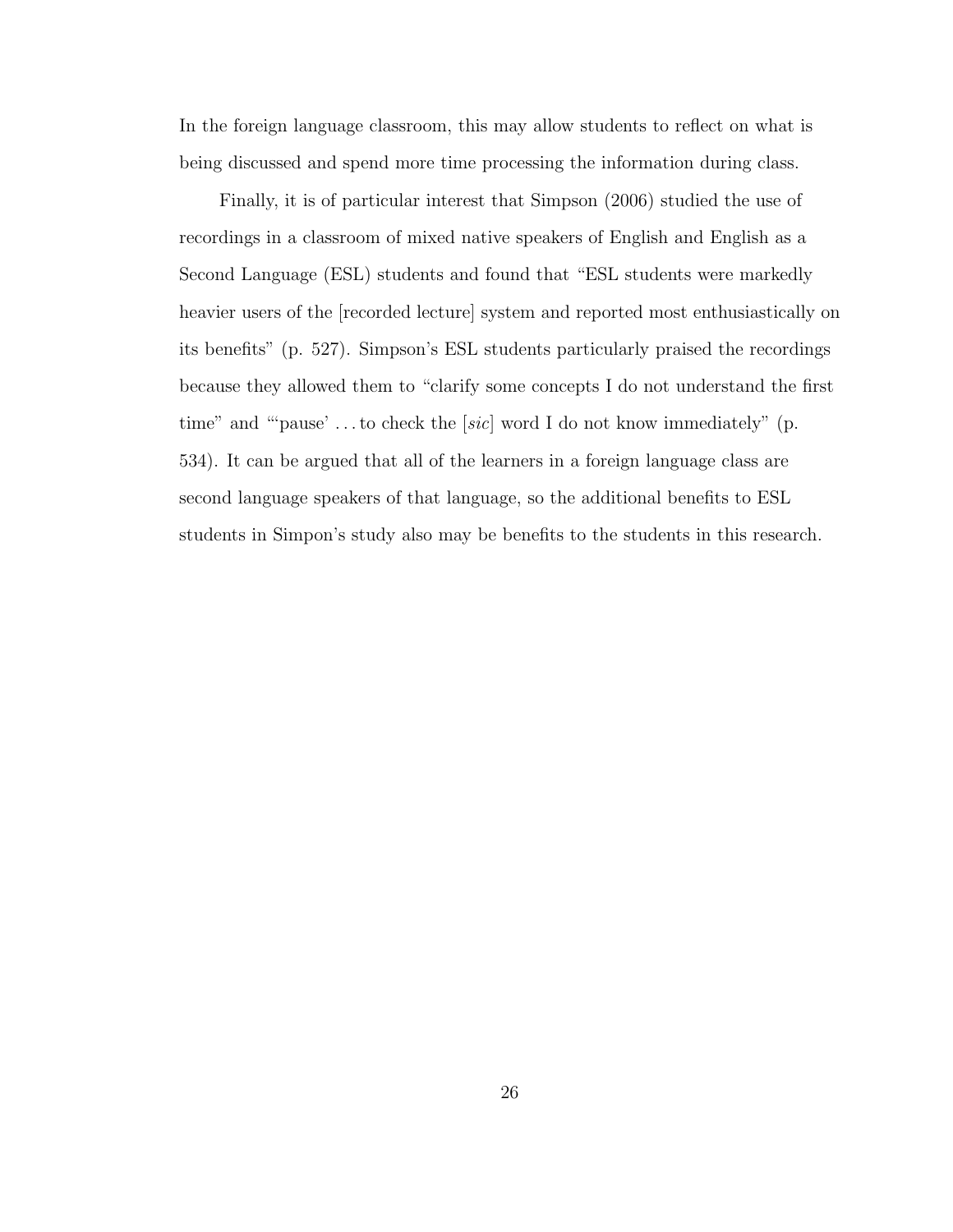# Chapter 3

# Critical Foreign Languages

Although some authors say that "there's a long tradition of bemoaning Americans' inadequacy in foreign languages" (Room for Debate, 2010, February 7), the modern concern on this topic has typically been in response to military and defense challenges. When the Army Specialized Training Program was set up at the beginning of World War II, it included a Foreign Area and Language Study Curriculum because "it was clear . . . that the normal process of classification and assignment within the Army would not uncover a sufficient number of men with the proper language qualifications" (Agard et al., 1944, p. 4). Although the terms "critical" and "strategic" were not yet applied to foreign languages at this point, it was clear that there was a particular interest in "the languages and peoples of regions in which it was likely that our forces would be operating" (p. 3), presumably mostly German, French, Italian and Japanese at that time.

In addition to supporting technology in education as previously mentioned, the NDEA of 1958 declared that "the present emergency [the space race begun by the launch of Sputnik] demands that additional and more adequate educational opportunities be made available" for students "in science, mathematics, and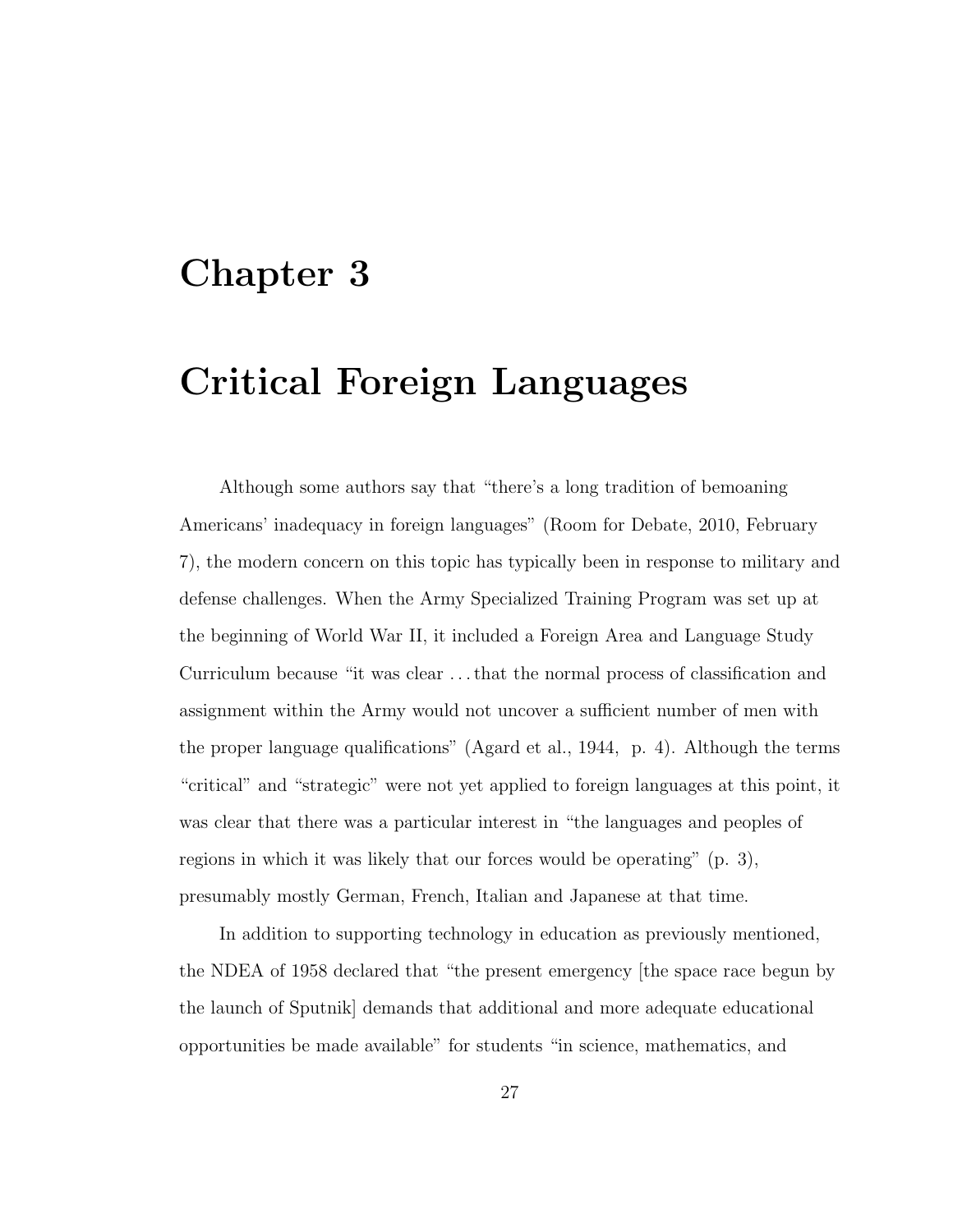modern foreign languages" (National Defense Education Act, Pub. L. No. 85-864, 1958, §101). In 1959, the adjective "critical" was first officially applied to foreign languages when the NDEA was supplemented by a report from the Commissioner of Education that designated "six critical languages – Arabic, Chinese, Hindi-Urdu, Japanese, Portuguese, and Russian – as requiring primary emphasis" in American education (U. S. Office of Education, 1961, p. 24).

Toward the end of the "long peace", a term coined by Gaddis to describe the Cold War and "the longest period of stability in relations among the great powers that the world has known in this [20th] century" (1986, p. 142), the focus for education initiatives gradually shifted from military and defense needs to commercial ones. By the early 1980s, Americans became concerned about the country's position in an increasingly competitive world marketplace and education was identified as one facet of competitiveness. The National Commission on Excellence in Education declared in A Nation at Risk that "what was unimaginable a generation ago has begun to occur – others are matching and surpassing our educational attainments" (1983, p. 2). The risks of allowing educational standards to slip were described in starkly military terms as "unilateral educational disarmament" to emphasize their importance for national security (p. 2), and foreign languages were included in the subjects that were critical to the effort. But at this stage, foreign language instruction in general was deemed important, and no specific languages were listed to update those of the NDEA. Presumably, local decisions could be made about which foreign languages would be taught, based on demand from students.

Further, the phrase "critical foreign languages" lost some of its urgency during this time, and in some circles it became synonymous with Less Commonly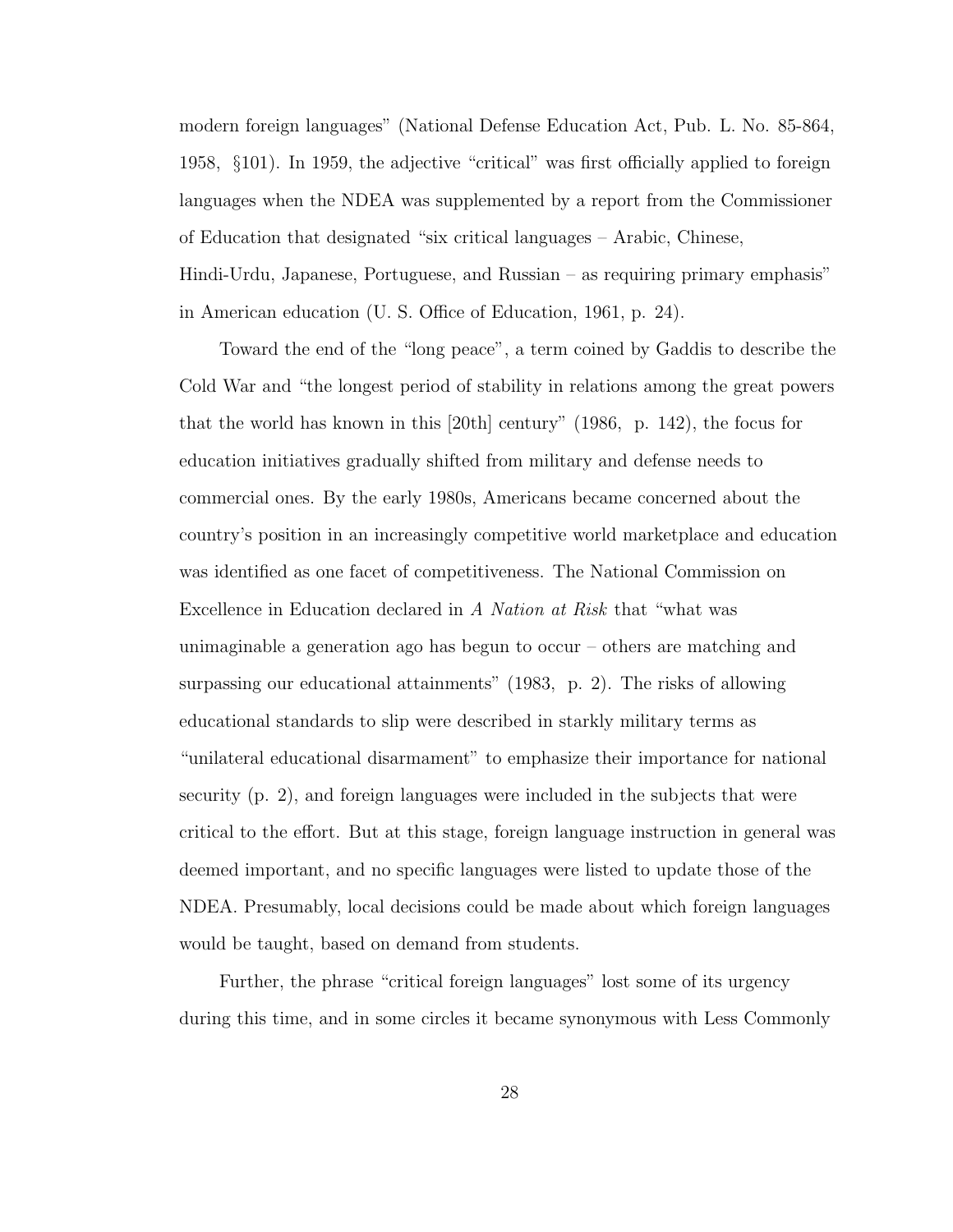Taught Languages (LCTLs) (Ryding, 2001). The expression was even used casually and without explanation of the criticality of the languages involved, as in Improvement of instruction in critical foreign languages: A report on the 1987 Languages for Communication Workshops at Tarrant County Junior College Northeast Campus, which dealt only with instructors in "French, German, Spanish, and English for Speakers of Other Languages" (Harper, Lively, & Kaatz, 1987, p. 22). The importance of foreign language education for American competitiveness and the lack of importance of the word "critical" in that context were further underlined by the Economic Security Act of 1987, in which, as one editorial wryly notes "the official list of 'critical' languages . . . includes all of those taught at the secondary and college levels" (Garfinkel, 1987, p. 325).

The long peace cited by Gaddis (1986) was shattered by the terrorist attacks of September 11, 2001, and within six weeks articles began to appear describing how the events would change educational priorities and course enrollments. In the Fall 2001 semester at the University of Chicago, where classes began on September 21st (University of Chicago, n.d.), "enrollment in elementary Arabic . . . jumped by about 70 percent" and administrators expected the language to become more "mainstream" (Cox, 2001, p. A16). The description of foreign languages as "critical" also took on renewed significance, which it has maintained to this day. The final 2002 U.S. federal budget included "a record 26-percent increase for Education Department programs that support the study of foreign languages", and a bill introduced in December 2001 proposed another \$20 million for a Homeland Security Education Program that would "provide an intensive education in certain foreign languages deemed critical to national security" (Hebel, 2002, p. A26), but this additional funding legislation was never passed (Homeland Security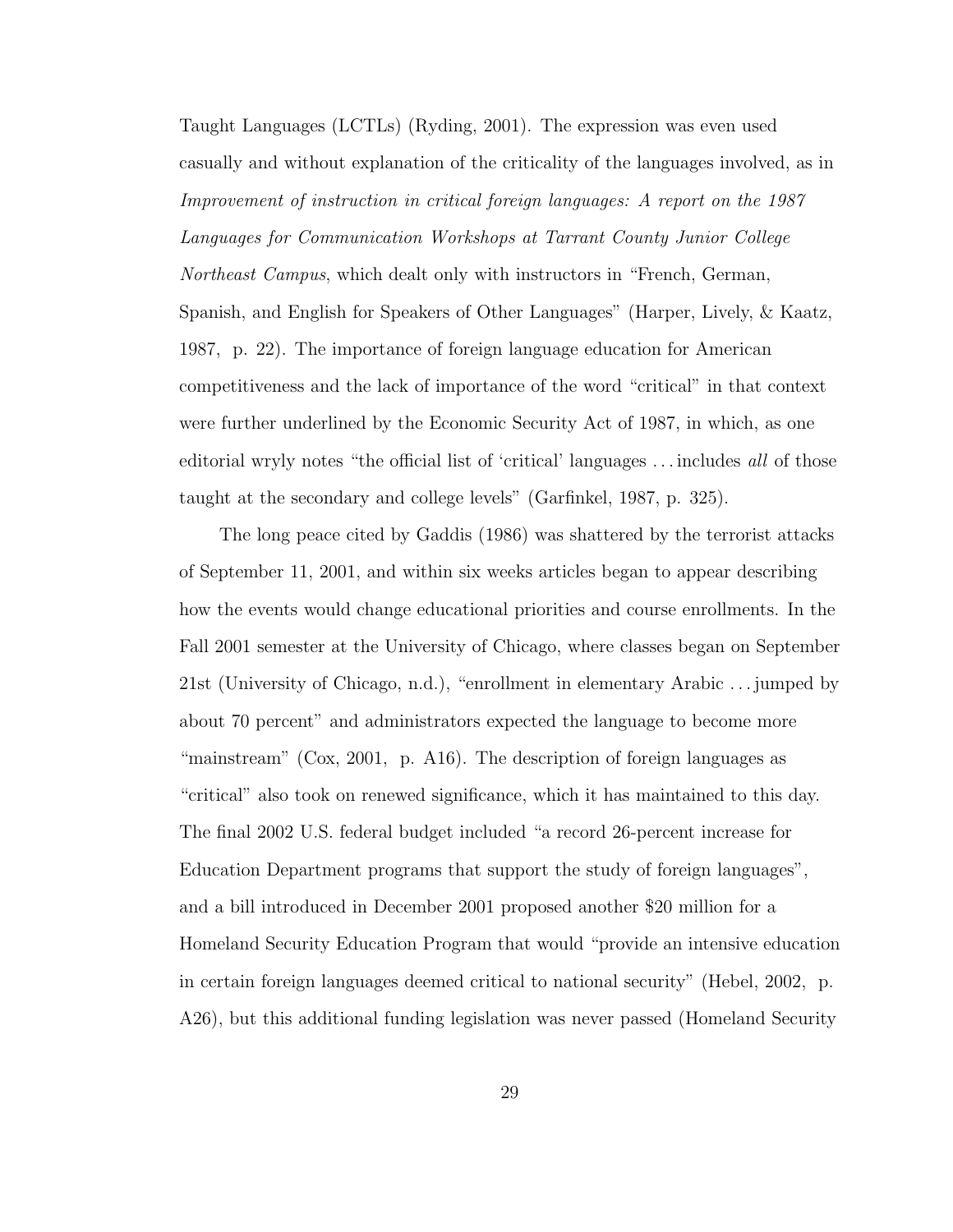Education Act, S. 1799, 107th Cong., 1st Sess, 2001).

The perception of critical foreign languages as an important element of national security continued in the years after 2001, but by the middle of the decade, articles were appearing decrying the lack of progress on meeting the challenge (e.g., Scott, 2005; Mathews, 2006). In early 2006, President Bush proposed a renewed dedication to the effort, including government spending of "\$114-million to teach languages critical for national security to students from kindergarten through college" (Field, 2006, p. A26), which was enacted as the National Security Language Initiative (U. S. Department of Education, 2008). The U.S. Navy took direct action on the topic, increasing Foreign Language Proficiency Bonuses paid to sailors demonstrating listening and speaking skills in "strategic" languages deemed "crucial to the Navy's mission" (Frith, 2006). The Department of Defense (DoD) as a whole has also taken an interest in strategic foreign languages, directing in 2005 that "the Under Secretary of Defense for Personnel and Readiness shall . . . publish a DoD strategic language list and update it annually" (U. S. Department of Defense, 2005) and then significantly increasing the DoD-wide Foreign Language Proficiency Bonuses in 2007 (U. S. Department of Defense, Office of the Under Secretary of Defense (P&R), 2007).

The DoD language list is now published by the U.S. Navy, which supplements the list with languages of particular importance to their operations and publishes the complete list as a notice that is available under a Freedom of Information Act request (S. Bluestein, personal communication, December 7, 2010) and sometimes subsequently published online by the requester (cf. U. S. Department of Defense, Department of the Navy, Office of the Chief of Naval Operations (MPT&E), 2009b) or inadvertently by the Navy (cf. U. S. Department of Defense,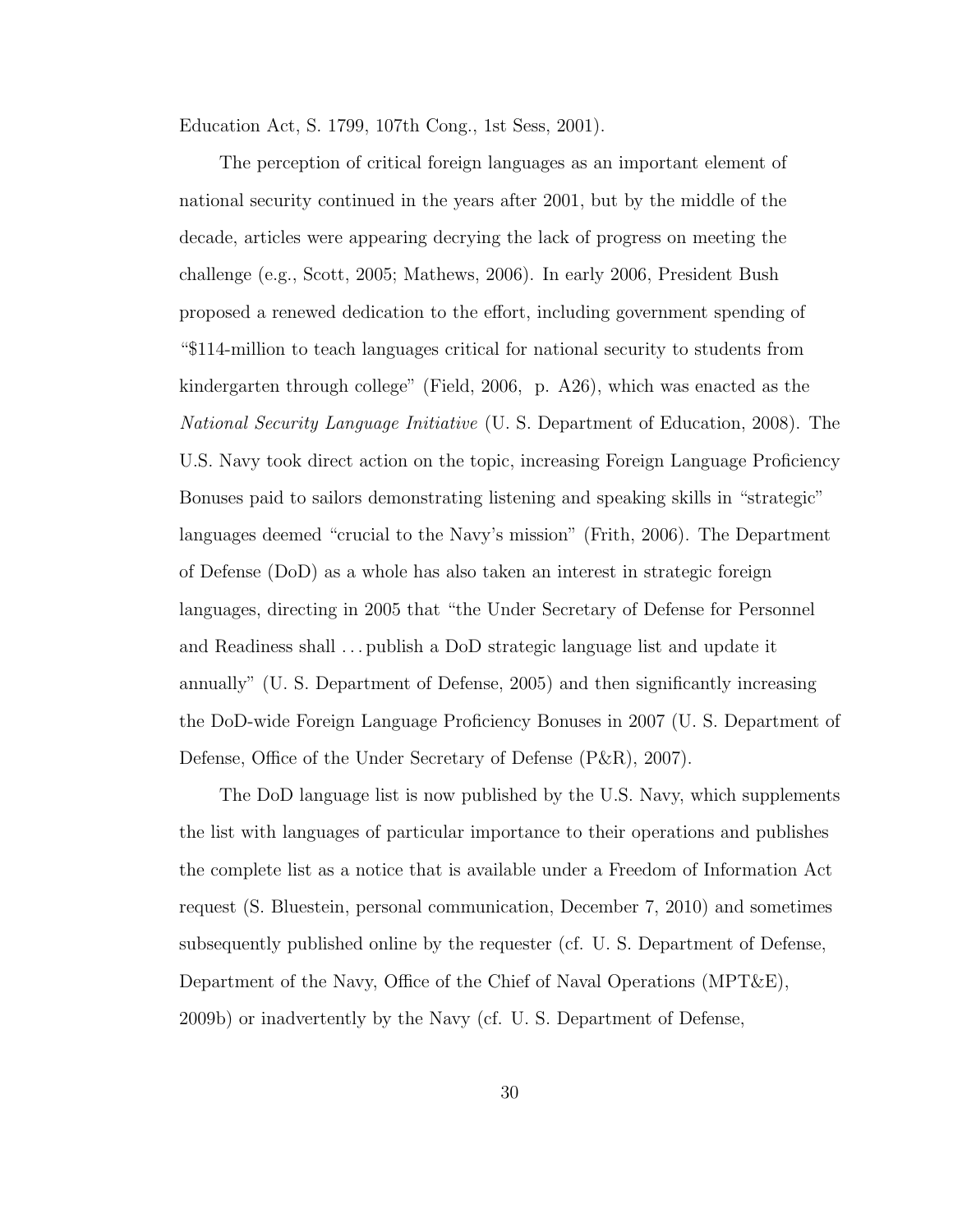Department of the Navy, Office of the Chief of Naval Operations (MPT&E), 2009a) due to administrative error (S. Bluestein, personal communication, December 7, 2010). Within the Strategic Language List, there are further subdivisions into "Immediate Investment", "Stronghold" and "Other" languages. Immediate Investment languages are the most important and carry the highest Foreign Language Proficiency Bonus because the "DoD requires a substantial organic capability through 2019" (U. S. Department of Defense, Department of the Navy, Office of the Chief of Naval Operations (MPT&E), 2009b, p. 2). Stronghold languages are slightly less prized and are "those for which an on-call, surge capability is required in response to crisis and contingency needs" (p. 2) which may arise in the future. Although the Navy includes languages in both the Immediate Investment and Stronghold categories, it also appends the Navy "Other" list to the Strategic Language List, identifying additional languages where the "Navy has an identified and continuing need" (p. 2).

## Current Motivations and Needs

As we enter the second decade of the 21st century, the pendulum has swung back to more of a balance between economic competitiveness and military preparedness as driving forces for foreign languages needs. Government reports say that "39 percent of officers assigned to LDPs [language-designated positions] in supercritical languages still do not meet the requirements for their positions" (Ford, 2009, p. 11), where supercritical languages are "Arabic (Modern Standard, Egyptian, and Iraqi), Chinese (Mandarin), Dari, Farsi, Hindi, and Urdu" (p. 6), echoing three of the six languages cited by the Commissioner of Education nearly 40 years ago (U. S. Office of Education, 1961, p. 24).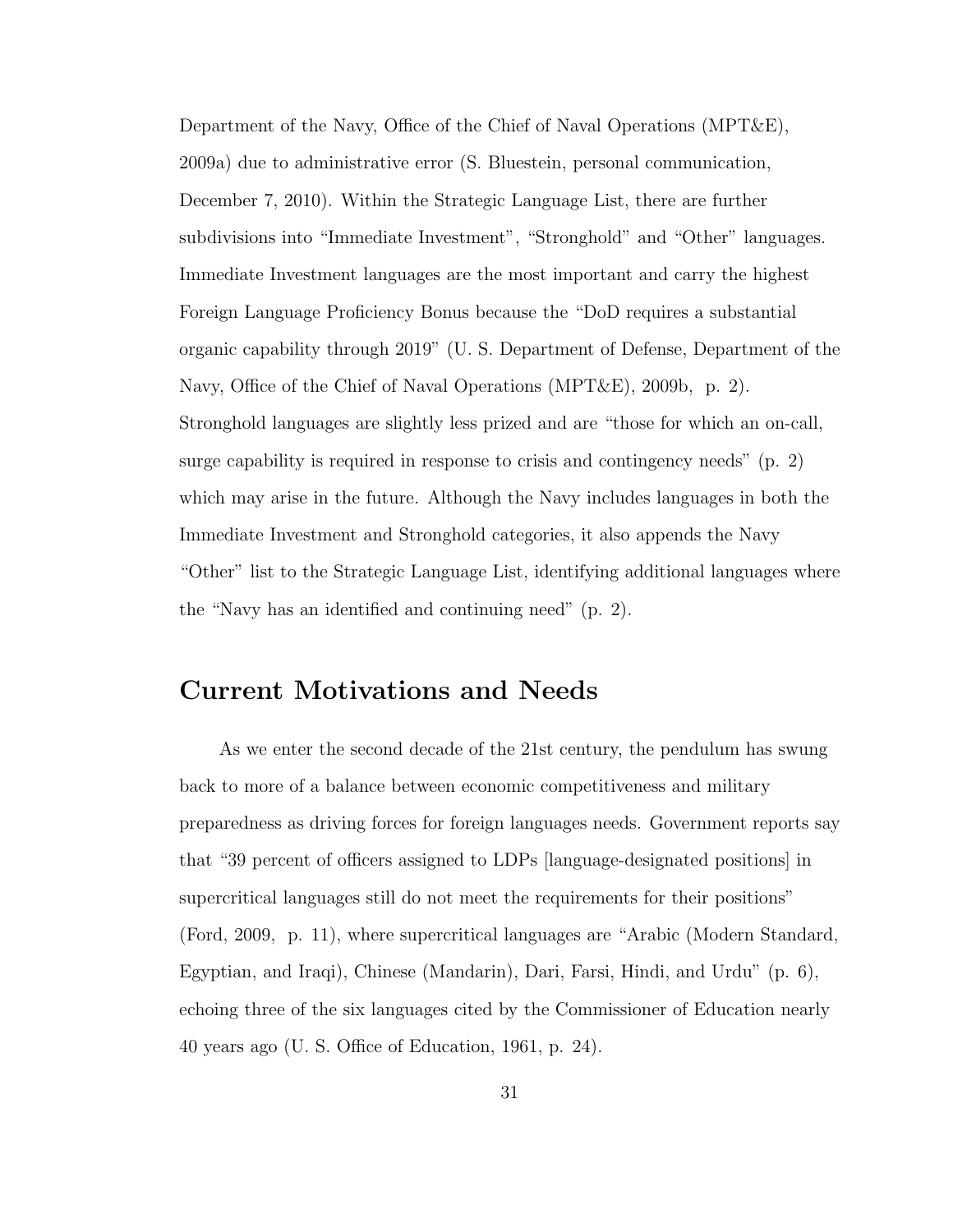|                        | Enrollments      |        |           |
|------------------------|------------------|--------|-----------|
| Language               | 2006             | 2009   | Change    |
| Arabic Modern Standard | 23,974           | 35,083 | $+46.3\%$ |
| Arabic, Egyptian       | 56               | 110    | $+96.4\%$ |
| Arabic, Iraqi          | $\left( \right)$ | 61     |           |
| Chinese, Mandarin      | 51,582           | 60,976 | $+18.2\%$ |
| Dari                   | 104              | 17     | $-83.7%$  |
| Farsi                  | 243              | 322    | $+32.5%$  |
| Hindi                  | 1946             | 2207   | $+13.4\%$ |
| Urdu                   | 344              | 335    | $-2.6\%$  |
| Totals                 | 78,249           | 99,111 | $+26.7\%$ |

Table 3.1: Enrollments in Supercritical Foreign Languages

Note. Data in rows 1 and 4 from "Enrollments in Languages Other Than English in United States Institutions of Higher Education, Fall 2009," by N. Furman, D. Goldberg and N. Lusin, 2010, Table 1a, p. 19. Data in all other rows from Table 8a, pp. 29-33. Copyright 2010 by The Modern Language Association of America. Adapted with permission.

Articles also continue to bemoan the state of foreign language education in the United States, but include languages important for international business when they say that "many more middle and high school students are studying the dead language spoken by Caesar and Nero than such critically important tongues as Chinese, Arabic, Hindi, Farsi, Japanese, Russian and Urdu combined" (Beale, 2010). Further, although "thousands of public schools stopped teaching foreign languages in the last decade" due to budget cuts (Dillon, 2010, p. A18), the Fall 2009 MLA Enrollment Survey showed an increase of 6.6% in foreign language enrollments at the college level between 2006 and 2009, on top of a 12.9% increase from 2002 to 2006 (Furman, Goldberg, & Lusin, 2010, p. 3). Table 3.1 excerpts the data from this survey, showing that enrollments in the eight supercritical languages (Ford, 2009, p. 6) rose even more sharply, increasing by 26.7% during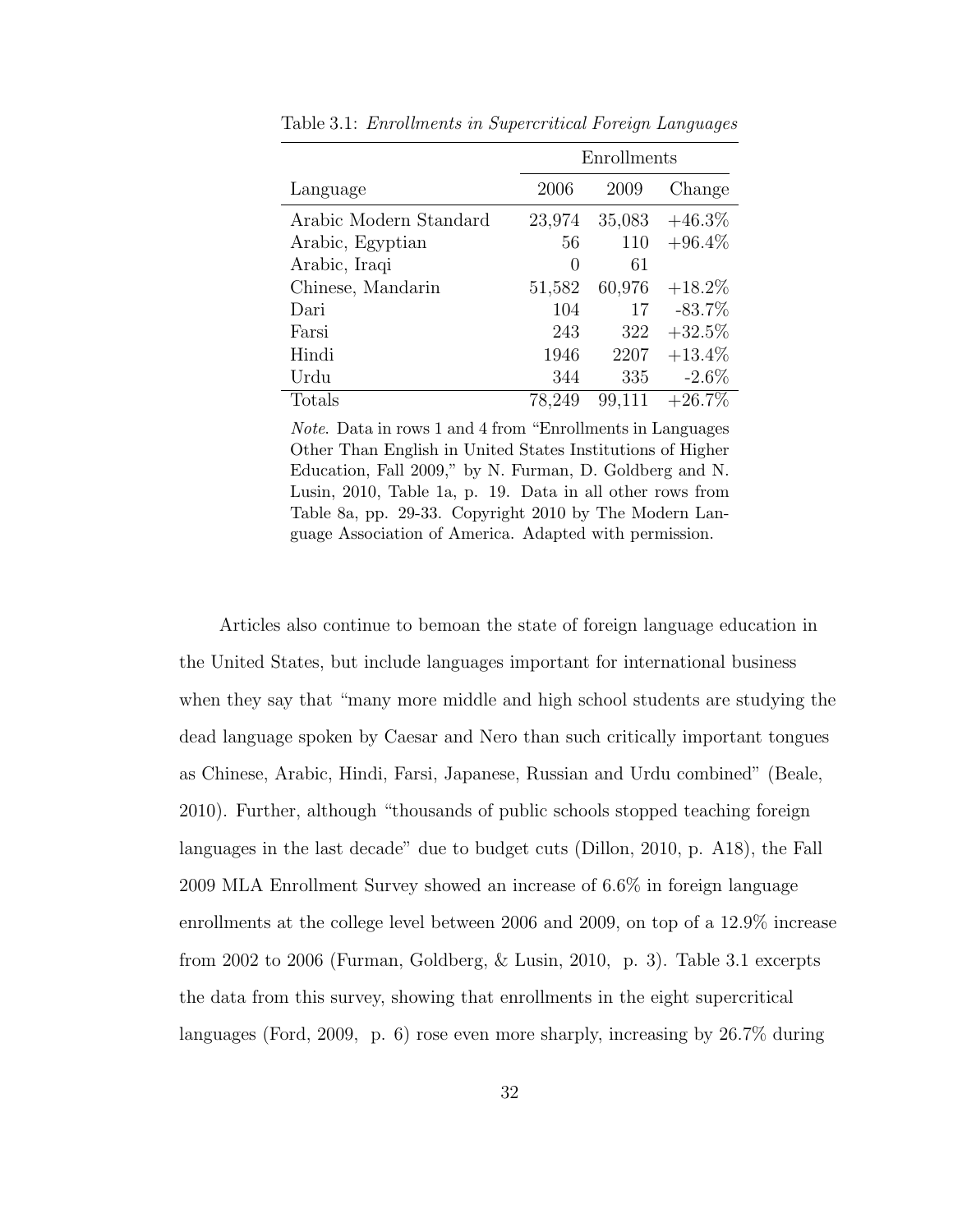the same period.

The Fiscal Year 2010 Strategic Language List includes 41 languages or dialects in the Immediate Investment category, of which only five are flagged as Dominant in Force, which would indicate "sufficient capacity for known requirements" (U. S. Department of Defense, Department of the Navy, Office of the Chief of Naval Operations (MPT&E), 2009b, p. 2). This leaves 36 Immediate Investment languages for which there is insufficient capacity in the DoD and Navy, including the eight languages and dialects listed as supercritical in the previously cited Department of State 2009 report (Ford, 2009, p. 6). It is the goal of this research to determine whether an inexpensive way to record class discussions would be an effective tool for foreign language learning that could help teachers and students who want to address this critical need in government and commerce for speakers of certain foreign languages.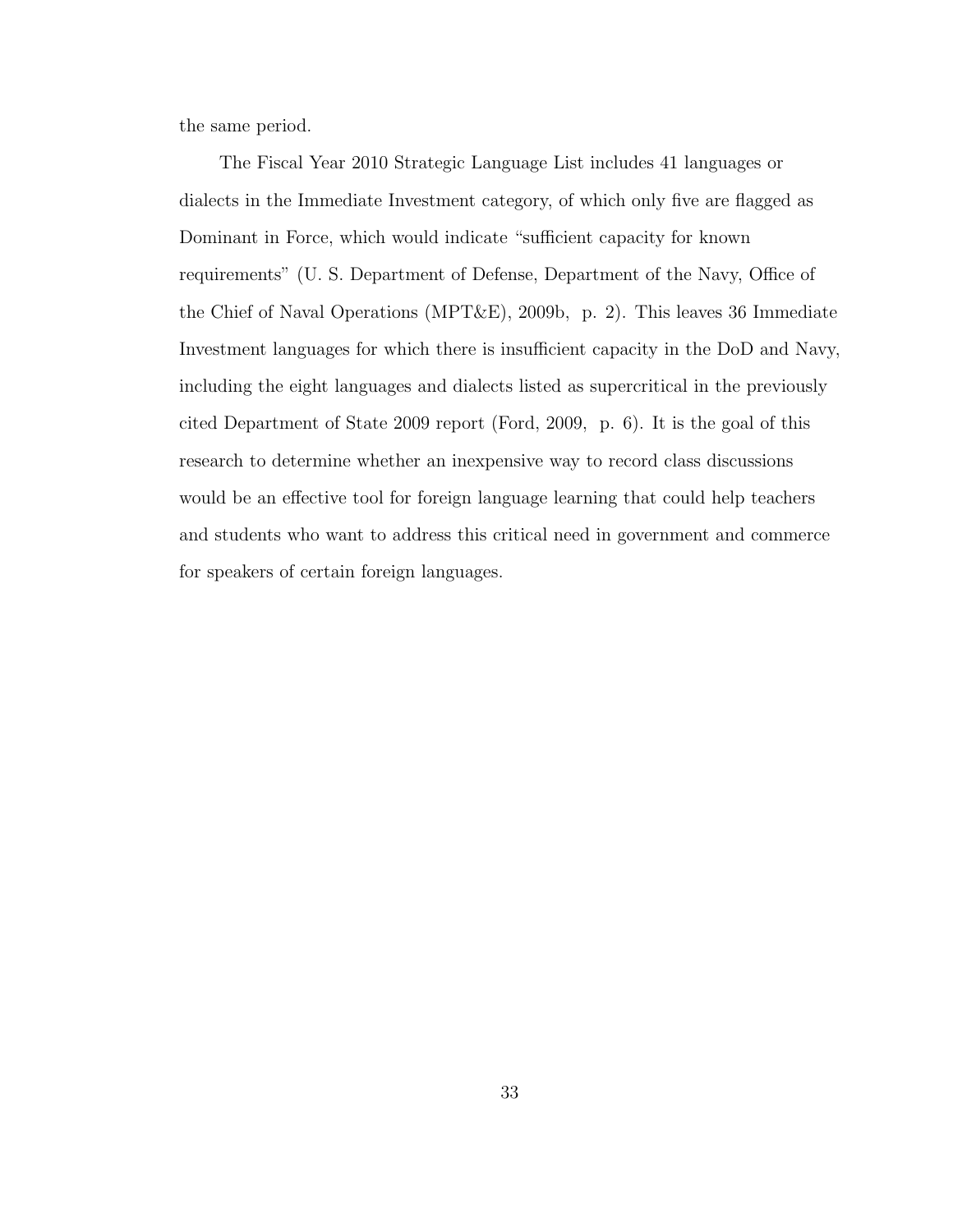# Chapter 4

# Methodology

For recordings of class discussions to have an impact on students' critical foreign language achievement, the procedure for making and distributing the recordings must be simple and quick, so that it is not too much of an added burden on the instructor. Although the desire to evaluate a reasonably-priced tool for making the recordings rules out automated systems installed in classrooms, the goal of simplicity has remained important in developing the recording-related methodology described in this chapter.

# Research Questions

After reviewing the research to date on classroom language learning and classroom recordings and considering the need for more speakers of critical foreign languages, we would like to determine whether classroom recordings may be beneficial for critical foreign language learning. To this end, the following research questions are posed: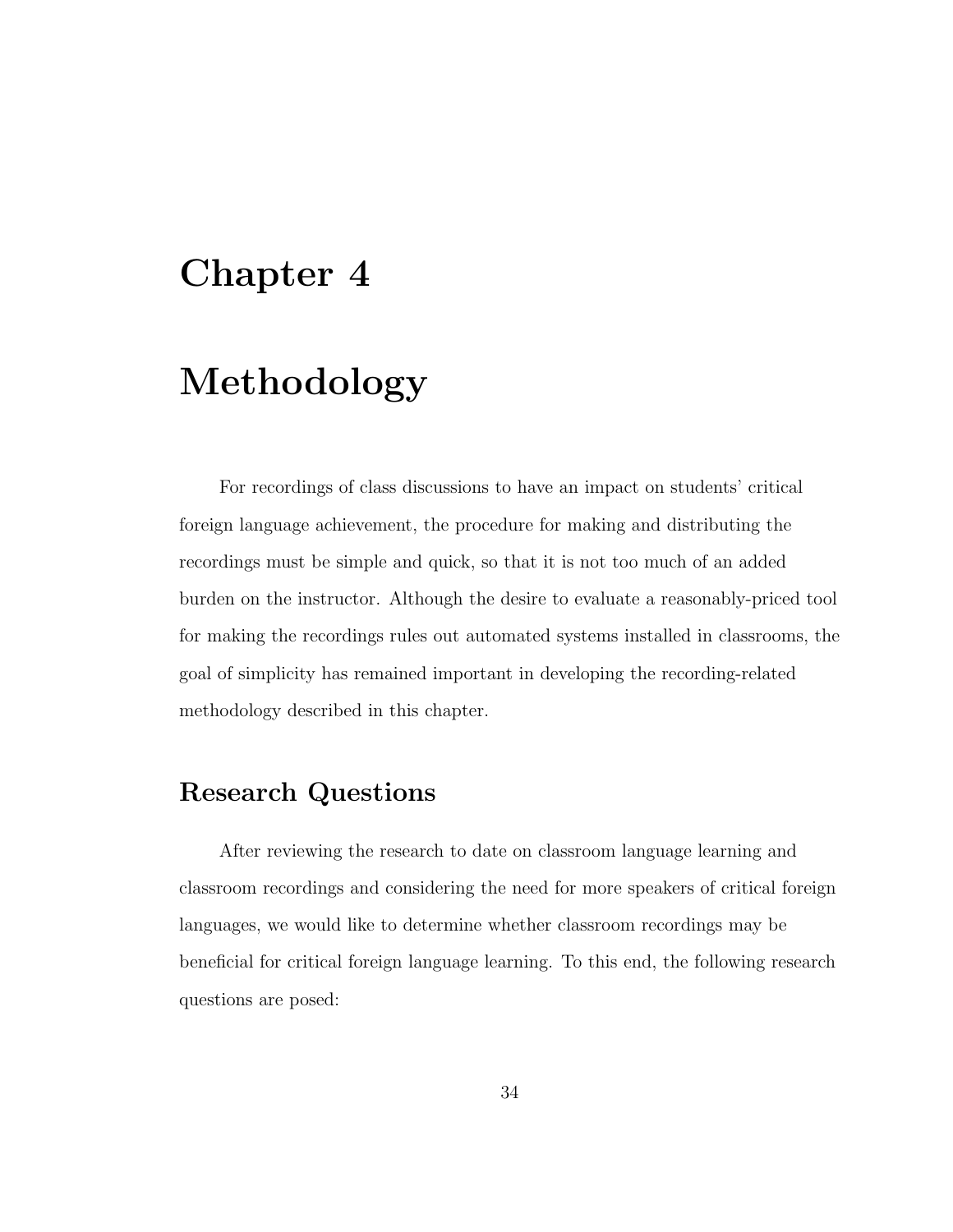Research Question 1

- RQ1a: If classroom recordings are made available to students, do they use them?
- RQ1b: If so, what are their reasons for using the recordings?

#### Research Question 2

- RQ2a: Do students perceive that the availability of classroom recordings leads to increased achievement?
- RQ2b: Are the perceived benefits of using the recordings related to the students' reasons for using them?
- RQ2c: What is the relationship between the availability of classroom recordings and benefits of courses perceived by students?

#### Research Question 3

- RQ3a: Does the availability of classroom recordings improve student achievement, as measured by student grades from courses with and without access to recordings?
- RQ3b: What is the relationship between students' use of the recordings and their actual achievement in their courses?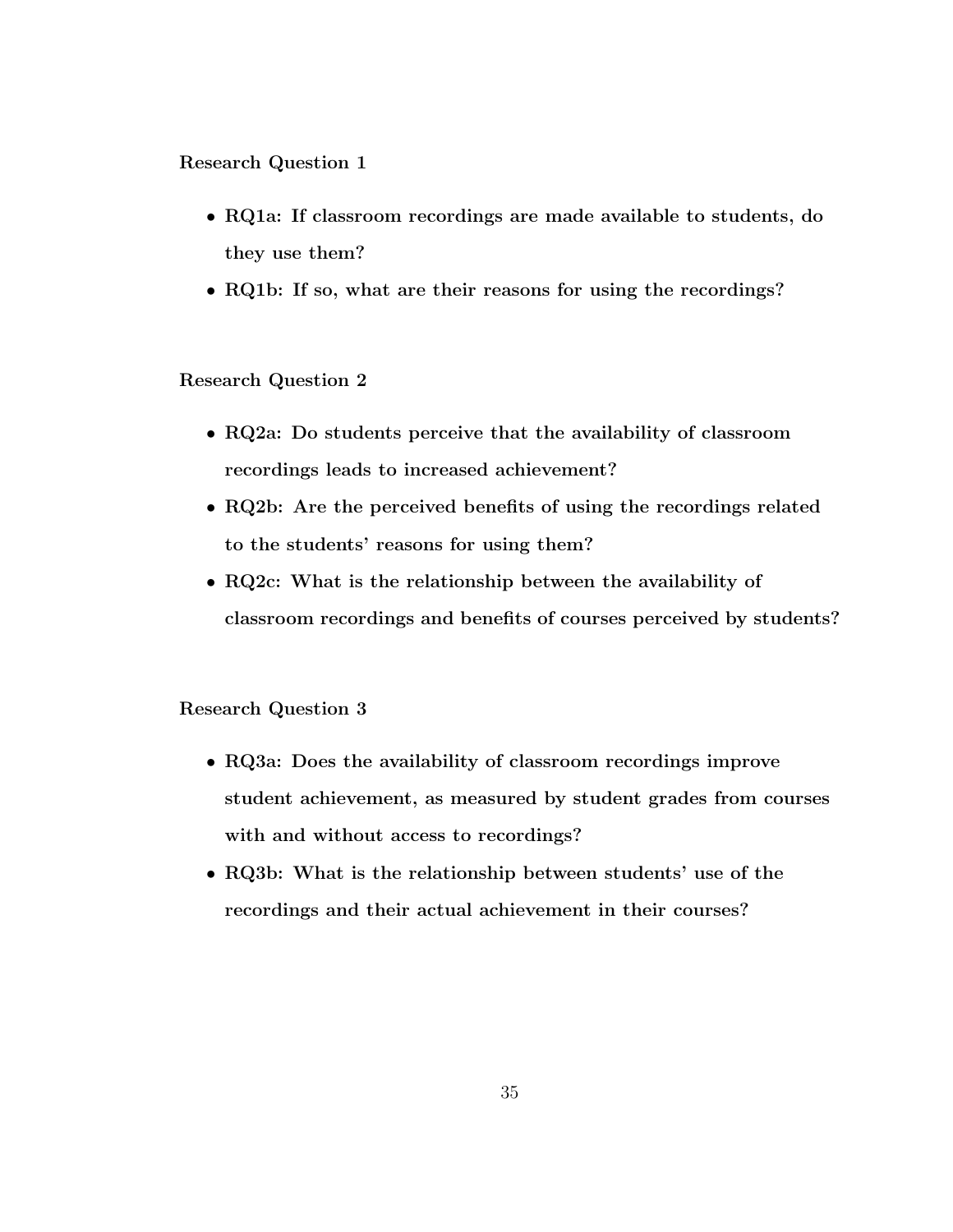### Participants and Setting

Research was conducted during the Spring 2010 semester at the researcher's university, where she has been employed as a Senior Instructional Technology Specialist for more than ten years, and where the research was granted approval by the Institutional Review Board as Protocol #811232 (E. Meagher, personal communication, March 3, 2010). Of the eight supercritical foreign languages listed in the previously cited Department of State 2009 report (Ford, 2009, p. 6) and shown in Table 3.1, Modern Chinese has the highest enrollment at the researcher's university and was the only language on the list to have multiple sections of the same course taught by the same instructor during the Spring 2010 semester, as is usually the case.

As Ellis (1990) points out, "one of the main problems [with classroom research] is that there can be no certainty that the instructions given to teachers are actually carried out by them . . . so there is no guarantee that the 'treatments' really are different" (p. 10). By using an instructor who is teaching two sections of the same course, using the same syllabus with students who selected their own section, presumably based on the convenience of the time for their schedules, as detailed in the paragraphs below, and having the instructor record both sections of the class, we feel that we are safe to assume that the teacher will teach both sections of the class in the same way. Fortunately, the Chinese Language Program in the Department of East Asian Languages and Civilizations has several instructors who meet the multiple-sections criterion and the faculty, who were very gracious about helping with the 2007 pilot test mentioned above, were also willing to work with the researcher on this dissertation research. Because the program was short on staff during the semester of the study, the researcher posted the recordings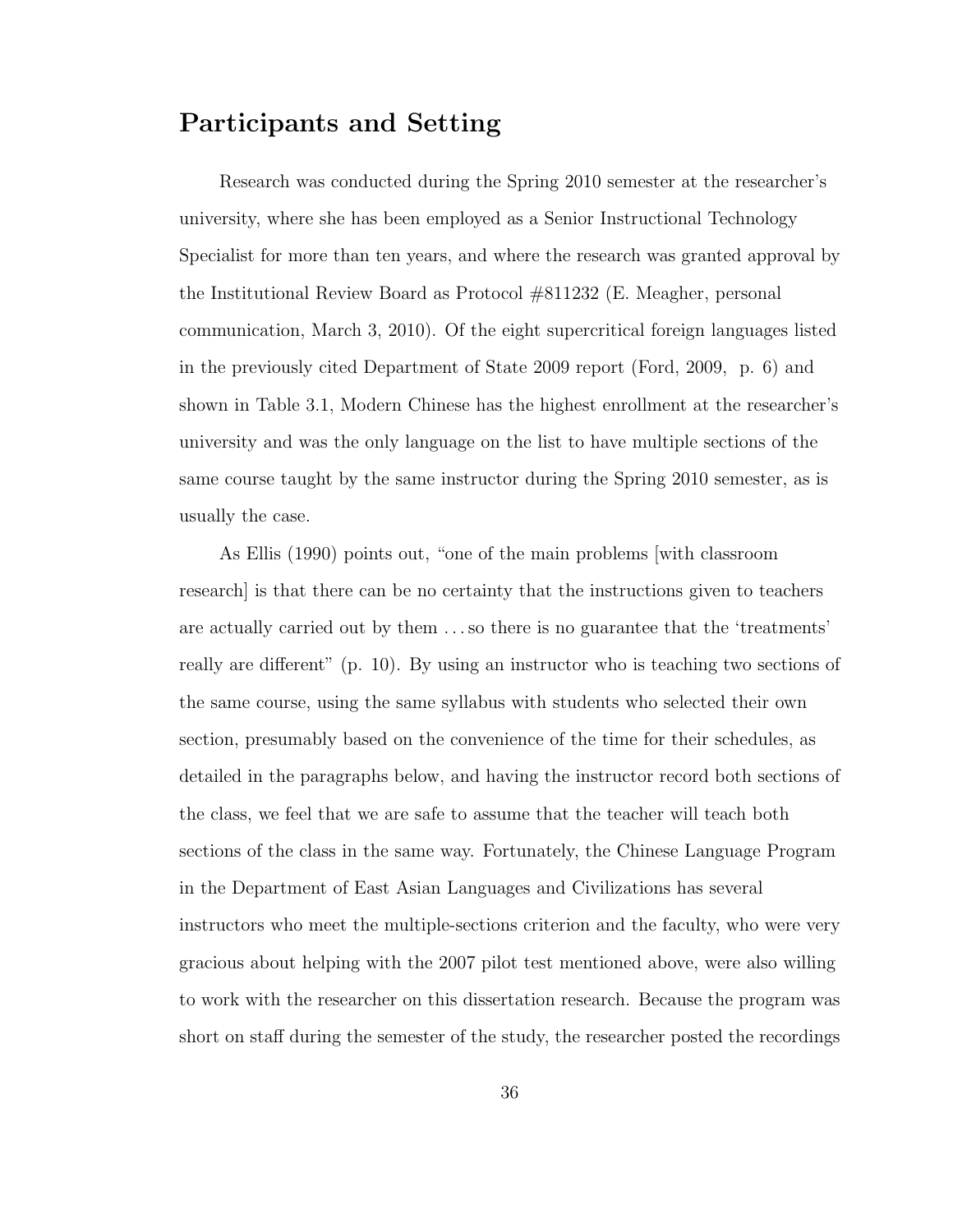to the server for the instructors, as described in the Procedure section, which also provides additional confidence that the treatment was conducted as planned and was completely uniform. Server records of file upload dates confirm this.

In consultation with the Chinese Language Program Coordinator, instructors who were teaching two or more sections of the same Chinese language course during the Spring 2010 semester were invited to have their classes participate in this research (Appendix B). Although there were a variety of different Chinese courses in this study, each course had all of its sections taught by the same instructor, who was asked to teach all sections identically. Thus, one section could be recorded and posted for students in that section, with the other section of the same course, taught by the same instructor in an identical manner, used as a control group.

Of the five instructors contacted, two agreed to participate with a total of three two-section courses. The instructors who declined to participate were supportive of the research but cited heavy teaching loads due to reduced staffing in the department and other professional obligations that prevented them from accepting any additional responsibilities that semester. Thus, the research was conducted with the classes and instructors shown in Table 4.1.

The research subjects were all undergraduate students at the researcher's university who were taking daytime and evening classes in Chinese through the university's School of Arts and Sciences. Daytime classes are composed primarily of full-time undergraduates who are likely to be 18 to 23 years old, but they may also have a few students from the the university's evening program, which is open to anyone over 21 years old and which often attracts older adults. Evening classes, such as the CHIN372 course in the study, are taught through the evening program,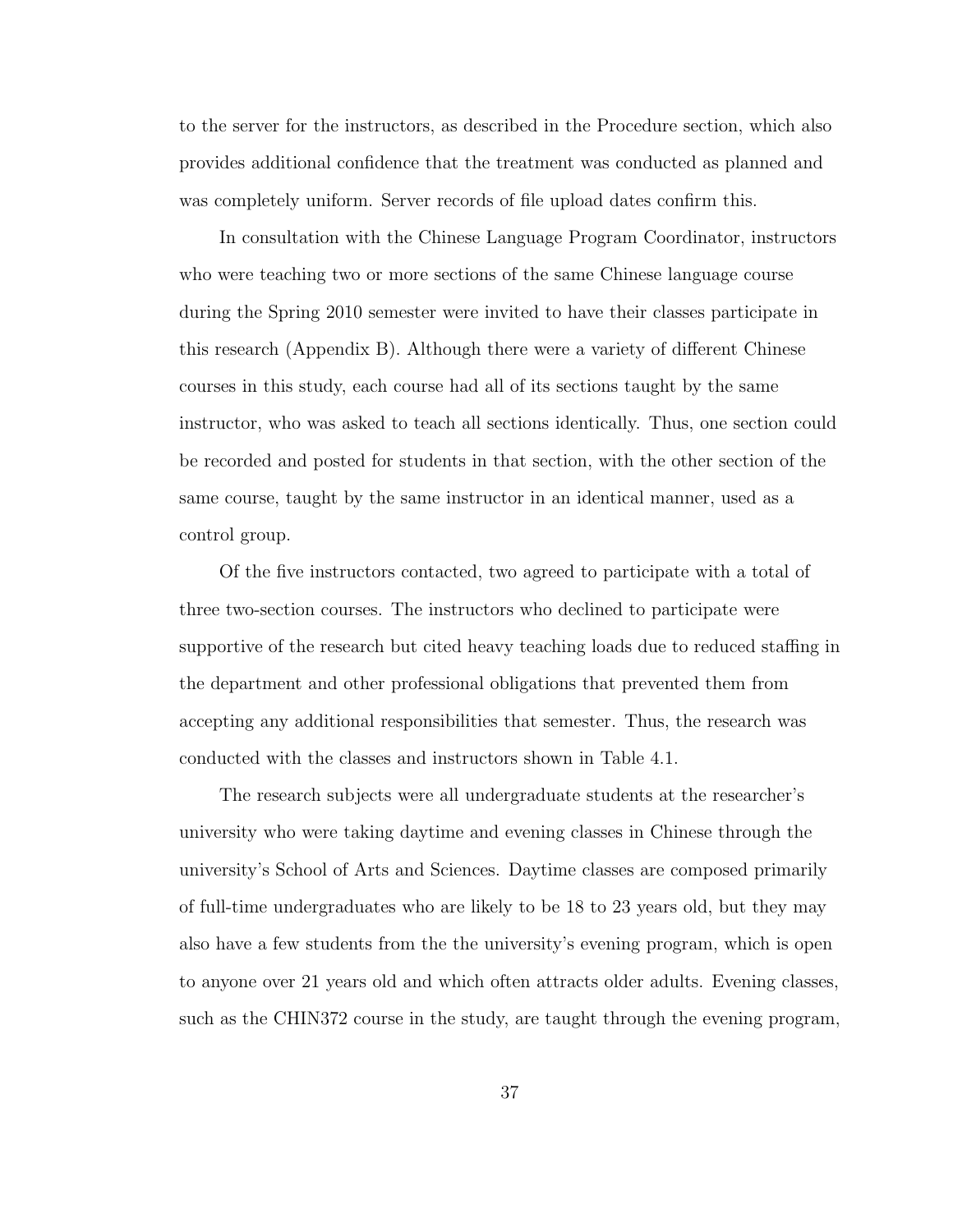| Course-Section                    | Instructor | Meetings          | Enrollment |
|-----------------------------------|------------|-------------------|------------|
| Beginning Modern Chinese II       |            |                   |            |
| CHIN012-003                       | MD         | <b>MTWR</b> 12-1  | 17         |
| CHIN012-004                       | MD         | <b>MTWR 11-12</b> | 15         |
| Intensive Modern Chinese III & IV |            |                   |            |
| CHIN022-001                       | CL         | MWF $10-12$ and   | 9          |
|                                   |            | TR 10:30-12       |            |
| CHIN022-002                       | CL.        | $MWF$ 3-5 and     | 20         |
|                                   |            | TR 3-4:30         |            |
| Advanced Spoken Mandarin II       |            |                   |            |
| CHIN372-680                       | CL.        | $M$ 6:30-8 and    | 15         |
|                                   |            | W 5-6:30          |            |
| CHIN372-681                       | CL.        | TR 4:30-6         | 16         |

Table 4.1: Classes Participating in the Study

*Note.* Meeting days are Monday through Friday, where  $T =$  Tuesday and  $R =$  Thursday.

but full-time day students may also take them if that is the only time a particular course is offered. Only two students in any of the classes participating in the study, including the evening class, were actually evening program students, and all of the others were full-time day students. This is not unusual for the evening CHIN372 course, because that particular course is never offered during the day. Both of the evening program students in the study appeared to be less than 30 years old, which was confirmed by a simple web search of public records, so they were determined to be in the same general age group as the full-time day students. Adults were particularly chosen for this study because the concept of critical foreign languages implies that there is a critical need for the learning of these languages among the employees of the Department of Defense and related companies, as described in Chapter 3, who would all be adults.

Although class sizes for these Chinese courses at the researcher's university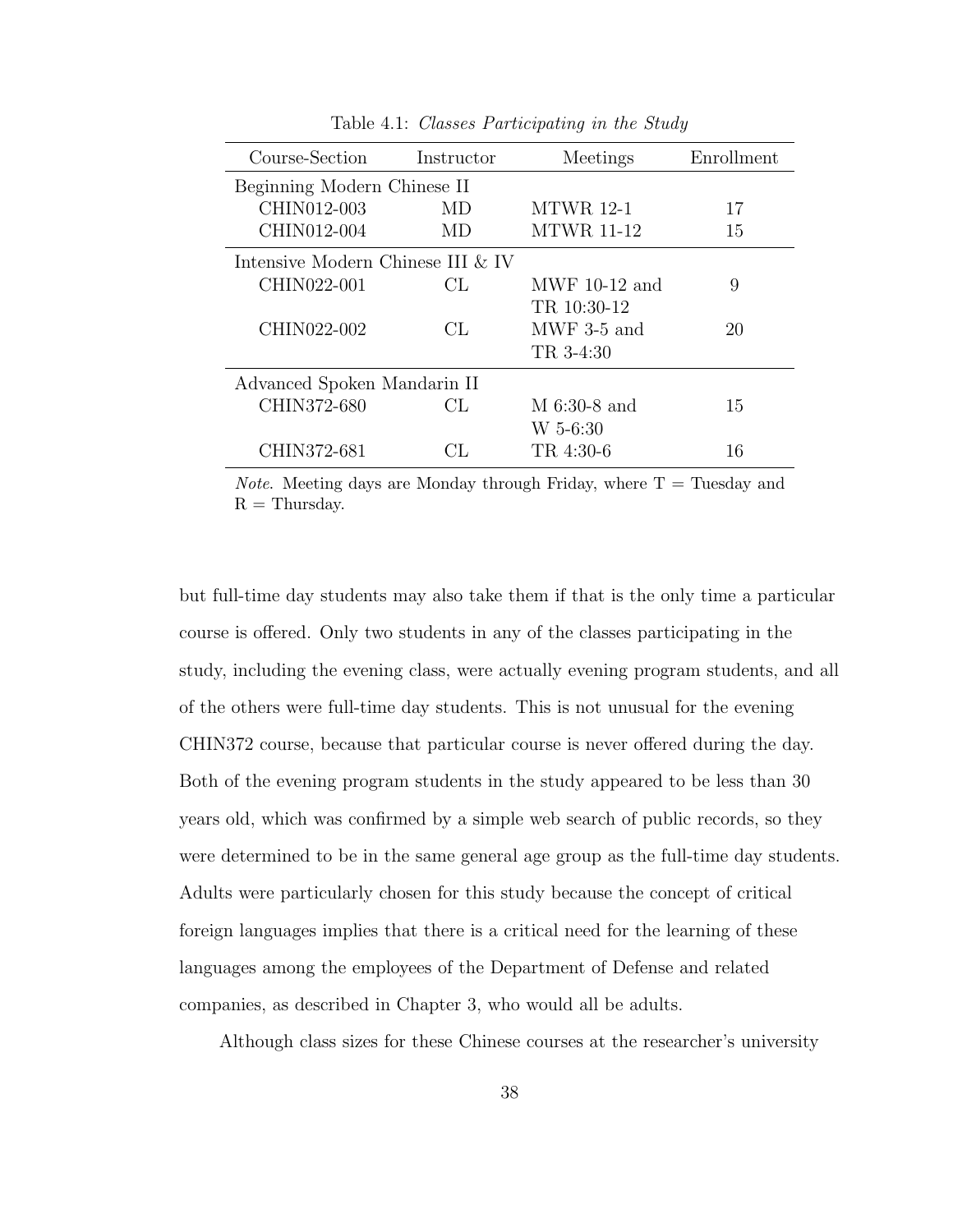are officially limited to 15 students, they may have up to 20 students in case of high demand, and only CHIN022-001 had fewer than 15 students, with 9 enrolled during the semester of the study. The selection of the classes participating in the study are described in the Procedure section below, and the class enrollments are shown in Table 4.1. Differences in enrollment may be attributable to students' need to schedule around other class meetings, particularly for CHIN022, which met for nine hours every week, compared to four hours per week for CHIN012 and three hours per week for CHIN372. Differences in class size are not considered relevant to this research because they are all within expected ranges for foreign language courses.

Students also may have chosen a particular section of a multi-section course based on the time it met, even if both sections fit into their schedules, because they considered themselves to be at their best for learning during a particular time of day. Fortunately, two of the three courses in this study had sections that met at roughly the same time of day, with both sections of CHIN012 meeting at mid-day and both sections of CHIN372 meeting in the late afternoon and early evening. Only CHIN022 had significantly different meeting times for the two different sections, with Section 001 meeting in the late morning and Section 002 meeting in the afternoon. Our consideration of the results took into account possible differences between the learning preferences of students in morning classes versus afternoon classes, but both classes met during normal business hours, so we did not anticipate any major difference between the two sections.

### Research Design and Variables

This study is designed with one independent variable: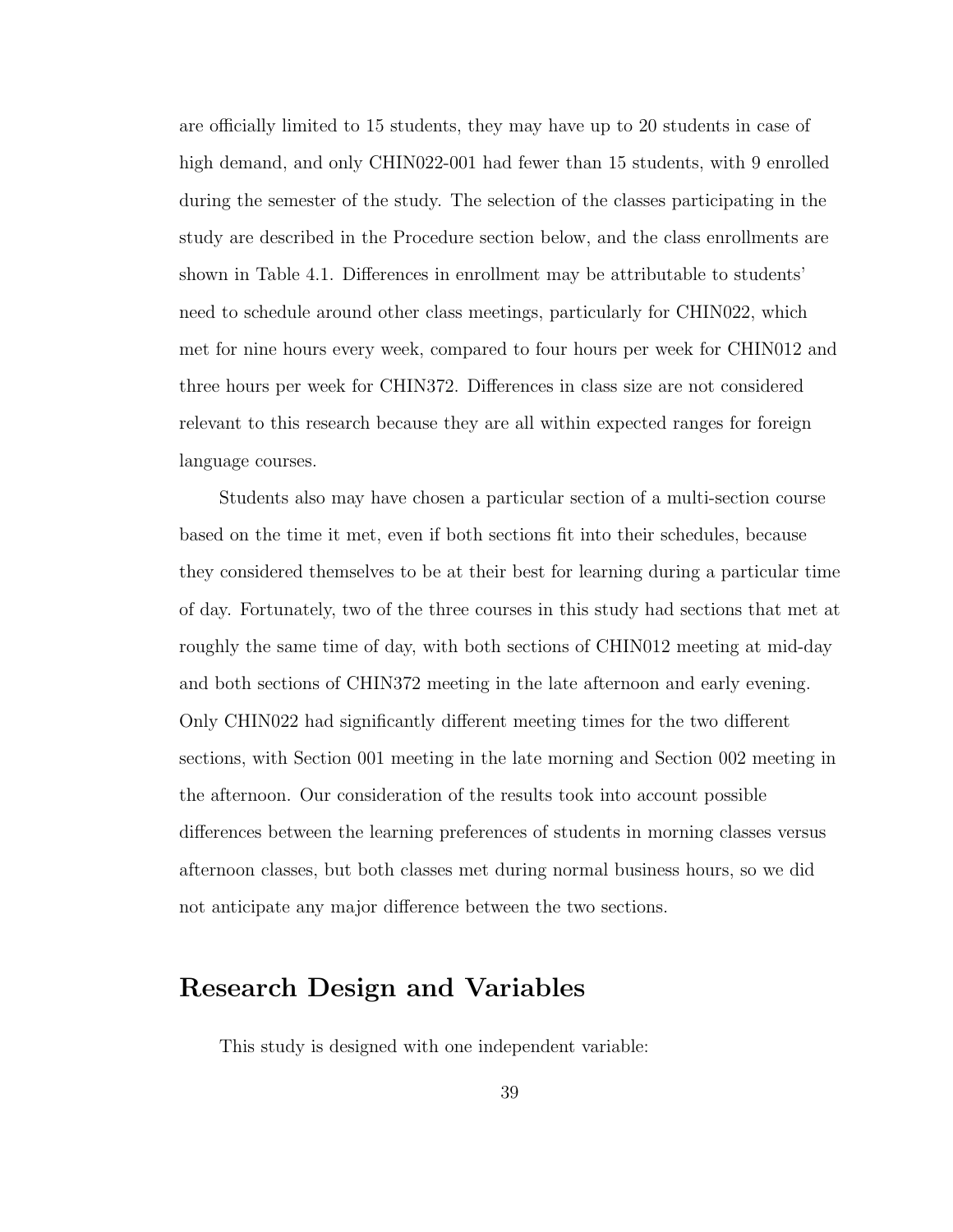• the availability of classroom recordings

and three dependent variables

- students' use of the recordings
- students' perceptions of their achievement and
- student achievement, as revealed in their grades.

For the independent variable, REC, students were divided into two groups, namely those in sections with access to recordings (REC=1) and those in sections without access to recordings (REC=0). The study's treatment is the availability of recordings, so this division of students gave us a treatment group (with access to recordings) and a control group for comparison, both within actual classrooms rather than purely experimental settings.

The first dependent variable, students' use of the recordings (USE), was chosen to determine whether students actually make use of a potentially helpful tool when it is made available for them. It may also be used as another independent variable, to track the achievement of students who used the recordings compared to that of students who had access to the recordings but did not use them. No matter how beneficial any treatment is shown to be by prior research, it will not do the students any good if they do not take advantage of it. Although past studies have reported that students will listen to classroom recordings if they are easily available (cf. Brittain et al., 2006; Scheyder & MacDermott, 2007; Traphagan, 2005), it is important to know whether the students in this study actually accessed the recordings, and how often they did so, to know whether this technology was accepted by them. The researcher intended to measure this variable both by obtaining actual records of file access from the server and by asking the students to self-report on their use of the recordings in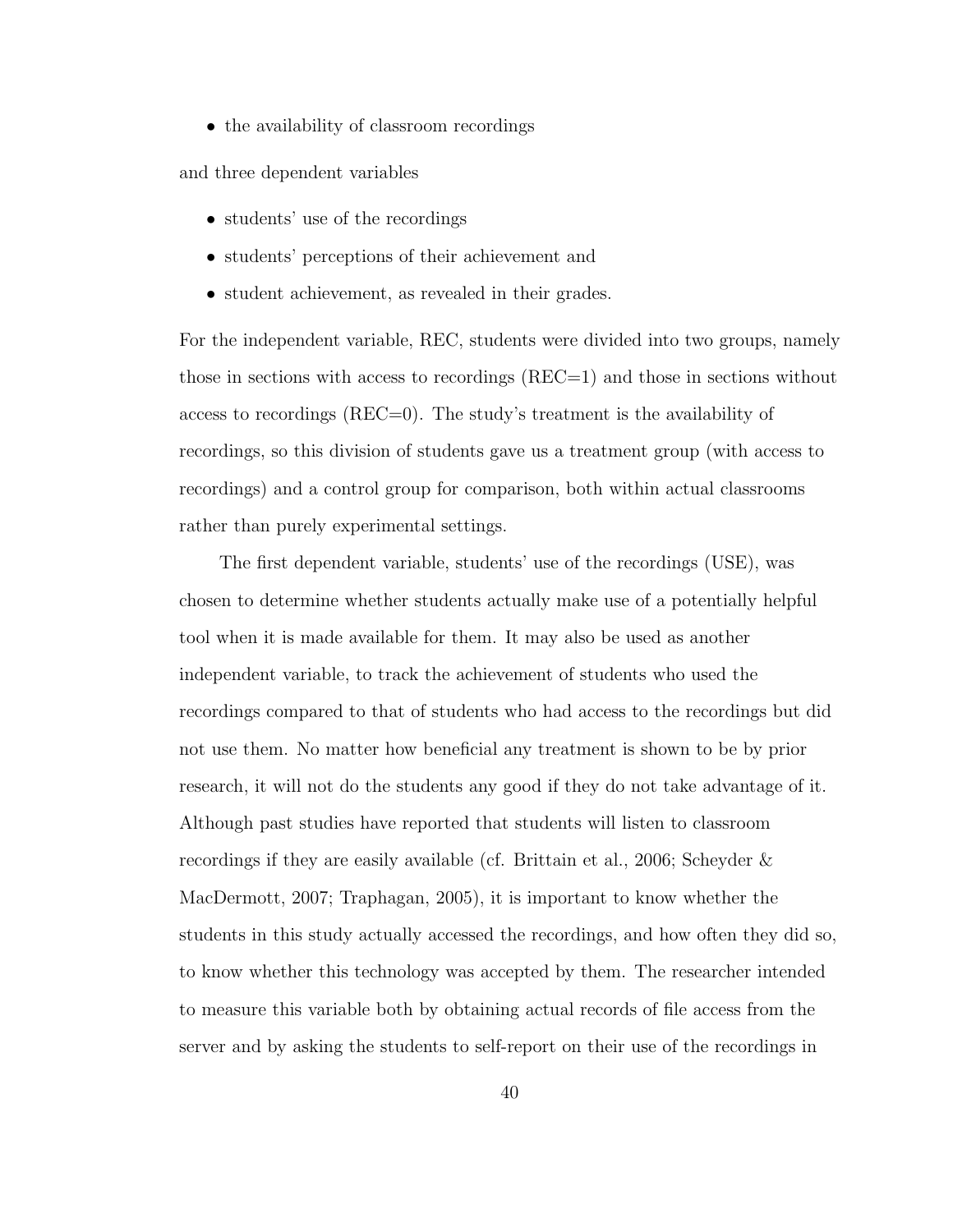the end-of-semester survey for students in sections with access to recordings, detailed in Materials, below. Unfortunately, at the last minute, it was discovered that the current file system in use at the researcher's university does not record file access in protected directories, where only certain people can log in to view files (A. Matthews, personal communication, February 21, 2011). This was contrary to information that system administrators had provided in discussions prior to beginning the study, but the researcher believes that enough information can be obtained from the students' self-reporting in the end-of-semester survey to be able to use this data as a dependent variable.

The survey also asked students about how they thought that the recordings affected their achievement, using a checklist of indicators of achievement created from prior surveys, as described in detail in the Materials section, below. This provides data for the second dependent variable. There will be several aspects of this variable, which we will collectively call ACHIEVE. Although we must be careful about how much we rely on students' perceptions of their achievement in foreign language classes, as discussed in Chapter 1, we are including this question because it may elicit more information from students about the usefulness of the recordings. While the studies discussed in Chapter 1 asked students to evaluate their progress in a foreign language course (Gascoigne & Robinson, 2001; de Saint Léger, 2009) or their overall proficiency in a language (Blue, 1994; Daley et al., 1999; Moritz, 1996), we only asked students how they think availability of recordings helped them learn the language. By avoiding questions of overall proficiency or absolute progress in the language, we are avoiding the pitfalls described by these authors and gaining valuable data.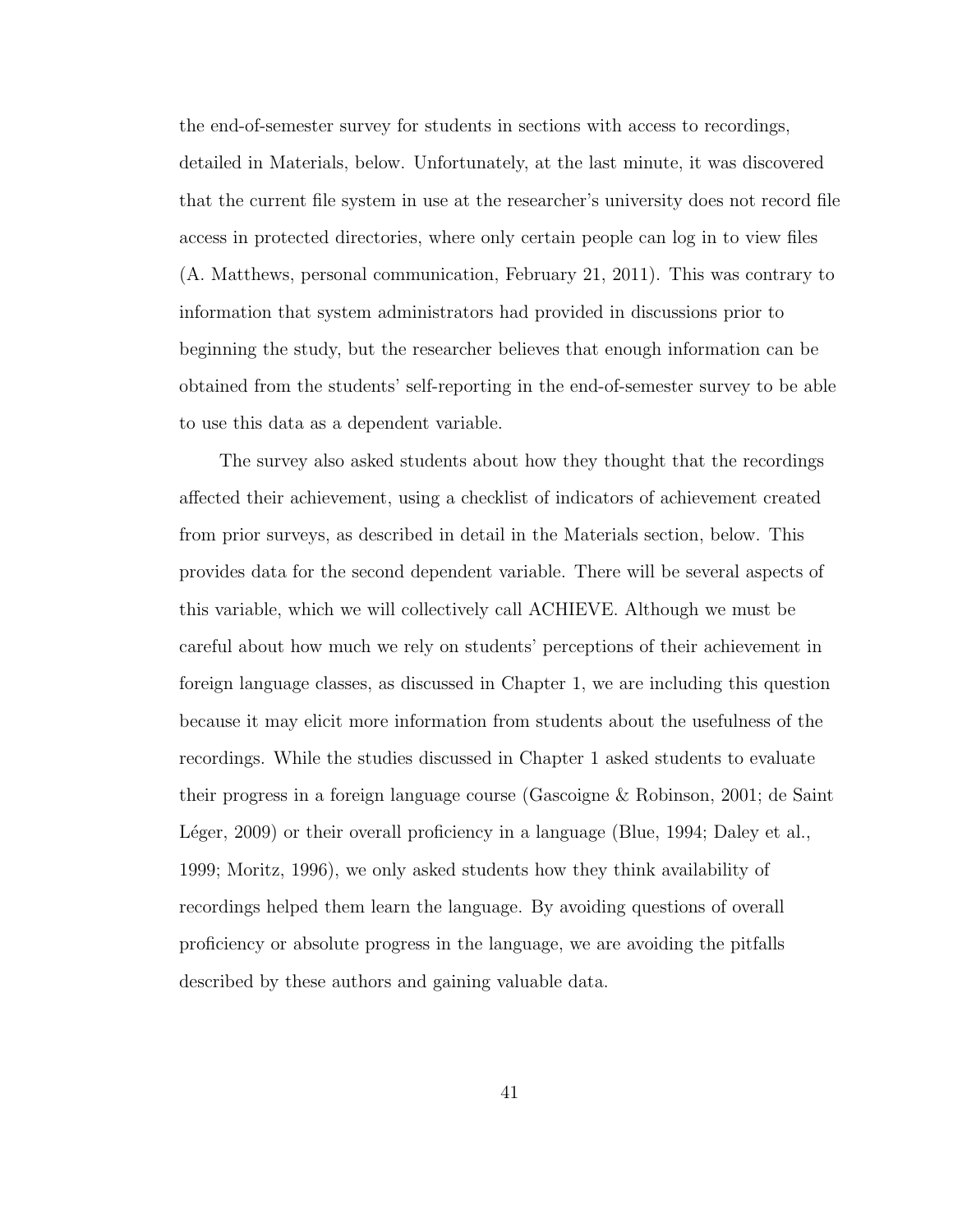Final grades were obtained from each instructor and were compared as the third dependent variable, GRADE. Although there are ongoing concerns about grade inflation, as described in Chapter 1, we are comparing the grades assigned by one teacher to the students in both of his or her classes, i.e., the class with access to recordings and the class without access to recordings. By only looking at comparative grades from the same instructor in a single semester as a measure of student achievement, the absolute value of the grades will not be an issue. Finally, after considering the arguments of those who say that grades are not an accurate assessment of student achievement (cf. Milton et al., 1986; Gorham, 1988) and that they should be abolished (cf. Frisbie & Waltman, 1992), we have decided to include them in our study because they are a common measure of student achievement across almost all colleges and universities in the United States, including the site of this study.

The measures described above were suggested by the pilot study at the researcher's university (Scheyder & MacDermott, 2007), but were refined and reworked after reviewing a wider variety of recent research on classroom recording (cf. Belanger, 2005; Gay, 2005; Gosper et al., 2008; Shannon, 2006; Simpson, 2006; Traphagan, 2005). The pilot study at the researcher's university included classes in Biology, Chemistry and History rather than language classes, and it did not use an independent variable because it was primarily a feasibility study to determine whether it was practical and economical to provide classroom recordings at all, so only classes that were recorded were surveyed, with no control groups. It did, however, include the same dependent variable of students' use of the recordings, but it only asked students to report how many of the recordings they used and it did not check server logs. The pilot study also measured students' perceptions of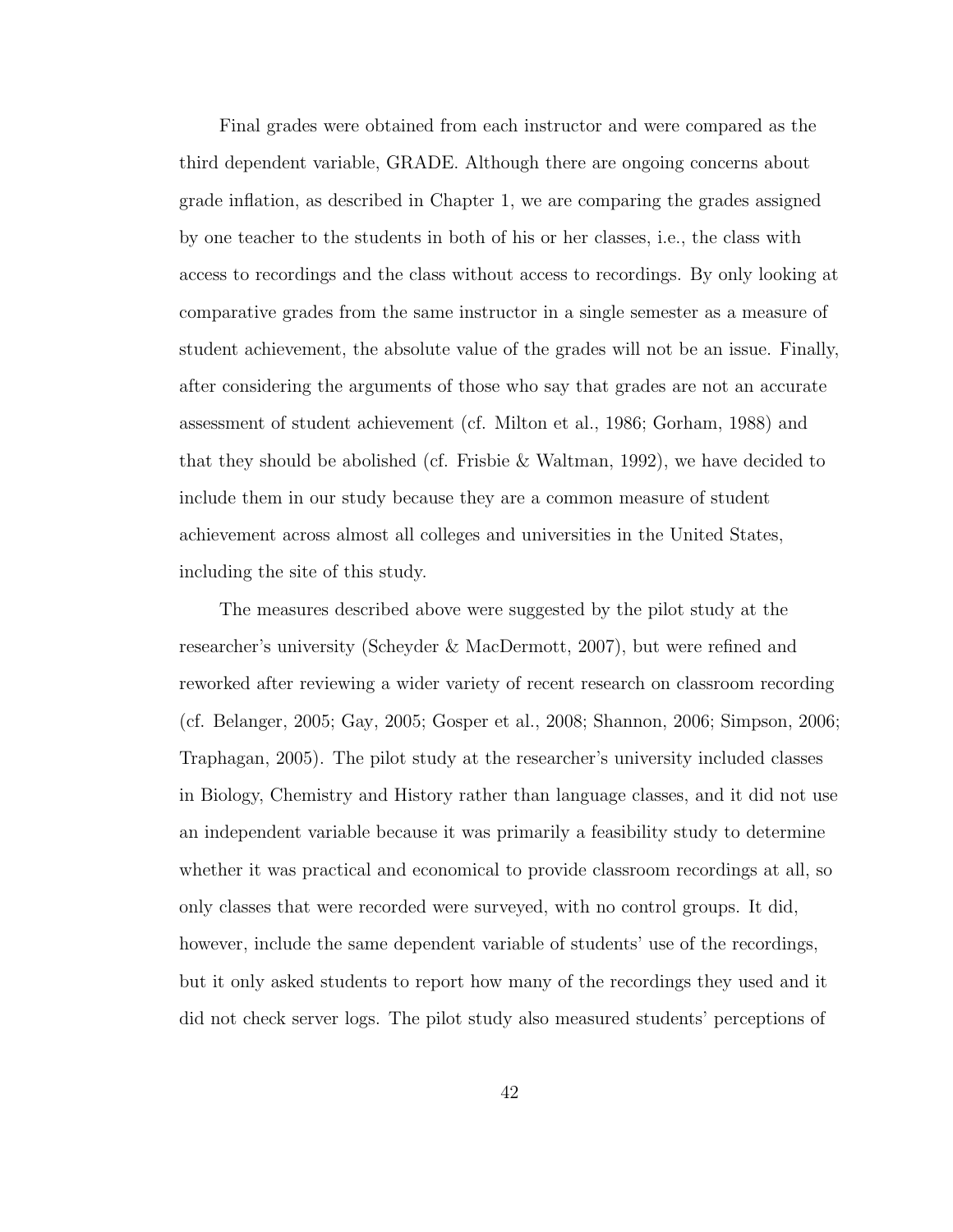their achievement, as this study does with the second dependent variable, by asking an opinion question about whether students felt that the recordings were useful in helping them learn, but this study used a checklist of specific behaviors and uses of the recordings, which was developed after a preliminary survey of language learners and teachers. This is described in more detail under the Procedure section below, and was done to obtain more concrete, quantifiable results. The pilot study did not measure students' actual grades, but this study will do that, as suggested by the work of Simpson (2006), to attempt to gain a more quantitative insight into the effects of classroom recordings than most prior studies have provided.

Although Simpson used "comparable sections" from prior semesters (2006, p. 533) for comparison, and Gosper (2008) used a similar structure of comparing one semester to another, there has been no research to date that directly compares two sections of the same class taught by the same instructor. The addition of a control group, with students in a second section of the same course in the same semester that is taught by the same instructor but that did not have access to the recordings, adds an important independent variable to this study that the researcher hopes has added strength to the conclusions derived from the measures.

## Treatment Equipment

Each instructor was loaned an Edirol R-09HR Portable High-Resolution Audio Recorder (B&H Photo Video, n.d.) and given a sheet of instructions (Appendix A) and a supply of batteries to run the device. These recorders were chosen by the School of Arts and Sciences' Equipment Loan program at the researcher's university because they are compact (only a little larger than a deck of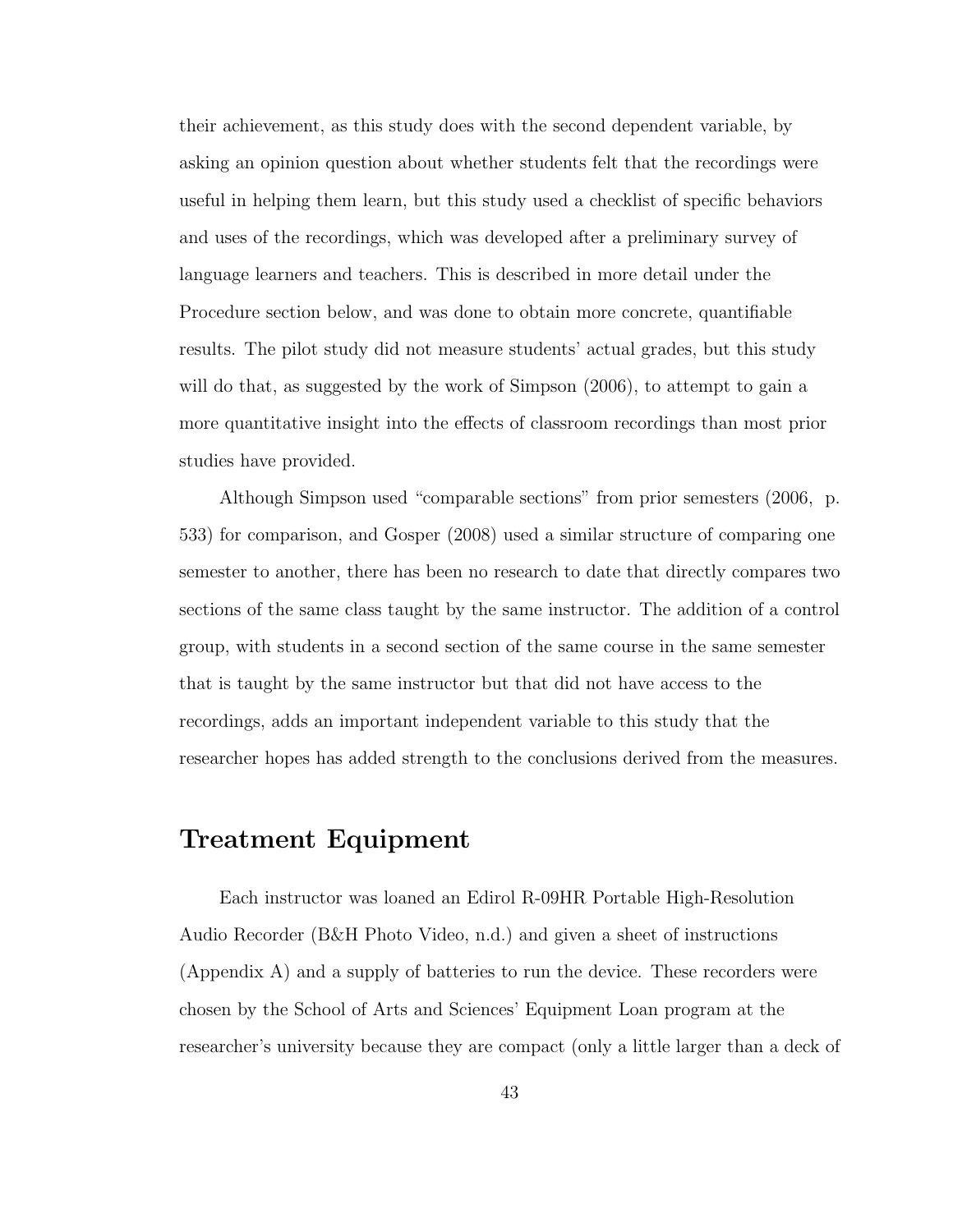cards) but effective for making professional-quality recordings of the discussion around a table or in a small classroom. As Magid notes in his review, these are "dedicated systems" (2006, p. C9) that are well-suited to making podcasts. Suitability for this particular recording purpose was demonstrated during the 2007 pilot study that preceded this research (Scheyder & MacDermott, 2007). The recorders are also very reasonably priced for the quality of recordings that they make, and were purchased by the School of Arts and Sciences in late 2009 for \$265.00 each, making them an inexpensive addition to classrooms if they prove useful in improving critical foreign language learning.

Recordings were made as MP3 digital audio files and uploaded from the Edirol recorders to secure directories on a university media server known as "media.sas". A directory was created for each section that was to be given access to the recordings, and only students registered for that section of the course could access the directory. User access was managed automatically on this server by a system linked to course enrollments, and users were required to log in with their unique user name and password to view files. Once there, students could either play the MP3 recording directly on the computer they were using, or download the recording to play later or transfer to a digital audio device such as an Apple iPod. This secure access system is used for many different types of classes in this school within the researcher's university, so that instructors may post copyrighted material and limit its access to just registered students in the class. Media.sas is separate from the university's learning management system (LMS), Blackboard Learn, because media.sas is optimized to store and serve large media files for just one school within the university, while the Blackboard Learn system is intended as a complete LMS to perform a wider variety of functions for students and faculty in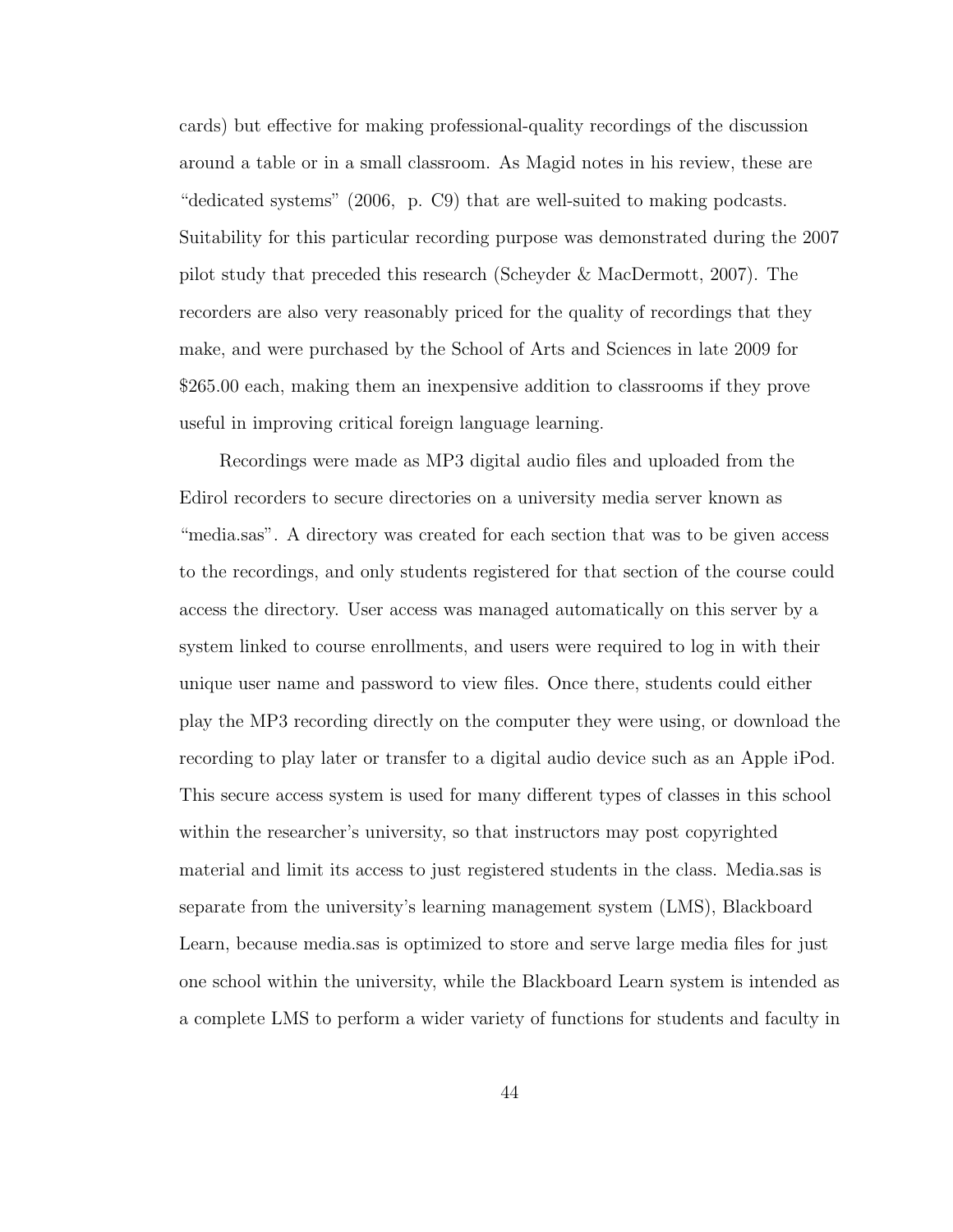several of the schools within the University.

## Research Procedure

To avoid any possible bias in flipping an actual coin, three truly random virtual coin flips (one for each course) were generated at

http://www.random.org/coins (Haahr, 2010), using the definition that a result of "heads" meant that the lower section number of the course would have access to the recordings, and a result of "tails" meant that the higher section number would have access to the recordings. This particular website was chosen for the virtual coin flips because their underlying algorithm has been independently verified as random enough to meet National Institute of Standards and Technologies criteria for being truly random, not pseudorandom (Haahr, 2010). The results of the coin flips and the subsequent assignments of each section to either the treatment group (with access to recordings) or the control group are shown in Table 4.2.

| CHIN012 - Beginning Modern Chinese II - Tails       |           |  |
|-----------------------------------------------------|-----------|--|
| Section 003                                         | Control   |  |
| Section 004                                         | Treatment |  |
| CHIN022 - Intensive Modern Chinese III & IV - Heads |           |  |
| Section 001                                         | Treatment |  |
| Section 002                                         | Control   |  |
| CHIN372 - Advanced Spoken Mandarin II - Tails       |           |  |
| Section 680                                         | Control   |  |
| Section 681                                         | Treatment |  |
|                                                     |           |  |

Table 4.2: Coin Flip Results

To minimize the influence of a Hawthorne effect on the instructor, where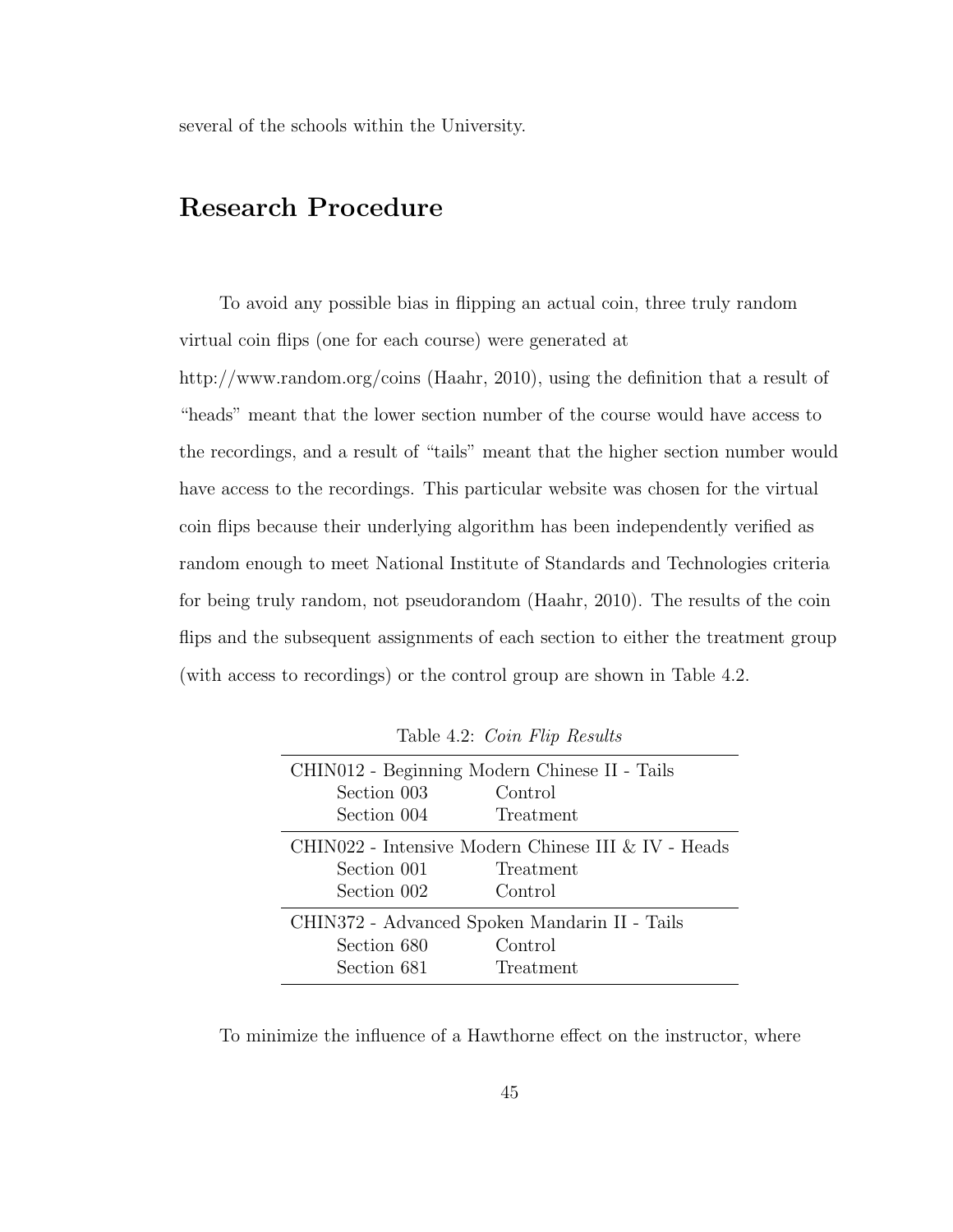simply being involved in a research project makes teachers more motivated to do well (Cook, 1962), and thereby possibly teach the recorded classes differently than those which were not recorded, instructors were asked to record both sections of their classes, and were not told which section had been chosen at random to have access to the recordings for the semester. Students also were asked not to tell the instructor whether or not they were given access to the recordings, and to direct questions about accessing the recordings to the researcher instead of to the teacher.

At the end of the semester, instructors provided the researcher with the final grades for students in both sections of each course, and students completed a survey after the semester ended. The survey is described in more detail in the following section.

### Treatment Procedure

The instructors recorded every class meeting, except during those times when an exam was being given, which would have just been a recording of silence. Once a week, on Fridays at lunchtime, when none of the classes were meeting, the recorders were collected from the instructors so that the recordings could be uploaded to a secure directory on media.sas. The uploads were done in the East Asian Languages and Civilizations Department office using the researcher's laptop, and the recorders were returned to the instructors' mailboxes in that office within half an hour. Although this upload took less than 10 minutes per course per week and is something that the instructors could have done for themselves without trouble, the researcher was sensitive to the heavy workload in the department due to staff shortages that semester, and offered to provide this service for them, which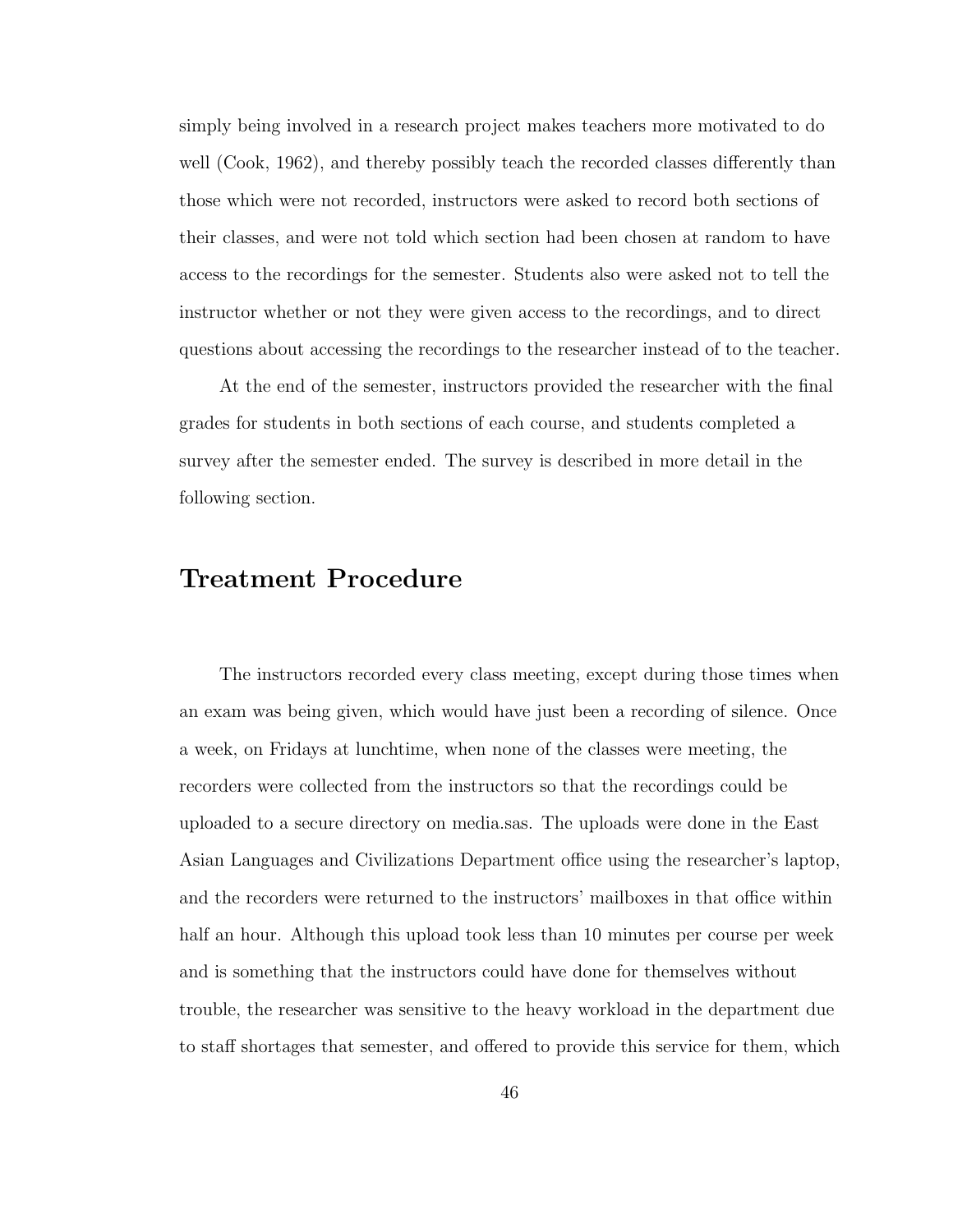also provided confirmation that the recordings were uploaded regularly. The recordings themselves were only for the use of the students, so they were not transcribed or even heard by the researcher or the instructors, except perhaps briefly to check that sound levels were adequate.

## Materials

### Consent

At the beginning of the semester, students in both the treatment and control sections of the courses were invited to participate in the study. They were required to complete an Informed Consent process to participate and to have their data considered as part of the results. The invitation to students to participate, which was sent via e-mail, is included in Appendix C, and the Information Sheet for informed consent, which appeared in a printable form online, in the secure Blackboard site, is shown in Appendix D. A total of 17 students, representing a few students in each section, declined to consent to have their data included in the study, so these students were not surveyed, and their grades were immediately filtered out of the information received from the instructors. The resulting totals of consenting and non-consenting students in each section are shown in Table 4.3. Although no reasons were given for their reluctance to consent, and all students were assured of the privacy of their data, it is possible that an increased awareness of the risks of identity theft led the students to be more conservative about granting consent for this study. Since more students in the Control sections of courses declined to provide consent than students in the Treatment sections, it is also possible that students didn't want to participate if they would not get any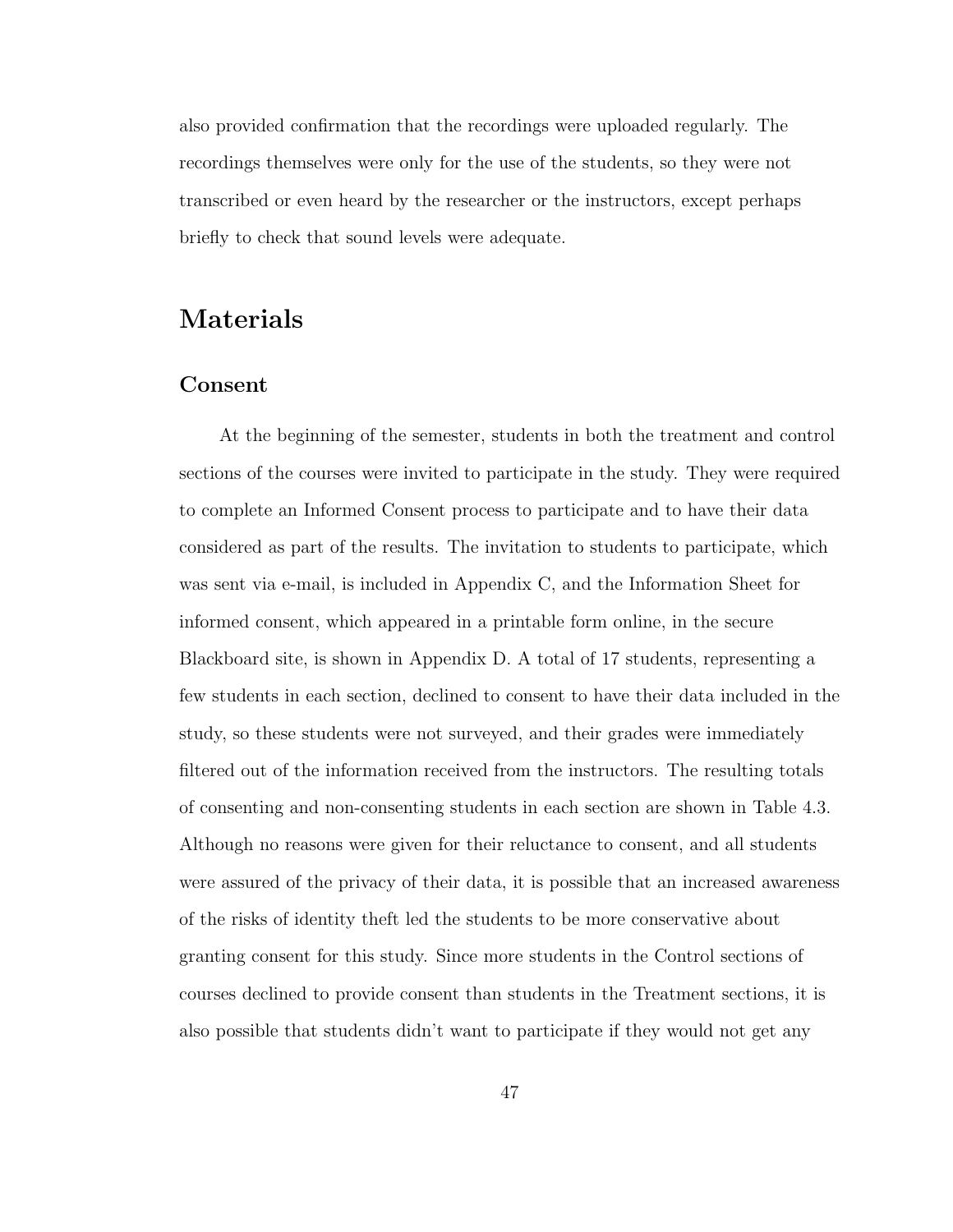benefit from the study, assuming that they thought that access to class recordings is a benefit. Nevertheless, it is impossible to determine whether this self-selection in deciding whether or not to consent to participate has biased the results, which must be considered in the final analysis.

| <b>Treatment Groups</b> |               |                |       |
|-------------------------|---------------|----------------|-------|
| Course-Section          | Consenting    | Non-consenting | Total |
| CHIN012-004             | 14            |                | 15    |
| CHIN022-001             | 8             |                | 9     |
| CHIN372-681             | 15            |                | 16    |
|                         | $37(92.5\%)$  | $3(7.5\%)$     | 40    |
| Control Groups          |               |                |       |
| CHIN012-003             | 13            | 4              | 17    |
| CHIN022-002             | 13            |                | 20    |
| CHIN372-680             | 12            | 3              | 15    |
|                         | 38 $(73.1\%)$ | 14 $(26.9\%)$  | 52    |
|                         |               |                |       |
| Total                   | $75(81.5\%)$  | $17(18.5\%)$   | 92    |

Table 4.3: Informed Consent Results

# Preliminary Interviews with Language Learners and Teachers

To construct the end-of-semester surveys administered to students in the study, lists of both indicators of achievement and uses for the recordings had to be compiled, so that these could be presented as multiple-choice questions in the final survey. To develop this list of specific behaviors and accomplishments, which would provide more concrete information than general opinion questions such as, "Did you learn more?", open-ended interviews were conducted with current graduate students in the graduate program in Education at the researcher's university and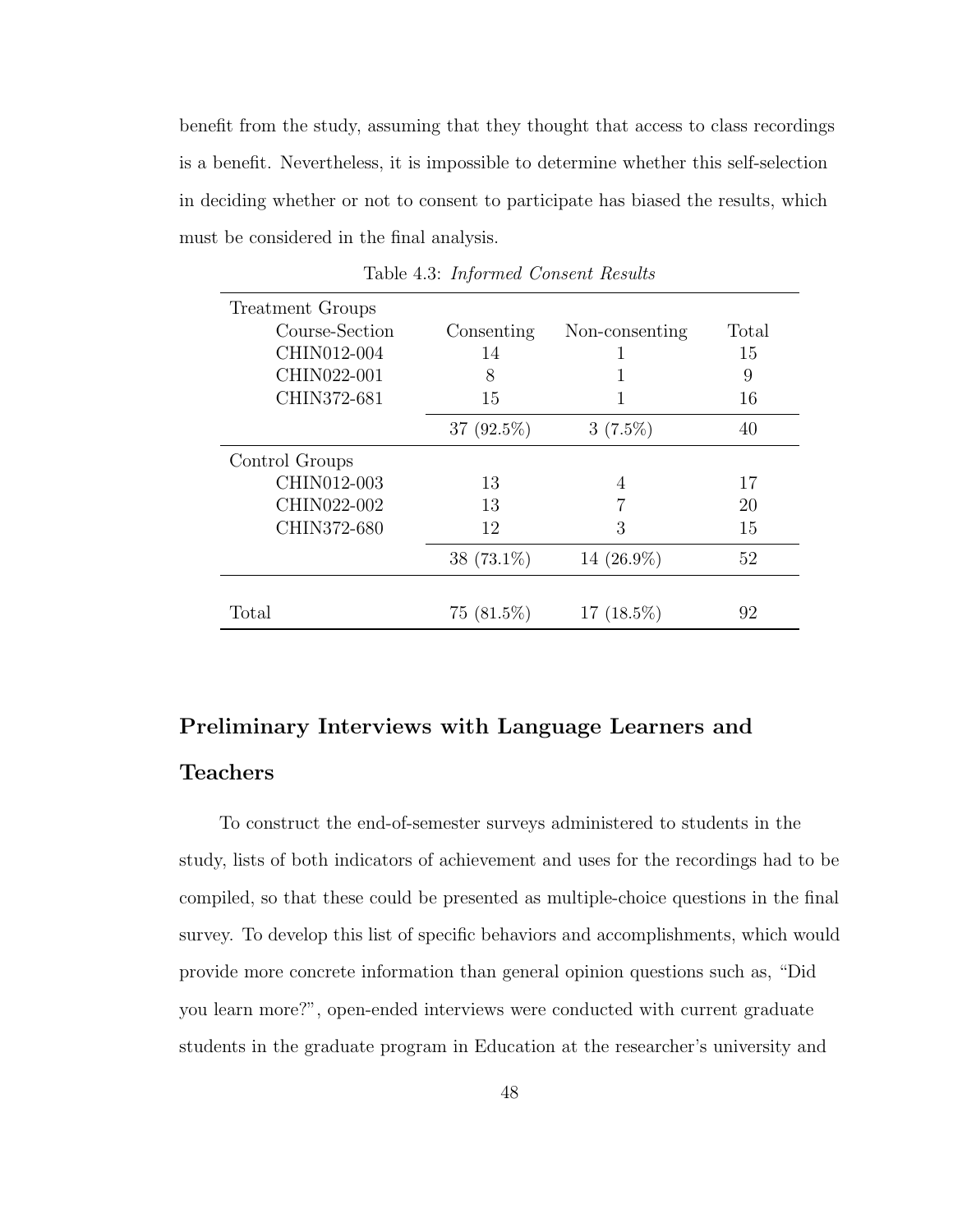current students in Chinese Language Programs courses at the researcher's university who were not part of the main study. After contacting 26 students in the Ph.D. program in Education, 115 students in the M.S.Ed. in Teaching English to Speakers of Other Languages program and 125 students in undergraduate Chinese courses and asking for volunteers to complete a short telephone interview, a total of 17 volunteers were found. All 17 volunteers were interviewed.

The telephone interviews were conducted at the respondents' convenience, mostly in the evenings, but also during the day and on weekends. Three of the respondents preferred to answer by e-mail, so they were given the same questions by email, and encouraged to list as many items as they could think of for each question. The interview questions were as follows, and interviewees were given as much time as they wanted to elaborate on each, with the researcher taking detailed notes at the same time:

#### • What foreign languages have you studied?

This question was posed to open the conversation and to gain information to direct the rest of the interview. Interviewees who had studied Chinese were asked to think about that language in answering the following questions, while others were asked to think about the language that they had studied the most as a young adult. This was done to get information that would correspond to the research subjects as closely as possible.

• How would you define your perceived achievement in that foreign language? In other words, what things did you learn to do in that language (pronounce, conjugate, understand when spoken, understand when read, write, differentiate, etc.) that made you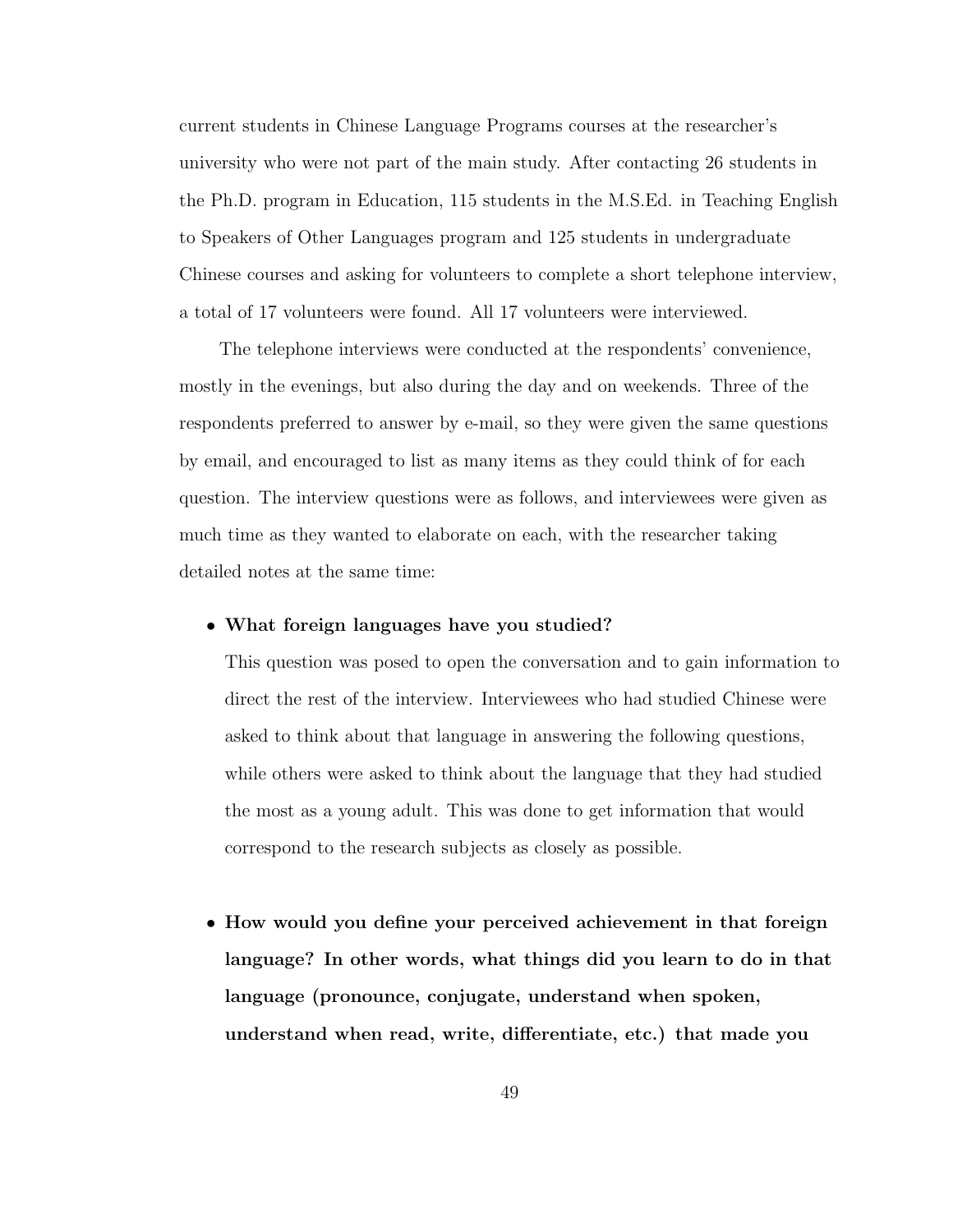#### feel that you had achieved something?

This question was posed to gather information to create the multiple-choice options for the survey question that asked research subjects what they perceived that they had achieved in the language course. This relates to "Are the reasons [for using recordings] related to their perceived achievement?" from RQ1b and "What is the relationship between the availability of classroom recordings and benefits of courses perceived by students?" from RQ2c.

• How would you define your actual achievement in that language? This is different from your perceived achievement because "actual" means that it is something that a teacher or other evaluator would value. Is it everything you listed above, some but not all of it, or everything above plus more, or totally different things than you listed?

This was asked to elicit further items that the interviewees associated with achievement but which they might not have considered when answering the previous question. Again, the responses were used to create the multiple choice options for the survey question about students' perceived achievement, which related to parts of RQ1 and RQ2.

• Imagine that you took a foreign language course where recordings were made of every meeting of the class, capturing all of the discussion in the room (from both the teacher and the students), and you had easy access to the recordings anytime during the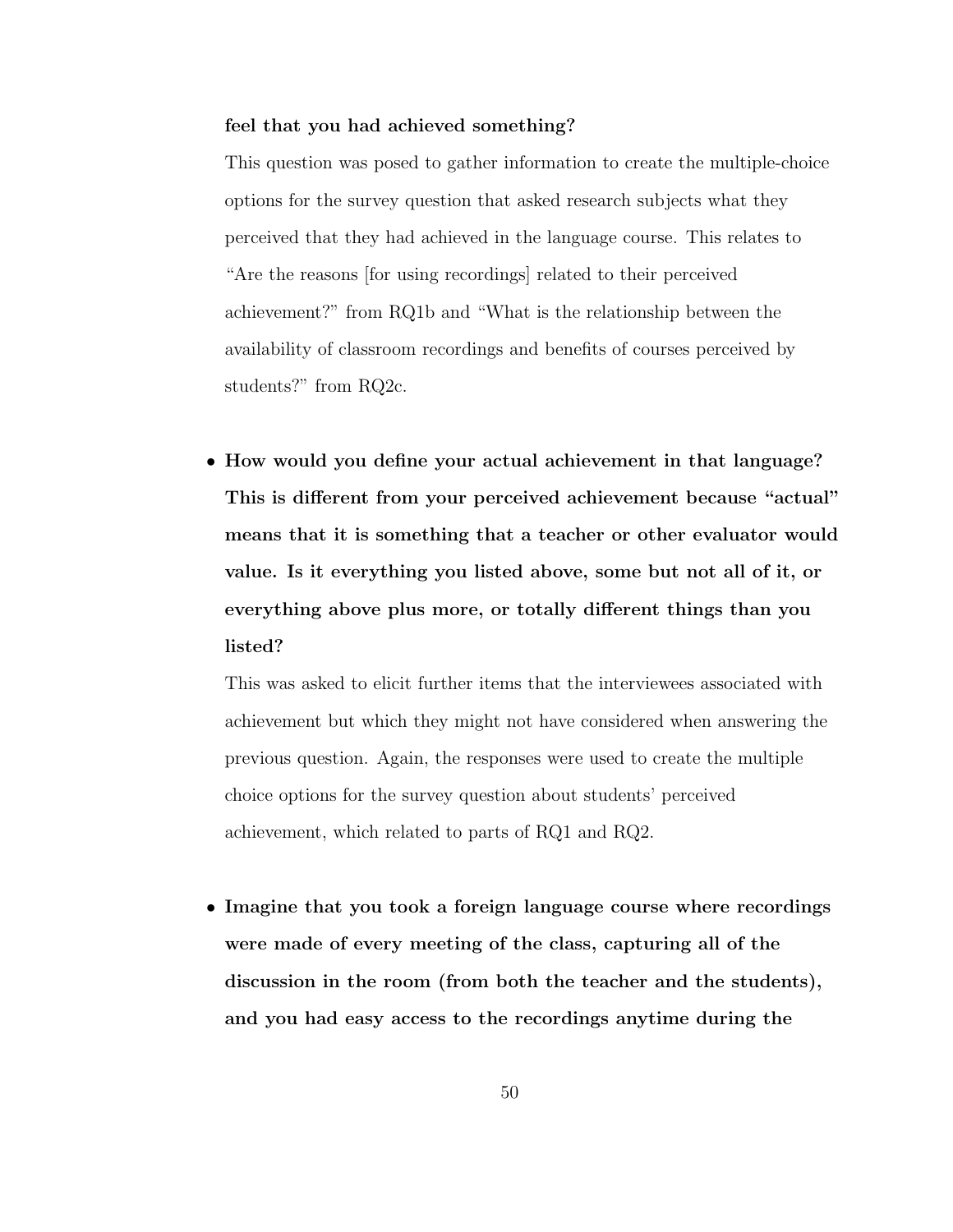semester. If each recording was posted within a few days after the class met, how do you think you might make use of the recordings? This question was used to develop the multiple-choice options for the survey question addressing RQ1b: "If [students use the classroom recordings], what are their reasons for using the recordings?"

#### • Have you ever taught a foreign language?

This question was posed to determine whether the interviewee could provide further information about indicators of perceived achievement, relating to RQ1 and RQ2, as described above.

Six of the 17 respondents said that they had taught a foreign language, so they were asked the following additional questions:

#### • What languages have you taught?

Again, this was used to direct the following questions. If respondents had taught more than one language, they were asked to think about the language they have the most experience teaching.

• When teaching this foreign language, what do you take into account when you give a student a grade?

This was used to elicit further possible indications of perceived achievement, which would be used to create the multiple-choice survey items addressing parts of RQ1 and RQ2 as described above.

• How do you define achievement for your foreign language students? What specific things can they do in the language or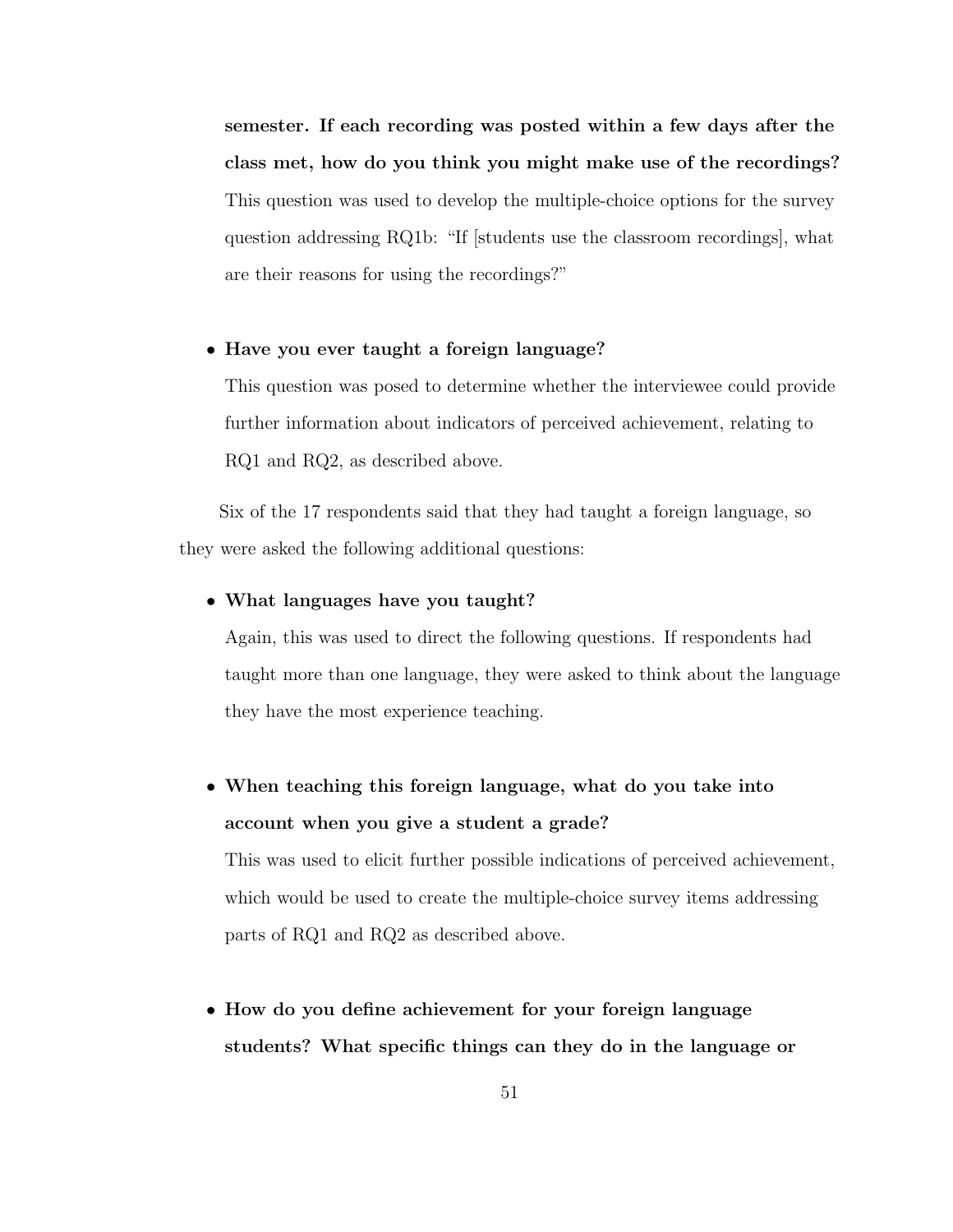#### accomplish with it?

Like the question above, this was posed to elicit any other indications of perceived achievement that the interviewee may not have mentioned previously, which would be used to address parts of RQ1 and RQ2.

The detailed notes from the interviews were compiled into a spreadsheet, where similarities became apparent, with several respondents indicating, for example, that they felt a sense of achievement from being able to hold conversations with native speakers and express opinions in the language. From these responses, a list of 30 indicators of achievement and 18 possible uses for the recordings were compiled. These were used as the multiple-choice options for questions in the survey, but an option for "Other" with space for an open-ended response was added to each question, so that the respondents could include any additional items that they felt were important.

#### Survey of Treatment Group

Using the multiple-choice questions created from information obtained in the preliminary interviews, a post-semester survey was created and administered to students in sections with access to the recordings, who were given a choice of completing the survey either via e-mail or on the university's Blackboard Courseware system. The layout was similar for both the e-mail and the Blackboard versions of the survey, and is shown in Appendix E. The Blackboard system requires students to log in to access materials for courses in which they are enrolled, so students were only able to access the survey appropriate for their section of the course, and responses were secure. If students wanted their responses to remain anonymous, they were told that they could send their survey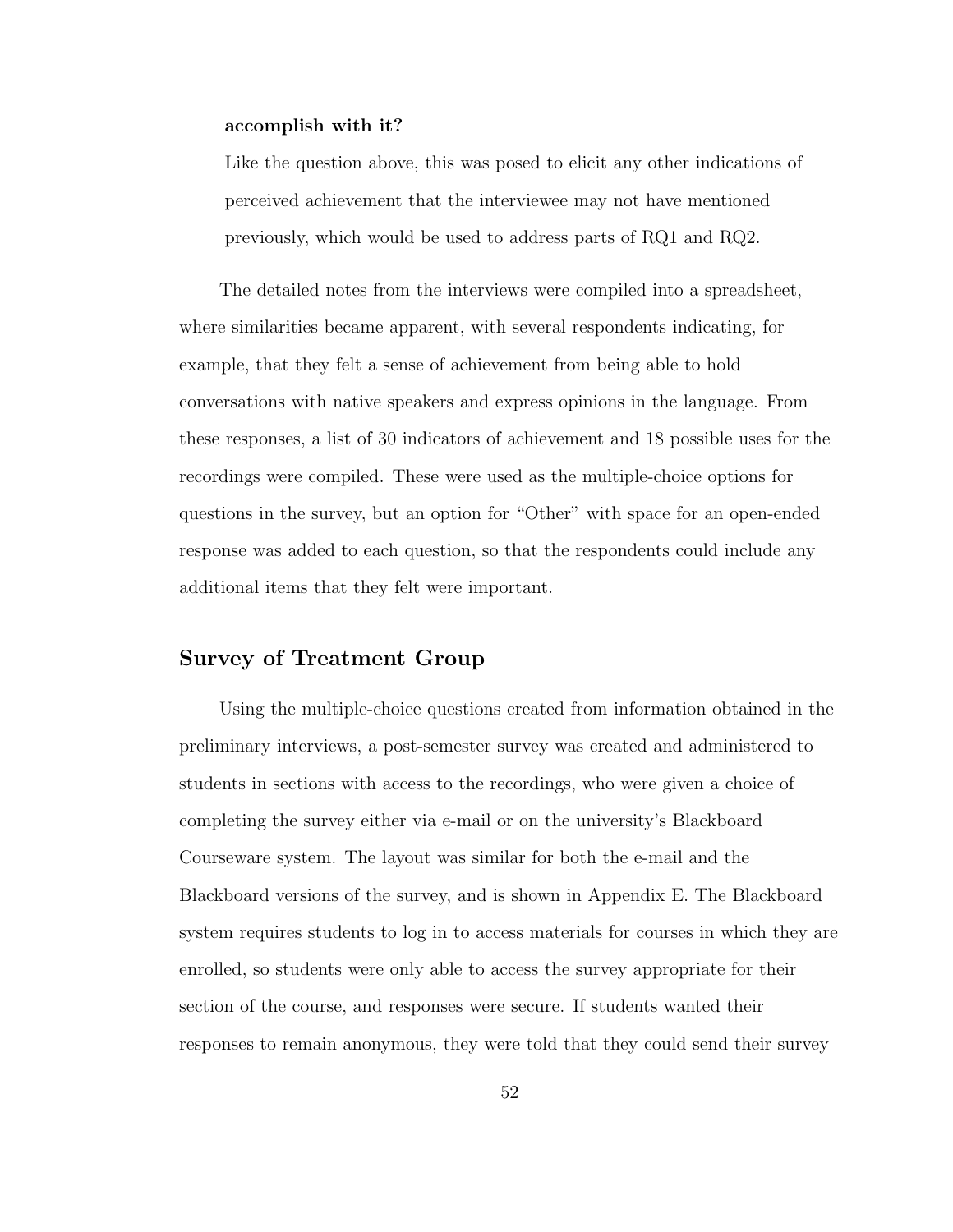responses via e-mail from a different e-mail address that did not reveal their name, but no students chose this option.

Most of the questions on the survey were multiple-choice, where students were asked to check off which of a list of items applied to them, with an "Other" option for additional items at the end of each question. Questions asked about the purposes for which the students used the recordings, ways in which the recordings helped them to learn Chinese, and how and where they listened to the recordings. In particular, questions 1, 2 and 3 of the survey relate to RQ1 (briefly: did they use the recordings? why?), while question 4 will be used to answer RQ2 (briefly: do students perceive that recordings lead to higher achievement?). Questions 5 through 9 sought background information such as whether students were reluctant to participate in class because it was being recorded and whether they had a background in Chinese language before studying it in school. Question 10 was an open-ended response question, where students could express opinions or provide comments not addressed elsewhere.

### Survey of Control Group

For students in sections that did not have access to the recordings, a simpler survey with just the background information questions was constructed, as shown in Appendix F. Students in these sections also had the option of completing the survey via e-mail or on Blackboard, and could remain anonymous by sending survey responses from an anonymous e-mail address. Again, no students chose to remain anonymous. This background information was sought from the control group to determine whether there was any significant difference between the treatment and control groups in the percentage of students who may have had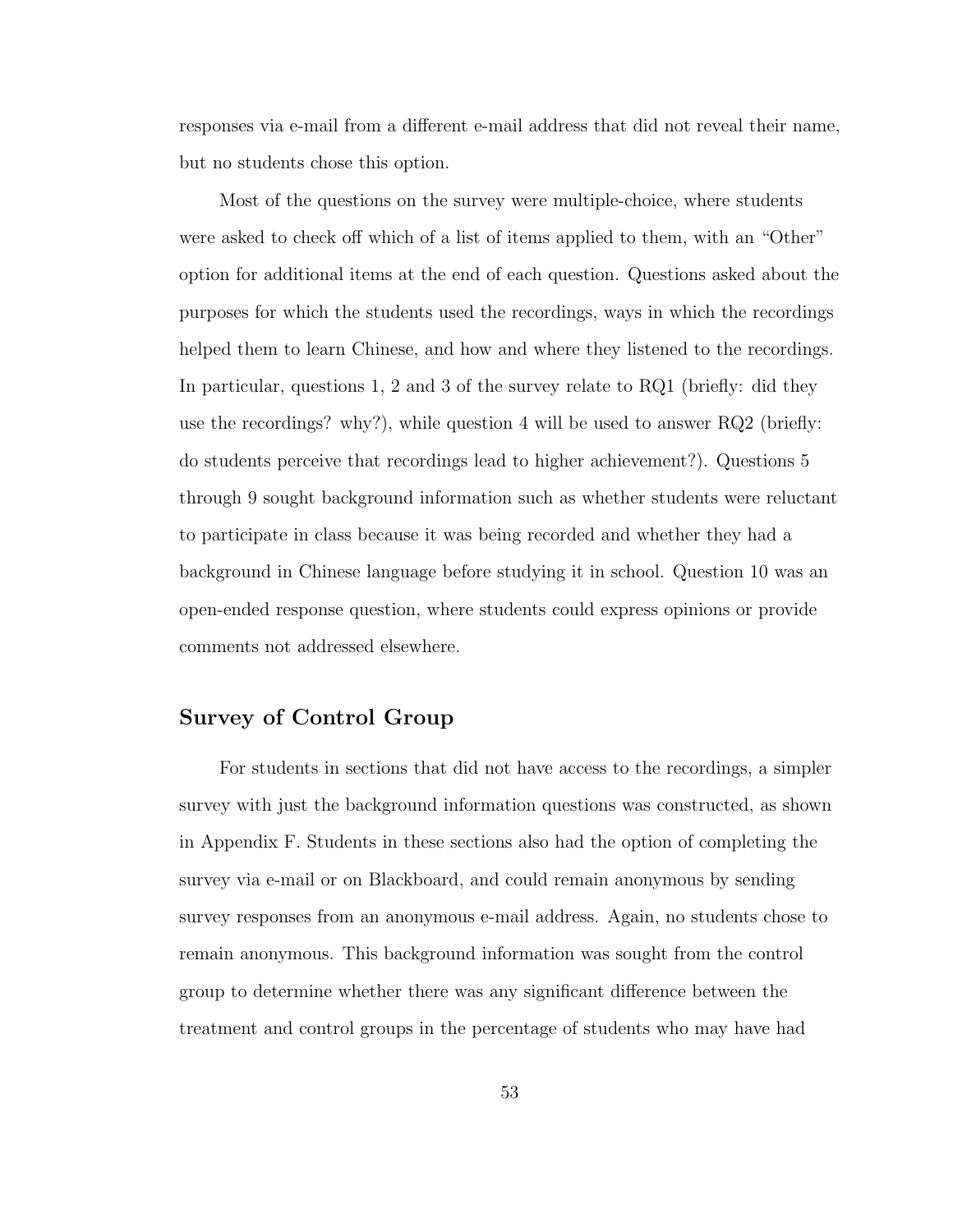exposure to the language at home or who may have had negative reactions to the fact that the classes were being recorded. This is not intended to be a study of heritage language (HL) versus non-HL learning, and we must bear in mind the results of recent studies such as Lee's (2005), which show that "there are many learners who seem to possess characteristics of both heritage and non-heritage language for various reasons, which would not be captured if we were to only look at learner profiles in an either/or scenario" (Lee, 2005, p. 562). Consequently, we are not attempting to categorize students by their HL status, but simply are considering self-reported exposure to the language at home as one possible measure of the homogeneity of the groups.

## Data Analysis

After survey responses were collected from the students and grades were received from the instructors, all of the data were stripped of identifying information and gathered in a NeoOffice 3.1.2 spreadsheet on the researcher's MacBook Pro, running Mac OS X version 10.5.8. To be able to associate a particular student's grades with his or her survey responses, each student was assigned a random participant code in the spreadsheet. Copies of the spreadsheet that included the identifying information were securely deleted, and only the participant-coded data was retained.

Since this is descriptive research into the role of the use of recordings as an intervention in foreign language classrooms, much of the data analysis will consist of descriptive statistics of the data gathered, as detailed in Table 4.4. For example, the first part of Research Questions 1 and 2 will be analyzed with percentages of responses: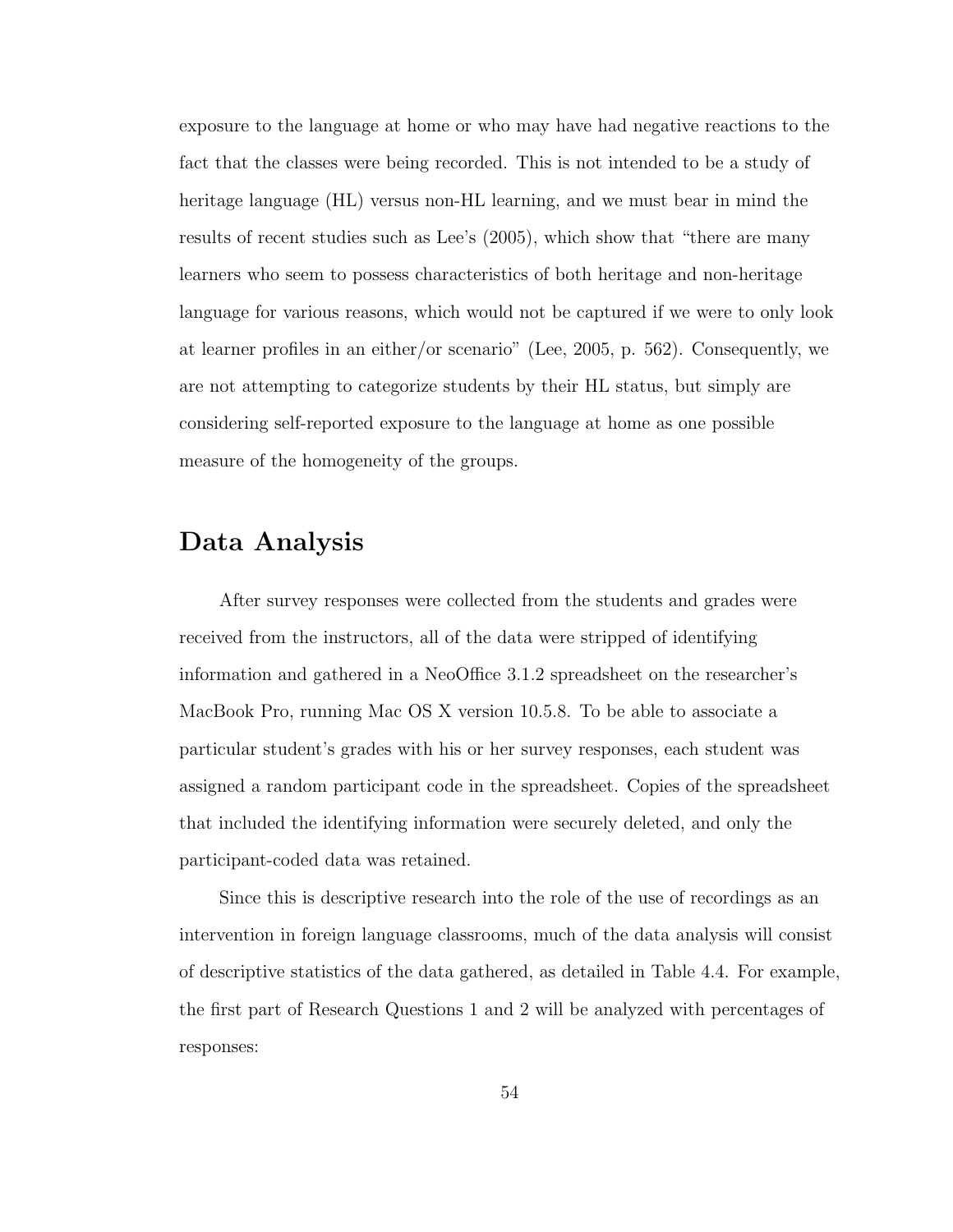- $\bullet$  (From RQ1a and RQ1b) If classroom recordings are made available to students, do they use them? If so, what are their reasons for using the recordings?
- (From  $RQ2a$ ) Do students perceive that the availability of classroom recordings leads to increased achievement?

| Research Question<br>(bright)                                   | Dependent<br>Variable                 | Data to be<br>Analyzed | Statistical<br>Analysis               |
|-----------------------------------------------------------------|---------------------------------------|------------------------|---------------------------------------|
| 1a. Do students use<br>the recordings?                          | Students' use of<br>the recordings    | <b>USE</b>             | Descriptive<br>statistics             |
| 1b. Why?                                                        | Reasons for<br>using recordings       | <b>REASONS</b>         | Descriptive<br>statistics             |
| 2a. Do students<br>think recordings lead<br>to achievement?     | Students'<br>perceived<br>achievement | <b>ACHIEVE</b>         | Descriptive<br>statistics             |
| 2b. Relationship<br>between achievement<br>and reasons?         |                                       |                        | Descriptive<br>statistics             |
| 2c. Relationship<br>between recordings<br>and achievement?      |                                       |                        | Descriptive<br>statistics             |
| 3a. Do recordings<br>improve grades?                            | Students' actual<br>achievement       | <b>GRADE</b>           | Paired<br>Histograms;<br>Mann-Whitney |
| 3b. Relationship<br>between use of<br>recordings and<br>grades? |                                       |                        | Descriptive<br>statistics             |

Table 4.4: Summary of Statistical Analyses of Data

In this study, inferential statistics are appropriate only to analyze Research Question 3a, namely, "Does the availability of classroom recordings improve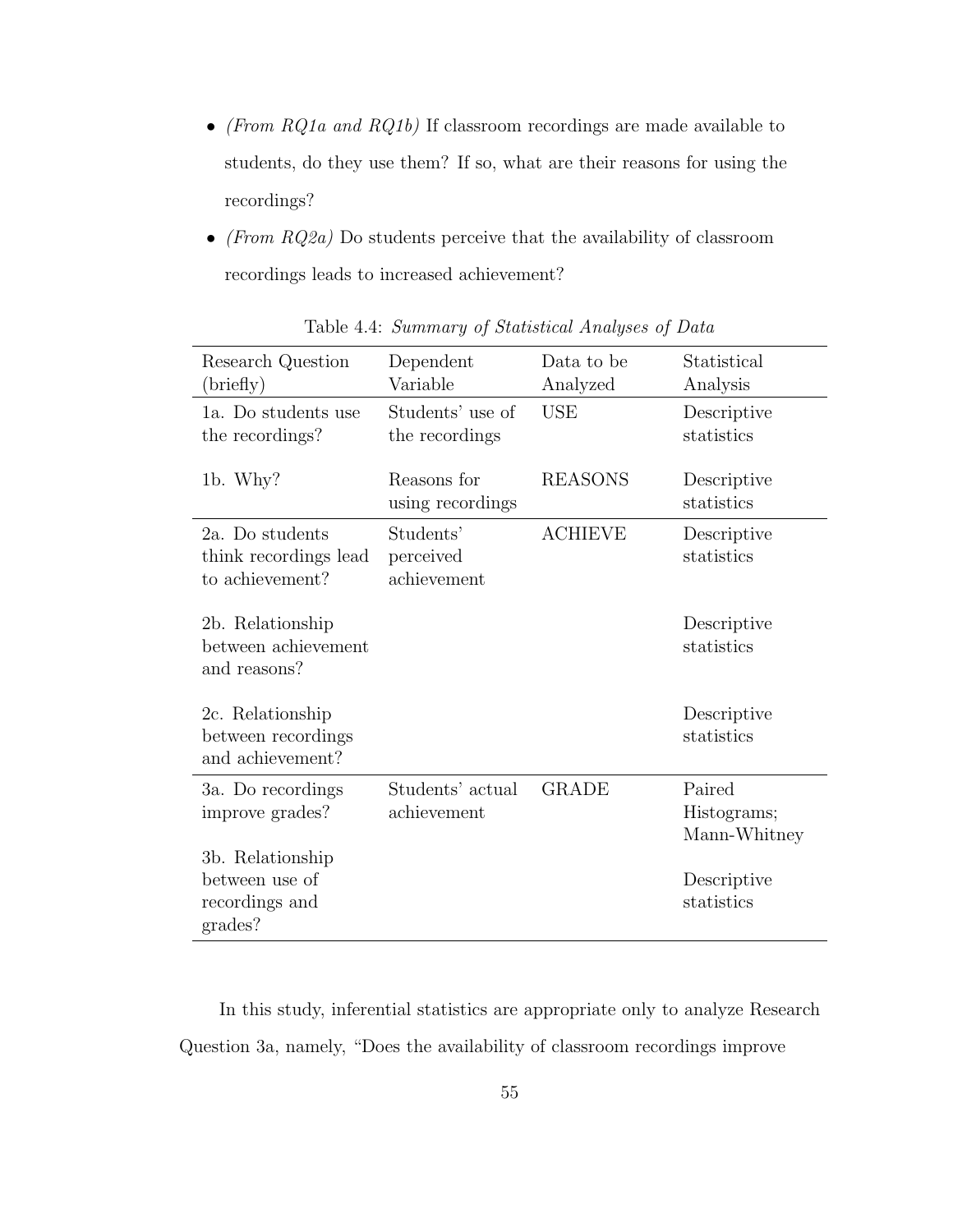student achievement, as measured by student grades from courses with and without access to recordings?" We first use paired histograms, a descriptive tool, to get a sense of the distribution of the data for this Research Question. When we go on to the inferential statistics, we cannot use the familiar  $t$ -test, however, because letter grades are not an equal interval scale, which is required to obtain valid results from this test (Lowry, 2011). Instead, we use the Mann-Whitney Test, a non-parametric test which also allows us to avoid the question of whether students' grades are normally distributed or skewed, since average college GPAs are now at 3.0 or higher on a 4-point scale, (Rojstaczer, 2009) and we are likely to see distributions that are skewed toward higher grades. Mann-Whitney Tests are computed using Wolfram Mathematica 8.0, also on the researcher's MacBook Pro.

Because each of the three courses in the study covers a different level of Chinese, it may not be appropriate to perform analyses involving grades on the aggregate data from all of the students in all of the courses. Combining the grade data may lead to questions about inter-rater reliability, which could not be tested in this real-course setting. Instead, we consider each course separately, and provide combined results only where appropriate.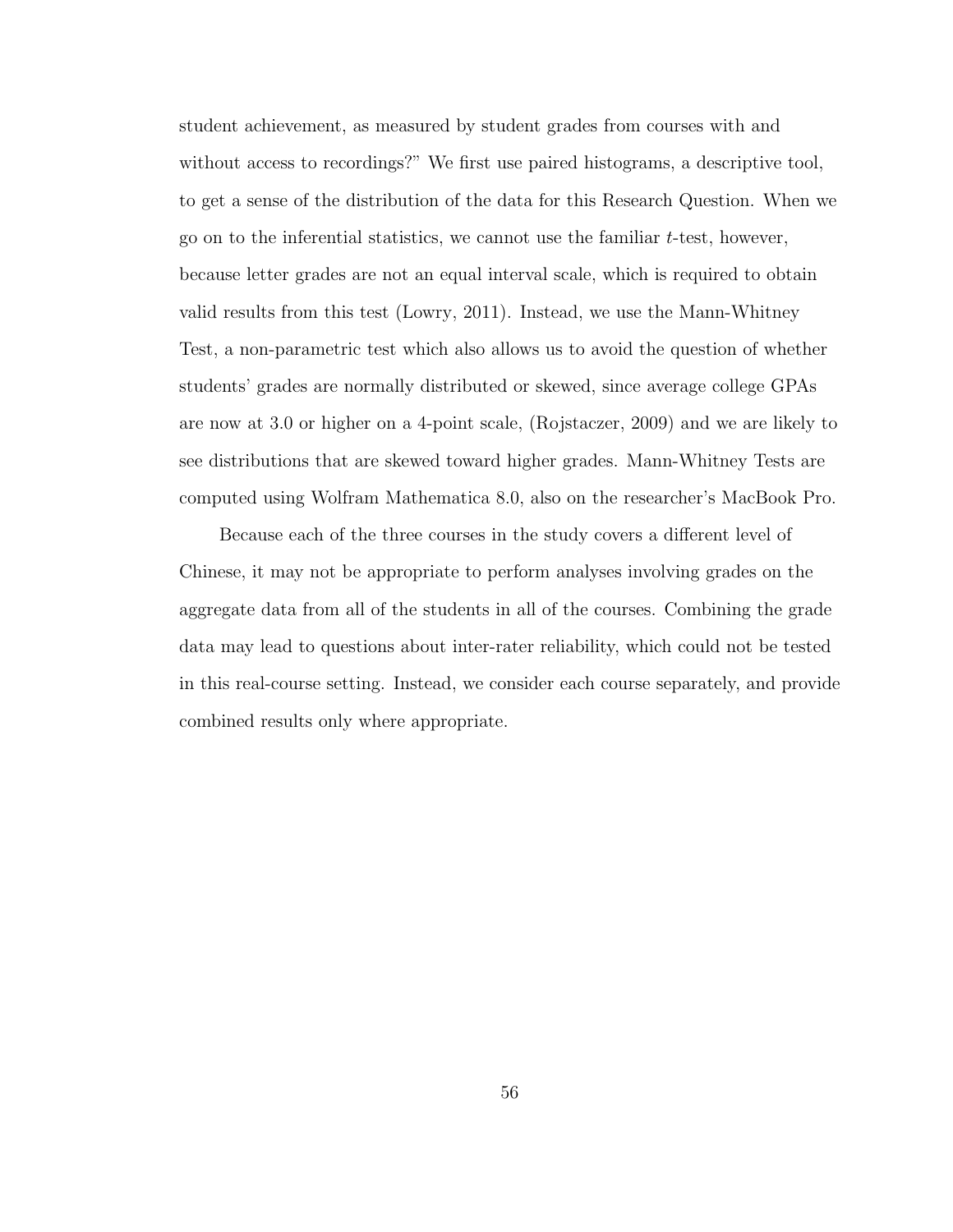# Chapter 5

# Results

This chapter describes the results of the statistical analyses that were conducted after all of the data from the Treatment and Control sections of the three courses were gathered, coded and checked. We will consider each part of the Research Questions in turn, presenting the appropriate statistical analysis for each item, as described in Chapter 4.

### Results for Research Question 1

## RQ1a: If classroom recordings are made available to students, do they use them?

In the three Treatment sections as a whole, as well as in each section individually, a majority of students used at least one of the recordings that were made available. As the detailed results in Table 5.1 show, more than half of the students (59.4%) reported using two to five of the recordings, but no one reported using every recording.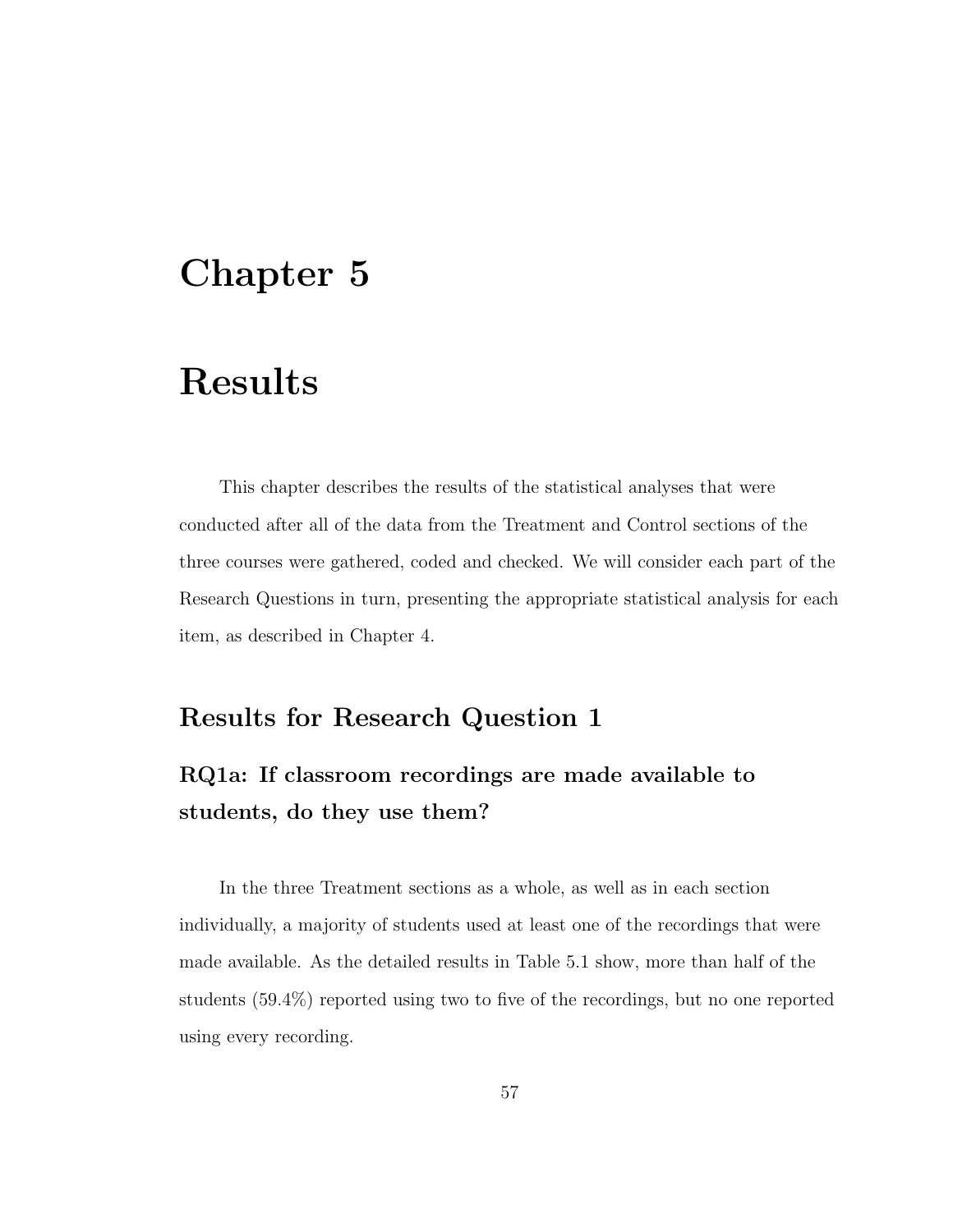| How many of the recordings did you use?                 |            |            |            |             |           |
|---------------------------------------------------------|------------|------------|------------|-------------|-----------|
| None                                                    | One        | Two or     | Four or    | More than   | All of    |
|                                                         |            | Three      | Five       | Five.       | Them      |
|                                                         |            |            |            | but not all |           |
| CHIN012-004 - Beginning Modern Chinese II $(n=14)$      |            |            |            |             |           |
| 3                                                       |            |            |            |             |           |
| CHIN022-001 - Intensive Modern Chinese III & IV $(n=8)$ |            |            |            |             |           |
|                                                         | $\cup$     |            |            |             |           |
| CHIN372-681 - Advanced Spoken Mandarin II $(n=15)$      |            |            |            |             |           |
| 2                                                       | 3          |            | h,         |             |           |
| TOTAL6                                                  | 5          | 10         | 12         |             |           |
| $(16.2\%)$                                              | $(13.5\%)$ | $(27.0\%)$ | $(32.4\%)$ | $(10.8\%)$  | $(0.0\%)$ |

Table 5.1: Students' Reported USE of the Recordings

For students who did not use the recordings, we wanted to understand whether this was because of preference or technical problems, so the second question of the survey was "If you didn't use the recordings, why not? Check all that apply." This was a multiple-choice question with the option to use a free-response text area to specify another reason for not using the recordings. No one used this text area, but each of the six students who reported using "None" of the recordings did reply to this question, and 4 of the 6 students selected more than one of the possible responses. Detailed results for this question are shown in Table 5.2. None of the students chose "It was too difficult to access the recordings," so we have confidence that the technology was not a barrier to students' use of the recordings. One student did choose, "I did not know the recordings were available," so there was some sort of breakdown in communications, even though that student did complete the Informed Consent. This may have happened because the instructor was not told which class would have access to the recordings, so the instructor was not able to remind the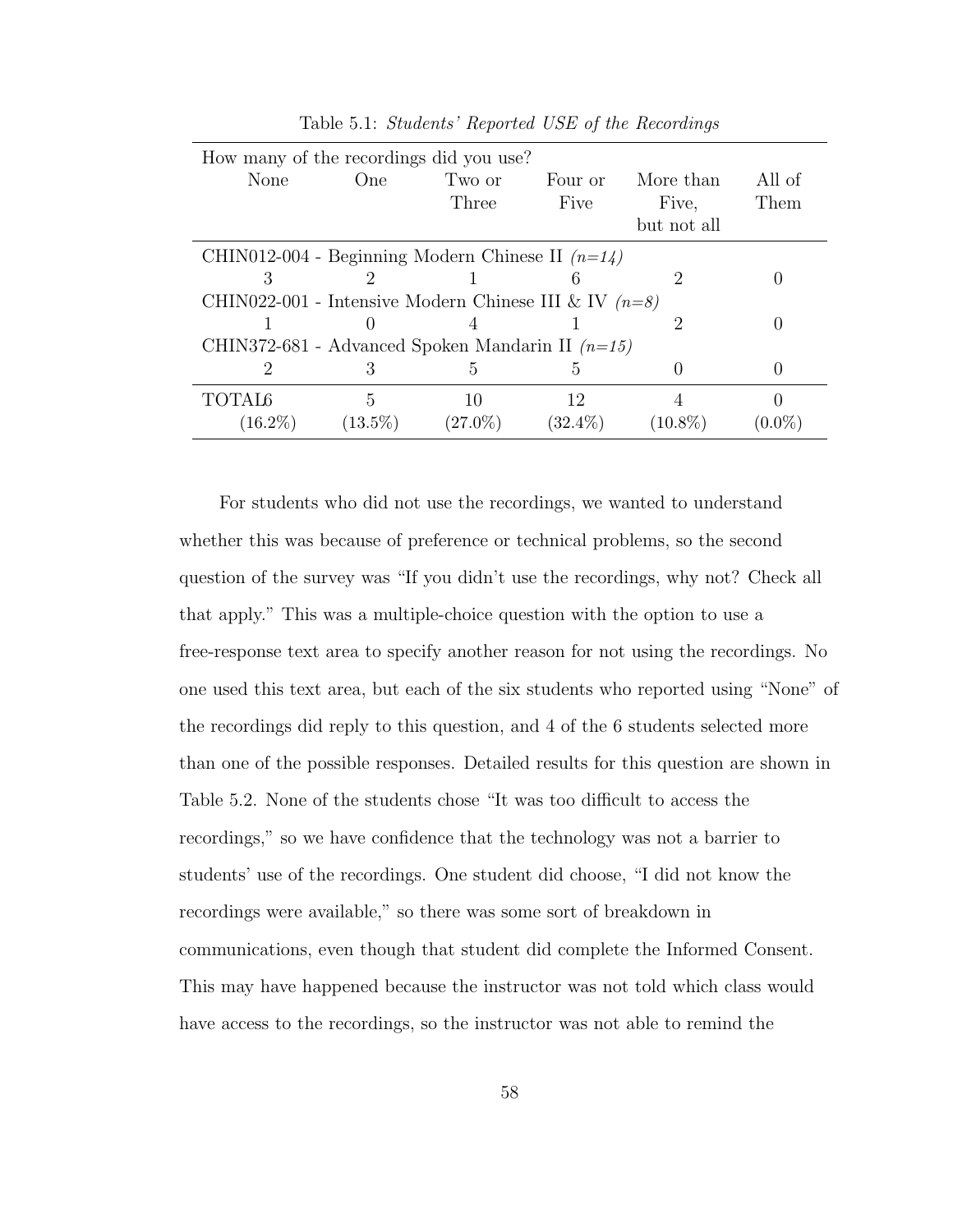students about the recordings. The student who reported not knowing about the recordings did earn a good grade in the class  $(A<sub>-</sub>)$ , so we can assume that he or she was otherwise aware of class information and assignments. In an ordinary setting, without the secrecy imposed by this research, the web address for the recordings would probably be posted on the syllabus or otherwise made obvious to the students, so this would not be a problem.

| Table 5.2: Students Reasons for Not Using the Recordings                                                                    |                |        |
|-----------------------------------------------------------------------------------------------------------------------------|----------------|--------|
| If you didn't use the recordings, why not? Check all that apply. $(n=6)$                                                    |                |        |
| I did not know the recordings were available                                                                                | 1              | 16.7%  |
| It was too difficult to access the recordings                                                                               | $\theta$       | $0\%$  |
| I did not have time to use recordings because<br>of other commitments                                                       | 4              | 66.7%  |
| I did not spend time using recordings because<br>they were not required for class                                           | 3              | $50\%$ |
| I did not have any particular problem with<br>the course, which would be the only reason I<br>would ever use the recordings | $\overline{4}$ | 66.7\% |

#### Table 5.2:  $\mathcal{O}_t$ ,  $\mathcal{O}_t$ ,  $\mathcal{I}_{t+1}$ ,  $\mathcal{I}_{t+2}$ ,  $\mathcal{I}_{t+2}$ ,  $\mathcal{I}_{t+1}$ ,  $\mathcal{I}_{t+2}$ ,  $\mathcal{I}_{t+1}$ ,  $\mathcal{I}_{t+2}$

## RQ1b: If so, what are their reasons for using the recordings?

Among the 18 different REASONS for using the recordings presented in Question 3 of the survey, all were selected at least once by students, but only four were selected by 50% or more of the students. Table 5.3 shows the results of this question, sorted in order of decreasing percentage of responses. This shows that the most common reasons for using the recordings were to review for the final exam or a test, followed closely by using them to listen to a class that was missed.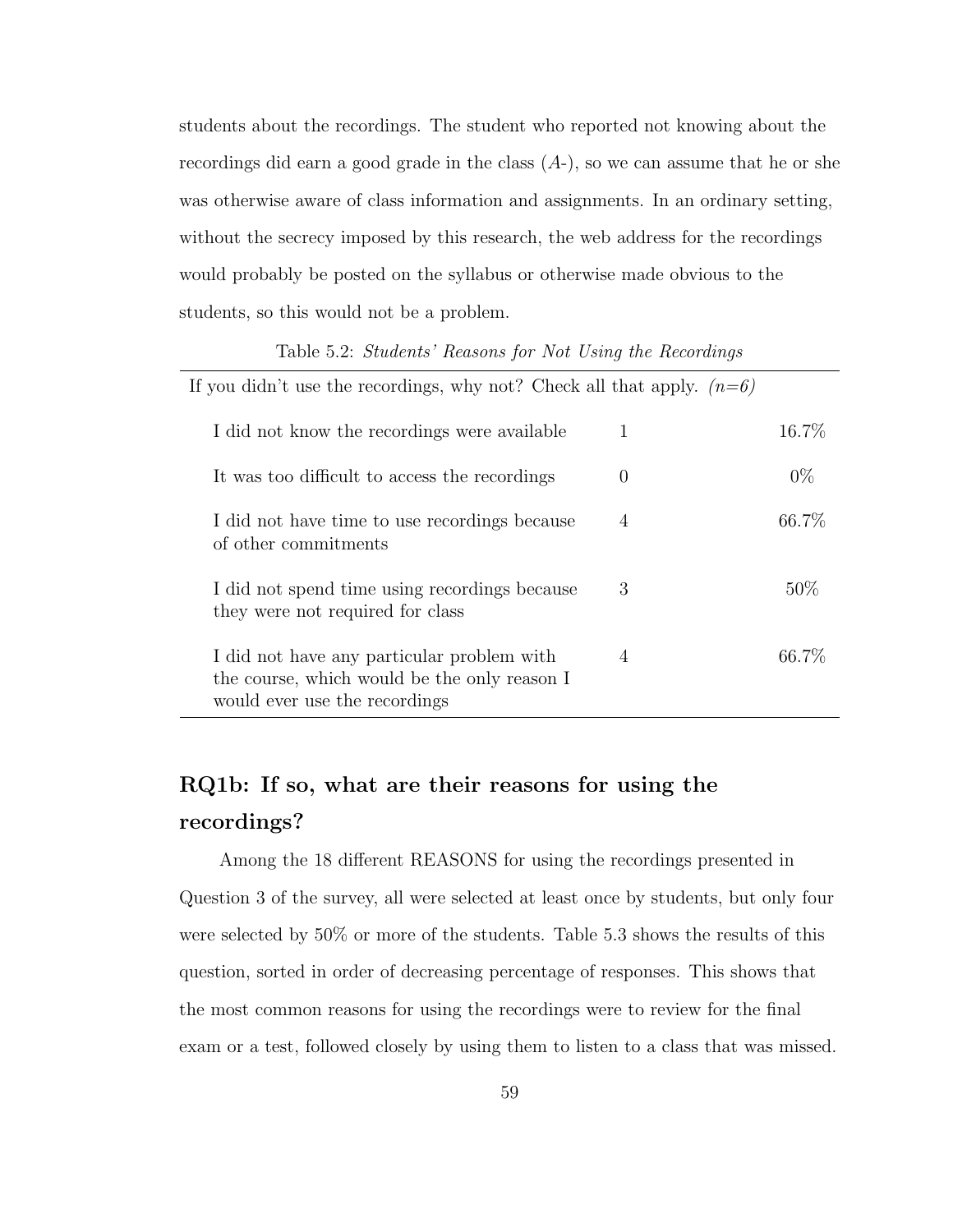Other common reasons for using the recordings included listening for something that the student didn't quite hear or understand in class, and using the recordings as an example to improve articulation or pronunciation.

| Why did you use the recordings? | $\mathrm{Count}$ | Percent |
|---------------------------------|------------------|---------|
| Review for final                | 24               | 77.4%   |
| Review for test                 | 21               | 67.7%   |
| Missed class                    | 18               | 58.1\%  |
| Didn't catch something          | 16               | 51.6%   |
| Improve articulation            | 13               | 41.9%   |
| Mimic Teacher's pronunciation   | 12               | 38.7%   |
| General review                  | 11               | 35.5%   |
| Mimic Teacher's grammar         | 9                | 29.0%   |
| Improve my word choice          | 9                | 29.0%   |
| Improve prosody                 | 9                | 29.0%   |
| Memorize Teacher's sentences    | 8                | 25.8%   |
| New words and idioms            | 7                | 22.6%   |
| Review instructions             | 6                | 19.4%   |
| Repeat oral exercises           | 6                | 19.4%   |
| Predict Teacher's questions     | 4                | 12.9%   |
| Find own weaknesses             | 2                | 6.5%    |
| Didn't take notes fast enough   | 1                | $3.2\%$ |
| Gauge self against class        |                  | 3.2%    |

Table 5.3: Students' REASONS for Using the Recordings

*Note.* n=31. Percentages total  $>100\%$  because multiple responses were allowed. See Appendix E for full text of choices.

These results indicate that the recordings were helpful to students who unavoidably missed a class, echoing earlier results from the pilot test by Scheyder and MacDermott (2007). Primarily, however, students used the recordings to review class material, either in preparation for a test or the final exam. This indicates that the students did use them as an additional resource for achievement, and as results later in this chapter will show, these uses of the recordings can be associated with higher actual achievement, as measured by students' grades.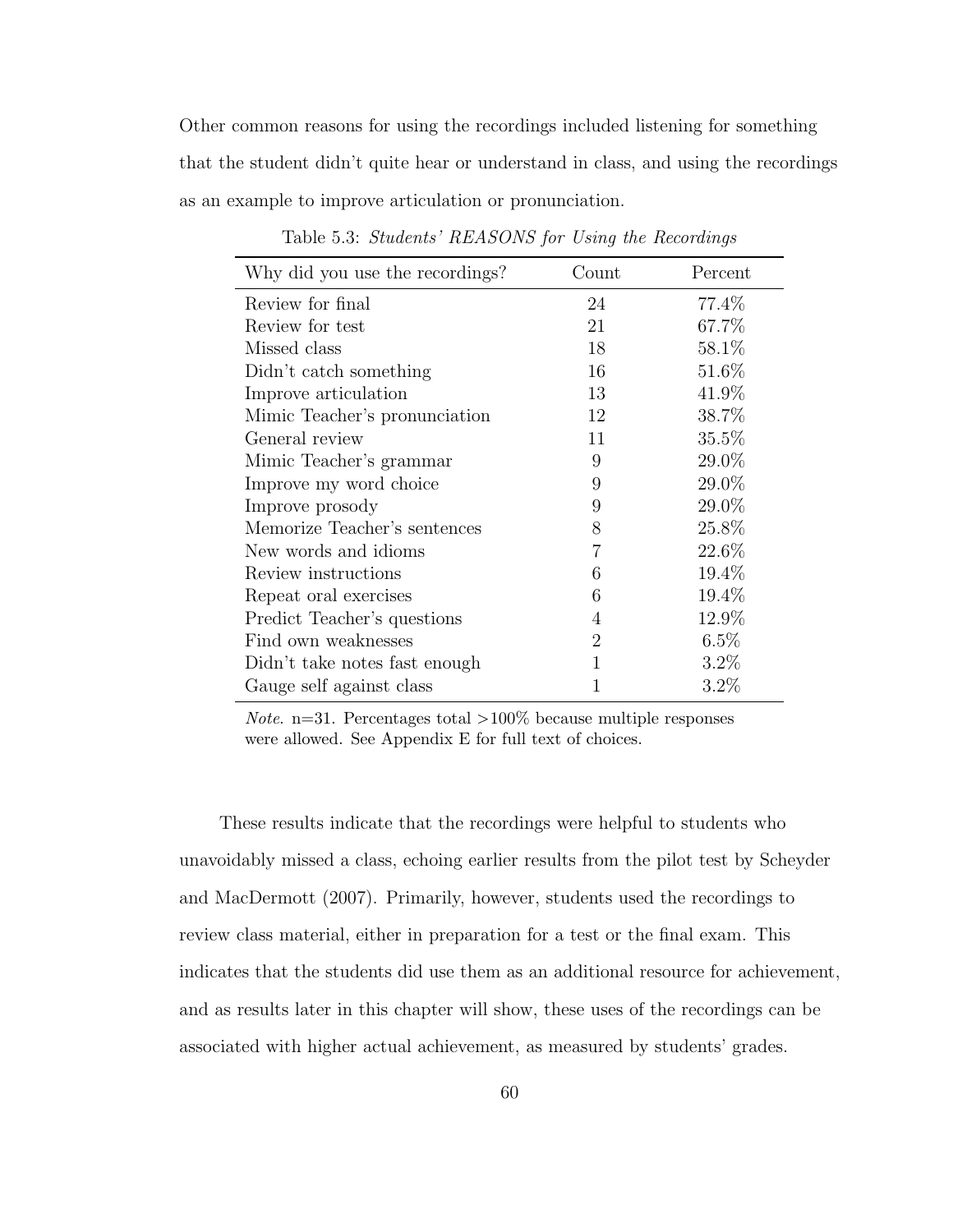Next, we consider whether students' REASONS for using the recordings are related to their GRADES, and how this may be affected by the number of times they USEd the recordings. To do this, Tables 5.4 through 5.7 show the number of students who earned each GRADE for a given number of times that they USEd the recordings. For comparison, we also include data for the GRADES of all students who did not USE the recordings, including both the Control sections and the students in the Treatment sections who reported never using the recordings.

From Table 5.4, we can see that, among students whose REASON for using the recordings was to study for a final exam, the mean GRADE of students who USEd "4 or 5" of the recordings was higher than the mean GRADE of students who reported using "2 or 3" of them, and both were higher than the mean GRADE of students who did not USE any the recordings. The same is true in Table 5.5 for students who reported using the recordings to study for a test. Because very few students reported using "More than 5 but not all" of the recordings, there were not really enough data points to calculate a reliable mean GRADE.

|                   |        | GRADES $(n=24)$ |                          |          |   |  |    |          |       |
|-------------------|--------|-----------------|--------------------------|----------|---|--|----|----------|-------|
|                   | $1) +$ |                 | $C$ $C+$ $B B$ $B+$ $A-$ |          |   |  |    | A        | Mean  |
| $> 5$ but not all |        |                 |                          |          |   |  |    | $\sim$ 1 | -3.57 |
| Four or five      |        |                 |                          |          |   |  |    | 8        | 3.97  |
| Two or three      |        |                 |                          |          |   |  | 3  | 6        | 3.9   |
| One               |        |                 |                          |          |   |  |    | 3        | 4.0   |
| None              |        | $2 -$           | $\overline{1}$           | $\sim$ 1 | 4 |  | 15 | 28       | 3.63  |

Table 5.4: GRADES vs. USE for "Study for Final" as a REASON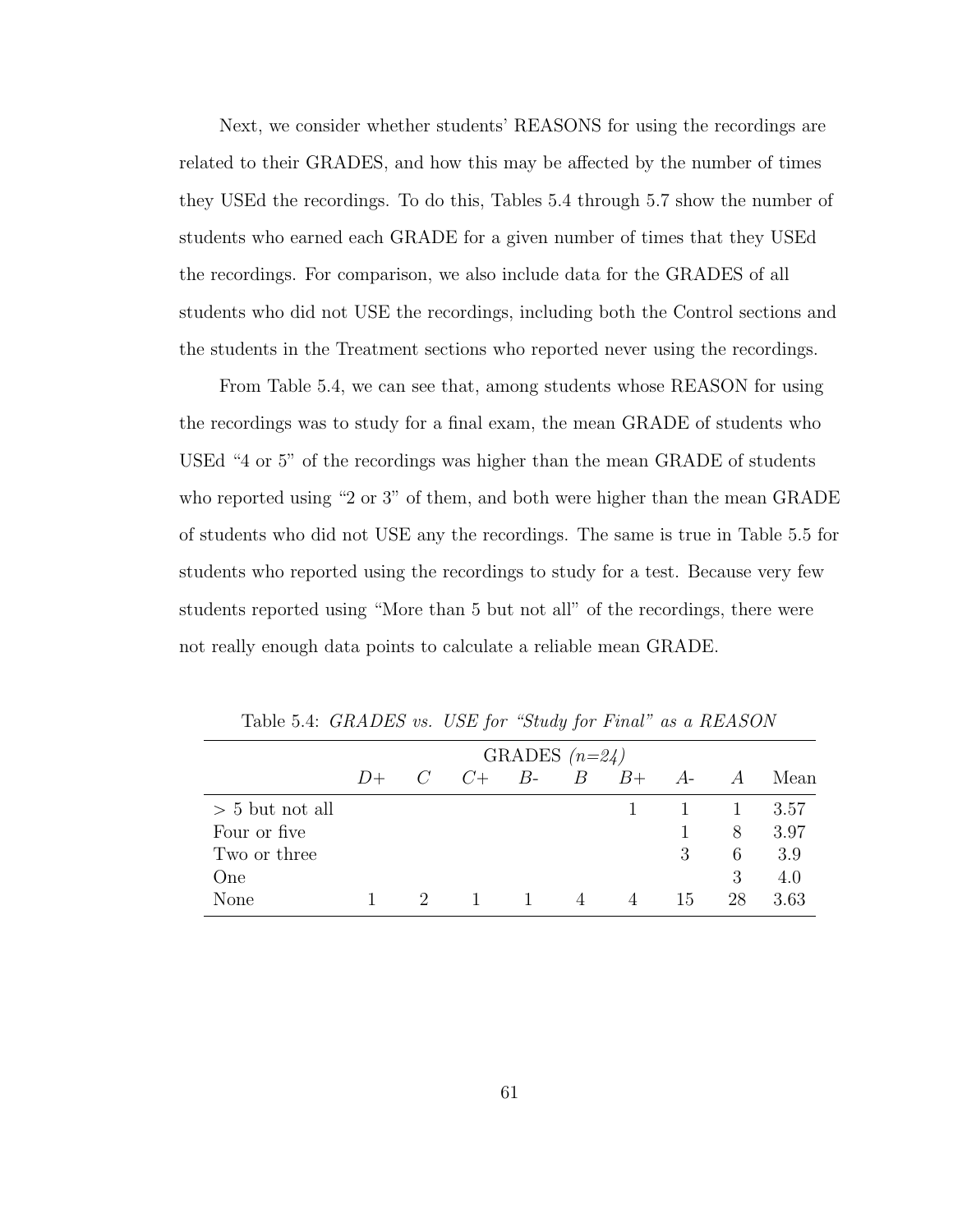|                   |      |           | GRADES $(n=21)$ |                |      |      |                |      |
|-------------------|------|-----------|-----------------|----------------|------|------|----------------|------|
|                   | $D+$ | $C = C +$ | $B - B$         |                | $B+$ | $A-$ | $\overline{A}$ | Mean |
| $> 5$ but not all |      |           |                 | 1.             |      |      |                | 3.35 |
| Four or five      |      |           |                 |                |      |      | 8              | 3.97 |
| Two or three      |      |           |                 |                |      | 2    | 6              | 3.93 |
| One               |      |           |                 |                |      |      | $\mathcal{D}$  | 4.0  |
| None              |      |           |                 | $\overline{4}$ |      | 15   | 28             | 3.63 |

Table 5.5: GRADES vs. USE for "Study for Test" as a REASON

Table 5.6: GRADES vs. USE for "Missed Class" as a REASON

|                   |        |       |                          | GRADES $(n=18)$ |                |    |                |      |
|-------------------|--------|-------|--------------------------|-----------------|----------------|----|----------------|------|
|                   | $1) +$ |       | $C$ $C+$ $B B$ $B+$ $A-$ |                 |                |    | $\overline{A}$ | Mean |
| $> 5$ but not all |        |       |                          |                 |                |    | 2              | 3.90 |
| Four or five      |        |       |                          |                 |                |    | 4              | 3.67 |
| Two or three      |        |       |                          |                 |                | 3  | 5 <sup>5</sup> | 3.89 |
| One               |        |       |                          |                 |                |    |                | 4.0  |
| None              |        | $2 -$ | $\sim$ 1.                | $\sim$ 1        | $\overline{4}$ | 15 | 28             | 3.63 |

Table 5.7: GRADES vs. USE for "Didn't Catch Something" as a REASON

|                   |        |               |                          | GRADES $(n=26)$ |   |                             |                |      |
|-------------------|--------|---------------|--------------------------|-----------------|---|-----------------------------|----------------|------|
|                   | $1) +$ |               | $C$ $C+$ $B B$ $B+$ $A-$ |                 |   |                             | A              | Mean |
| $> 5$ but not all |        |               |                          |                 |   |                             | $\overline{2}$ | 4.0  |
| Four or five      |        |               |                          |                 |   |                             | $\overline{4}$ | 3.66 |
| Two or three      |        |               |                          |                 |   | $\mathcal{D}_{\mathcal{L}}$ | $5^{\circ}$    | 3.91 |
| One               |        |               |                          |                 |   |                             | 2              | 4.0  |
| None              |        | $\mathcal{L}$ | $\mathbf{1}$             | $\sim$ 1        | 4 | 15                          | 28             | 3.63 |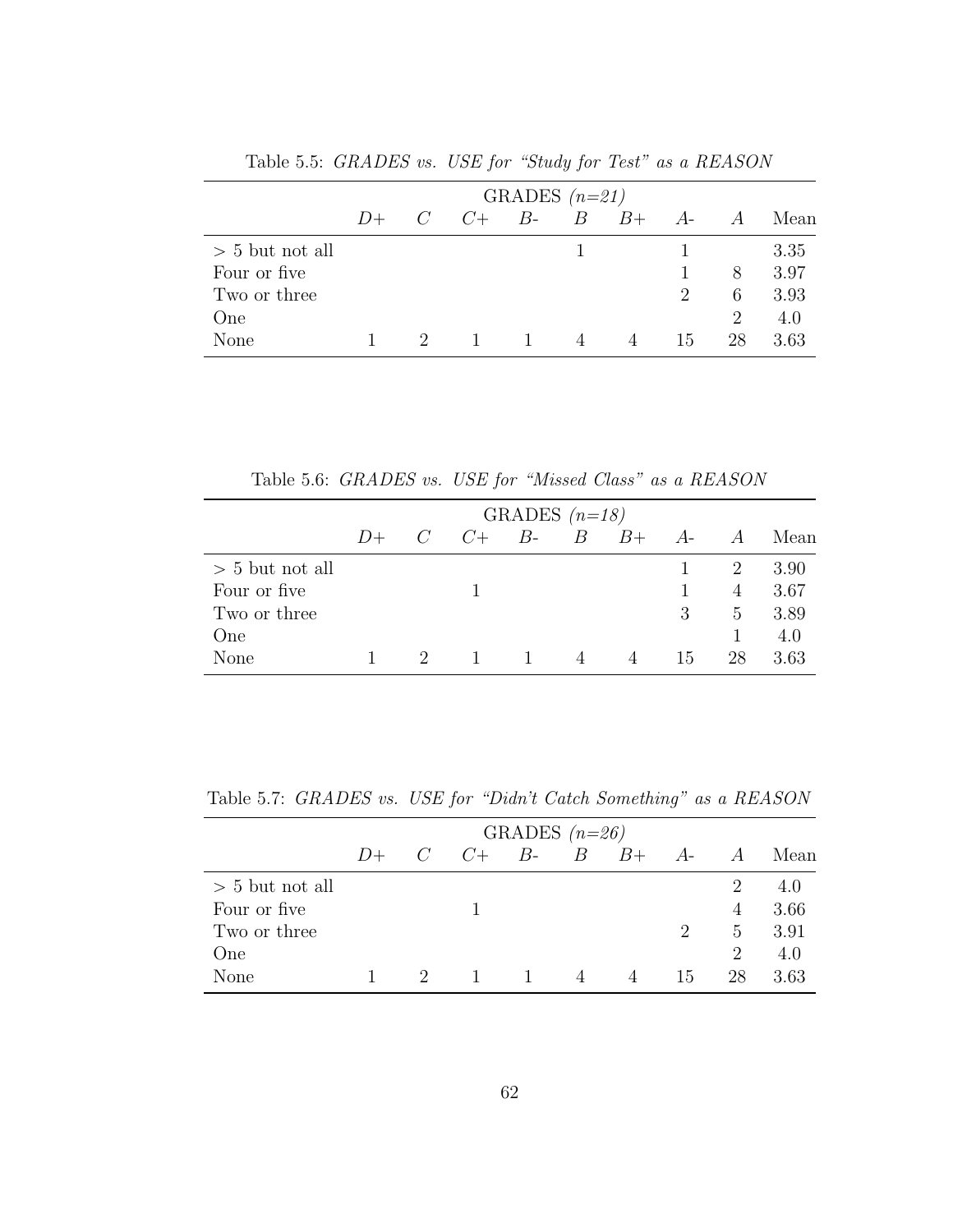### Results for Research Question 2

## RQ2a: Do students perceive that the availability of classroom recordings leads to increased achievement?

Research Question 2a involves students' perceptions of their achievement in their Chinese class, as measured by their responses to a survey question that asked them to mark the ways in which they thought that the availability of the recordings helped them. As described previously, the possibilities for ways in which the recordings helped were developed from interviews with language teachers and learners, so that a simple multiple choice question could be used. Among these 31 possible aids to achievement provided by the recordings, 27 were selected at least once by students, but only three were selected by 50% or more of the students. None of the students chose to enter text in the space for "other" ways that the recordings helped. Table 5.8 shows the results of this question, sorted in order of decreasing percentage of responses. These results show that the most-cited help provided by the recordings was in the students' ability to distinguish between tones and pronounce different tones, followed closely by recognizing grammatical forms and speaking at a relatively fluent pace.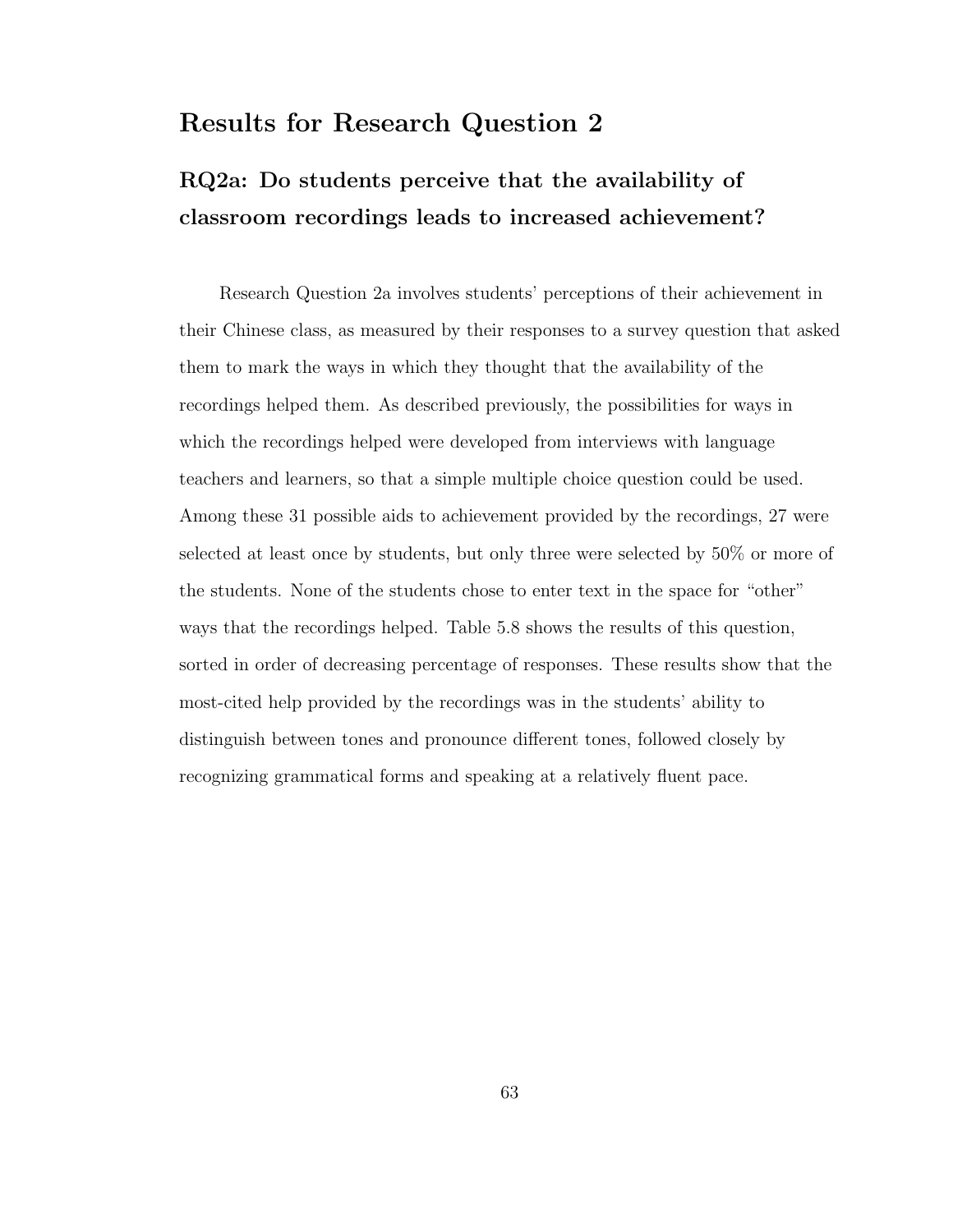| How do you think the recordings helped you? Check all that apply. |                  |         |
|-------------------------------------------------------------------|------------------|---------|
|                                                                   | Count            | Percent |
| Distinguish between tones                                         | 23               | 74%     |
| Pronounce different tones                                         | 17               | 55%     |
| Recognize grammatical forms                                       | 16               | $52\%$  |
| Speak at a relatively fluent pace                                 | 15               | 48%     |
| Make my pronunciation close to native                             | 12               | 39%     |
| Make myself understood to others                                  | 11               | 36%     |
| Increase my vocabulary in Chinese                                 | $\boldsymbol{9}$ | $29\%$  |
| Understand and use idioms in Chinese                              | 8                | 26\%    |
| Understand the majority of conversations                          | $\overline{7}$   | 23\%    |
| Put together novel sentences                                      | $\overline{7}$   | 23\%    |
| Write grammatically correct sentences                             | $\overline{7}$   | 23%     |
| Express and understand opinions                                   | 6                | 19%     |
| Be 'me' in Chinese                                                | 6                | 19%     |
| Read and understand common texts                                  | $\overline{5}$   | 16%     |
| Introduce myself in Chinese                                       | $\overline{5}$   | 16%     |
| Understand what I hear on TV                                      | $\overline{4}$   | 13%     |
| Translate a Chinese text                                          | 4                | 13%     |
| Learn enough to help if I were lost                               | 4                | 13%     |
| Understand humor in conversations                                 | 3                | 10%     |
| Read Chinese characters                                           | 3                | 10%     |
| Conjugate verbs                                                   | 3                | 10%     |
| Have conversations about complex topics                           | $\boldsymbol{3}$ | 10%     |
| Make jokes in conversation in Chinese                             | $\overline{2}$   | $6\%$   |
| Learn to write Chinese characters legibly                         | $\overline{2}$   | $6\%$   |
| Read and understand literature                                    | $\mathbf{1}$     | $3\%$   |
| Understand humor in texts                                         | $\mathbf{1}$     | $3\%$   |
| Write full paragraphs and essays                                  | $\mathbf{1}$     | $3\%$   |
| Learn about the culture                                           | $\overline{0}$   | $0\%$   |
| Write real letters                                                | $\overline{0}$   | $0\%$   |
| Write creatively (such as poems)                                  | $\boldsymbol{0}$ | $0\%$   |
| Other ways recordings helped (specify)                            | $\overline{0}$   | $0\%$   |

Table 5.8: Ways that students thought the recordings helped them

*Note.* n=31. Percentages total  $>100\%$  because multiple responses were allowed. See Appendix E for full text of choices.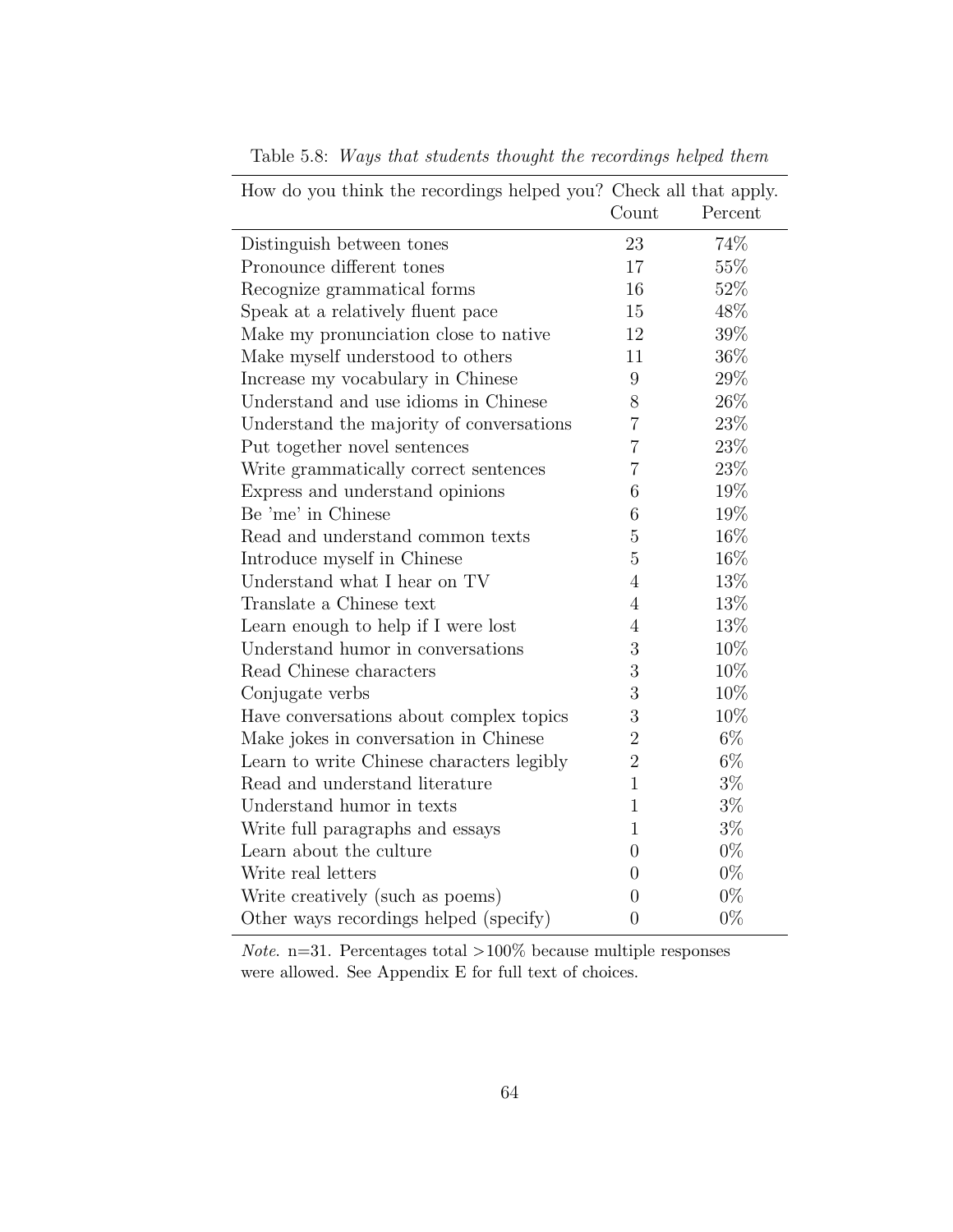### RQ2b: Are the perceived benefits of using the recordings related to the students' reasons for using them?

To consider whether what students felt the recordings helped them ACHIEVE is related to their REASONS for using the recordings, we will look at the 5 most frequent choices for ACHIEVE, and the percentage of students who selected that measure of achievement who also selected each REASON for using the recordings. This shown in Table 5.9. For example, of the students who said that the recordings helped them pronounce different tones understandably, 94% also selected "Review for final" as a REASON for using the recording. This was the most frequent REASON for using recordings among all of those chosen by students who said that the recordings helped them pronounce different tones understandably. In contrast, among the students who said that the recordings helped them pronounce different tones understandably, none said that they used the recordings for finding where they needed to improve, making up for where they didn't taken notes fast enough, or gauging their own learning against class members' learning.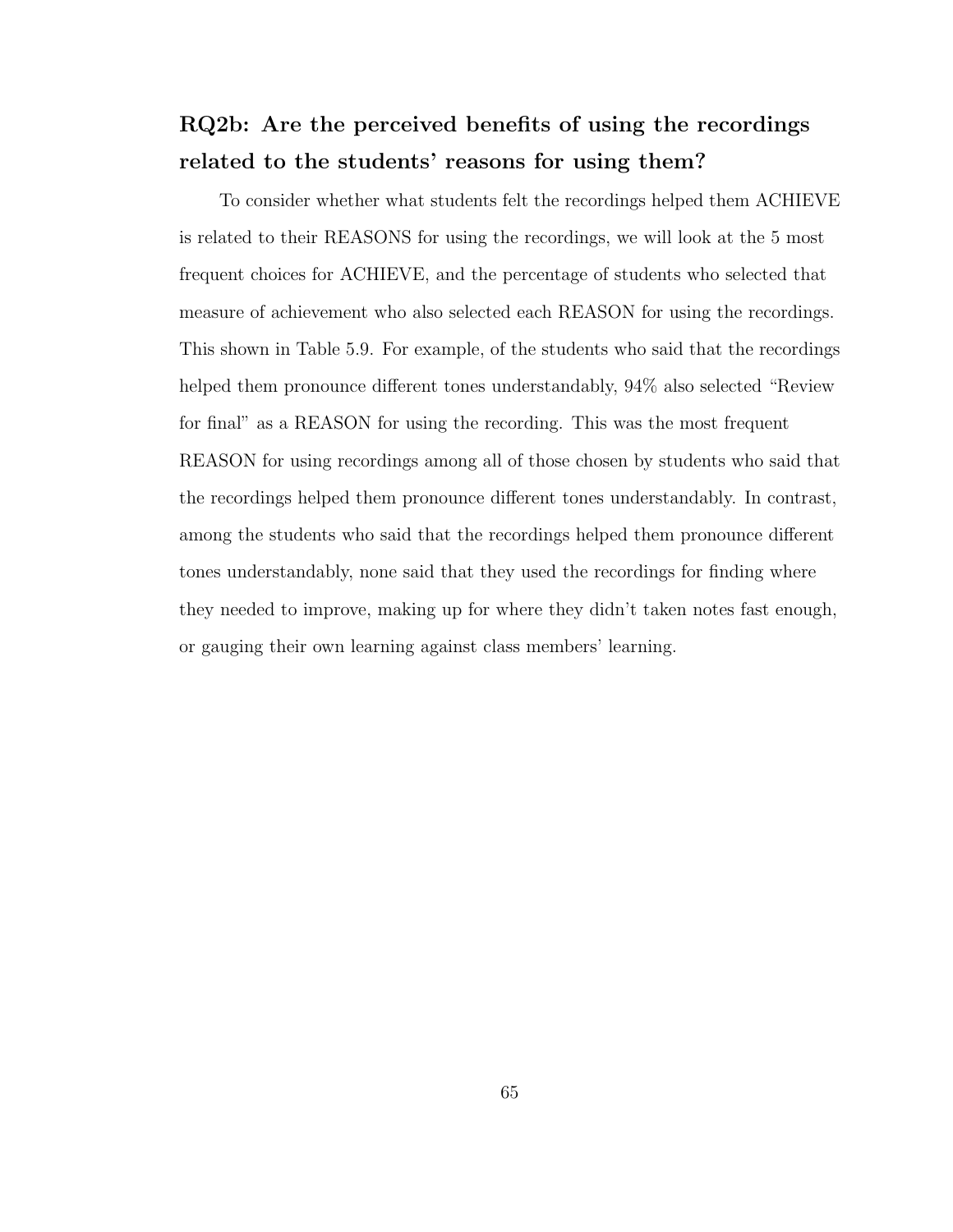| ACHIEVE (How do you think the recordings helped you?) | Distinguish             | Pronounce                               | Recognize                                                                  | Speak at                               | Close to                      |
|-------------------------------------------------------|-------------------------|-----------------------------------------|----------------------------------------------------------------------------|----------------------------------------|-------------------------------|
|                                                       | btwn. tones<br>$n = 23$ | understandably <sup>a</sup><br>$n = 17$ | $\rm{grammar}^{\rm{b}}$<br>$n=16$                                          | fluent pace <sup>c</sup><br>$n\!=\!15$ | native <sup>d</sup><br>$n=12$ |
| Review for final                                      |                         | 94%                                     | 75%                                                                        |                                        |                               |
| Review for test                                       |                         |                                         | 69%                                                                        |                                        | 6788888888<br>678888842       |
| Missed class                                          |                         | $71%$<br>65%                            | $44\%$                                                                     |                                        |                               |
| Didn't catch something                                |                         |                                         | 44%                                                                        |                                        |                               |
| Improve articulation                                  |                         |                                         | $56\%$                                                                     |                                        |                               |
| Mimic Teacher's pronunciation                         |                         | 59%<br>53%<br>41%                       |                                                                            |                                        |                               |
| General review                                        |                         | $41\%$                                  |                                                                            |                                        |                               |
| Mimic Teacher's gramnar                               |                         |                                         | 58 8 8 8 8 8 8 8 8 8 8<br>5 8 8 9 8 9 8 9 8 9 8<br>5 8 8 8 8 8 8 8 8 8 8 8 |                                        |                               |
| Improve word choice, gra<br><b>REASON</b>             |                         |                                         |                                                                            |                                        | $8\%$                         |
| Improve prosody                                       |                         |                                         |                                                                            |                                        |                               |
| ences<br>Memorize Teacher's sent                      |                         |                                         |                                                                            |                                        |                               |
| dioms<br>Listen for new words $&$                     |                         |                                         |                                                                            |                                        |                               |
| Review instructions                                   |                         |                                         |                                                                            |                                        |                               |
| Repeat oral exercises                                 |                         |                                         |                                                                            |                                        |                               |
| Predict Teacher's questions                           |                         |                                         |                                                                            |                                        |                               |
| Find where I need to improve                          |                         |                                         | $6\%$                                                                      |                                        | $8\%$                         |
| hanor<br>Didn't take notes fast en                    |                         |                                         | $\frac{8}{20}$                                                             |                                        | $8\%$                         |
| lass<br>Gauge my learning vs. c                       | $\frac{8}{3}$           | $5\%$                                   | $6\%$                                                                      |                                        | $8\%$                         |

Table 5.9: Frequency of ACHIEVE in relation to each REASON for using recordings Table 5.9: Frequency of ACHIEVE in relation to each REASON for using recordings

Notes. Total n=31. See Appendix E for full text of choices for reasons. Notes. Total n=31. See Appendix E for full text of choices for reasons.

 $^{\rm a}$  Pronounce different tones understandably Pronounce different tones understandably

Recognize grammatical forms

bcdSpeak at a relatively fluent pace

Make my pronunciation close to native speakers'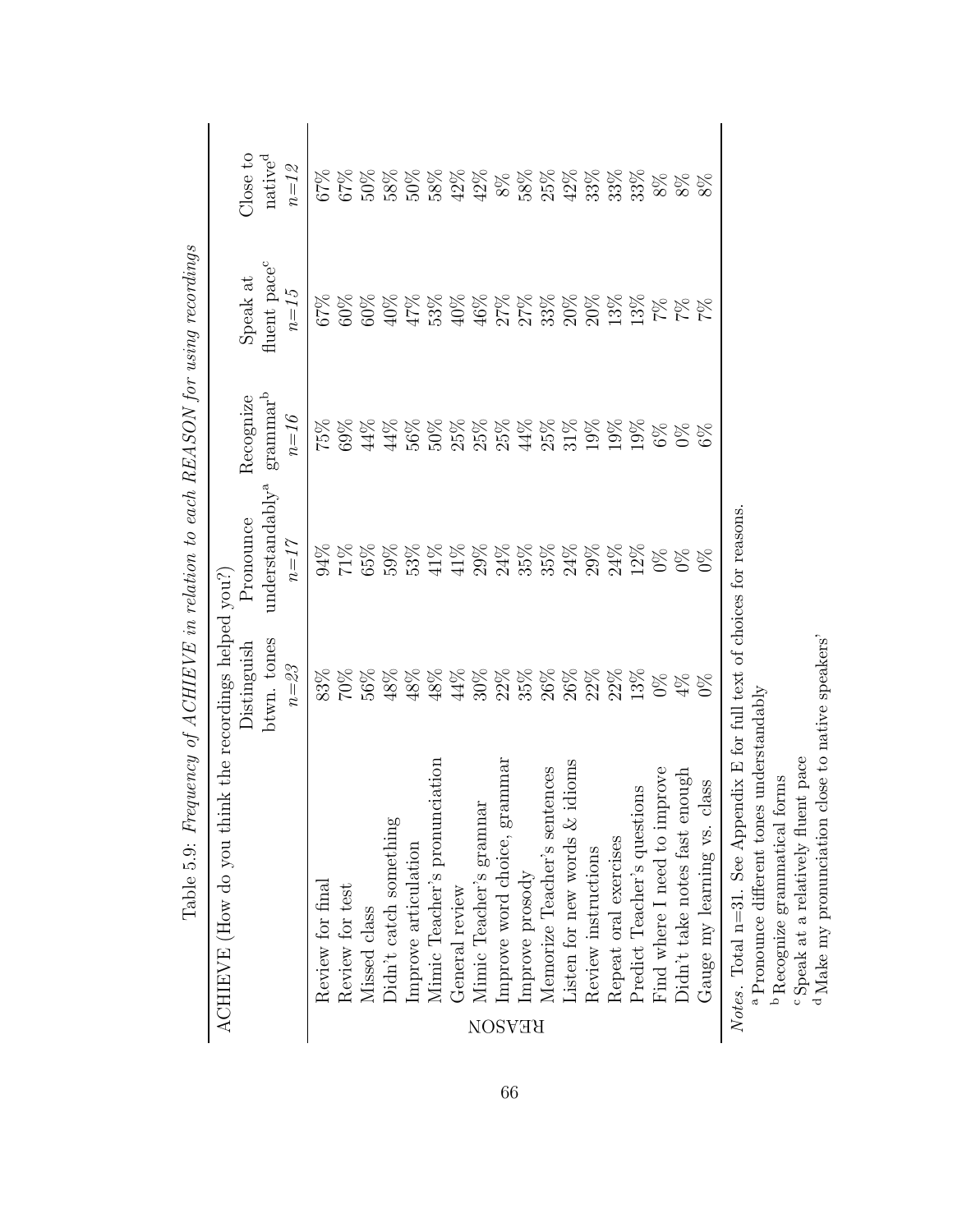# RQ2c: What is the relationship between the availability of classroom recordings and benefits of courses perceived by students?

To analyze this question, the students' self-reported data on how many recordings they used was tabulated against each of the 5 most frequent choices for ACHIEVE, which were the same as those used in the previous table. The results are shown in Table 5.10, where we can see, for example, that 39% of the students who said that the recordings helped them to distinguish between tones also said that they used the recordings "Four or Five" times. Students who reported using none of the recordings were not included in this analysis, since they did not have any responses for how they thought the recordings helped them. Further, no student reported using all of the recordings, so this column was omitted from the table.

|              | USE (How many of the class recordings did you use?) |       |        |         |               |
|--------------|-----------------------------------------------------|-------|--------|---------|---------------|
|              |                                                     | One   | Two or | Four or | More than     |
|              |                                                     |       | Three  | Five    | Five, not all |
|              | Distinguish btwn. tones <sup>b</sup>                | $9\%$ | $35\%$ | 39\%    | 17\%          |
|              | Pronounce understandably <sup>c</sup>               | 12%   | 35%    | 35%     | 18%           |
|              | Recognize grammar <sup>d</sup>                      | 19%   | 31\%   | 31\%    | 19%           |
| <b>CHIEV</b> | Speak at fluent pace <sup>e</sup>                   | 7%    | $40\%$ | 47%     | 7%            |
|              | Close to $native^f$                                 | 17%   | 42\%   | 25%     | 17%           |

Table 5.10: Frequency of USE of recordings in relation to measures of ACHIEVE

Notes. Total n=31.

<sup>a</sup> How do you think the recordings helped you?

<sup>b</sup> Distinguish between tones  $n=23$ 

<sup>c</sup> Pronounce different tones understandably  $n=17$ 

<sup>d</sup> Recognize grammatical forms  $n=16$ 

<sup>e</sup> Speak at a relatively fluent pace  $n=15$ 

<sup>f</sup> Make my pronunciation close to native speakers'  $n=12$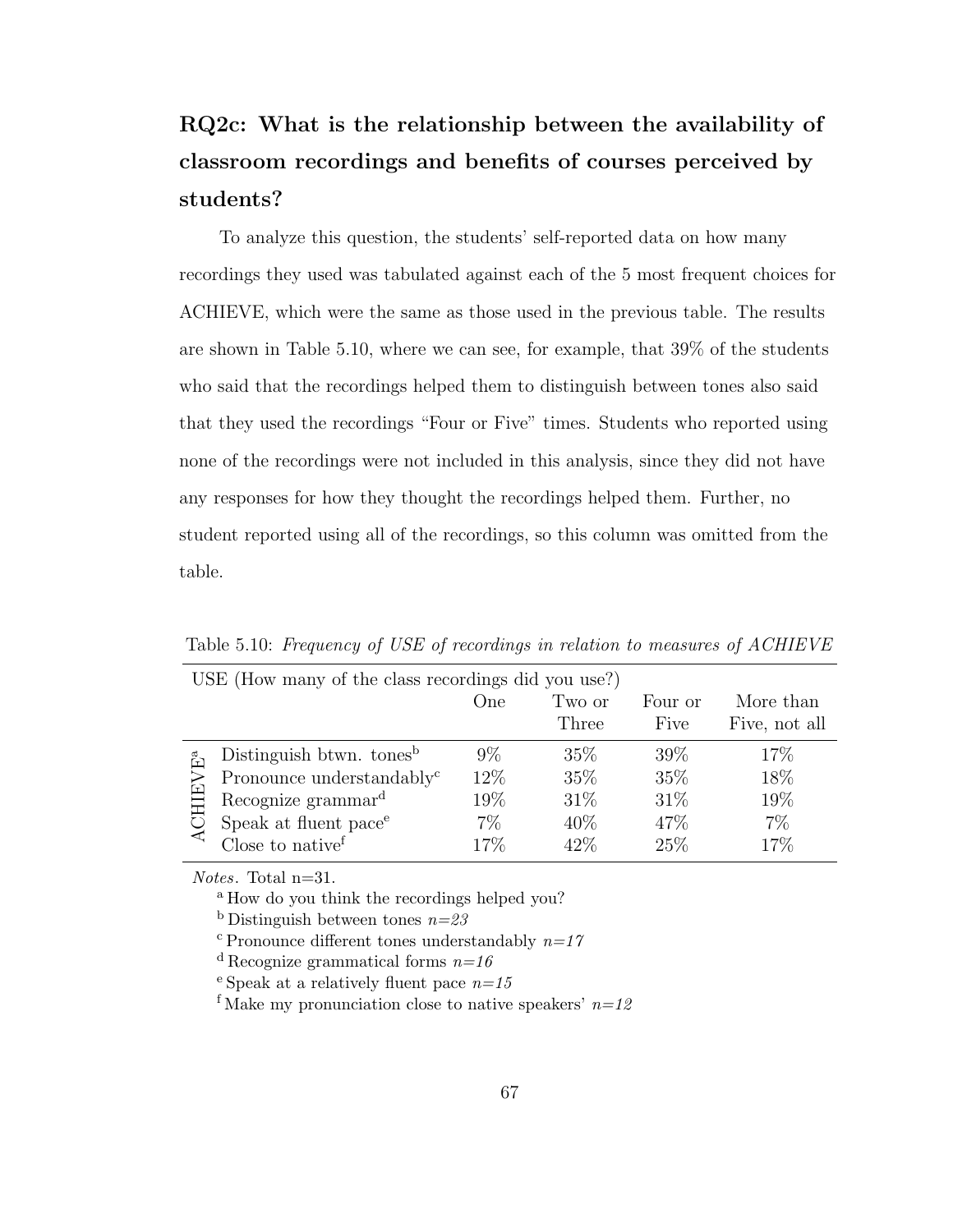### Results for Research Question 3

# RQ3a: Does the availability of classroom recordings improve student achievement, as measured by student grades from courses with and without access to recordings?

We must note at this point that one student in CHIN012-003, the Control section of Beginning Modern Chinese II, failed the course. This student's grade was dropped from all calculations involving grades because it was an outlier, as the only failing grade among all 75 students who consented to participate. Additionally, a grade of  $F$  is assigned 0 points, but we cannot say that the student necessarily learned absolutely nothing in the course, so including this student's grade would skew the results.

We will begin to address Research Question 3a by using Mathematica to create paired histograms to get a sense of the distributions of GRADES in each of the classes, comparing the Control section to the Treatment section for each class. These paired histograms are shown Figure 5.1.

The histograms show us that the "mass" of grades were higher in the Treatment section of each course than they were in the Control section of the course, giving us a visual indication that the recordings increased student achievement as measured by GRADES. While this does not tell us whether the effects are statistically significant or not, it does tell us that any effect that was present was positive.

We also can see from the histograms that the grades in each of the sections are not necessarily normally distributed and the grades are not an equal-interval scale, with the interval between a  $C<sup>+</sup>$  and a  $B<sup>-</sup>$ , for example, which are 2.3 and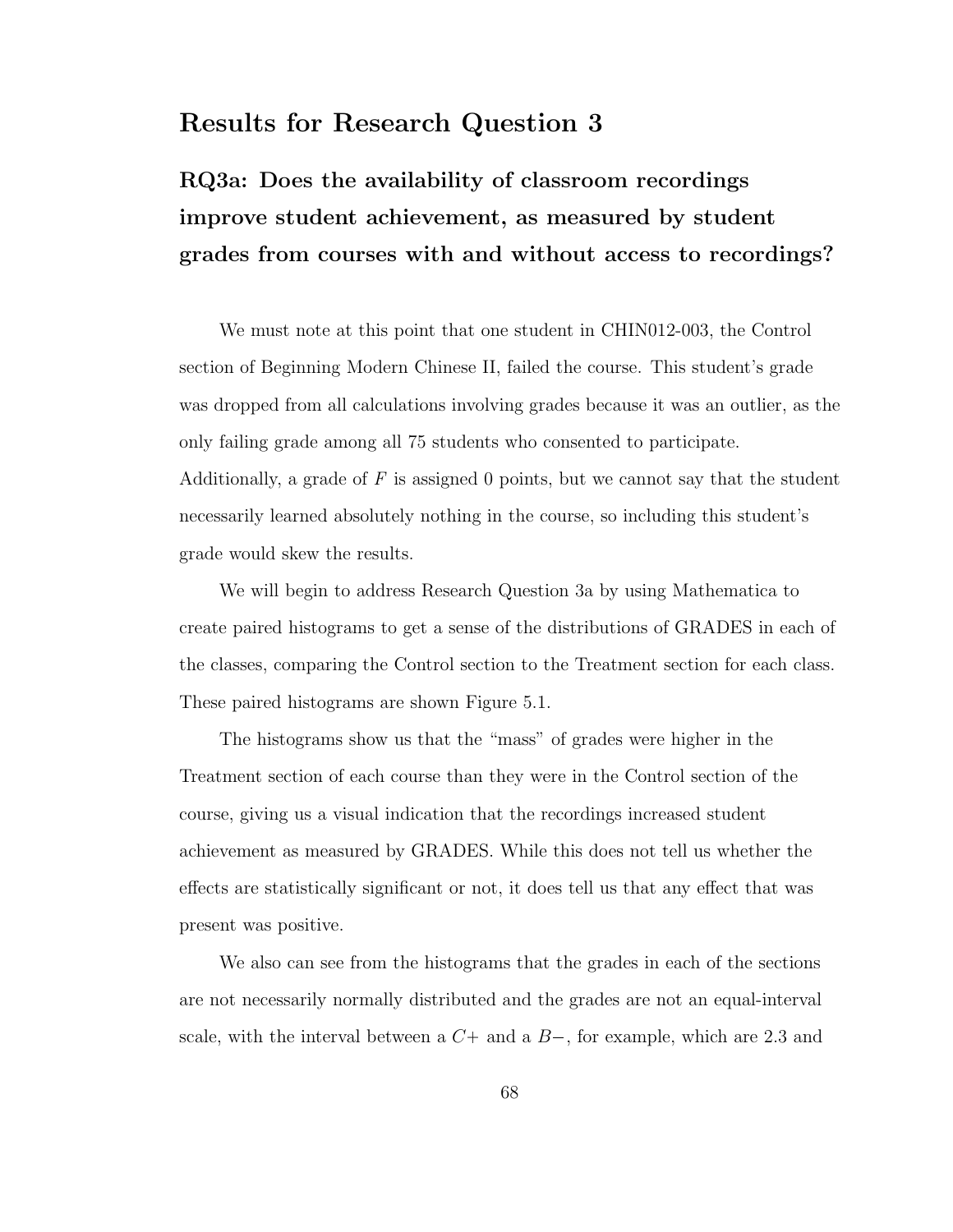

Figure 5.1: Paired histograms showing distributions of GRADES

2.7 on a numerical scale, respectively, being 0.4, which is greater than the interval of 0.3 between a  $B-$  and a  $B$ , which are 2.7 and 3.0, respectively. This confirms our decision to use the Mann-Whitney Test instead of the more familiar t-test.

This Research Question also allows us to employ inferential statistics to examine whether or not the Treatment, i.e., the availability of classroom recordings, is helpful to students in achieving higher GRADES. As discussed in the Data Analysis section of Chapter 4, we used the Mann-Whitney Test since GRADES are not necessarily an equal-interval scale, and since they may not be normally distributed. Because each of the three courses is different, we performed the Mann-Whitney Test on each class individually, comparing the Treatment section to the Control section. The results are shown in Table 5.11.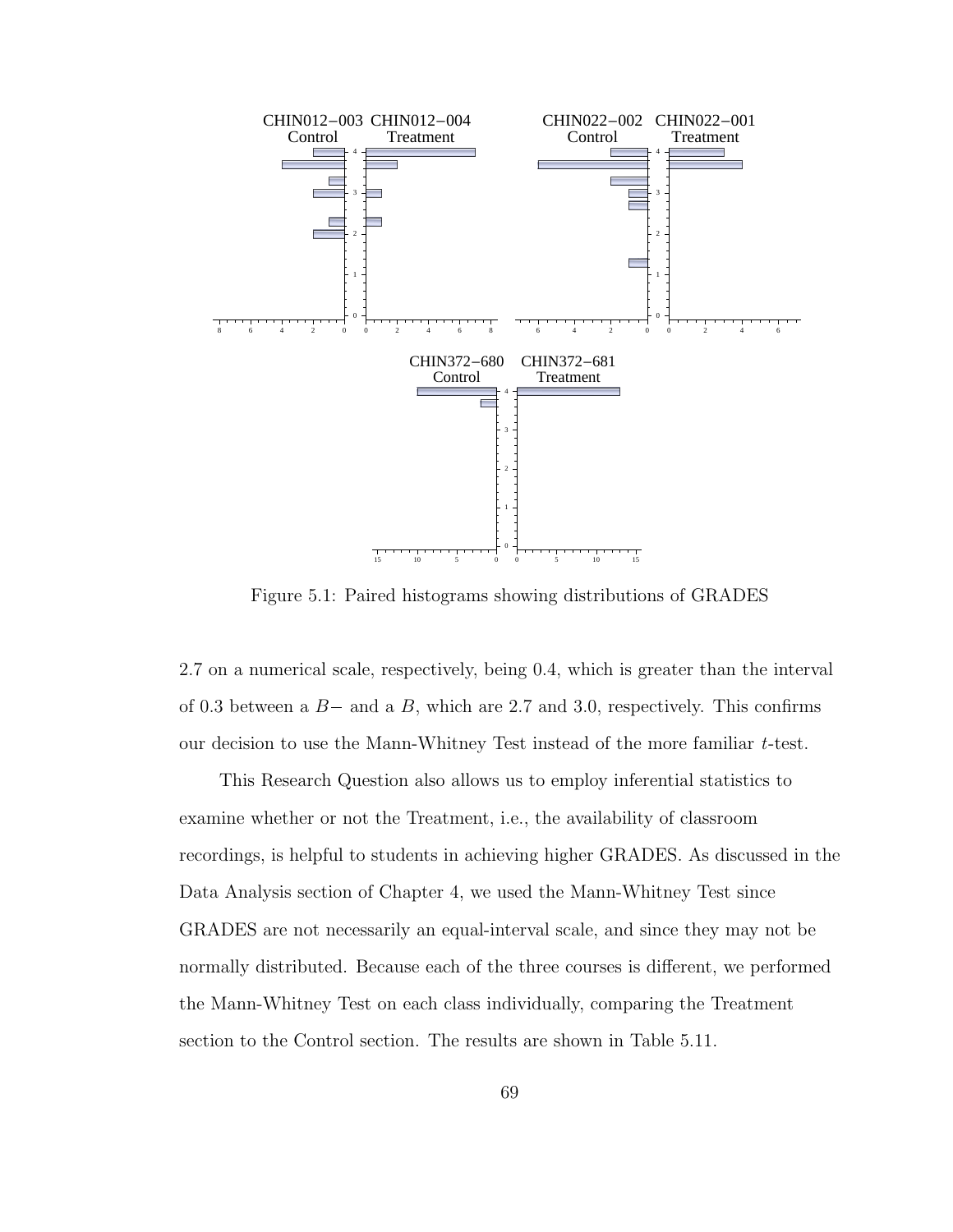|                     |                      | $\boldsymbol{n}$ | Median Mean | Rank         | U            | $E_{MW}$ | $\mathcal{p}$ |
|---------------------|----------------------|------------------|-------------|--------------|--------------|----------|---------------|
| CHIN012             | Control<br>Treatment | 12<br>11         | 3.5<br>4.0  | 9.2<br>15.1  | 99.5<br>32.5 | 0.75     | 0.021         |
| CHIN <sub>022</sub> | Control<br>Treatment | 13<br>7          | 3.7<br>3.7  | 8.8<br>13.7  | 68.0<br>23.0 | 0.75     | 0.041         |
| CHIN372             | Control<br>Treatment | 12<br>13         | 4.0<br>4.0  | 11.9<br>14.0 | 91.0<br>65.0 | 0.58     | $0.248*$      |

Table 5.11: Results of Mann-Whitney U Test, Directional

\* not significant at  $p < .05$ 

Although not part of the Mann-Whitney test, it is convenient to calculate the mean rank of GRADES as part of this process. The grades of both the Treatment and Control sections of a given course are combined and then are ranked from lowest to highest, so if a treatment increases students' grades, we would expect the mean rank of the Treatment group's grades to be higher than the mean rank of the Control group's grades. As we can see from Table 5.11, the mean rank for each Treatment group was higher than the mean rank of the corresponding Control group, so we can conclude that any effect on GRADES from the Treatment was a positive one.

Once again, the data from CHIN372 (Advanced Spoken Mandarin II) did not show any significant effect from the availability of the recordings, in part because there was such a narrow range of variation among the grades in both of the sections of the course. Of the 25 students participating in this study in both sections of CHIN372, only two received a grade of  $A-$  for the course, while all of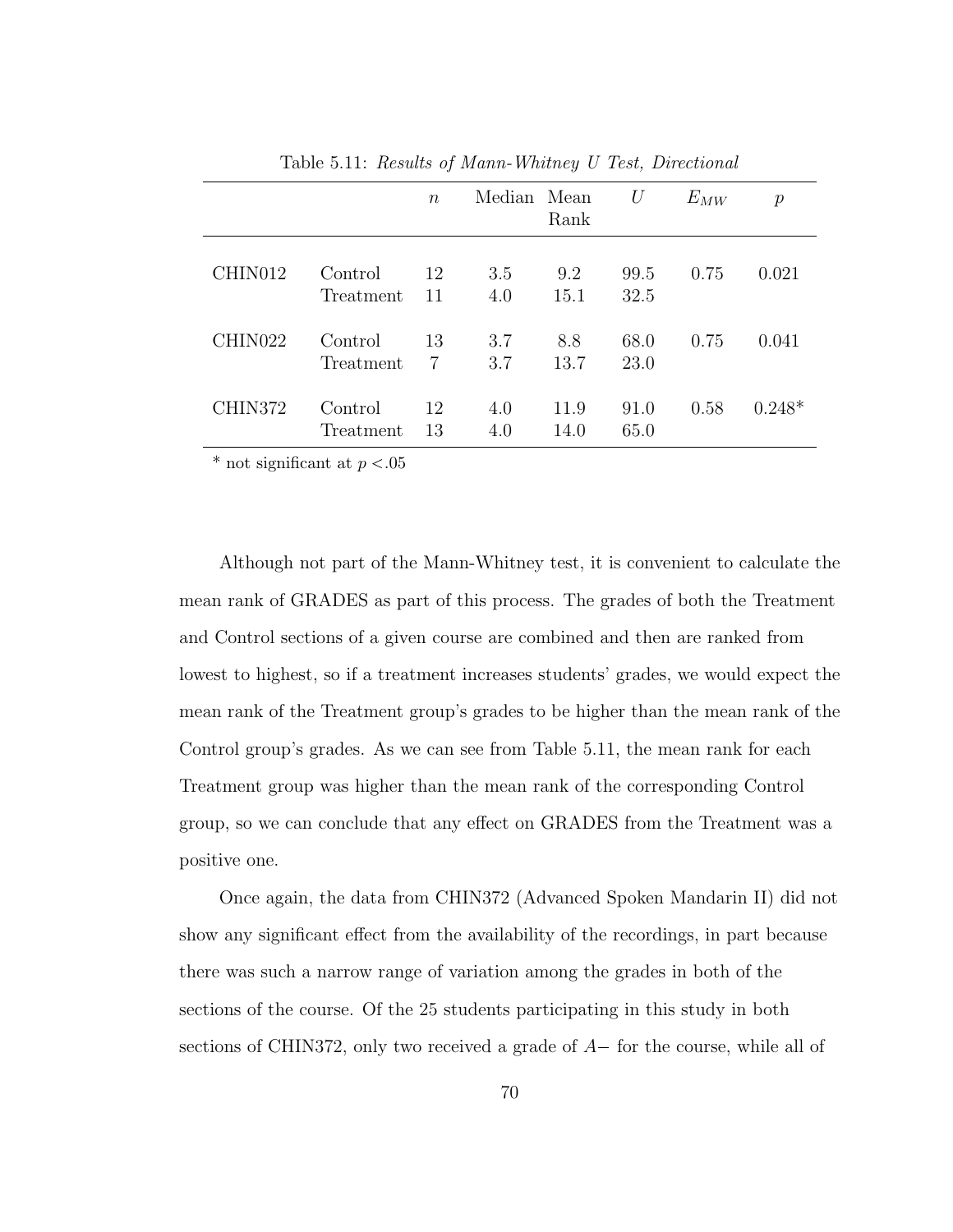the rest received a grade of A. Although the grades from the Treatment section of this course had a slightly higher mean rank than the grades from the Control section, indicating that the grades were slightly better for the Treatment group, this statistic had  $p = .248$ , which is far from being significant at the established  $p < .05$  level.

The data from the other classes did show a significant improvement in student achievement as measured by their grades from the availability of the recordings, with  $p < .05$  for each of the classes. Mathematica also provides an Effect Size,  $E_{MW}$ , with Mann-Whitney calculations, which is calculated as

$$
E_{MW} = \frac{U_{max}}{n_1 n_2}.\tag{5.1}
$$

Note that this formula for Effect Size is not universal, and is not calculated in the current version of SPSS, but it is receiving increasing use after research articles such as Newcombe (2006) have appeared espousing it. The CHIN012 and CHIN022 classes both showed rather large effect sizes, 0.75 in each case.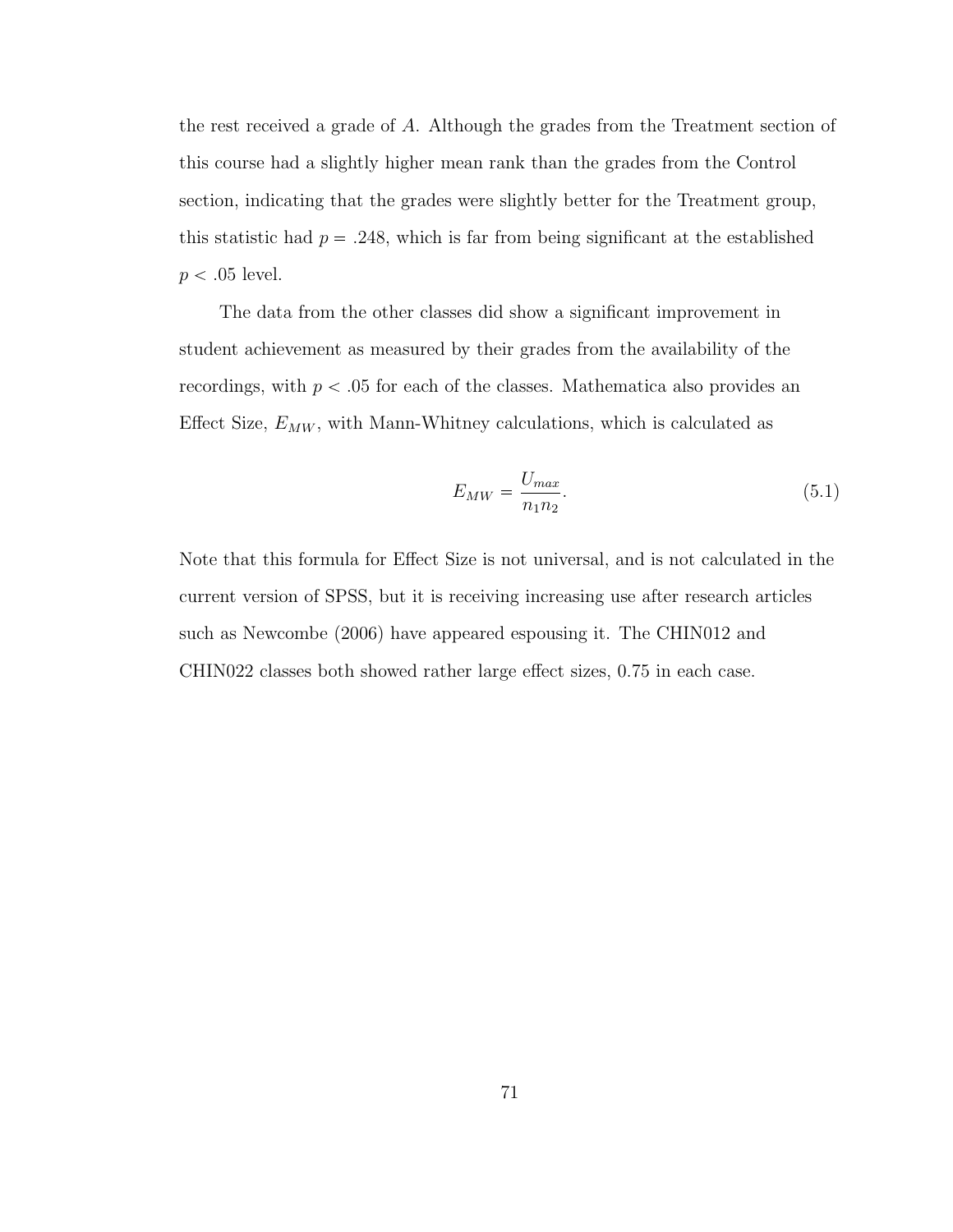# RQ3b: What is the relationship between students' use of the recordings and their actual achievement in their courses?

Since the question about how many recordings were used asked students to select from categories such as "One" and "Two or Three", these responses were translated into concrete numbers to use to analyze this research question. In this case, "Two or Three" was recorded as 2.5, "Four or Five" was recorded as 4.5, and "More than Five, but not all of them" was recorded as 6. None of the students reported using all of the recordings, so decimalizing this was not an issue. Using these values, Pearson's product moment correlation coefficient,  $r$ , of USE in relation to the students' GRADES was calculated for each class with access to the recordings. As discussed previously, there was no variance in the grades for the students in CHIN372, so the r could not be calculated for this class. For the other classes, Figure 5.3 shows a scatter plot comparing students' GRADES to the number of times they USEd the recordings, as well as the r of GRADES contributed by USE of the recordings for each class.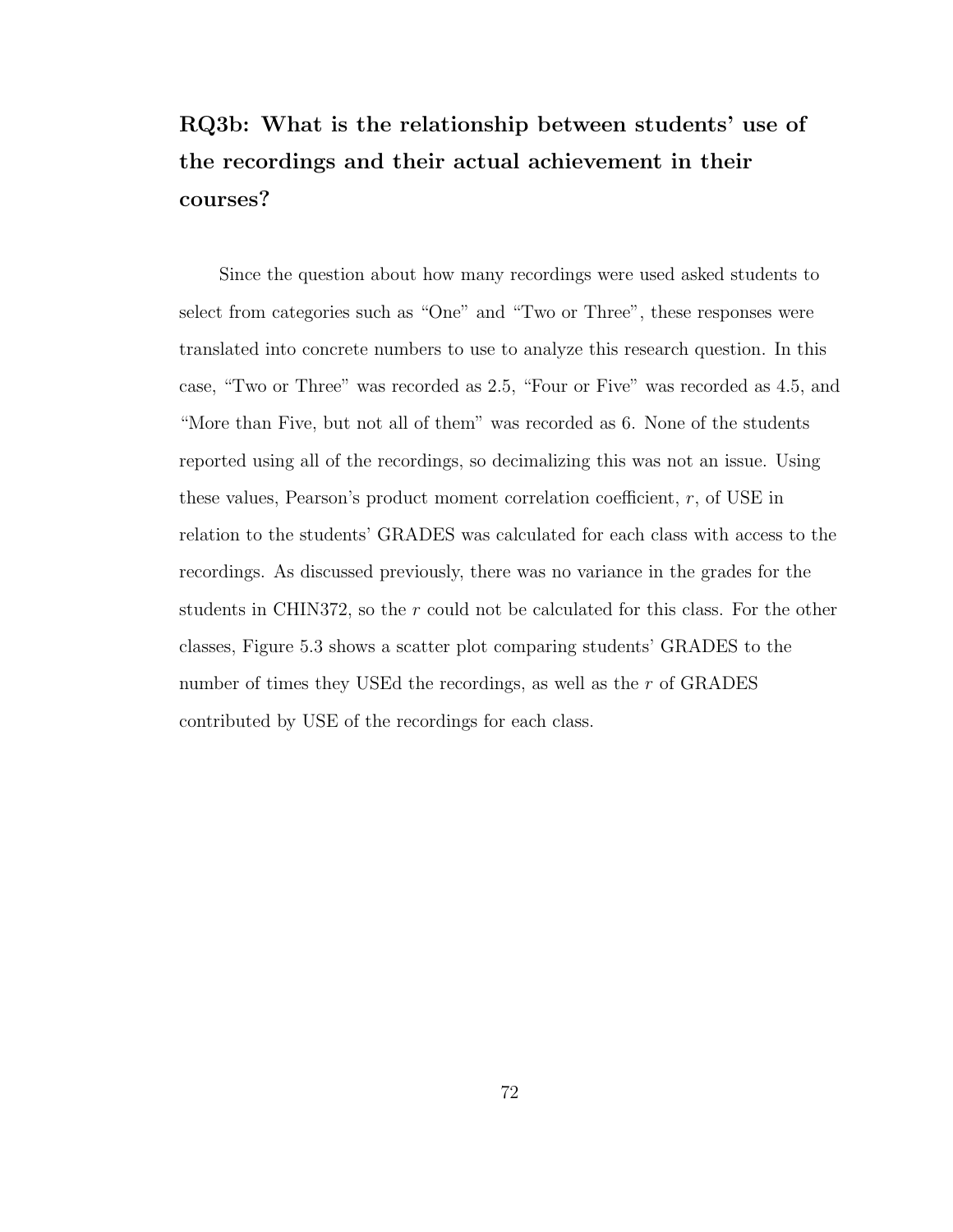

Figure 5.2: Scatter Plots showing USE vs. GRADES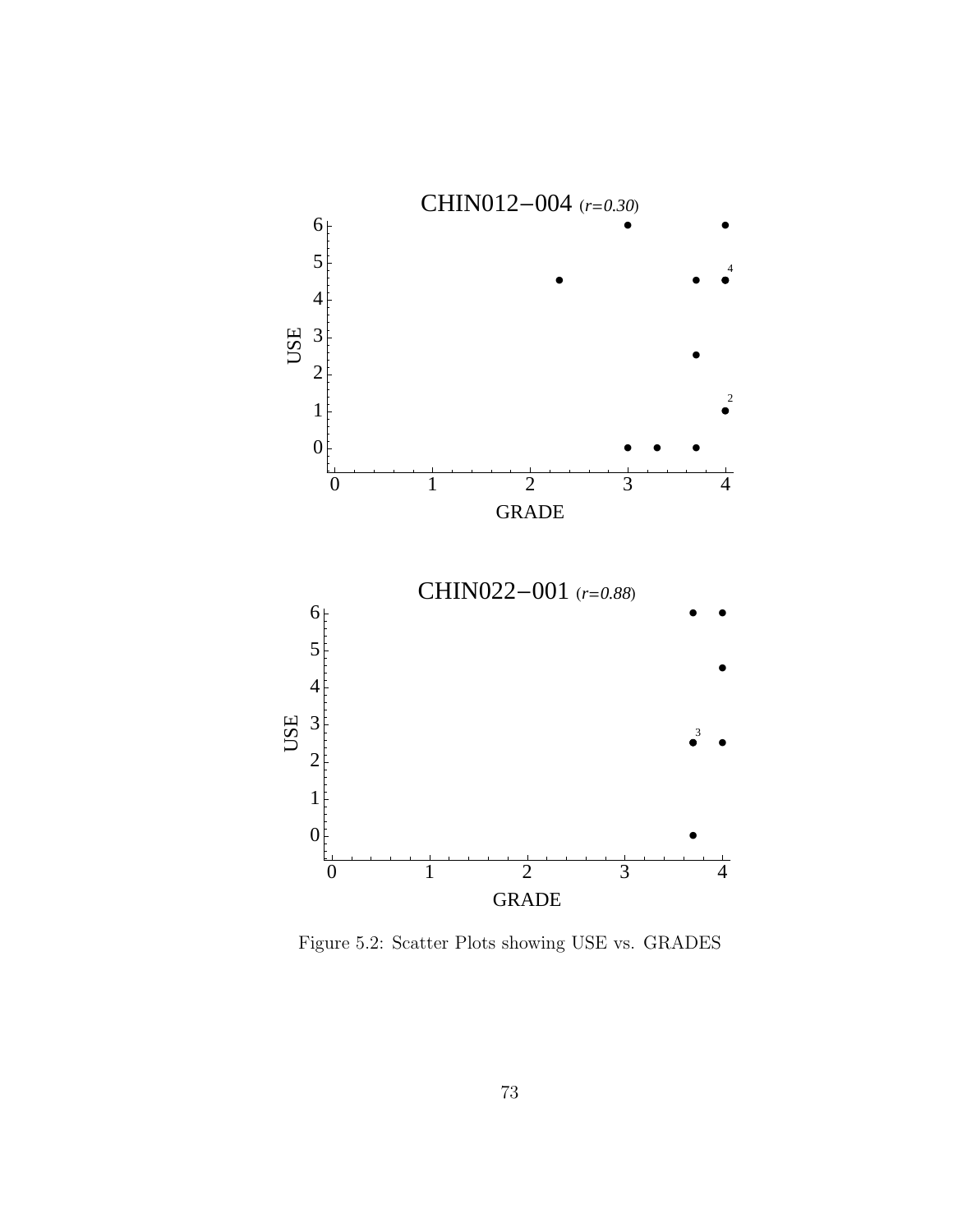# Chapter 6

# **Discussion**

This was a study of descriptive research performed in actual critical language classes at the researcher's university, not in experimental classrooms, and grounded in the role of intervention in language learning. It has sought to determine whether a low-cost intervention might contribute to student achievement. We must bear in mind that this study was limited to courses in Chinese, and although this makes the results interesting for other critical foreign languages, the language teaching methodology used in Chinese language classes at the researcher's university may not be the same as that used elsewhere, and it may not be used in teaching other critical languages. In particular, this Chinese language program has three genres of teaching (C. Frei, personal communication, February 2, 2011):

- lecture class with master teacher who does all modeling
- audio-lingual method with listen-and-repeat and quick recasting
- explanation of grammar

According to the instructors, the classes involved in this research all used the lecture class and the audio-lingual method at various times during the semester.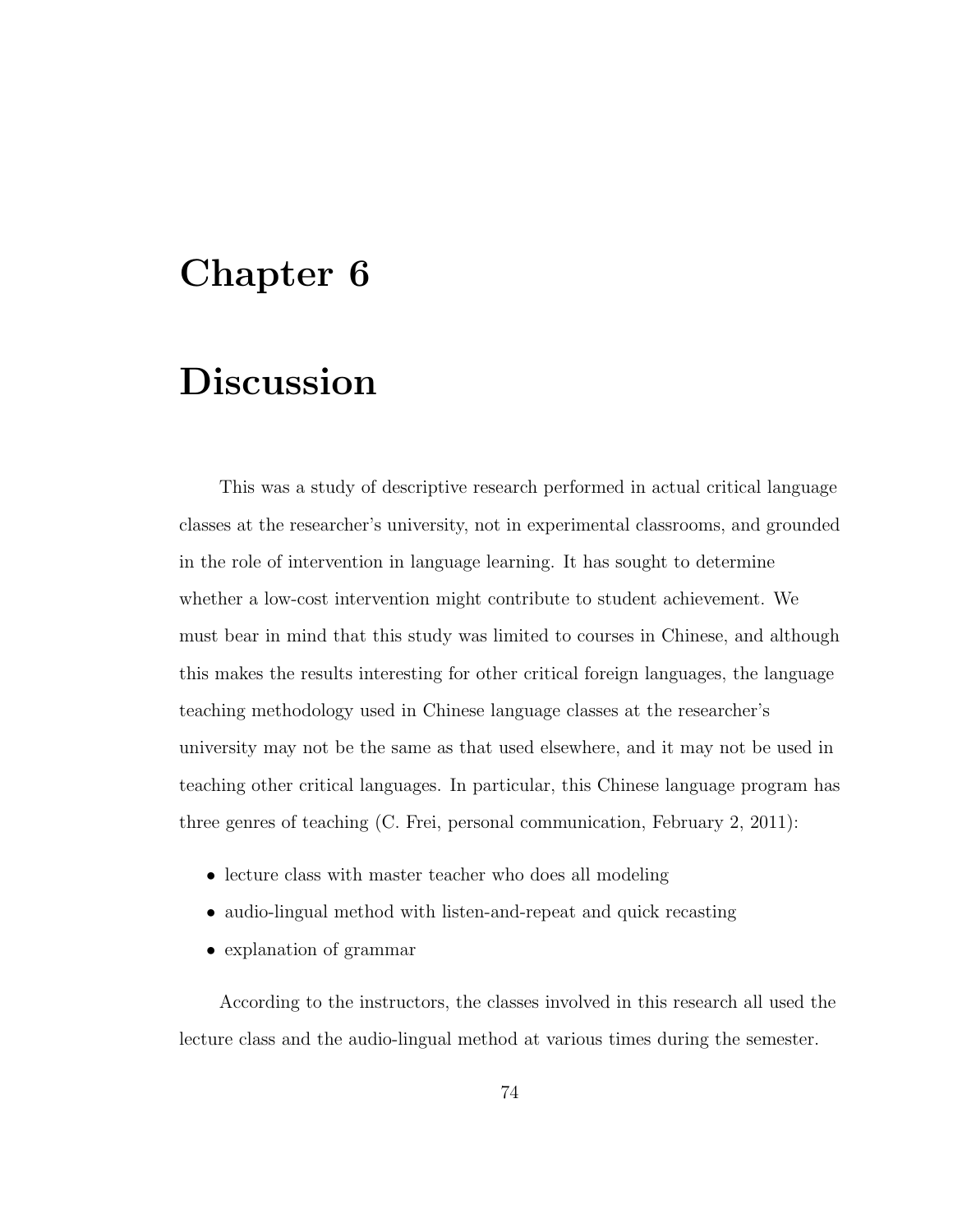Further, our use of two sections of the same class taught in the same way by the same instructor ensures that our comparisons within courses are of similar genres, and the commonality of approach by the two different instructors gives us confidence that our multi-class comparisons are valid. As discussed in the Methodology section above, we have reason to believe that the students participating in the study are homogenous, and that no significant differences exist between students getting different grades. On the other hand, the students in this study were mostly likely to be 18 to 23 years old, and were all under 30 years old, so the results of this study may not be applicable to groups of students who are significantly younger or older than this group.

If the students were not so homogeneous, then the methods used to address this study's Research Questions would have had to divide the students into groups by their defining characteristics, such as age. A study designed with different demographic groups might have required more participants to adequately represent the different groups, but it might provide information on ways that different groups use classroom recordings or benefit from them in either students' perceived achievements or in their actual achievements, as measured by grades.

Although we have reason to believe that these students are homogeneous, they are also students at a highly selective private university that is consistently ranked among the top 10 universities in the United States. (U. S. News & World Report, 2011) As such, they may be more competitive students than those at other universities, or they may be more inclined to use any tool that they believe might help them achieve better grades. Since the results of this study indicate that recordings can help students achieve higher grades, the use of recordings may become very popular with students if this result becomes known and is confirmed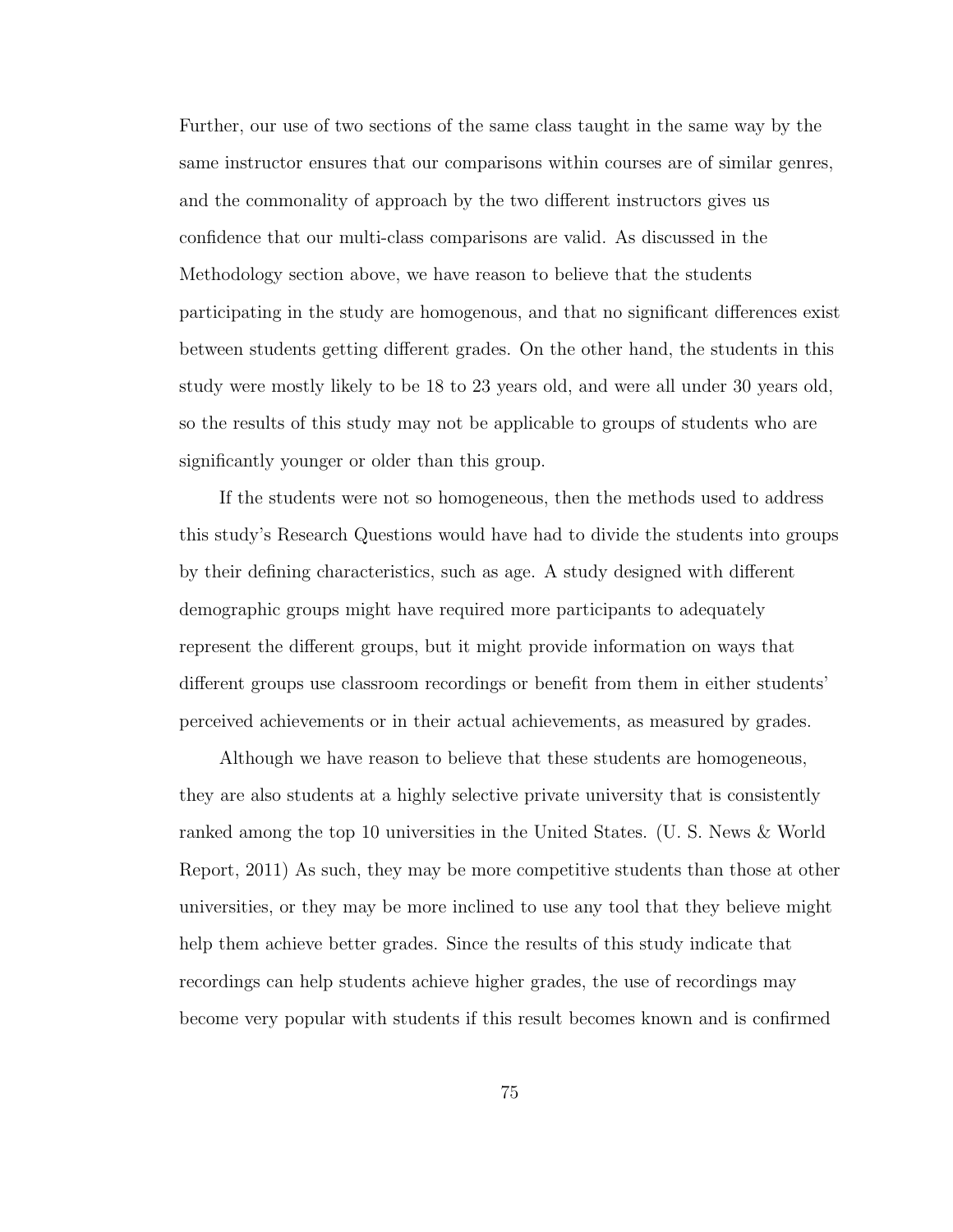by other studies.

Among the students who did use the recordings, every student selected at least two of the choices for "How do you think the recordings helped you?", with an average of 6 items checked. This indicates that the students felt that the recordings helped them in several ways, with 74% of students saying that the recordings helped them distinguish between tones, and 55% saying that the recordings helped them pronounce different tones. Recognizing grammatical forms was also reported as a benefit of using the recordings by 52% of the students.

We should note that no student cited getting a better grade in the course as a benefit of using the recordings. This was not one of the multiple-choice items on the survey, and it was not cited in the text responses for "other reasons" by any of the students. The fact that it was not on the survey may be a result of the way the preliminary informants were prompted to create the multiple-choice items. Nevertheless, it would be good to include it on the survey for any future replication of this research, to see whether students believe that the recordings help them get better grades, since this research indicates that the use of recordings is associated with better grades.

We also must keep in mind that Chinese is a tonal language, so changing the pitch of a syllable, for example changing from a rising tone to falling tone, can change the meaning of a word. Since students most frequently cited tonal issues as areas where the recordings were helpful, this might imply that classroom recordings are particularly helpful in in the second language acquisition of Chinese and other tonal languages, because the recordings capture the intonation of words. More research may be needed to determine whether recordings are equally helpful in the acquisition of non-tonal languages, and to see whether these results can be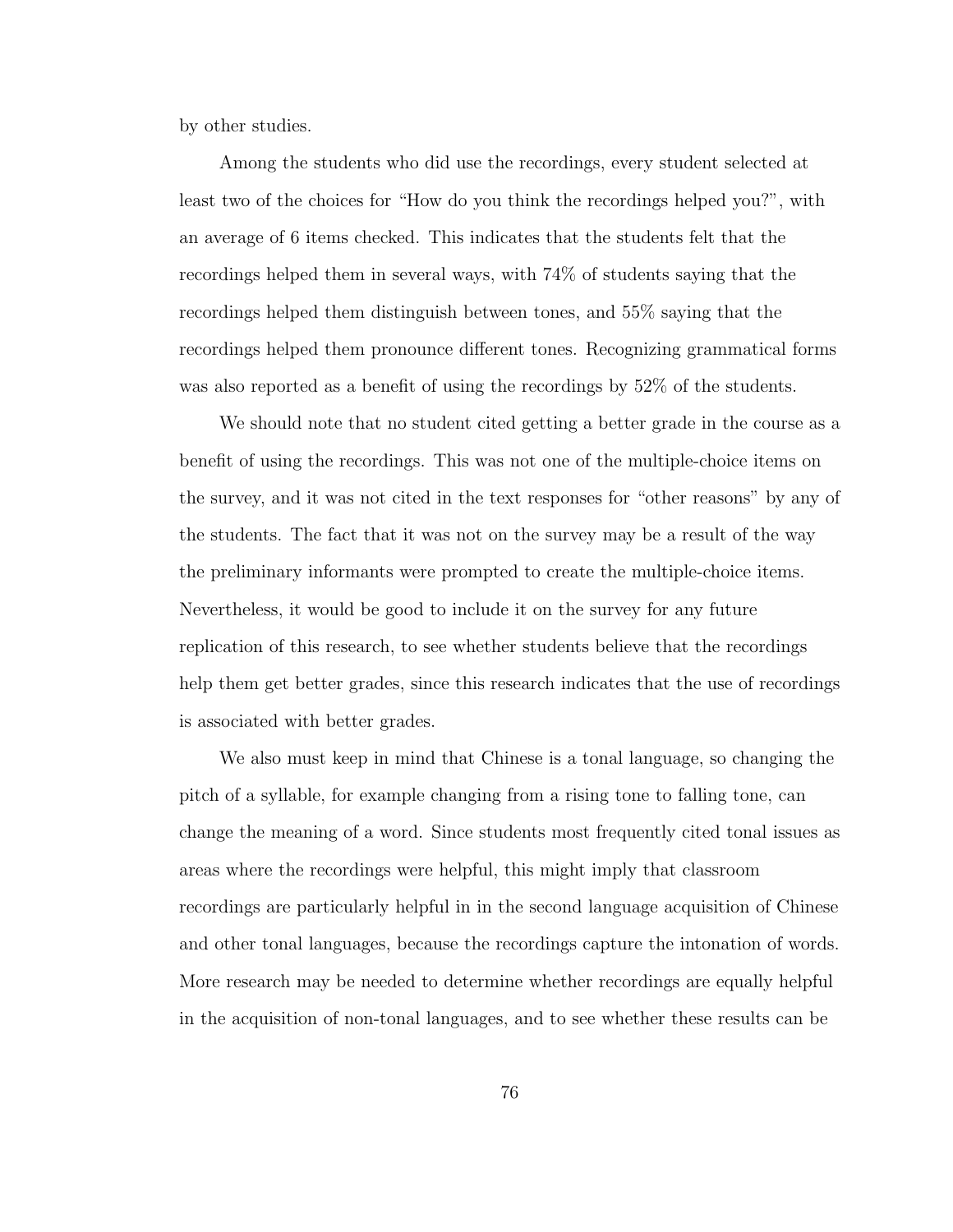generalized to the other super-critical foreign languages, which are not tonal. Given the benefits that students cited from using the recordings, however, we can conclude that the students thought the recordings were helpful for increasing their achievement in Chinese, and would welcome their inclusion in other classes.

The strongest results of this research are that two out of three classes showed a significant benefit to students, in the form of improved grades, from the availability of classroom recordings, and only one of the three classes had no statistically significant difference in grades between the recorded and un-recorded sections. We have shown that 86.5% of students used the recordings that were made available, and that 59.5% of students used at least two to five of the recordings. The main reasons that students cited for using recordings involved reviewing for final exams or tests, or making up for a missed class. It can be argued that a student who has missed a class has received less input in the foreign language, so the availability of recordings may help that student to recover the lost input so that he or she has received as much input as his or her classmates. It is important for students to recover this input, and repeating input by listening to classes that they attended may be an important form of practice for FL students, since, as VanPatten (2004) puts it, "the fundamental source of linguistic data for acquisition is the input the learner receives." (p. 6)

If instructors had known which of their classes would have access to the recordings, they might encourage students to use them, or they might even build exercises or assignments around the recordings, any of which would increase the use of the recordings and might have a positive impact on student achievement as measured by grades. We found that two out of the three Treatment sections showed a Mann-Whitney Effect Size of 0.75 on their GRADES compared to the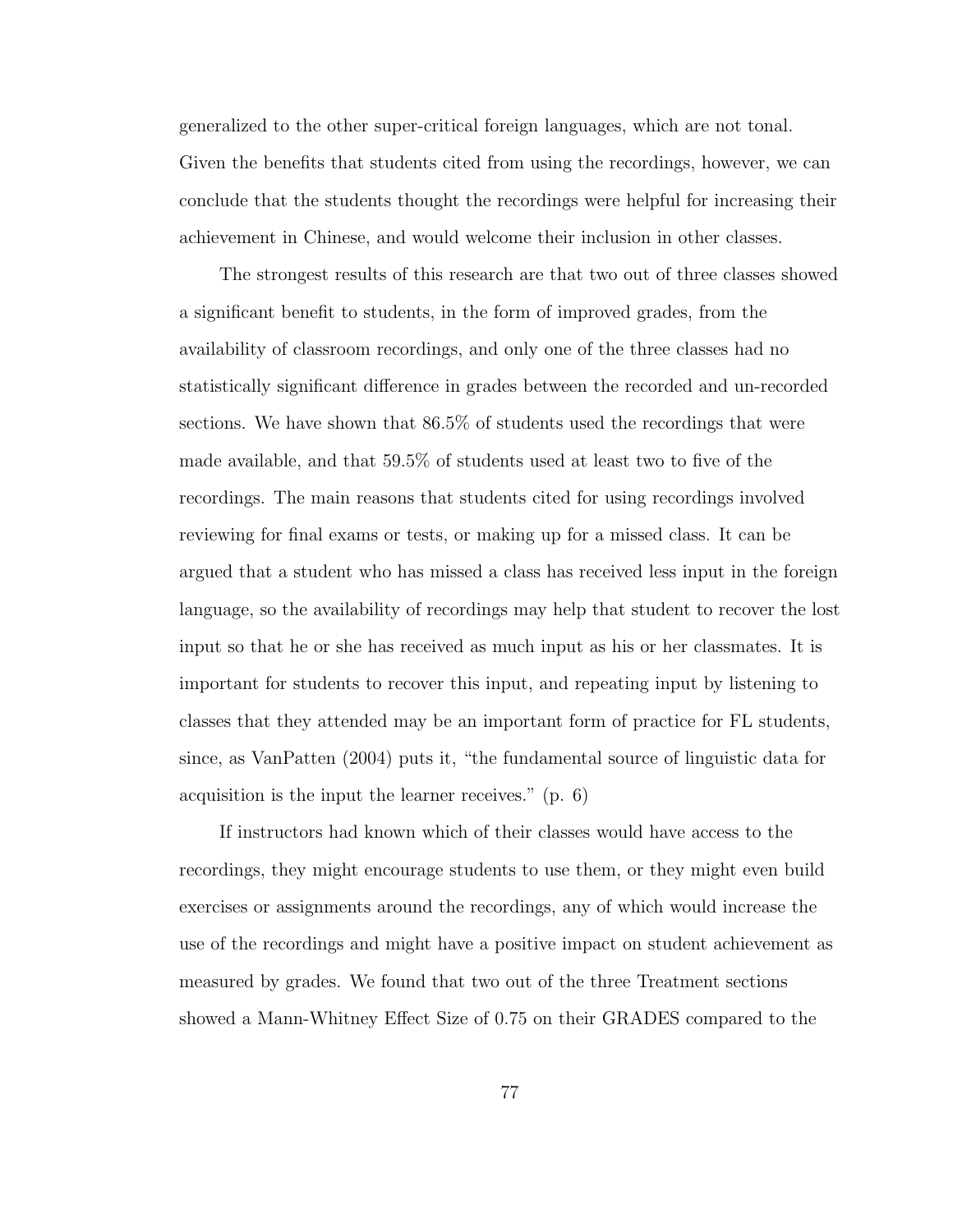corresponding Control sections of the courses. This indicates that additional use of the recordings may provide additional benefits to students' GRADES.

The positive results listed above provide evidence that classroom recordings have a positive impact on student achievement in Chinese, which is a critical foreign language. More research is warranted, to confirm these findings and to see if the findings apply to Chinese language classes taught elsewhere or with different methods. For example, simply replicating this research in Chinese language classes with larger numbers of students, either at another university or in a multi-site study, would be useful to confirm the results. Further, the benefits of classroom recordings could be more precisely identified if students were given an Online Placement Indicator both before and after the semester. This was not done for this study because the intent was to disrupt the normal semester as little as possible, so adding additional testing was not feasible, but it would be relatively easy to incorporate into future studies, and it would be especially helpful in quantifying the benefits of recordings for larger numbers of students.

As an agenda for future research, case studies using the same research design for Arabic and other critical foreign languages would help to determine whether recordings are a useful tool for all critical languages, or just for Chinese. This would be helpful for government agencies and non-governmental organizations that are working on solving the problem of critically needed foreign languages. Alternatively, the research could contrast the use of recordings as a tool for achievement in tonal versus non-tonal languages, whether or not they are critical foreign languages. Including more commonly taught languages would make it easier to find one teacher with two or more sections of the same course in a given semester.

78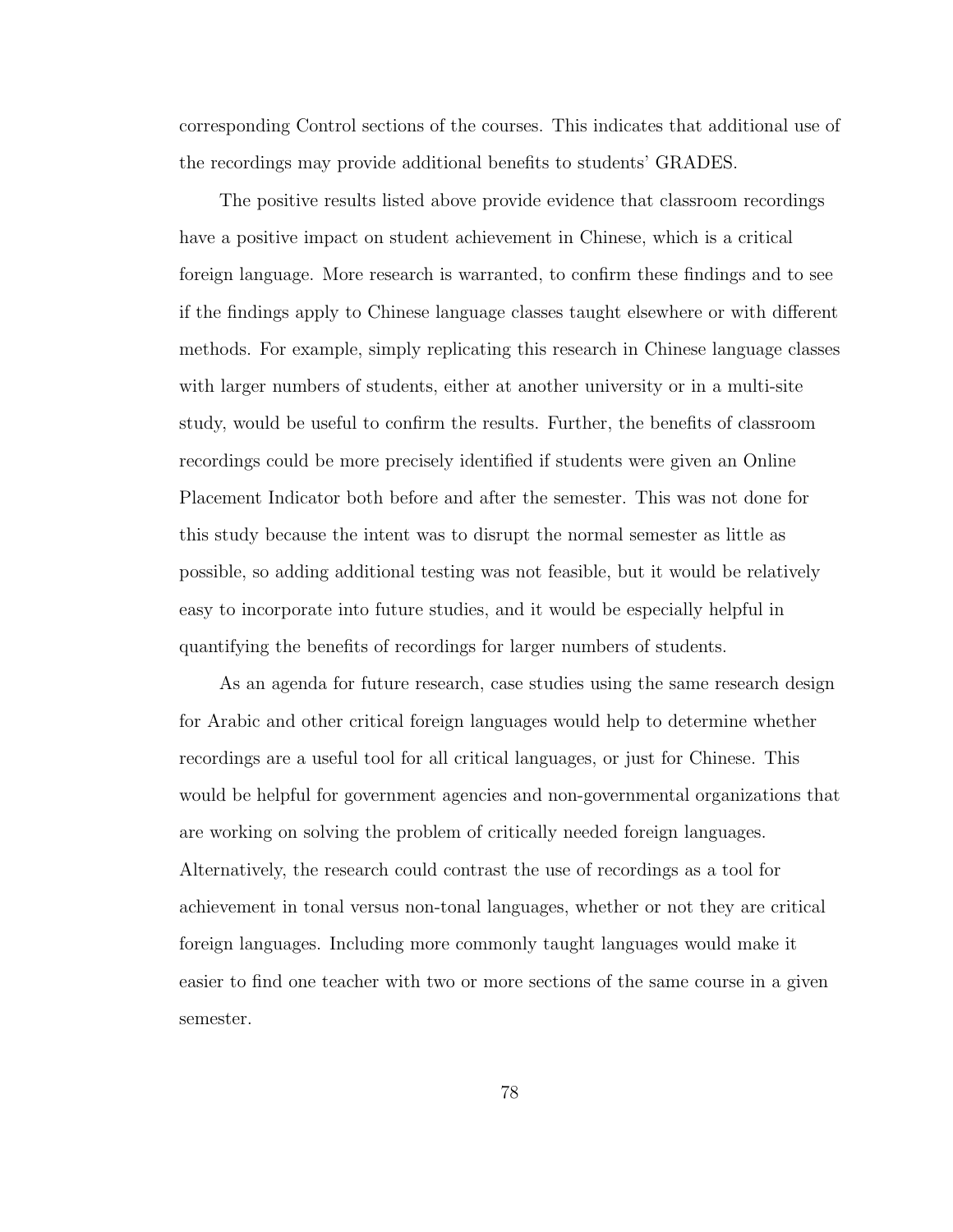LMSs such as Blackboard and Sakai are becoming ubiquitous in higher education, and posting the links to the recordings of classes in the LMS would integrate them into the course material more closely than could be done in this research. Instructors may even make use of the recordings by designing assignments around them, such as transcription work or having students listen for errors and correct them. Focusing more of the course content on the recordings may serve to increase the benefits that students see from them. In a similar vein, online classes are becoming mainstream, and foreign language courses are beginning to enter this medium. If online classes are recorded and students have access to the recordings later, then this would eliminate the need to do any extra work to create and post the recording. Since the results of this research are promising for the use of recordings in foreign language classes, that would seem to be an argument in favor of the benefits of online foreign language classes.

Students like having access to classroom recordings, and because the treatment described in this research is inexpensive, both in material costs and in teacher time, the barriers to expanding the use of recordings are very low. This gives us good reason to believe that recordings may be more widely used in the near future. If this happens, then recordings could help an even wider array of language students, whether in Chinese, another critical foreign language or any other foreign language, to succeed in their studies.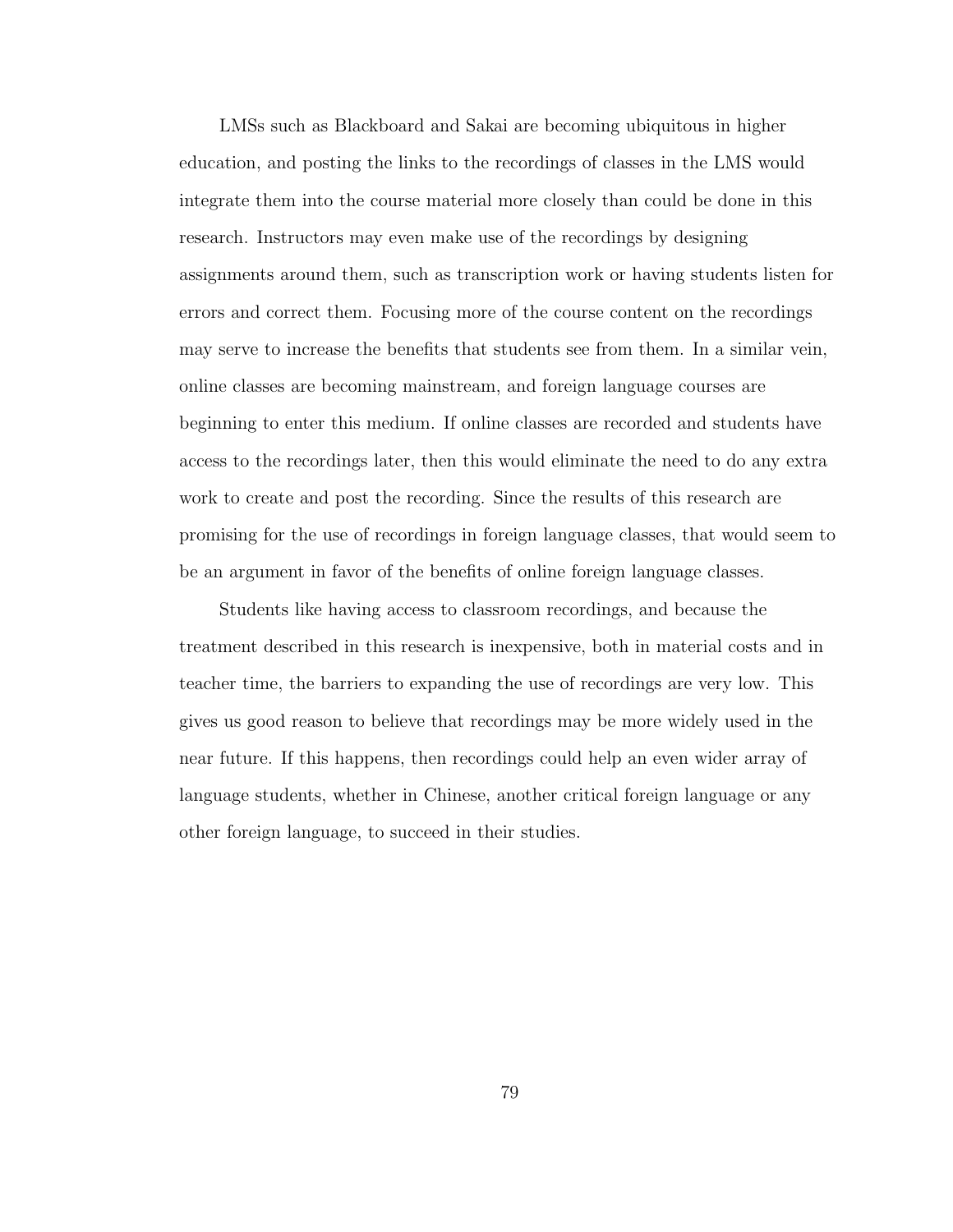### Appendix A: Portable Recorder Instructions

#### USING THE EDIROL R-09HR PORTABLE RECORDER for Elizabeth Scheyder's Research Project

Recording your class

- Place the recorder in the middle of the seminar table, as close to the center of the group as possible. The microphone is omni-directional, so it doesn't have to be pointed at the person who is speaking.
- Turn the R-09s power on by pressing the Power button on the side and holding it for a moment
- Press the oval "REC" button once the button blinks, indicating that it is ready
- Press the oval "REC" button again the button lights up (steady) and recording begins
- If you take a break during class, press the Play/Pause button  $(\blacktriangleright/\parallel)$ . The "REC" button will begin to blink again. Press the Play/Pause button again when you are ready to resume recording.
- Press the Stop button ( $\blacksquare$ ) at the end of class. This stops the recording and closes the file. The next time you begin to record, it will start a new file.

Uploading the files

- I will arrange to pick up the recorder from your mailbox once a week and post the recordings on the web, then return the recorder to your mailbox an hour or two later.
- Only ONE of your classes will actually have the recordings posted, but I won't tell you which one, so that there is no "Hawthorne effect", where you behave differently because you know you're being recorded. This way, you won't know which recordings will be posted and which won't.

Replacing the batteries

- Batteries should last for about 4 hours of recording, but watch the power level monitor and change them as often as necessary. I will check and replace the batteries when I borrow the recorder from you to upload the recordings, but some spare batteries are included in case you run out in the middle of a week.
- The batteries are under the battery door on the back of the unit, where the USB connector is. The door just un-snaps, but be careful not to lose it!
- To close the door, just snap it back in place.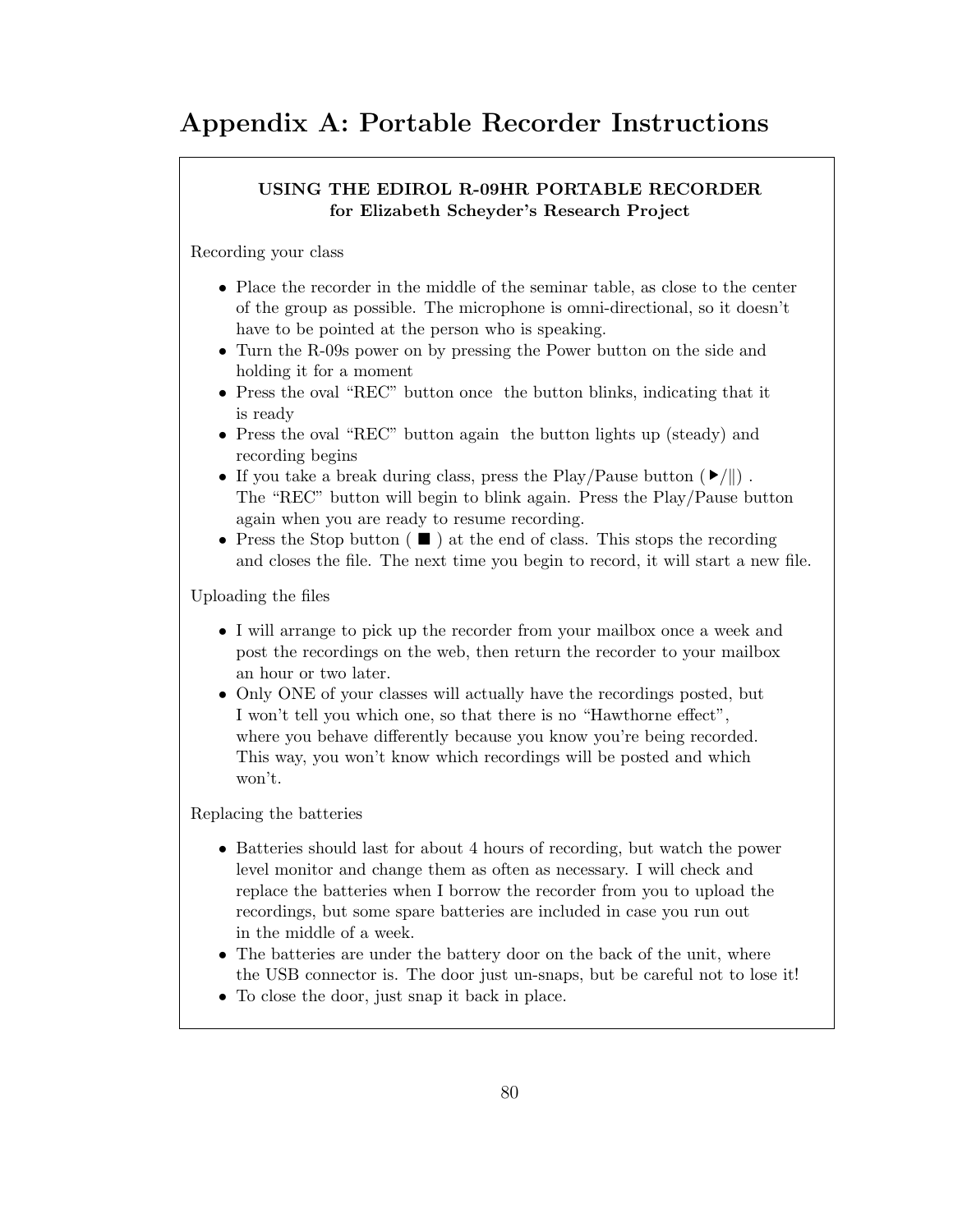### Appendix B: Invitation to Instructors

After I received permission from the Coordinator, the following e-mail was sent to each instructor, with his or her particular courses substituted in the text:

#### $Dear$   $\equiv$

I would like to ask for your participation in my dissertation research this semester. If you don't already know me, I've worked for SAS Computing for more than 10 years, but I'm also using my \*\*\*\* tuition benefits to pursue a PhD in Educational Linguistics in the Graduate School of Education under Dr. Tere Pica.

Because you are teaching two sections of CHINxxx this semester, your participation would be very helpful. I would like to ask you to record all of your classes on a small portable audio recorder that I will provide. I'm asking you to record both sections of your course to avoid the possibility of a Hawthorne effect, where the teacher improves his or her performance because a recording is being made. All recordings will be posted to the internet every week in separate, secure directories for each particular class, but only one of each teacher's classes will be given access to the recording, and the teacher won't be told which class can hear the recordings.

Normally, I would ask you to post the recordings to the web yourself. However, your department's Language Coordinator has told me that everyone is teaching an extra-heavy load this semester. If you would be willing to participate, but don't have the time to upload the recordings, I will be happy to do this part for you. I don't want the research to be burdensome for you, and I don't want the prospect of a burden to cause you to decline to help me. I could easily pick up the recorder from your department mailbox every Friday, upload the recordings, and put the recorder back in your mailbox later that day, so you have it for Monday morning.

The data collected will be the grades for the students on their assignments and tests, a survey of the students at the end of the course, and interviews with the instructors and a few of the students. I plan to evaluate the effectiveness of making recordings of class discussions available to students studying a critical foreign language to see if this easy and inexpensive treatment makes it easier for them to learn the foreign language. I have chosen foreign languages that have been identified as "critical" by the government because this is where such treatments would be most valued. Chinese is the only such language at \*\*\*\*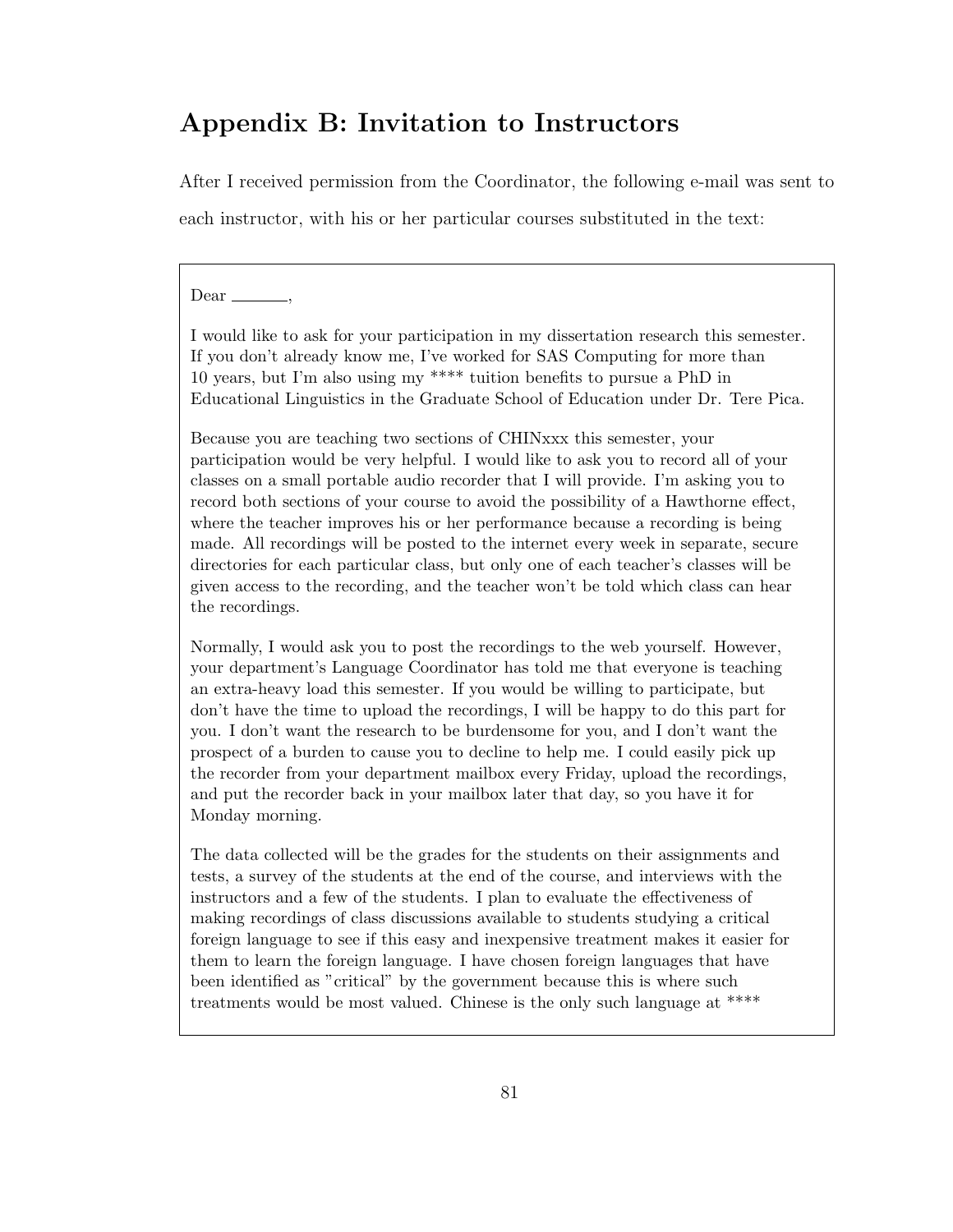where enough sections of the same course are offered in a semester to make a study practical. This is an inexpensive technology, and if it provides even a little help in learning the language, it may be worthwhile. (By the way, in my "day job" in SAS, we've used these recorders for a few years, and they have proved to be easy to use, so I don't anticipate that the technology will be burdensome for the instructor.) \*\*\*\*\*\*\*\*, \*\*\*\*\*\*\*\* and \*\*\*\*\*\*\*\* (actual names obscured for privacy in this document) were very gracious about helping me with a pilot test of this concept in 2007, which showed that the methods are practical. Having a variety of instructors participate is critical to the success of my research, so I do hope that you will be willing to work with me on this! If you have any questions, I'll be happy to answer them, either by e-mail, by phone or in person.

Sincerely, Elizabeth Scheyder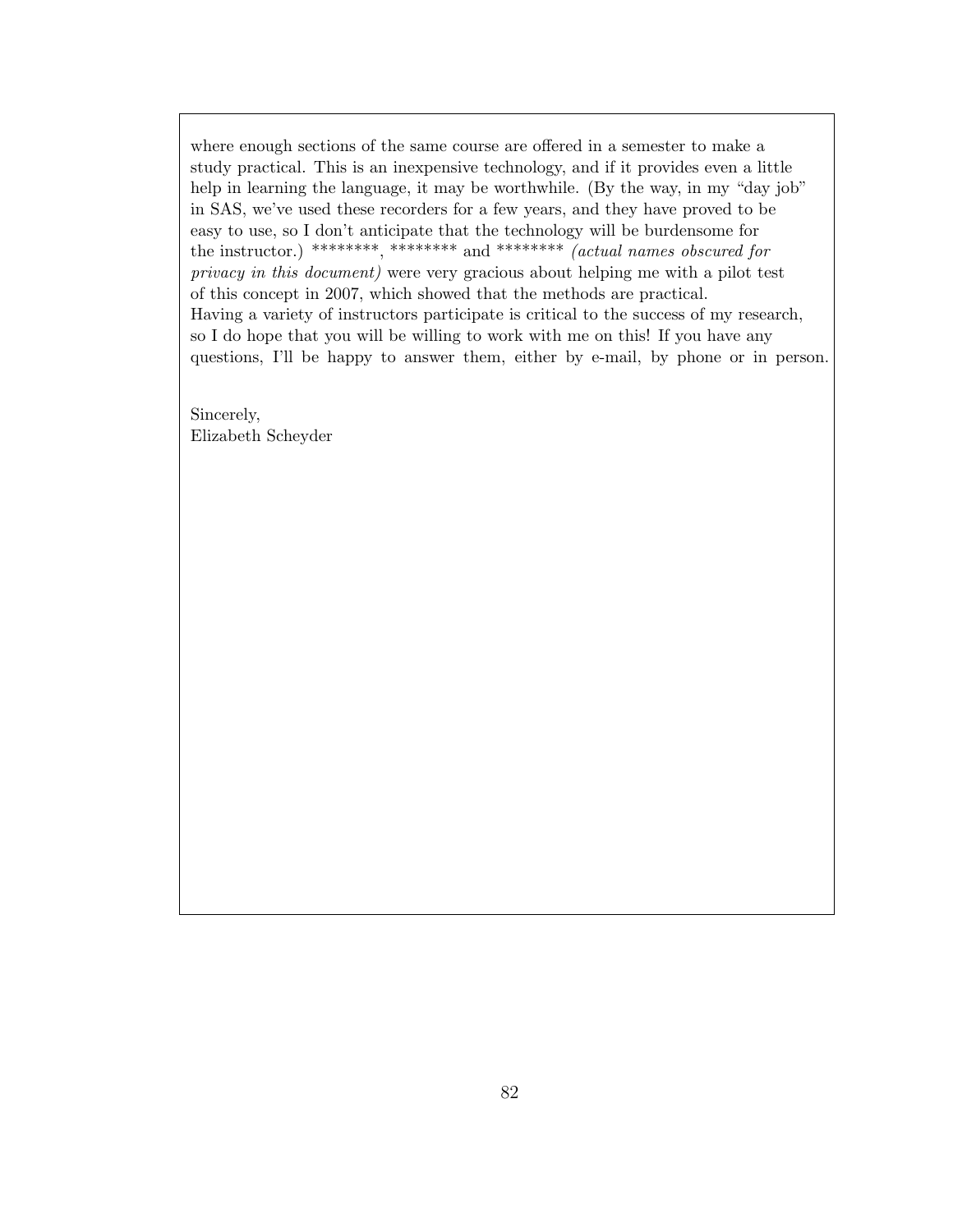## Appendix C: Invitation to Students

Dear Students,

For this course, we will be using a portable audio recorder to capture discussion from around the classroom.

- For some sections of this course, we will be posting the recording in a secure directory on the web for you to access any time
- Other sections of the same course will be recorded, but the recordings will not be posted on the web. This is so the instructor will not know which recordings are posted and which are not, so she or he does not teach any differently because a recording is being made.

#### ONE of the following two sections of text, as appropriate:

You are in a course section that has been randomly selected to NOT have the class recordings posted on the web. I would still like to solicit your participation in the research so that I may compare your class's aggregate test scores to the aggregate test scores in sections that do have access to recordings.

rYou can access the recordings for your course at

http://media.sas... *(complete URL appropriate for this class)*. You will have to log in with your (user ID) and password to access the recordings, which are only available to students who are registered for this section of the course. I would like to solicit your participation in the research so that I may compare your class's aggregate test scores to the aggregate test scores in sections that do not have access to recordings.

Please log into Blackboard at \*\*\*\*\*\*\*\*\*\* and go

to <u>the complete</u> the Informed Consent if you are willing to participate in my research. If you have any questions about this research or problems with the recordings, please contact me at \*\*\*\* $@****$ <sup>\*</sup>.edu or \*\*-\*\*\*-\*\*\*\* (actual contact information obscured for privacy in this document).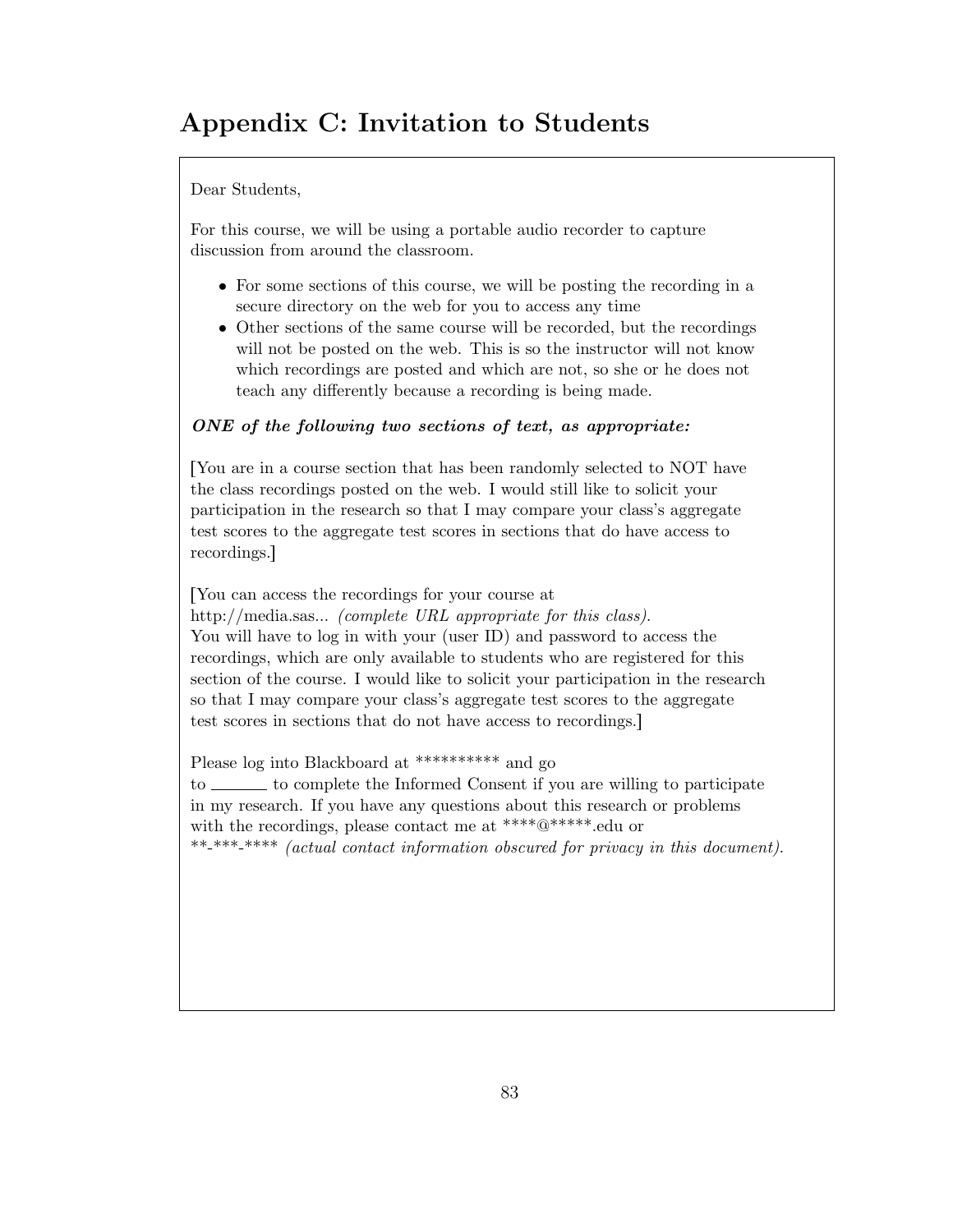### Appendix D: Information Sheet

#### **University of \*\*\*\*\*\* Information Sheet**

**Title of the Research Study:** The Impact of Recordings on Student Achievement in Critical Language Courses **Protocol Number:** 811232 **Principal Investigator:** Elizabeth C. Scheyder 3600 Market St., Suite 510A Philadelphia, PA 19104-2649 \*\*-\*\*\*-\*\*\*\* / \*\*\*\*\*@\*\*\*\*\*.edu *(actual contact information obscured for privacy in this document)* **Co-investigator / Faculty Sponsor:** Dr. Teresa Pica 3700 Walnut Street Philadelphia, PA 19104-6216 \*\*-\*\*\*-\*\*\*\* / \*\*\*\*\*@\*\*\*\*\*.edu **Emergency Contact:**Elizabeth C. Scheyder 3600 Market St., Suite 510A Philadelphia, PA 19104-2649 \*\*-\*\*\*-\*\*\*\* / \*\*\*\*\*@\*\*\*\*\*.edu

You are being asked to take part in a research study. This is not a form of treatment or therapy. It is not supposed to detect a disease or find something wrong. Your participation is voluntary which means you can choose whether or not to participate. If you decide to participate or not to participate there will be no loss of benefits to which you are otherwise entitled. Before you make a decision you will need to know the purpose of the study, the possible risks and benefits of being in the study and what you will have to do if decide to participate. The research team is going to talk with you about the study and give you this consent document to read. You do not have to make a decision now; you can print the consent document, take it home and share it with friends, family doctor and family.

If you do not understand what you are reading, do not sign it. Please ask the researcher to explain anything you do not understand, including any language contained in this form. If you decide to participate, you will be asked to sign this form and a copy will be given to you. Keep this form, in it you will find contact information and answers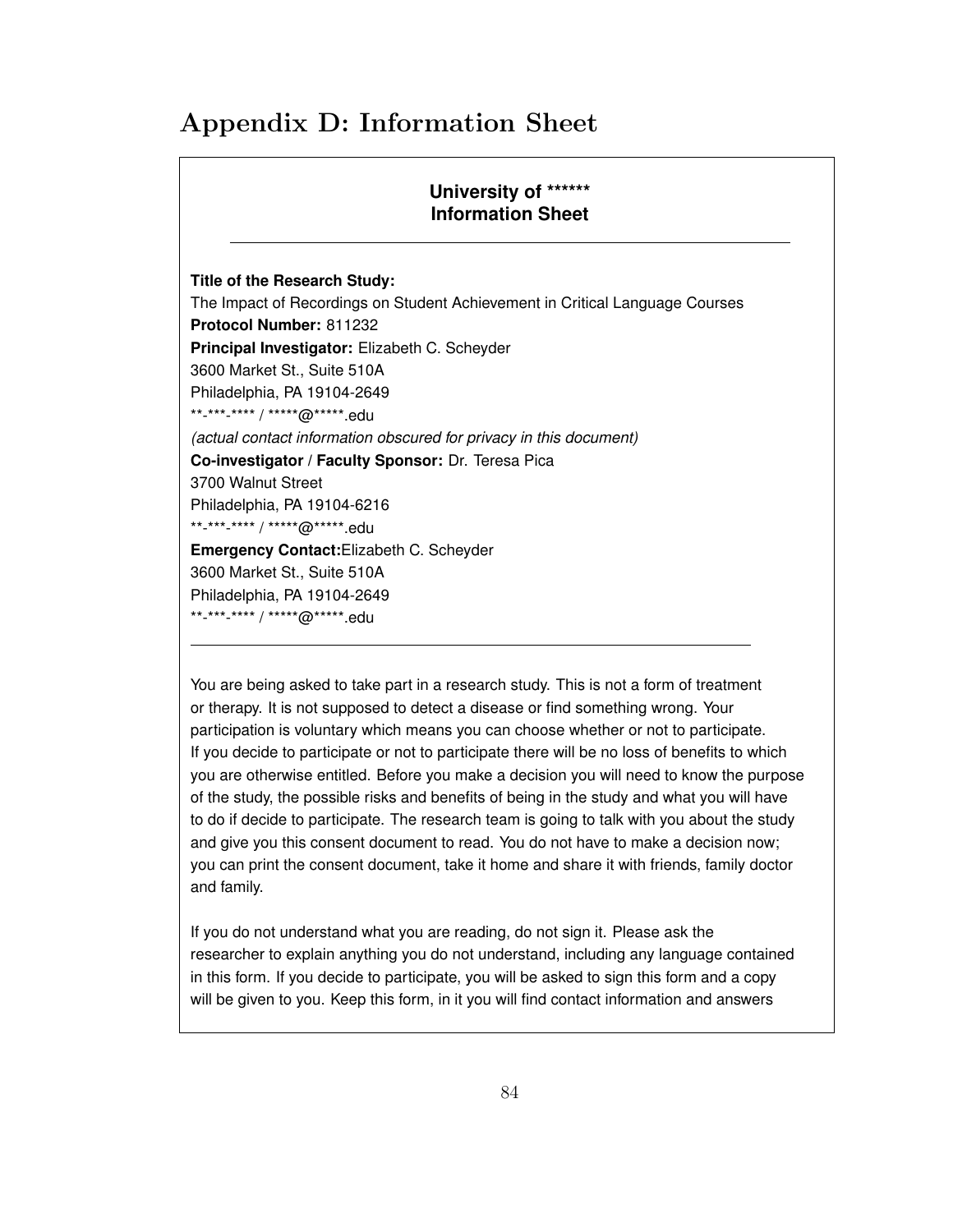to questions about the study. You may ask to have this form read to you.

#### **What is the purpose of this study?**

The purpose of the study is to see if having a recording of class discussions available makes it easier for students to learn a foreign language. This study is being conducted as part of Elizabeth Scheyder's PhD dissertation research in the Educational Linguistics Department at \*\*\*\*\*'s Graduate School of Education.

#### **Why was I asked to participate in the study?**

You are being asked to join this study because you are enrolled in or instruct a foreign language class where the same instructor is teaching two sections of the same course. One section will be randomly selected to have access to the recordings of that section, but the other section will not have access to recordings. Other than that, there will be no difference between the two sections of the course.

#### **How long will I be in the study? How many other people will be in the study?**

The study will take place over a period of one semester – the current semester at \*\*\*\*\*. You will be one of about 90 people in the study.

#### **Where will the study take place?**

If you are in a course section that is randomly selected to have access to the recordings, you will be able to download those recordings on any computer and listen to them on a computer or on a portable audio device. You will be able to complete the survey from any computer with internet access, using an ordinary web browser, just as you do for accessing your class's regular Blackboard site. You will not have to participate in-person for this study.

#### **What will I be asked to do?**

- If you are in a class that is randomly selected to have access to the recordings, you will have the option to listen to those recordings whenever you want.
- The researcher will compare the aggregate grades of classes that were given access to recordings to aggregate grades of classes that were not given access to recordings. No individual student grades will be part of the study, and no single student will have his or her grades reported in any write-up of the results.
- At the end of the semester, you will be asked to answer a few survey questions. This survey should take about 10 minutes to complete and will be conducted online, in Blackboard, so that it is secure and anonymous.
- At the end of the semester, you will also be asked if you would like to participate in a brief interview with the researcher, to answer additional questions or provide additional feedback to her. The interview would take about 15 minutes, and would be conducted somewhere centrally located on campus at your convenience. This is optional, and you can still participate in the research if you choose not to be interviewed in person.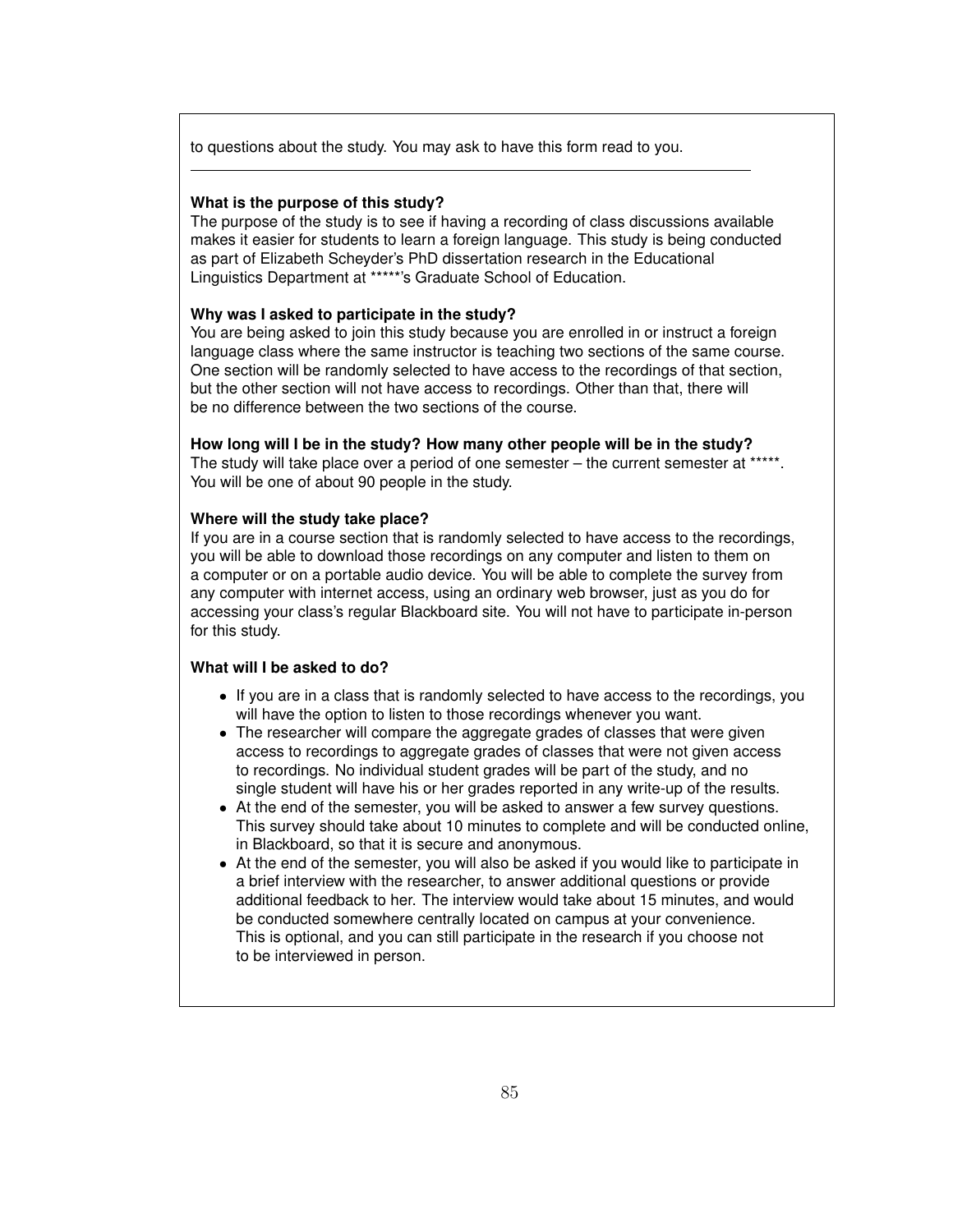#### **What are the risks?**

There are no anticipated risks that are directly associated with this research. Since all of the student grades are stored on Blackboard, and since the survey will be conducted online in Blackboard, the only risks of a breach in confidentiality are those inherent in Blackboard itself, which have been evaluated by the University and deemed to be very low. If such a breach of confidentiality were to occur, it would potentially impact all students at \*\*\*\*\*, not just students participating in this research, and it could cause possible public embarrassment to them.

#### **How will I benefit from the study?**

There is no benefit to you. However, your participation could help us understand how recordings help students learn a foreign language, which can benefit you indirectly. In the future, this may help other people to learn foreign languages.

#### **What other choices do I have?**

Your alternative to being in the study is to not be in the study and simply not complete the survey at the end of the class, and not have your grades included in the aggregate scores that are part of the data.

#### **What happens if I do not choose to join the research study?**

You may choose to join the study or you may choose not to join the study. Your participation is voluntary. There is no penalty if you choose not to join the research study. You will lose no benefits or advantages that are now coming to you, or would come to you in the future. Your instructor will not be informed of your decision, so she or he will not be upset with your decision. If you are currently receiving any services and you choose not to volunteer in the research study, your services will continue. All of the student-support services at \*\*\*\*\* will continue to be available to you whether or not you participate in this study.

#### **When is the study over? Can I leave the study before it ends?**

The study is expected to end after the semester ends, all participants have completed their surveys and all the information has been collected. The study may be stopped without your consent for the following reasons:

• The PI, the sponsor or the Office of Regulatory Affairs at the University of \*\*\*\*\*\* can stop the study anytime

You have the right to drop out of the research study at any time during your participation. There is no penalty or loss of benefits to which you are otherwise entitled if you decide to do so. Withdrawal will not interfere with participation in the class.

If you no longer wish to be in the research study, please contact Elizabeth Scheyder at \*\*\*-\*\*\*-\*\*\*\* or \*\*\*\*\*@\*\*\*\*\*.edu and tell her that you want to withdraw from the study.

#### **How will confidentiality be maintained and my privacy be protected?**

The research team will make every effort to keep all the information you tell us during the study strictly confidential, as required by law. The Institutional Review Board (IRB)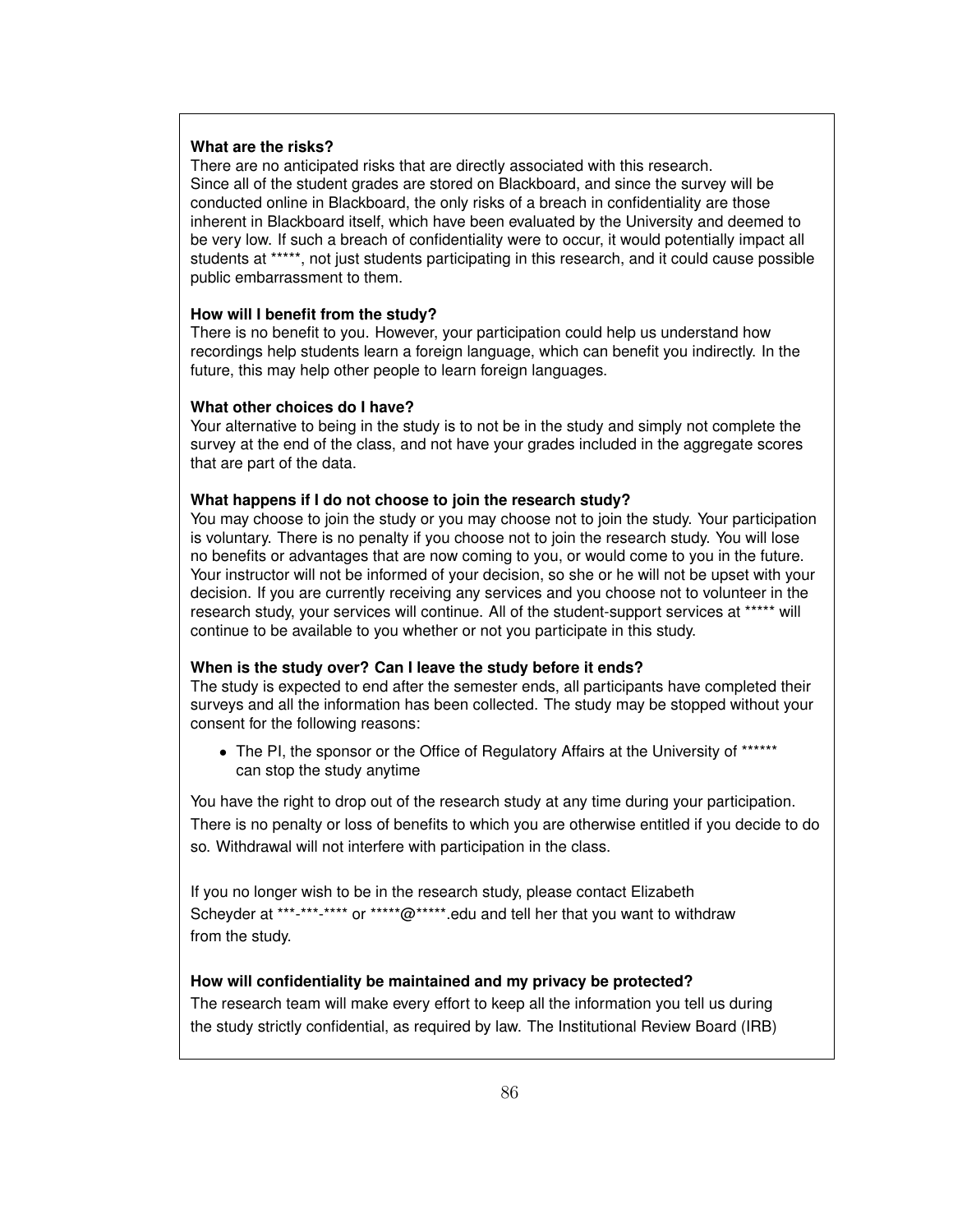at the University of \*\*\*\*\*\* is responsible for protecting the rights and welfare of research volunteers like you. The IRB has access to study information. Any paper documents you sign, where you can be identified by name will be kept in a locked drawer in Elizabeth Scheyder's office. These documents will be kept confidential. All the documents will be destroyed when the study is over. Any data or surveys completed online will remain online and will never be printed in any way that would identify you by name. Any documents that are printed will also be kept in a locked drawer in Elizabeth Scheyder's office, and will be destroyed when the study is over.

#### **Will I have to pay for anything?**

There are no costs associated with participating in the study.

#### **Will I be paid for being in this study?**

There will be no monetary compensation for participating in this study. Please note that if you receive more than \$600.00 compensation in one year for participation in research studies at the University of \*\*\*\*\*\*, you must provide an Individual Tax Identification Number or Social Security Number for tax purposes.

#### **Who can I call with questions, complaints or if Im concerned about my rights as a research subject?**

If you have questions, concerns or complaints regarding your participation in this research study or if you have any questions about your rights as a research subject, you should speak with the Principal Investigator listed on page one of this form. If a member of the research team cannot be reached or you want to talk to someone other than those working on the study, you may contact the Office of Regulatory Affairs with any questions, concerns or complaints at the University of \*\*\*\*\*\* by calling (\*\*\*) \*\*\*-\*\*\*\*.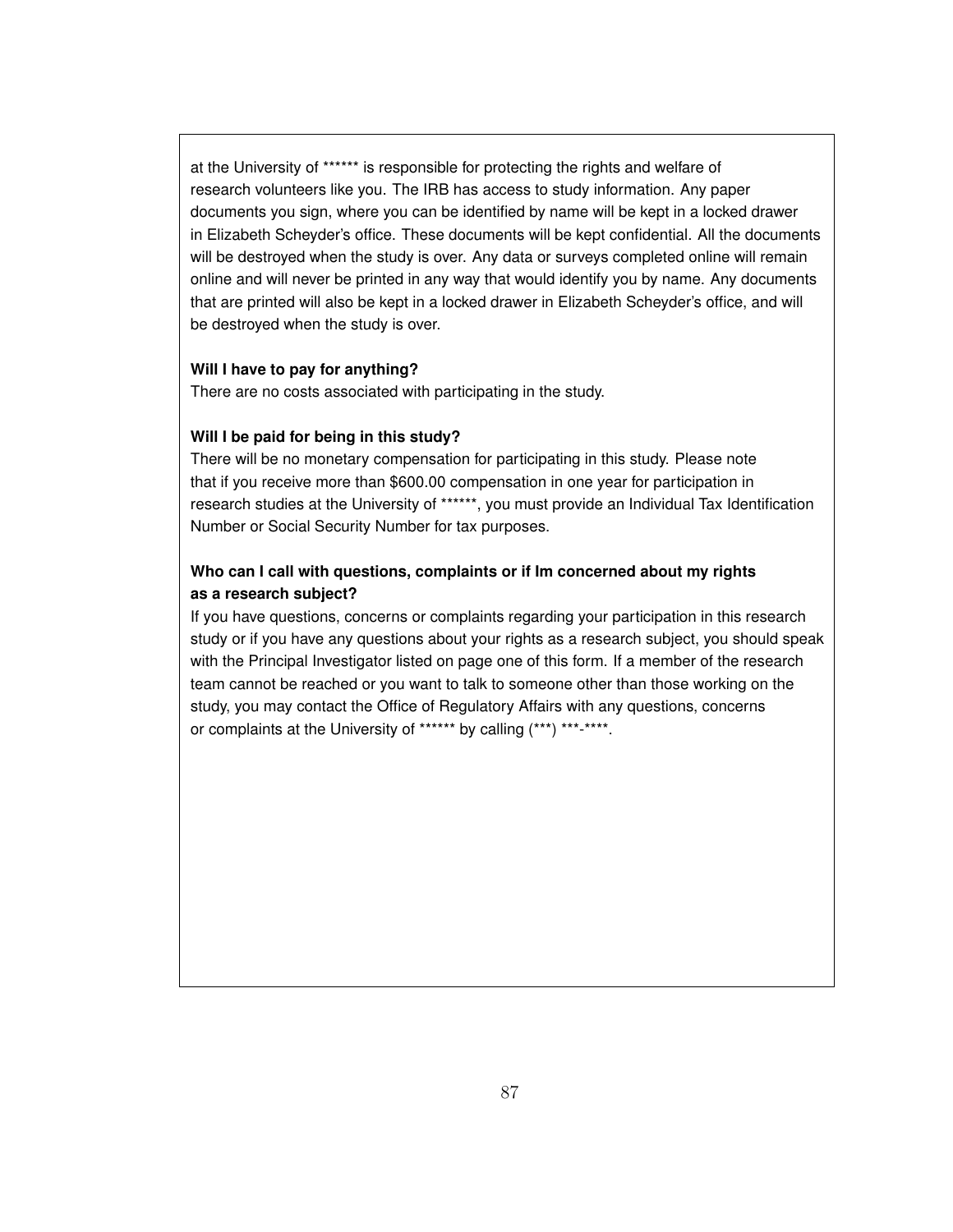## Appendix E: Survey for the Treatment Group

#### 1. How many of the class recordings did you use?

 $\Box$  None

 $\Box$  One

 $\Box$  Two or Three

 $\Box$  Four or Five

 $\Box$  More than Five, but not all of them

 $\Box$  All of them

#### 2. If you didn't use the recordings, why not? Check all that apply.

 $\Box$  I did not know the recordings were available

 $\Box$  It was too difficult to access the recordings

 $\Box$  I did not have time to use recordings because of other commitments

 $\Box$  I did not spend time using recordings because they were not required for class

 $\Box$  I did not have any particular problem with the course, which would be the

only reason I would ever use the recordings

 $\Box$  Other (please specify):  $\Box$ 

If you didn't use any of the recordings, please skip to Question 7. Otherwise, please continue with Question 3 on the next page.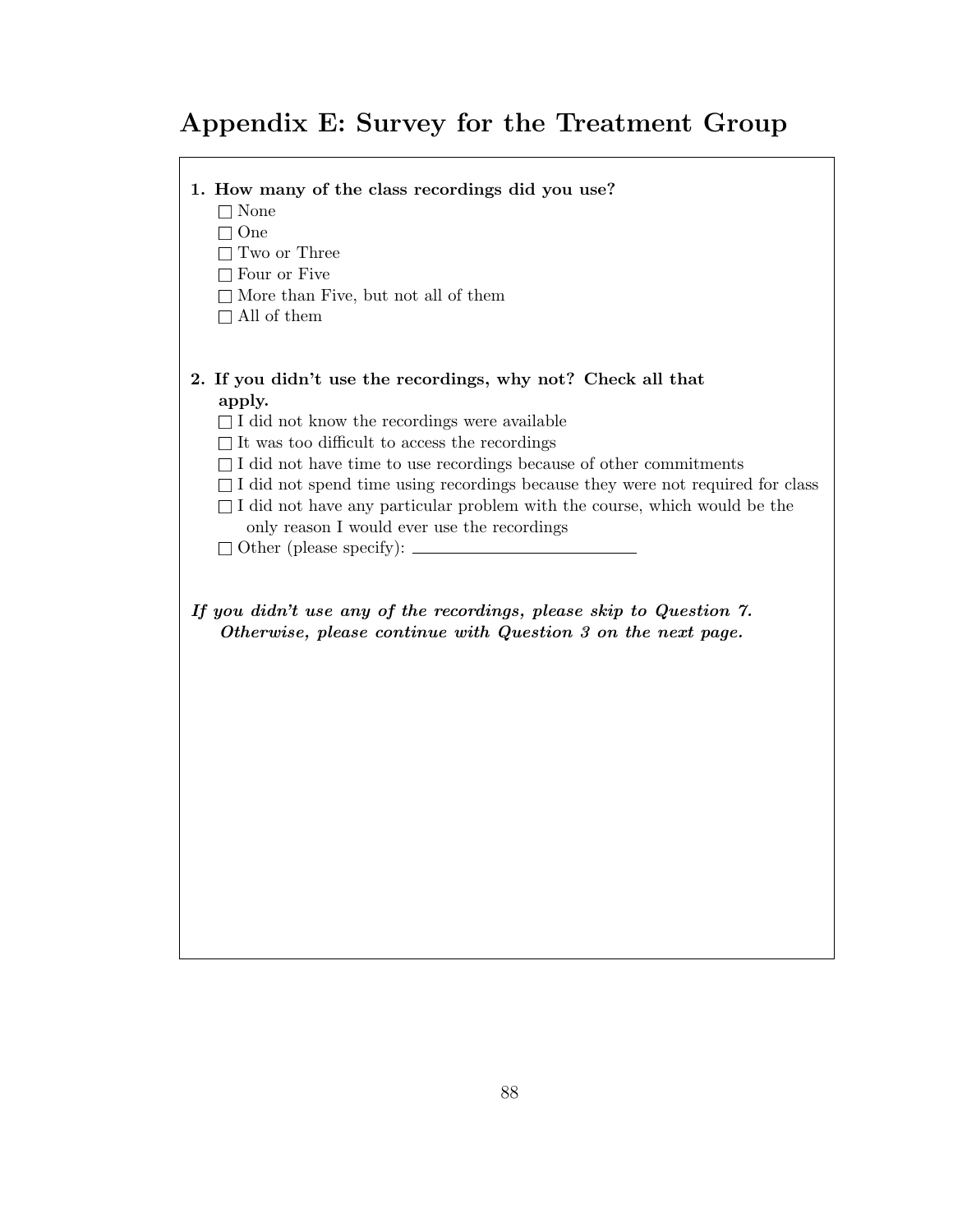#### 3. Why did you use the recordings? Check all that apply.

#### I used them . . .

- $\Box$  to listen to a class that I missed
- $\Box$  to study or review during the semester in general
- $\Box$  to study or review for tests and quizzes
- $\Box$  to study or review for the final exam
- $\Box$  to recall what was said during class that I didn't quite catch
- $\Box$  to listen for chalkboard or PowerPoint examples that I didn't copy down fast enough in class
- $\Box$  to mimic the teacher's correct pronunciation of words
- $\Box$  to mimic the teacher's correct grammar
- $\Box$  to determine where I learned more or where I need to improve
- $\Box$  to gauge my learning compared to classmates
- $\Box$  to improve my articulation of certain sounds and words
- $\Box$  to improve the rhythm, stress and intonation of my speech
- $\Box$  to listen to see if I could improve my word choice, grammar, etc.
- $\Box$  to listen for words and idioms that I don't know, so I can look them up and try to use them later in class
- $\Box$  to identify the questions asked by the teacher, so I know what to expect in the future
- $\Box$  to review instructions given by the teacher for an assignment
- $\Box$  to review the oral exercises and do them again on my own
- $\Box$  to listen to the sentences the teacher says to memorize them and speak more naturally
- $\Box$  Other reasons for using the recordings (please specify):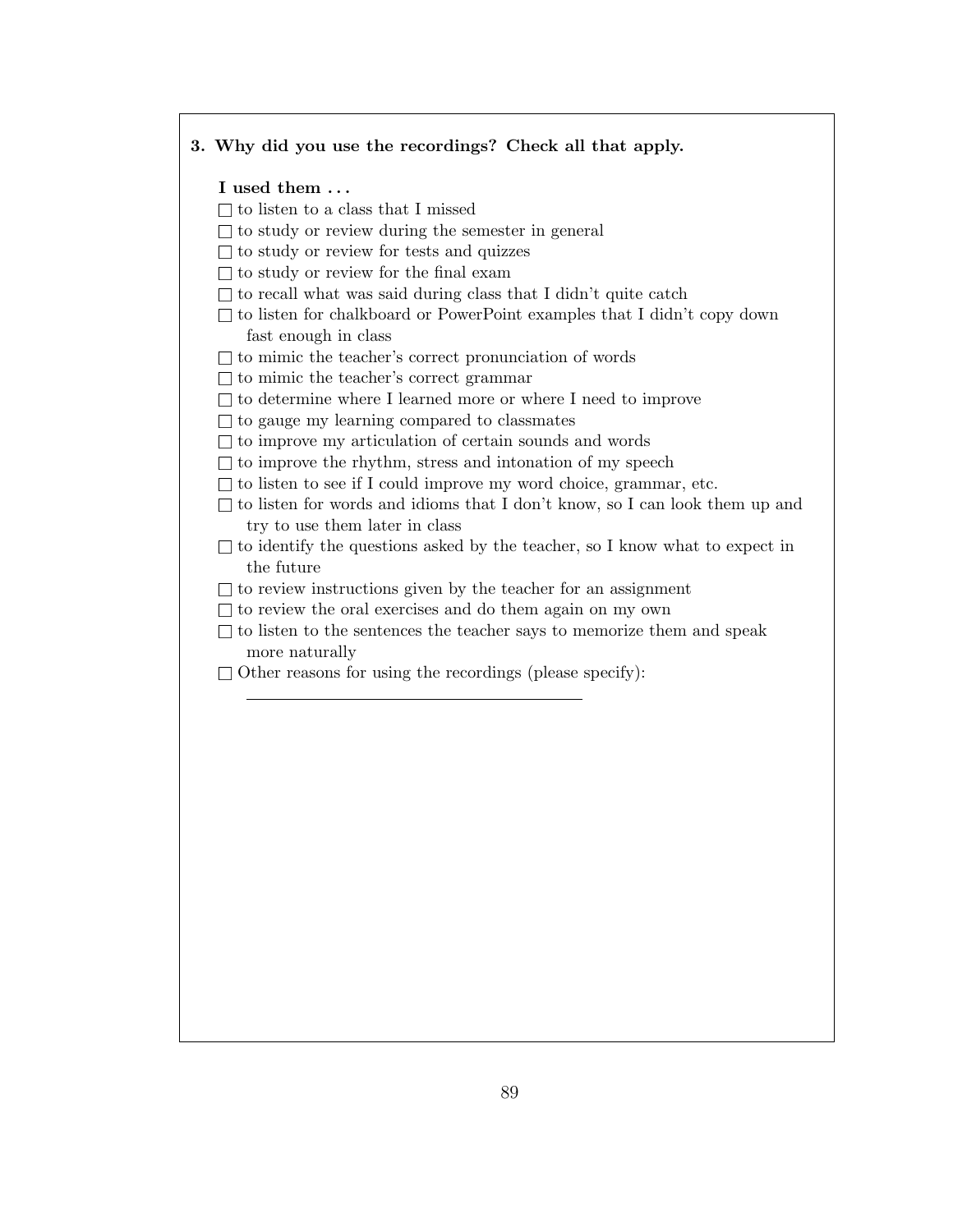#### 4. How do you think the recordings helped you? Check all that apply.

#### The recordings helped me...

- $\Box$  learn about the culture
- $\Box$  distinguish between tones
- $\Box$  recognize grammatical forms
- $\Box$  understand the majority of what is said to me in conversations
- $\Box$  understand what I hear in television, movies and music
- $\Box$  understand humor in conversations and other things I hear
- $\Box$  put together novel sentences, not just formulaic ones

 $\Box$  express and understand opinions

- $\Box$  read Chinese characters and parts of characters
- $\Box$  read and understand common texts, such as newspapers and basic books
- $\Box$  read and understand more complicated texts and literature well enough to enjoy them
- $\Box$  understand humor in texts
- $\Box$  translate a Chinese text into a similar quality text in English
- $\Box$  conjugate verbs
- $\Box$  make myself understood to others, with only minimal mistakes
- $\Box$  introduce myself in Chinese
- $\Box$  pronounce different tones understandably
- $\Box$  learn enough basic vocabulary to help me if I were lost on the streets of China
- $\Box$  understand and use idioms in Chinese
- $\Box$  speak at a relatively fluent pace
- $\Box$  have conversations about academic and other topics that are more complicated than daily conversation
- $\hfill\Box$ <br/> completely switch over to speaking Chinese without having to think about it much, so I could be 'me' in that language
- $\Box$  make my pronunciation close to native speakers'
- $\Box$  make jokes in conversation in Chinese
- $\Box$  learn to write Chinese characters legibly
- $\Box$  increase my vocabulary in Chinese
- $\Box$  write grammatically correct sentences
- $\Box$  write full paragraphs and essays
- $\square$  write real letters for personal and business purposes (for example, to a landlord)
- $\Box$  write creatively (such as poems)
- $\Box$  Other ways they helped (please specify):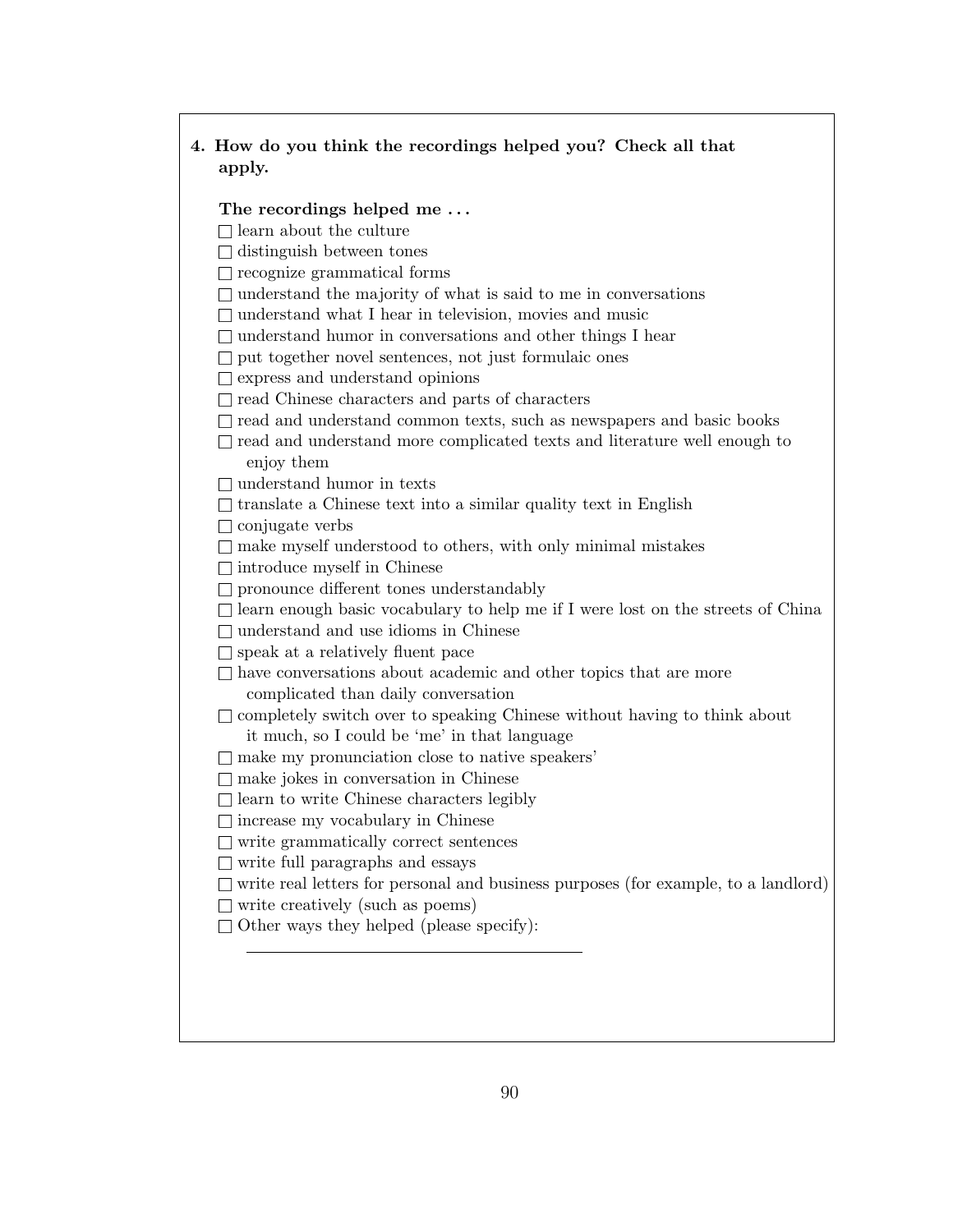| 5. In what circumstances did you play the recordings?                                                 |
|-------------------------------------------------------------------------------------------------------|
| (rate each on a scale from $1 = \text{`not}$ at all' to $5 = \text{`very}$ often')                    |
| 3<br>$\overline{4}$<br>1<br>$\overline{2}$<br>5                                                       |
| Using a computer for playback, while studying for the course<br>$\Box$                                |
| $\Box$ On a separate playback device, but while studying<br>П<br>$\Box$<br>$\perp$<br>for the course  |
| $\Box$ On a portable playback device while doing some other                                           |
| activity (walking, exercising, doing laundry, etc.)                                                   |
|                                                                                                       |
|                                                                                                       |
| 6. Were you easily able to access and play the recordings?<br>$\Box$ Yes, it was very easy            |
| $\Box$<br>It took a little effort, but I was able to play the recordings                              |
| $\Box$ It took a lot of effort, but in the end I was able to play the recordings                      |
|                                                                                                       |
|                                                                                                       |
| 7. Do you think classroom dynamics (e.g., level of discussion, pace                                   |
| of presentation) were affected by the fact that it was being recorded?<br>$\Box$ Very negative effect |
| $\Box$ Somewhat negative effect                                                                       |
| $\Box$ No effect                                                                                      |
| $\Box$ Somewhat positive effect                                                                       |
| $\Box$ Very positive effect                                                                           |
|                                                                                                       |
| 8. I was reluctant to speak up in class because I knew it was                                         |
| being recorded.                                                                                       |
| $\Box$ Agree strongly                                                                                 |
| $\Box$ Agree somewhat                                                                                 |
| $\Box$ Neither agree nor disagree                                                                     |
| $\Box$ Disagree somewhat                                                                              |
| $\Box$ Disagree strongly                                                                              |
|                                                                                                       |
|                                                                                                       |
|                                                                                                       |
|                                                                                                       |
|                                                                                                       |
|                                                                                                       |
|                                                                                                       |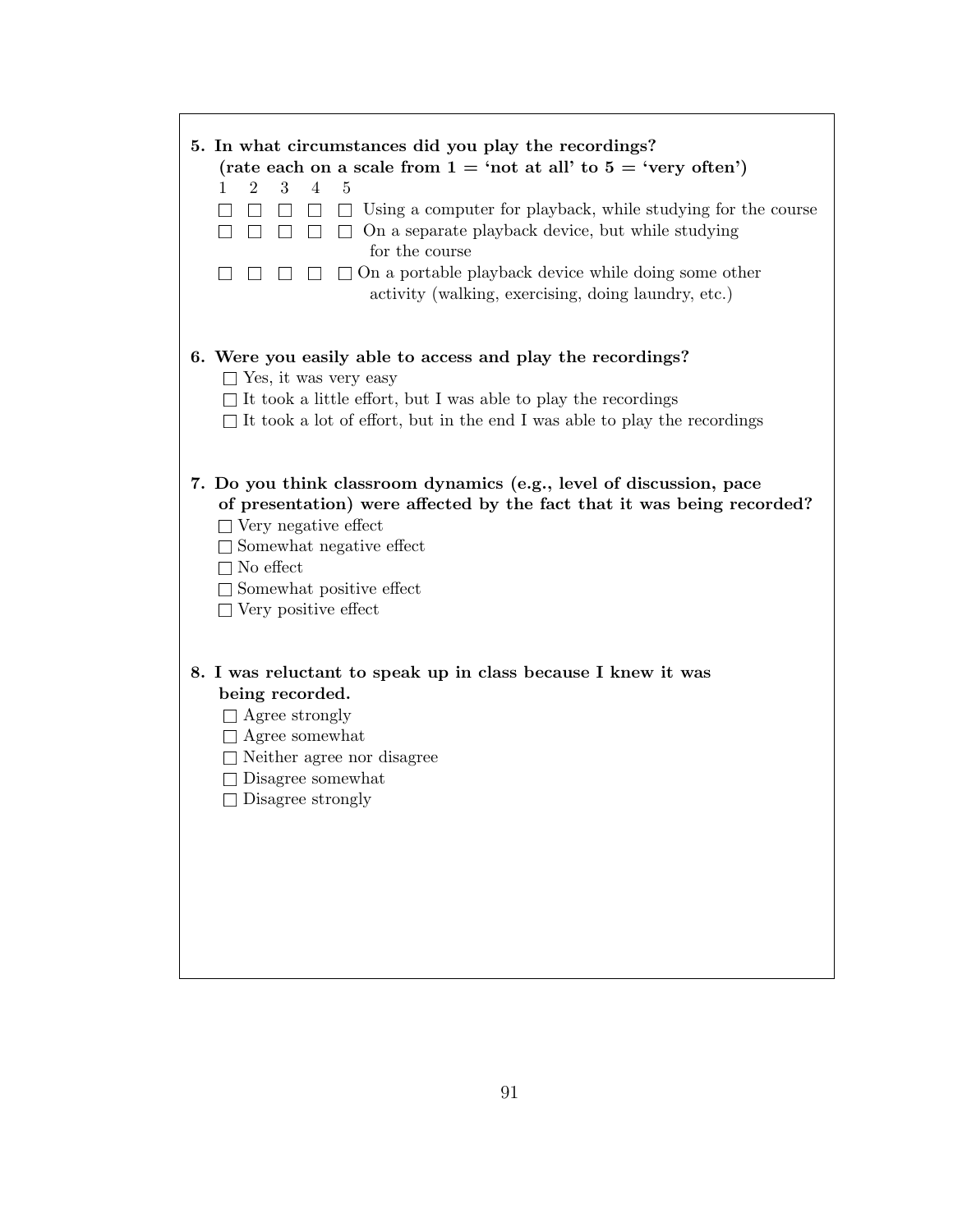#### 9. In the household where you grew up . . .

- $\Box$  No one spoke any Chinese
- $\Box$  People occasionally used a word or two of Chinese
- $\square$  Others used Chinese, but I never learned any of it
- $\Box$  Others used Chinese, and I learned a few words and phrases, but not enough to converse with others
- $\Box$  I learned enough Chinese to understand it and converse in it with others
- 10. What other comments do you have about your experience using the recordings? Any suggestions for how they could be more useful?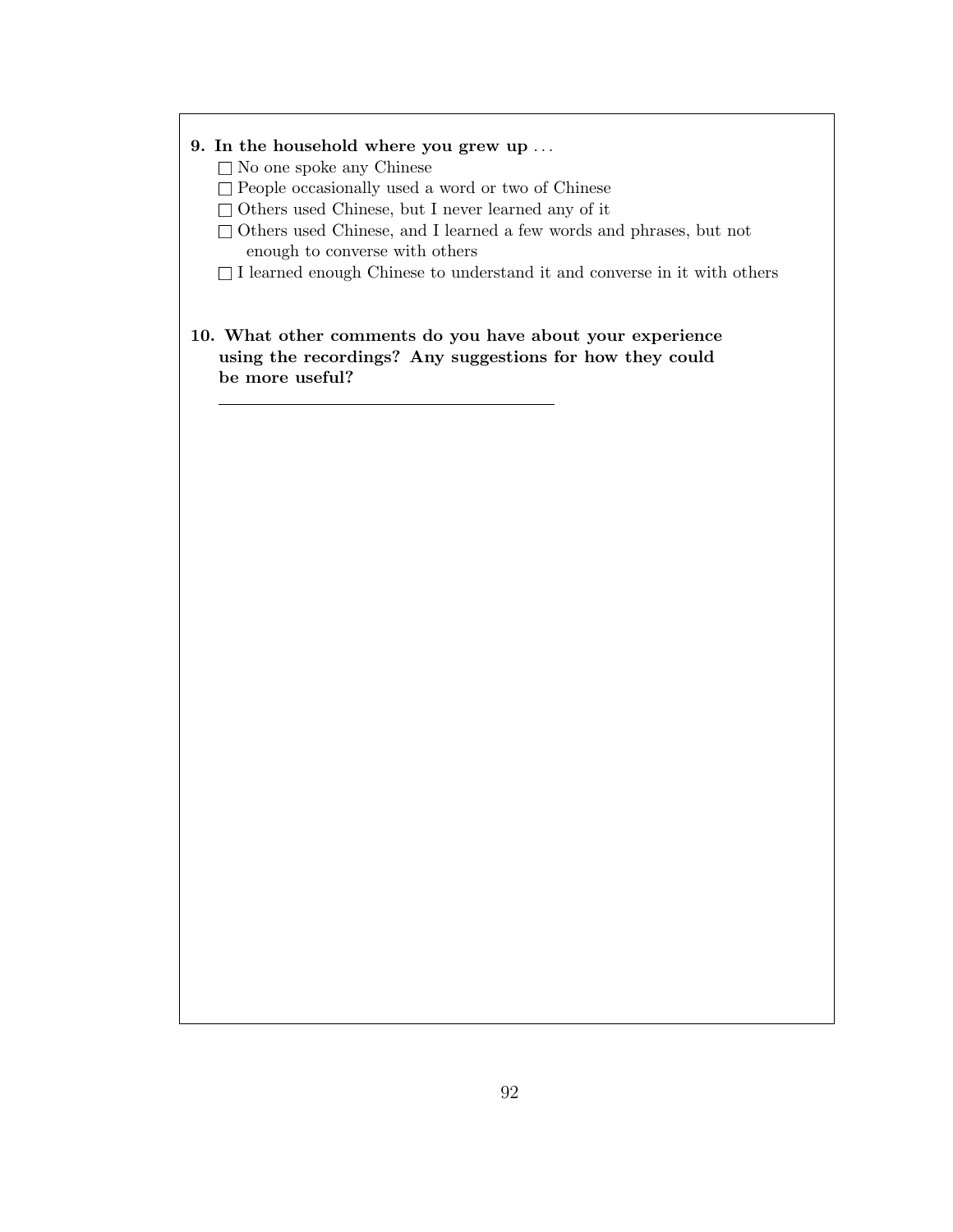# Appendix F: Survey for the Control Group

1. What do you think you achieved in your Chinese course? Check all that apply.

#### I learned to . . .

- $\Box$ <br/> learn about the culture
- $\Box$  distinguish between tones
- $\Box$  recognize grammatical forms
- $\Box$  understand the majority of what is said to me in conversations
- $\Box$  understand what I hear in television, movies and music
- $\Box$  understand humor in conversations and other things I hear
- $\Box$  put together novel sentences, not just formulaic ones
- $\Box$  express and understand opinions
- $\Box$  read Chinese characters and parts of characters
- $\Box$  read and understand common texts, such as newspapers and basic books
- $\Box$  read and understand more complicated texts and literature well enough to enjoy them
- $\Box$  understand humor in texts
- $\Box$  translate a Chinese text into a similar quality text in English
- $\Box$  conjugate verbs
- $\Box$  make myself understood to others, with only minimal mistakes
- $\Box$  introduce myself in Chinese
- $\Box$  pronounce different tones understandably
- $\Box$  learn enough basic vocabulary to help me if I were lost on the streets of China
- $\Box$  understand and use idioms in Chinese
- $\Box$  speak at a relatively fluent pace
- $\Box$  have conversations about academic and other topics that are more complicated than daily conversation
- $\Box$  completely switch over to speaking Chinese without having to think about it much, so I could be 'me' in that language
- $\Box$  make my pronunciation close to native speakers'
- $\Box$  make jokes in conversation in Chinese
- $\Box$  learn to write Chinese characters legibly
- $\Box$  increase my vocabulary in Chinese
- $\Box$  write grammatically correct sentences
- $\Box$  write full paragraphs and essays
- $\Box$  write real letters for personal and business purposes (for example, to a landlord)
- $\Box$  write creatively (such as poems)
- $\Box$  Other ways they helped (please specify):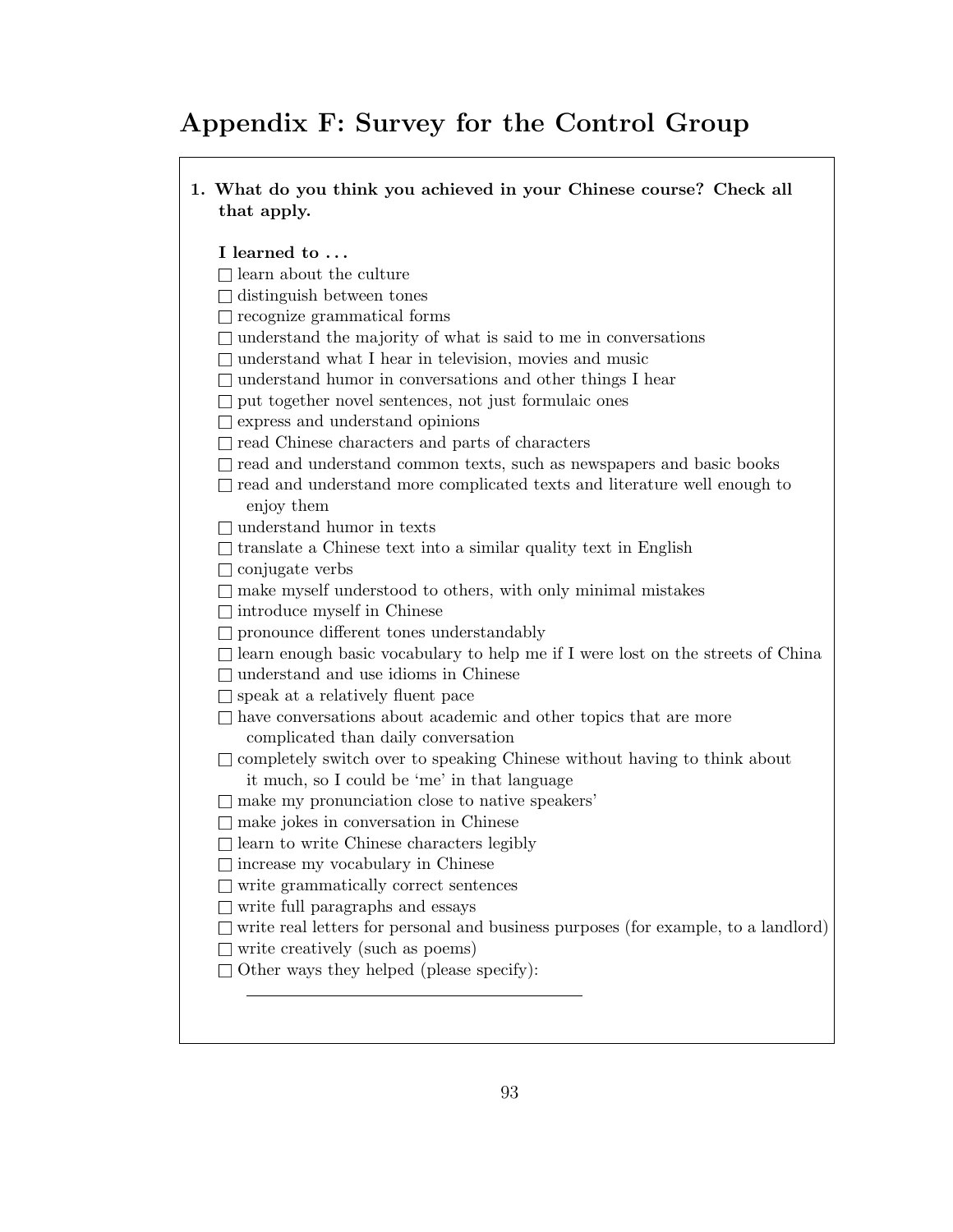## 2. Do you think classroom dynamics (e.g., level of discussion, pace of presentation) were affected by the fact that it was being recorded?

- $\Box$  Very negative effect
- $\Box$  Somewhat negative effect
- $\Box$  No effect
- $\Box$  Somewhat positive effect
- $\Box$  Very positive effect

## 3. I was reluctant to speak up in class because I knew it was being recorded.

- $\Box$  Agree strongly
- $\Box$  Agree somewhat
- $\Box$  Neither agree nor disagree
- $\square$  Disagree somewhat
- $\Box$  Disagree strongly

#### 4. In the household where you grew up . . .

- $\square$  No one spoke any Chinese
- $\Box$  People occasionally used a word or two of Chinese
- $\Box$  Others used Chinese, but I never learned any of it
- □ Others used Chinese, and I learned a few words and phrases, but not enough to converse with others
- $\Box$  I learned enough Chinese to understand it and converse in it with others
- 5. What other comments do you have about your experience in the class that was being recorded? Any suggestions?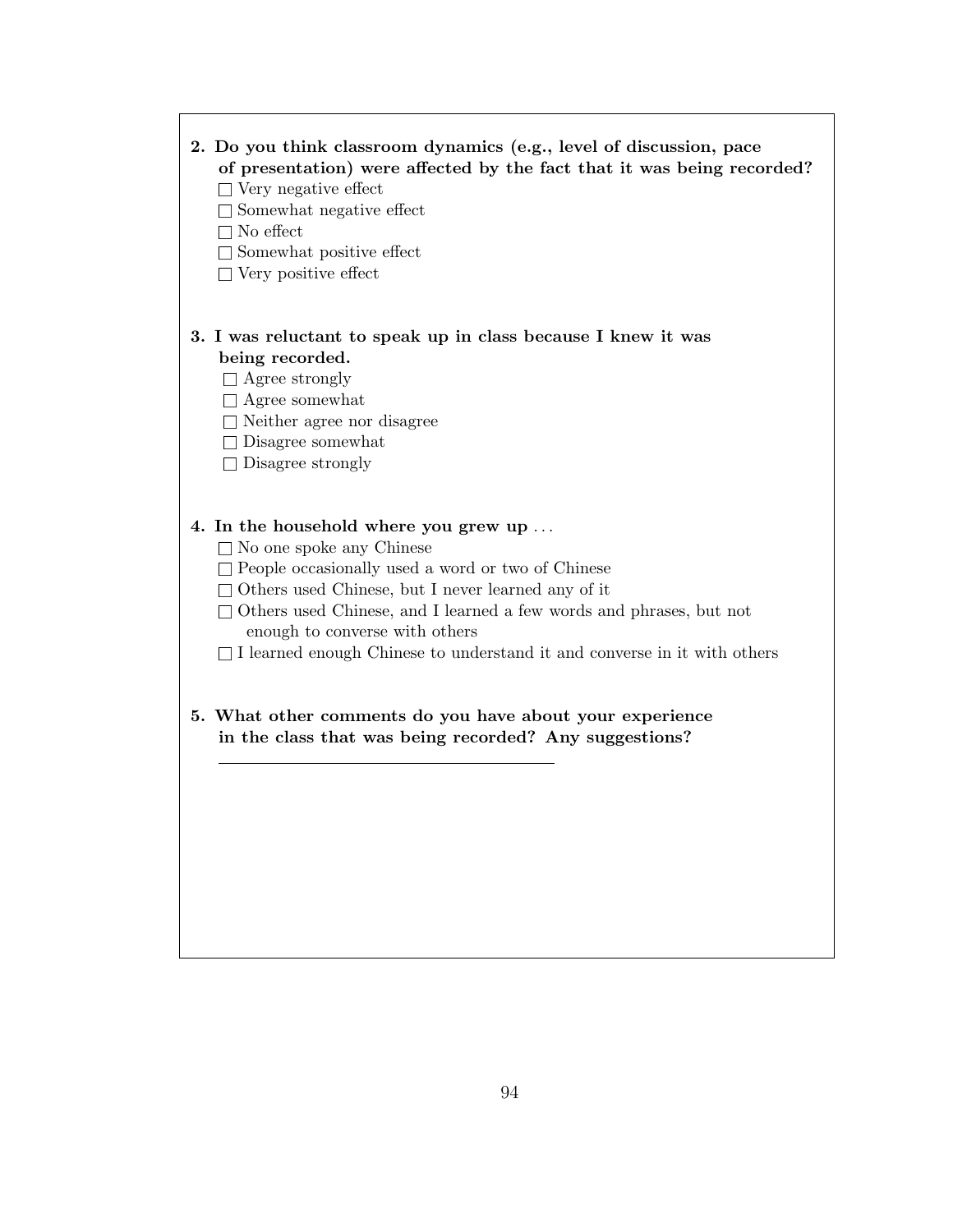# References

- Agard, F. B., Clements, R. J., Hendrix, W. S., Hocking, E., Pitcher, S. L., van Eerden, A., et al. (1944). A survey of language classes in the Army Specialized Training Program (Tech. Rep.). New York: The Commission on Trends in Education of the Modern Language Association of America.
- Arrington, M., Modisette, J. L., & McKeachie, W. J. (1977). More on college grades.  $AAUP$  Bulletin,  $63(2)$ , 53–56. doi:10.2307/40225015.
- Beale, L. (2010). U.S. students hurting in foreign languages. Retrieved from http://www.miller-mccune.com/culture-society/u-s-students-hurtingin-foreign-languages-13529.
- Belanger, Y. (2005). Duke University iPod first year experience final evaluation report (Tech. Rep.). Durham, N.C.: Duke University. Retrieved from: http://cit.duke.edu/pdf/reports/ipod\_initiative\_04\_05.pdf.
- B&H Photo Video. (n.d.). Edirol / Roland R-09HR Portable High-Resolution Audio. Retrieved May 6, 2010, from http://www.bhphotovideo.com/c/product/559244-REG.
- Birnbaum, R. (1977). Factors related to university grade inflation. Journal of Higher Education,  $48(5)$ , 519–539. Available from http://www.jstor.org/stable/1981595.
- Blue, G. M. (1994). Self-assessment of foreign language skills: Does it work? CLE Working Papers,  $\beta$ , 18–35.
- Boud, D., & Falchikov, N. (1989). Quantitative studies of student self-assessment in higher education: A critical analysis of findings. *Higher education*,  $18(5)$ , 529–549. Available from http://www.jstor.org/stable/3447392.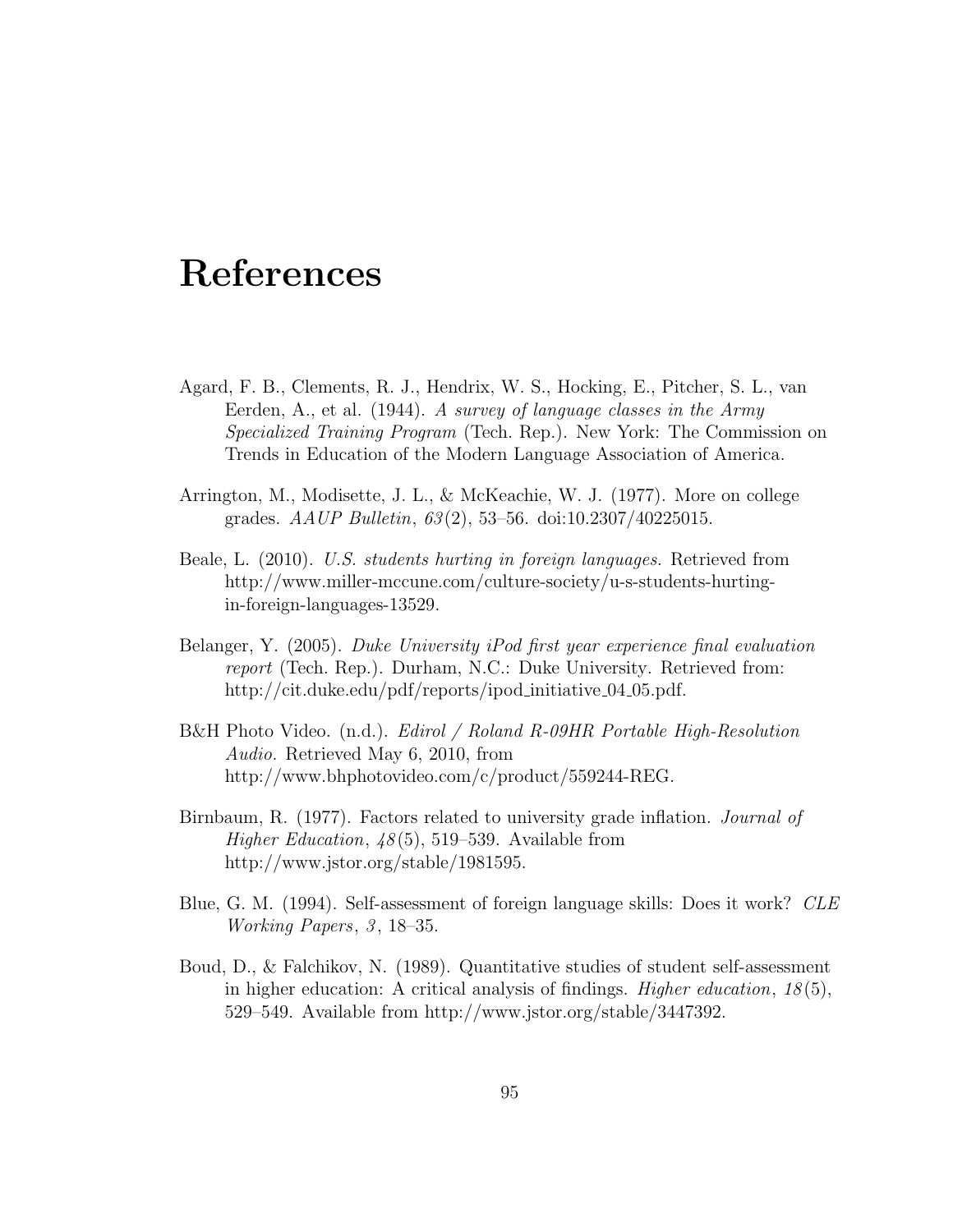- Brittain, S., Glowacki, P., Ittersum, J. V., & Johnson, L. (2006). Podcasting lectures: Formative evaluation strategies helped identify a solution to a learning dilemma. *EDUCAUSE Quarterly Magazine*, 29(3), 24–31.
- Carnevale, D. (2005). Texas company hopes to sell recordings of professors' lectures. The Chronicle of Higher Education, 52(7), A37.
- Chaudron, C. (1988). Second language classrooms: Research on teaching and learning. Cambridge: Cambridge University Press.
- Chomei, T., & Houlihan, R. (1968). An experimental study of the effectiveness of the newly devised short delay playback system. Audio-visual Language Journal,  $6(2)$ , 68–70.
- Clark, M. H. (1999). Product diversification. In E. D. Daniel, C. D. Mee, & M. H. Clark (Eds.), Magnetic recording: The first 100 years (pp. 92–109). New York: IEEE Press.
- Cook, D. L. (1962). The Hawthorne effect in educational research. Phi Delta Kappan, 44 (3), 116–122.
- Cox, A. M. (2001). The changed classroom, Post-September 11. The Chronicle of Higher Education,  $48(9)$ , A16.
- Cushman, T. (2003). Who best to tame grade inflation? Academic Questions,  $16(4)$ ,  $48-56$ . doi:10.1007/s12129-003-1063-1.
- Daley, C. E., Onwuegbuzie, A. J., & Bailey, P. (1999, November 17). The role of expectations in foreign language learning. Paper presented at the annual meeting of the Mid-South Educational Research Association, Point Clear, AL.
- de Saint Léger, D. (2009). Self-assessment of speaking skills and participation in a foreign language class. Foreign Language Annals,  $\frac{42(1)}{158-178}$ . doi: 10.1111/j.1944-9720.2009.01013.x.
- Dillon, S. (2010, January 21). Schools stop teaching foreign languages except Chinese. New York Times, A18. Retrieved from http://www.nytimes.com/2010/01/21/education/21chinese.html? $r=2$ .
- Dochy, F., Segers, M., & Sluijsmans, D. (1999). The use of self-, peer and co-assessment in higher education: A review. Studies in Higher Education,  $24(3)$ , 331–350. doi:10.1080/03075079912331379935.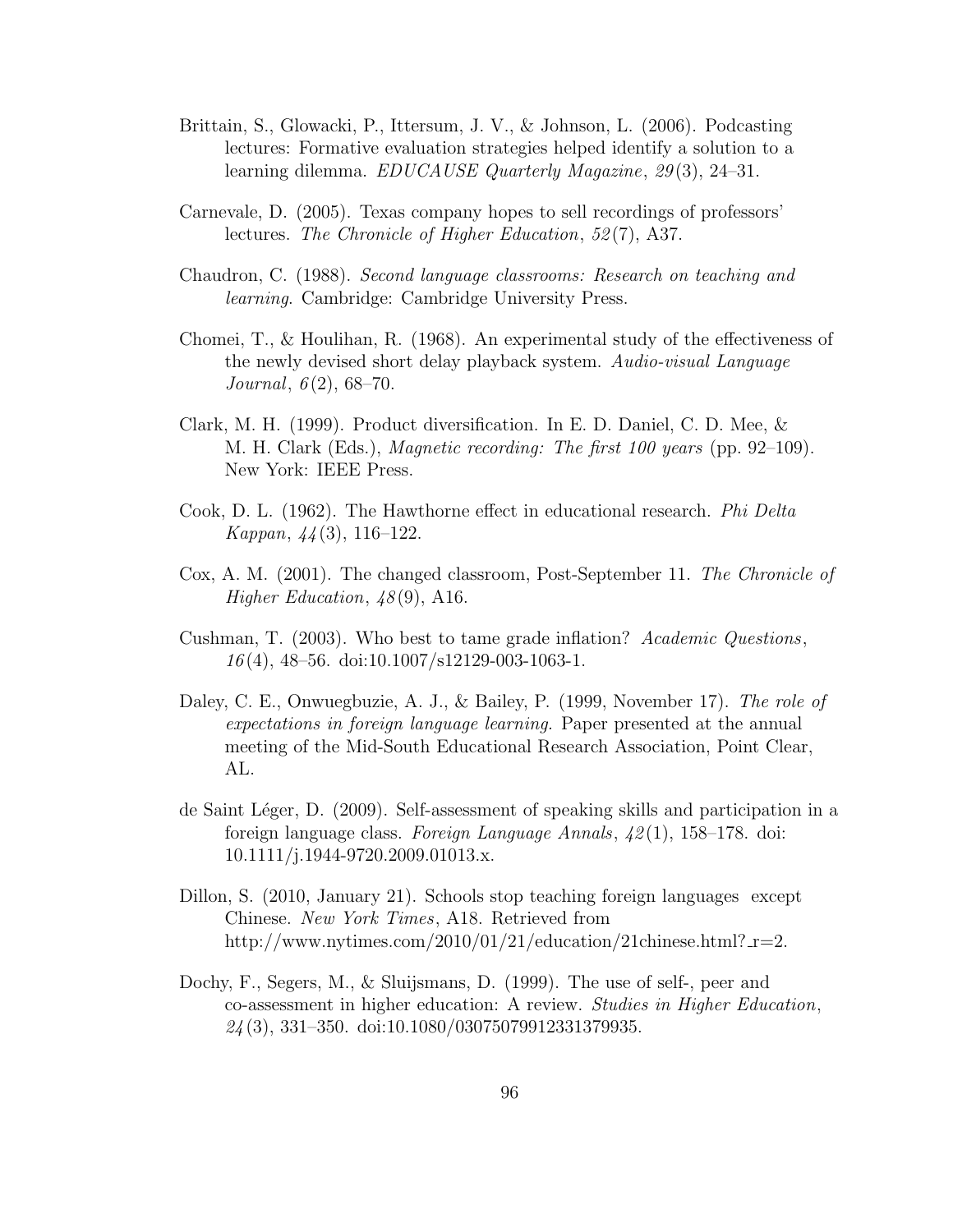- Ellis, C. (2008). 'You can't do that in a classroom!': How distributed learning can assist in the widespread adoption of hybrid learning strategies. In *Proceedings* of the 1st International Conference on Hybrid Learning and Education (pp. 1–16). Hong Kong: Springer-Verlag. doi: 10.1007/978-3-540-85170-7 1.
- Ellis, R. (1990). Instructed second language acquisition: Learning in the classroom. Malden, MA: Blackwell Publishers, Inc.
- Etzioni, A. (1975). Grade inflation. *Science*, 190(4210), 101.
- Evergreen State College. (n.d.). Curriculum overview at evergreen. Retrieved February 3, 2011, from http://evergreen.edu/about/ curriculumoverview.htm.
- Feldmesser, R. A. (1971, February 4). The positive functions of grades. Paper presented at the 55th Annual Meeting of the American Educational Research Association, New York.
- Field, K. (2006). Bush proposes \$114-million for training in 'critical' languages. The Chronicle of Higher Education, 52(19), A26.
- Ford, J. T. (2009). Comprehensive plan needed to address persistent foreign language shortfalls (Tech. Rep. No. GAO-09-955). Washington, D.C.: Department of State. Retrieved December 6, 2010, from http://www.gao.gov/new.items/d09955.pdf.
- Freed, B. F. (1991). Foreign language acquisition research and the classroom. Lexington, MA: Heath.
- Frisbie, D. A., & Waltman, K. K. (1992). Developing a personal grading plan. Educational Measurement: Issue and Practice, 11 (3), 35–42. doi: 10.1111/j.1745-3992.1992.tb00251.x.
- Frith, T. J. (2006, September 29). Active, reserve sailors with foreign language training eligible for pay bonus. Retrieved from http://www.navy.mil/search/display.asp?story\_id=25804. Washington, D.C.: U. S. Department of the Navy News Service.
- Furman, N., Goldberg, D., & Lusin, N. (2010). Enrollments in languages other than English in United States institutions of higher education, Fall 2009. Retrieved from http://www.mla.org/pdf/2009\_enrollment\_survey.pdf. New York: Modern Language Association.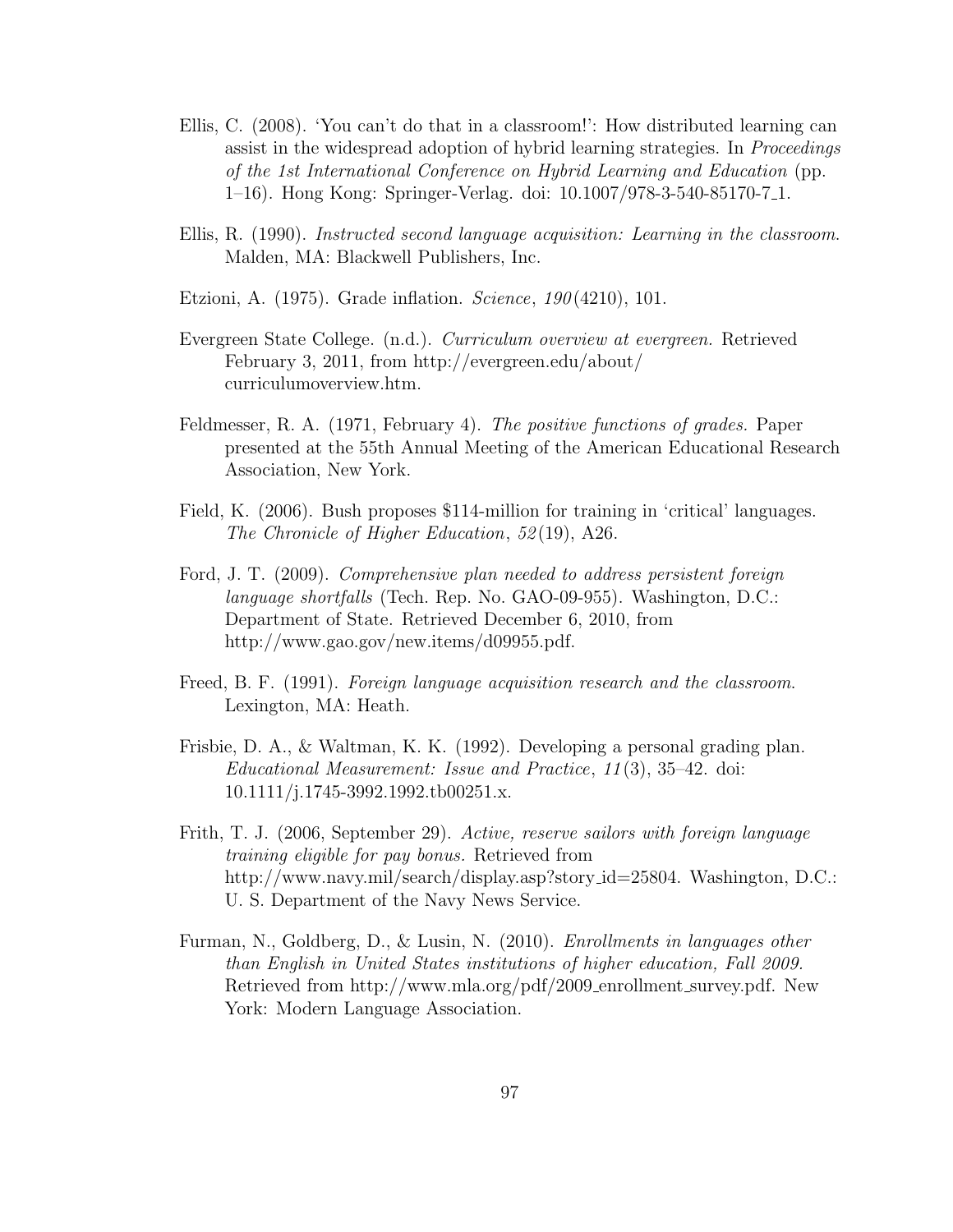- Gaddis, J. L. (1986). The long peace: Elements of stability in the postwar international system. *International Security*,  $10(4)$ , 99–142. doi:10.2307/2538951.
- Garfinkel, A. (1987). MLJ notes and news. *The Modern Language Journal*,  $71(3)$ , 320–330.
- Gascoigne, C., & Robinson, K. (2001). Student perceptions of beginning French and Spanish language performance. Academic Exchange Quarterly,  $5(3)$ , 113–118.
- Gay, M. (2005). BoilerCast: Podcasting and streaming classroom audio at Purdue University (Tech. Rep.). West Lafayette, IN: Purdue University. Retrieved from http://www.michaelngay.com/Boilercast/BoilerCastWhitepaper.pdf.
- Goldman, L. (1985). The betrayal of the gatekeepers: Grade inflation. *Journal of* General Education,  $36(2)$ ,  $97-121$ .
- Gorham, J. (1988). The relationship between verbal teacher immediacy behaviors and student learning. Communication Education, 37 (1), 40–53. doi:10.1080/03634528809378702.
- Gosper, M., Green, D., McNeill, M., Phillips, R., Preston, G., & Woo, K. (2008). The impact of web-based lecture technologies on current and future practices in learning and teaching (Tech. Rep.). Sydney: Australian Learning & Teaching Council. Retrieved from http://www.cpd.mq.edu.au/teaching/ wblt/docs/report/ce6-22 final2.pdf.
- Gosper, M., McNeill, M., Woo, K., Phillips, R., Preston, G., & Green, D. (2007). Web-based lecture recording technologies: Do students learn from them? In Advancing knowledge: Pushing boundaries: Proceedings of EDUCAUSE Australasia 2007. Melbourne, Australia: EDUCAUSE. Retrieved from http://www.caudit.edu.au/educauseaustralasia07/authors papers/ Gosper.pdf.
- Greene, H. A., & Betts, E. A. (1933). A new technique for the study of oral-language activities. The Elementary School Journal, 33 (10), 753–761. doi:10.1086/456959.
- Griffin, D. K., Mitchell, D., & Thompson, S. J. (2009). Podcasting by synchronising PowerPoint and voice: What are the pedagogical benefits? Computers & Education,  $53(2)$ ,  $532-539$ . doi: 10.1016/j.compedu. 2009.03.011.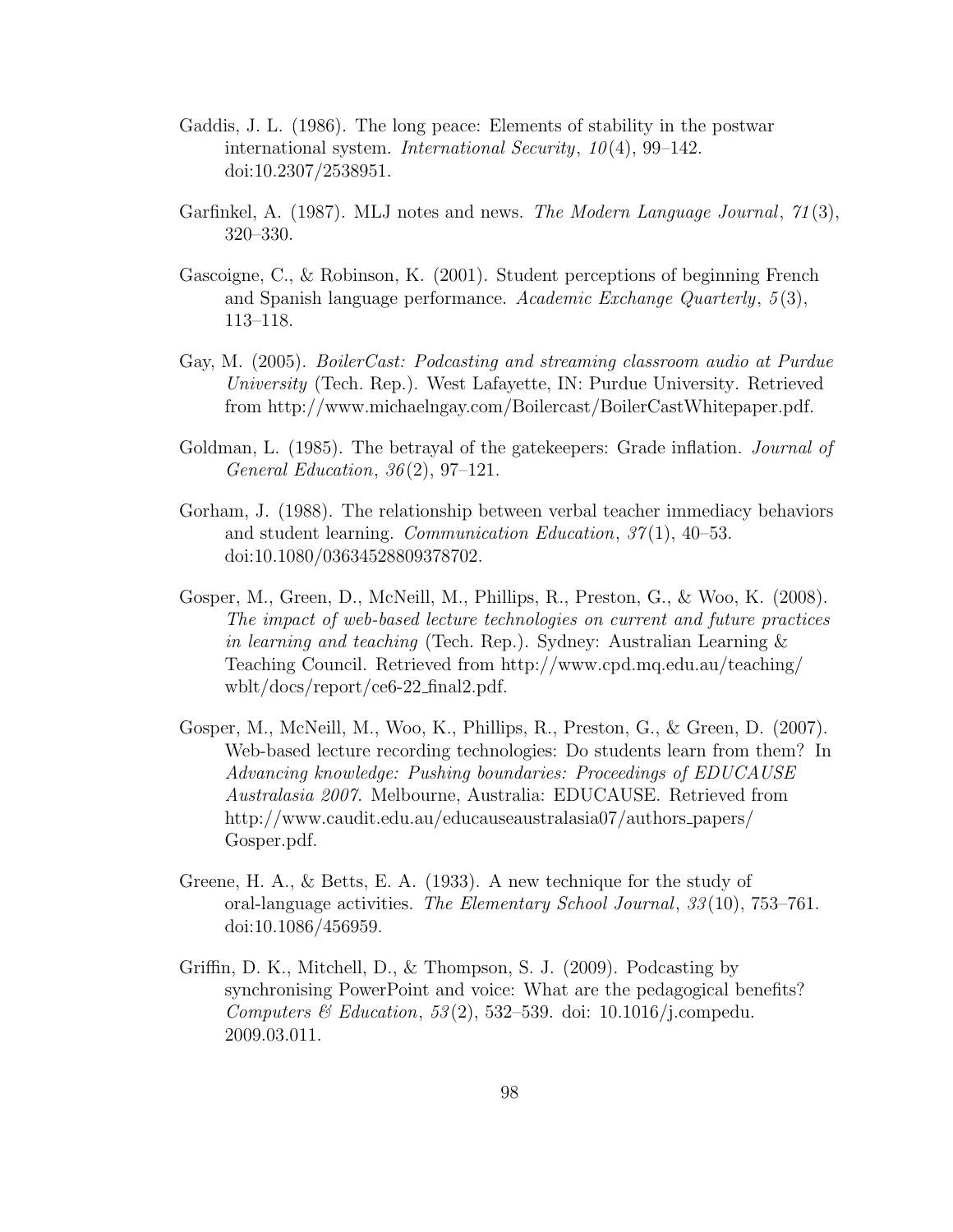- Haahr, M. (2010). Random.org coin flipper. Retrieved January 4, 2010, from http://www.random.org/coins/?num=1&cur=60-usd.0025c-pa.
- Hammersley, B. (2004, February 12). Audible revolution. The Guardian, p. 27. Retrieved from http://www.guardian.co.uk/media/2004/feb/12/ broadcasting.digitalmedia.
- Harper, J., Lively, M., & Kaatz, P. (1987). Improvement of instruction in critical foreign languages: A report on the 1987 Languages for Communication Workshops at Tarrant County Junior College Northeast Campus (Hurst, Texas, July 13-August 6, 1987). Retrieved from ERIC database (ED287548).
- Hebel, S. (2002). National-Security concerns spur congressional interest in language programs. The Chronicle of Higher Education,  $48(27)$ , A26.
- Hesse, B. W. (1995). Curb cuts in the virtual community: Telework and persons with disabilities. In Proceedings of the Twenty-Eighth Hawaii International Conference on System Sciences (Vol. 4, pp. 418–425). New York: IEEE Press. doi:10.1109/HICSS.1995.375707.
- Hills, J. R. (1991). Apathy concerning grading and testing. Phi Delta Kappan,  $72(7), 540-545.$
- Hocking, E. (1964). Language laboratory and language learning. Washington, D.C.: Department of Audiovisual Instruction, National Education Association.
- Homeland Security Education Act, S. 1799, 107th Cong., 1st Sess. (2001). Retrieved from http://www.govtrack.us/congress/bill.xpd?bill=s107-1799.
- Hudson Motor Car Company. (1939, November). The ride of your life waits for you in any 1940 Hudson. Popular Mechanics, 72 (5), p. 5A.
- Hutchinson, J. C. (1963). The technology of modern-language learning. In Curricular change in the foreign languages. Princeton, N.J.: College Entrance Examination Board.
- Jorden, W. (1957, October 5). Soviet fires earth satellite into space; It is circling the globe at 18,000 M.P.H.; Sphere tracked in 4 crossings over U.S. New York Times. Retrieved November 30, 2010, from http://www.nytimes.com/ partners/aol/special/sputnik/sput-01.html?scp=1&sq=Soviet%20Fires %20Earth%20Satellite%20Into%20Space.

Kaplan, M. D. G. (2004, August 1). Existential essentials. New York Times, pp.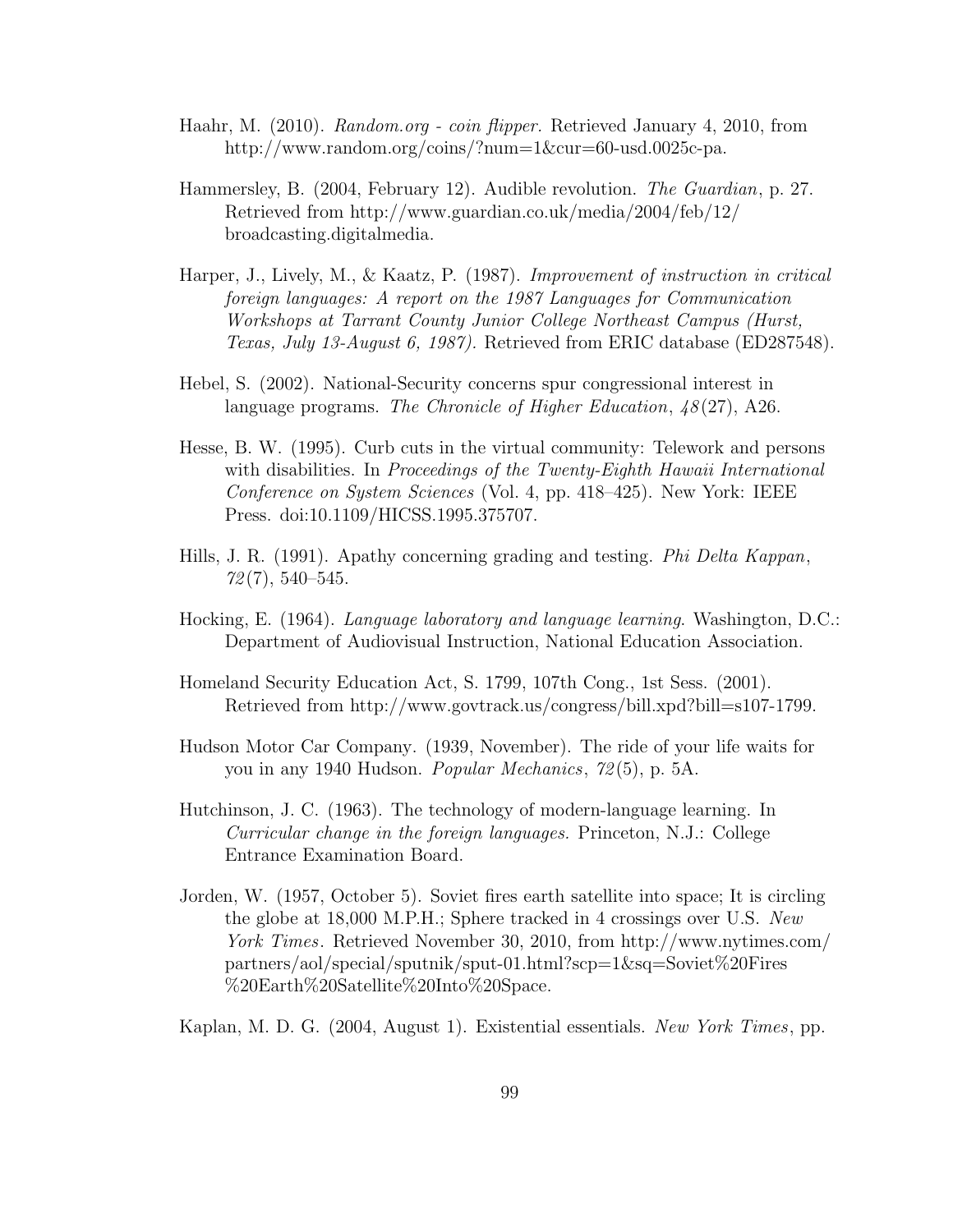24–25.

- King, A. (1993). From sage on the stage to guide on the side. College Teaching, 41 (1), 30–35. doi:10.1080/87567555.1993.9926781.
- Kirshenbaum, H. (1973, September). Boxed in by grades. Teacher,  $91(1)$ ,  $46-8$ .
- Kohn, A. (1999, March). From degrading to De-Grading. *High School Magazine*,  $6(5)$ , 38-43.
- Krashen, S. D. (1982). Principles and practice in second language acquisition. Oxford: Pergamon Press.
- Lare, E. B. (1959). Audio-Visual provisions of Public Law 864: National Defense Education Act of 1958. The Clearing House,  $33(7)$ , 447–448.
- Lee, J. S. (2005). Through the learners' eyes: Reconceptualizing the heritage and Non-Heritage learner of the less commonly taught languages. Foreign Language Annals,  $38(4)$ , 554 - 563. doi: 10.1111/j.1944-9720.2005.tb02522.x.
- Lind, D. S., Rekkas, S., Bui, V., Lam, T., Beierle, E., & E. M., I. C. (2002). Competency-Based student self-assessment on a surgery rotation. Journal of Surgical Research, 105 (1), 31–34. doi: 10.1006/jsre.2002.6442.
- Long, M. H. (1983). Does second language instruction make a difference? A review of research. TESOL Quarterly, 17 (3), 359382. doi:10.2307/3586253.
- Lowry, R. (2011). Concepts and applications of inferential statistics. Retrieved from http://faculty.vassar.edu/lowry/webtext.html.
- Madgic, R. F. (1988, April). The point system of grading: A critical appraisal. NASSP Bulletin, 72 (507), 29–34. doi:10.1177/019263658807250707.
- Magid, L. (2006, September 21). Some hot recorders for those cool podcasts. New York Times, C9. Retrieved from http://www.nytimes.com/2006/09/21/ technology/21basics.html.
- Malehorn, H. (1994, July). Ten measures better than grading. *Clearing House*,  $67(6)$ , 323–24.
- Mason, C. (1971). The relevance of intensive training in English as a foreign language for university students. Language Learning,  $21(2)$ , 197–204. doi:10.1111/j.1467-1770.1971.tb00058.x.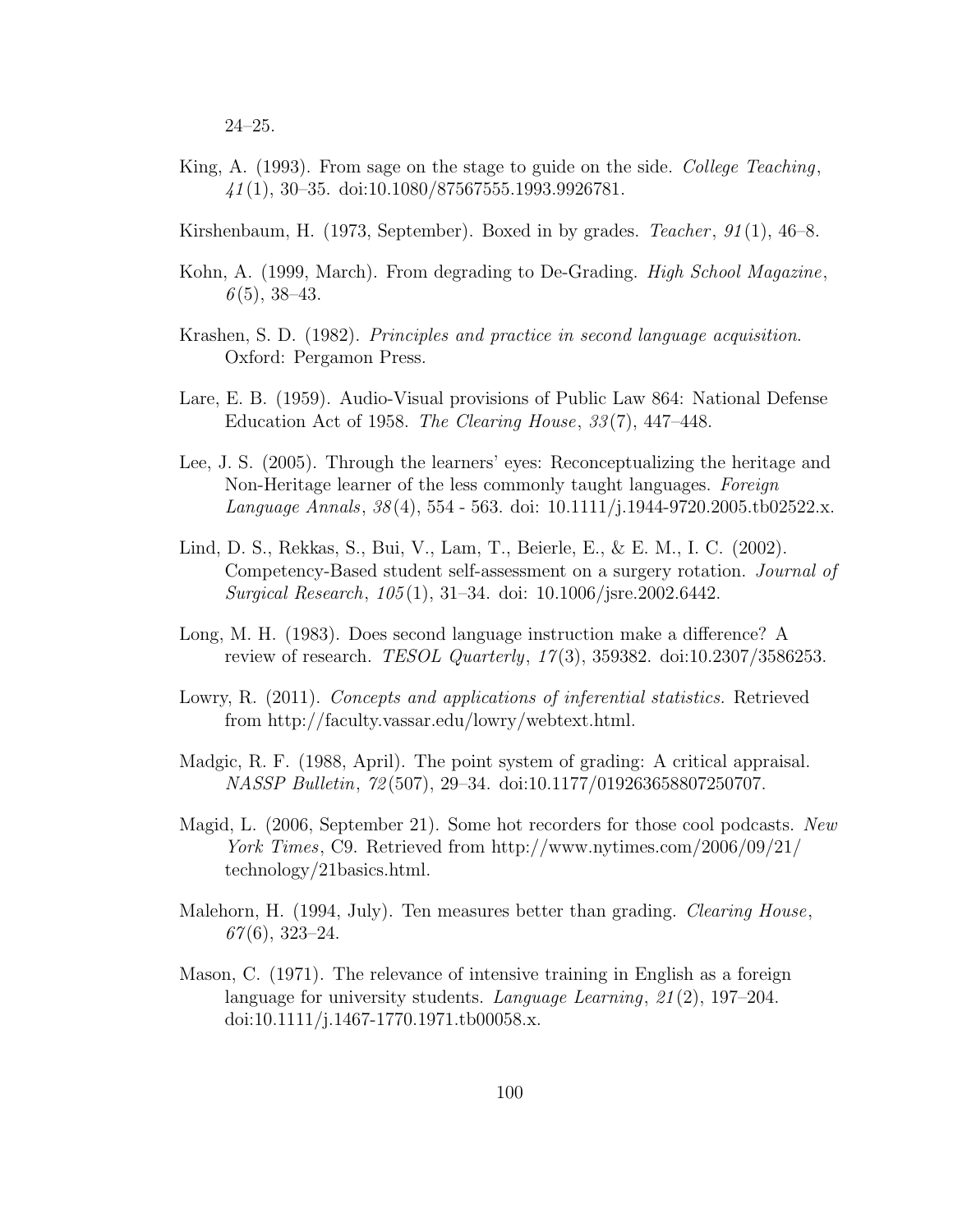- Mathews, J. (2006, March 14). Strides in 'critical languages' remain small. The Washington Post. Retrieved from http://www.washingtonpost.com/ wp-dyn/content/article/2006/03/13/AR2006031301382.html.
- McNeill, M., Woo, K., Gosper, M., Phillips, R., Preston, G., & Green, D. (2007). Using web-based lecture technologies - advice from students. In *Enhancing* higher education, theory and scholarship: Proceedings of the 30th HERDSA annual conference (pp. 365–375). Adelaide, Australia: Higher Education Research and Development Society of Australasia. Retreived from http://www.herdsa.org.au/wp-content/uploads/conference/ 2007/papers/p125.pdf.
- Menzies, D. (2004). Duke to give Apple iPods to first-year students for educational use. Retrieved May 8, 2010, from http://news.duke.edu/2004/07/ ipods 0704.html.
- Milton, O., Pollio, H. R., & Eison, J. A. (1986). Making sense of college grades: Why the grading system does not work and what can be done about it. San Francisco: Jossey-Bass.
- Mishra, P. K., Mathias, H., Millar, K., Nagrajan, K., & Murday, A. (2010). A randomized controlled trial to assess the effect of audiotaped consultations on the quality of informed consent in cardiac surgery. Archives of Surgery, 145 (4), 383–388. doi: 10.1001/archsurg.2010.45.
- Moritz, C. E. B. (1996, March 24). Student self-assessment of language proficiency: Perceptions of self and others. Paper presented at the 18th Annual Meeting of the American Association for Applied Linguistics, Chicago, IL. Retrieved from ERIC database (ED399771).
- National Commission on Excellence in Education. (1983). A nation at risk: The imperative for educational reform. The Elementary School Journal,  $84(2)$ , 112–130.
- National Defense Education Act, Pub. L. No. 85-864. (1958). Retrieved from http://nysl.nysed.gov/uhtbin/cgisirsi/20080320132342/SIRSI/0/518/0 /46833237 1958 PL85-864.
- New College of Florida. (n.d.). NCF Transcript Legend 2011. Retrieved February 3, 2011, from http://www.ncf.edu/uploads/uI/-E/uI-E03TQHJ0Yc7bmpDRcwg/NCF Transcript Legend 2011.pdf.
- Newcombe, R. G. (2006). Confidence intervals for an effect size measure based on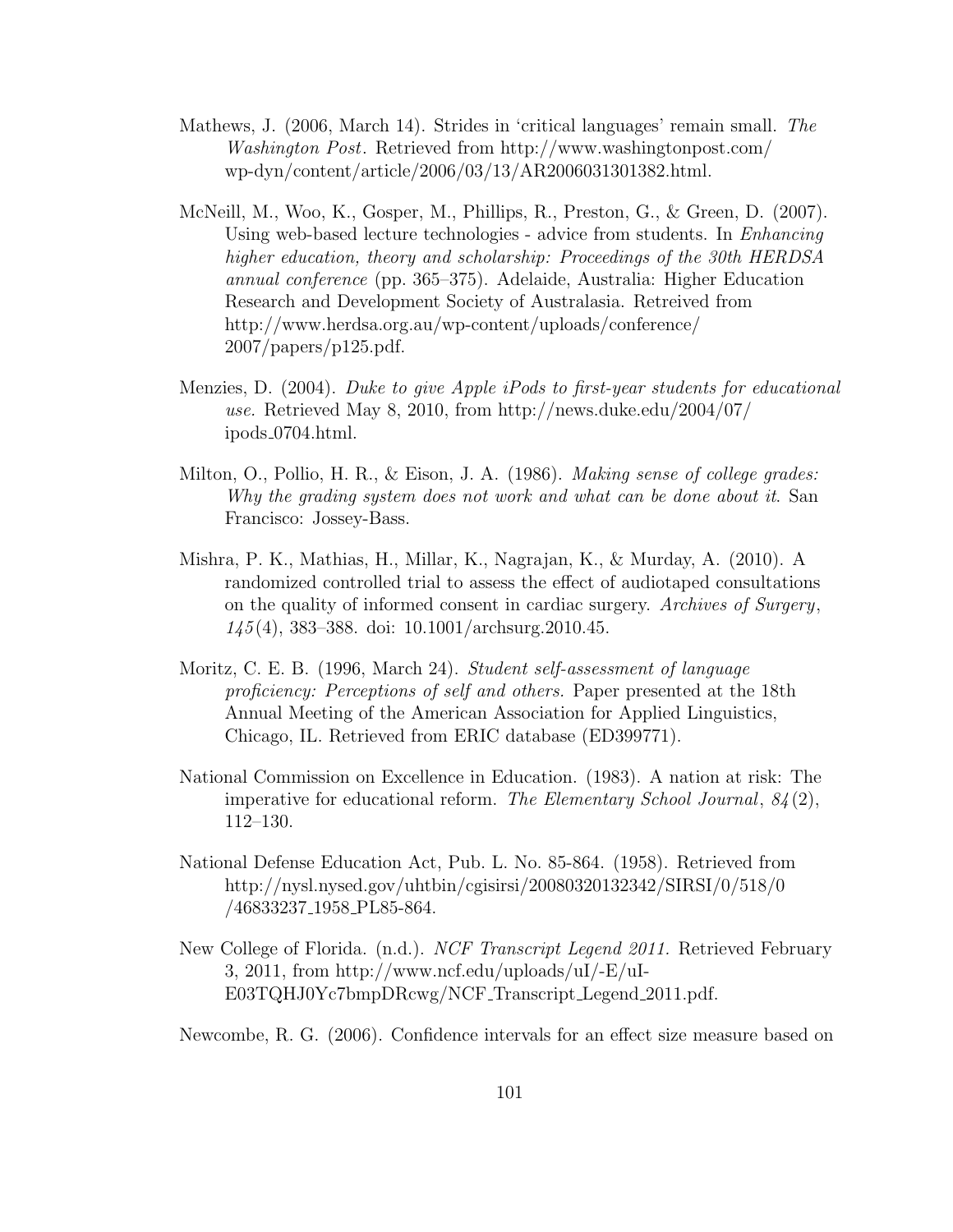the Mann–Whitney statistic. part 1: general issues and tail-area-based methods. Statistics in Medicine, 25 (4), 543–557. doi: 10.1002/sim.2323.

- Norberg, K. D. (1961). The first of the Title VII reports: A review. Audio Visual Communication Review,  $9(4)$ , A5-A14.
- Phillips, R., Gosper, M., McNeill, M., Woo, K., Preston, G., & Green, D. (2007). Staff and student perspectives on web based lecture technologies: Insights into the great divide. In ICT: Providing choices for learners and learning. Proceedings ascilite Singapore 2007 (pp. 854–864). Singapore: Australasian Society for Computers in Learning in Tertiary Education. Retrieved from http://www.ascilite.org.au/conferences/singapore07/procs/phillips.pdf.
- Pica, T. (1983). The role of language context in second language acquisition. Interlanguage Studies Bulletin, 7, 101–123.
- Read, B. (2006). Berkeley offers free podcasts of courses through iTunes. The Chronicle of Higher Education, 52 (35), A44.
- Rojstaczer, S. (2009, March). Grade inflation gone wild. Christian Science Monitor , 9. Retrieved from http://www.csmonitor.com/Commentary/ Opinion/2009/0324/p09s02-coop.html.
- Room for Debate. (2010, February 7). Will Americans really learn Chinese? [Blog post]. Retrieved from http://roomfordebate.blogs.nytimes.com/2010/02/07/ will-americans-really-learn-chinese/.
- Ryding, K. C. (2001). The role of critical languages on campus. Association of Departments of Foreign Languages Bulletin, 32 (3), 52–56.
- Scheyder, E. C., & MacDermott, J. (2007, June 7). Can you hear me now? Pilot study of classroom recording technologies. Poster session presented at the Summer Conference of the New Media Centers, Indianapolis, IN. Retrieved from http://www.sas.upenn.edu/computing/instructional/recordings.
- Scott, R. A. (2005). Many calls, little action: Global illiteracy in the United States. Language Problems & Language Planning, 29(1), 67-82. doi: 10.1075/lplp.29.1.05sco.
- Shane, M. (1940). The audio-visual library: An acquisition plan. Peabody Journal of Education,  $18(1)$ ,  $420-430$ . doi:10.1080/01619564009535604.
- Shannon, S. J. (2006). Why don't students attend lectures and what can be done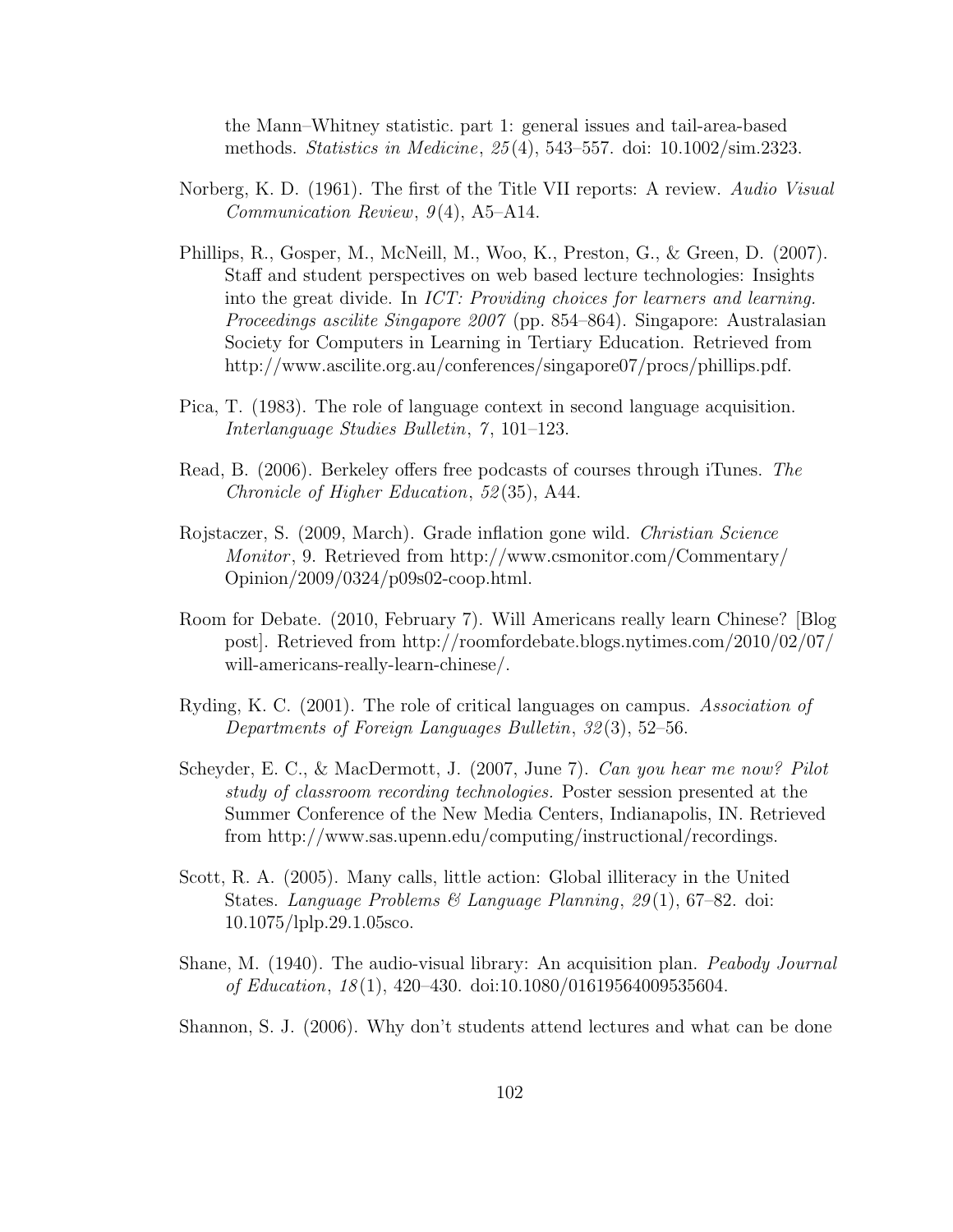about it through using iPod nanos? In Proceedings of the 23rd annual conference of the Australasian Society for Computers in Learning in Tertiary Education (pp. 753–756). Sydney, Australia: Sydney University Press. Retrieved from http://www.ascilite.org.au/conferences/sydney06 /proceeding/pdf papers/p28.pdf.

- Simpson, N. (2006). Asynchronous access to conventional course delivery: a pilot project. British Journal of Educational Technology, 37 (4), 527–537. doi: 10.1111/j.1467-8535.2006.00534.x.
- Stefani, L. A. J. (1994). Peer, self and tutor assessment: Relative reliabilities. Studies in Higher Education,  $19(1)$ , 69–75. doi:10.1080/03075079412331382153.
- Stefani, L. A. J. (1998). Assessment in partnership with learners. Assessment  $\mathscr B$ Evaluation in Higher Education, 23 (4), 339–50. doi:10.1080/0260293980230402.
- Traphagan, T. (2005). Class lecture webcasting, Fall 2004 and Spring 2005: A case study (Tech. Rep.). Austin, TX: University of Texas at Austin. Retrieved from http://www.utexas.edu/academic/mec/publication/pdf/fulltext/ webcast0405casestudy.pdf.
- U. S. Department of Defense. (2005). Defense language program (DoD Directive 516041E). Retrieved from http://www.dtic.mil/whs/directives/corres/ pdf/516041p.pdf.
- U. S. Department of Defense, Department of the Navy, Office of the Chief of Naval Operations (MPT&E). (2009a). Fiscal year 2009 strategic language lists (Navy OPNAVNOTE 5300). Retrieved from http://doni.daps.dla.mil/ Directives/05000%20General%20Management%20Security%20and %20Safety%20Services/05-300%20Manpower%20Personnel%20 Support/5300.pdf.
- U. S. Department of Defense, Department of the Navy, Office of the Chief of Naval Operations (MPT&E). (2009b). Fiscal year 2010 strategic language lists (Navy OPNAVNOTE 5300). Retrieved November 30, 2010, from http://www.memphis.edu/nrotc/docs/OPNAVNOTE\_5300\_-\_FY10\_ Strategic\_Language\_List\_25\_SEP\_09\_pdf.
- U. S. Department of Defense, Office of the Under Secretary of Defense (P&R). (2007). Foreign language proficiency bonus (DoD Instruction 7280.03). Retrieved from http://www.dtic.mil/whs/directives/corres/pdf/